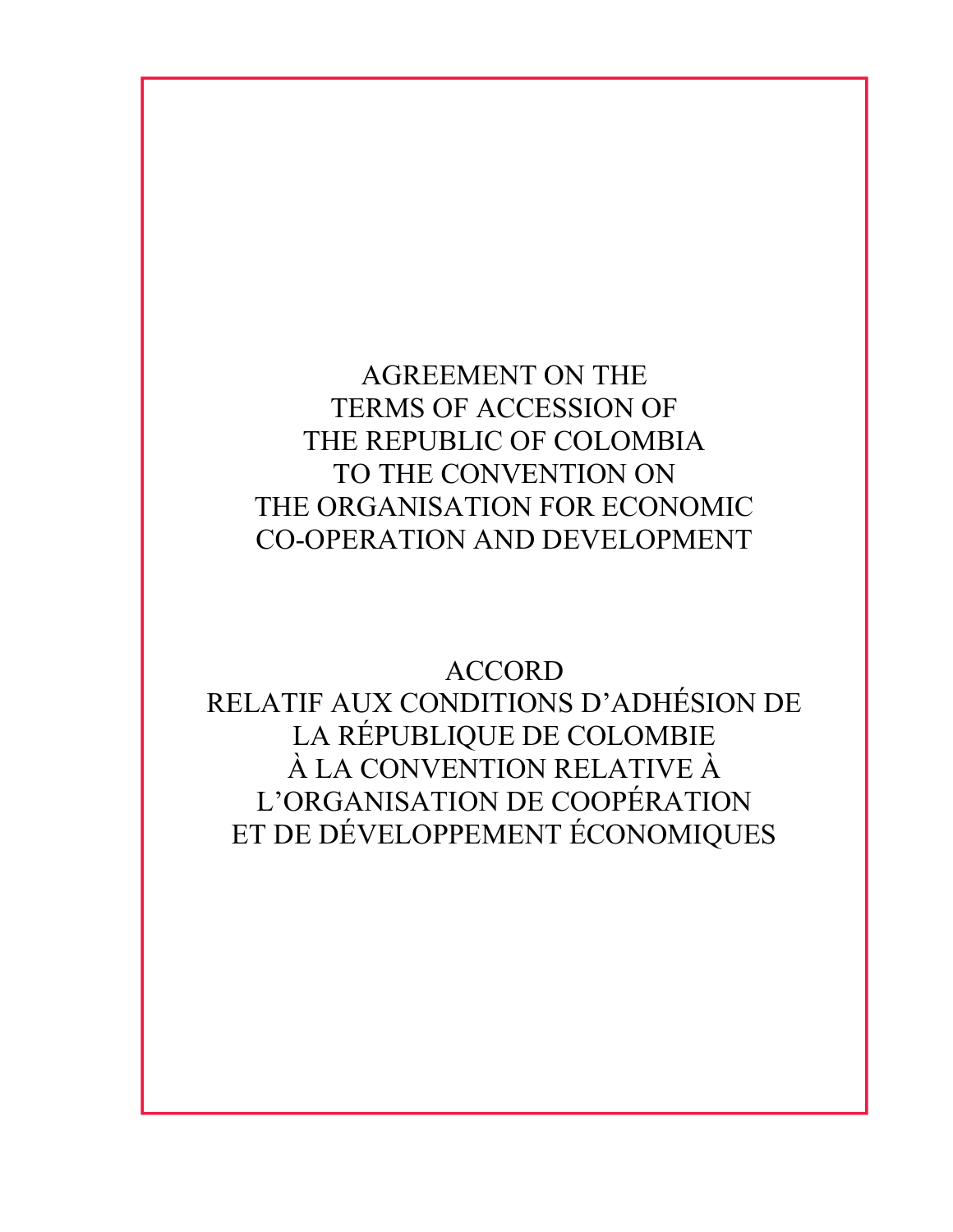### STATEMENT BY THE GOVERNMENT OF THE REPUBLIC OF COLOMBIA CONCERNING THE ACCEPTANCE BY THE REPUBLIC OF COLOMBIA OF THE OBLIGATIONS OF MEMBERSHIP OF THE ORGANISATION FOR ECONOMIC CO-OPERATION AND DEVELOPMENT

#### 17 May 2018

### THE GOVERNMENT OF THE REPUBLIC OF COLOMBIA:

Having regard to the Convention on the Organisation for Economic Cooperation and Development of 14 December 1960 (hereinafter referred to as "the Convention") and to Supplementary Protocols Nos. 1 and 2 to the Convention;

Having regard to Article 16 of the Convention which provides that the Council may decide to invite any Government prepared to assume the obligations of membership to accede to the Convention;

Having regard to the Resolution of the Council on Strengthening the OECD's Global Reach adopted on 29 May 2013 by which Council decided to open accession discussions with the Republic of Colombia [C(2013)58/FINAL];

Having regard to the Roadmap for the Accession of Colombia to the OECD Convention [C(2013)110/FINAL], adopted by Council on 19 September 2013 which set out the terms, conditions and process for the accession of the Republic of Colombia to the Organisation for Economic Co-operation and Development (hereinafter referred to as "the Organisation");

#### STATES the following:

#### A. GENERAL STATEMENT OF ACCEPTANCE

1. The Republic of Colombia shall, by deposit of its instrument of accession to the Convention, assume all obligations of membership of the Organisation including, inter alia, the acceptance of:

- i) the aims of the Organisation, as set out in Article 1 of the Convention as well as in the Report of the OECD Preparatory Committee of December 1960;
- ii) all of the undertakings and commitments set out in Articles 2 and 3 of the Convention;
- iii) Supplementary Protocols Nos. 1 and 2 to the Convention;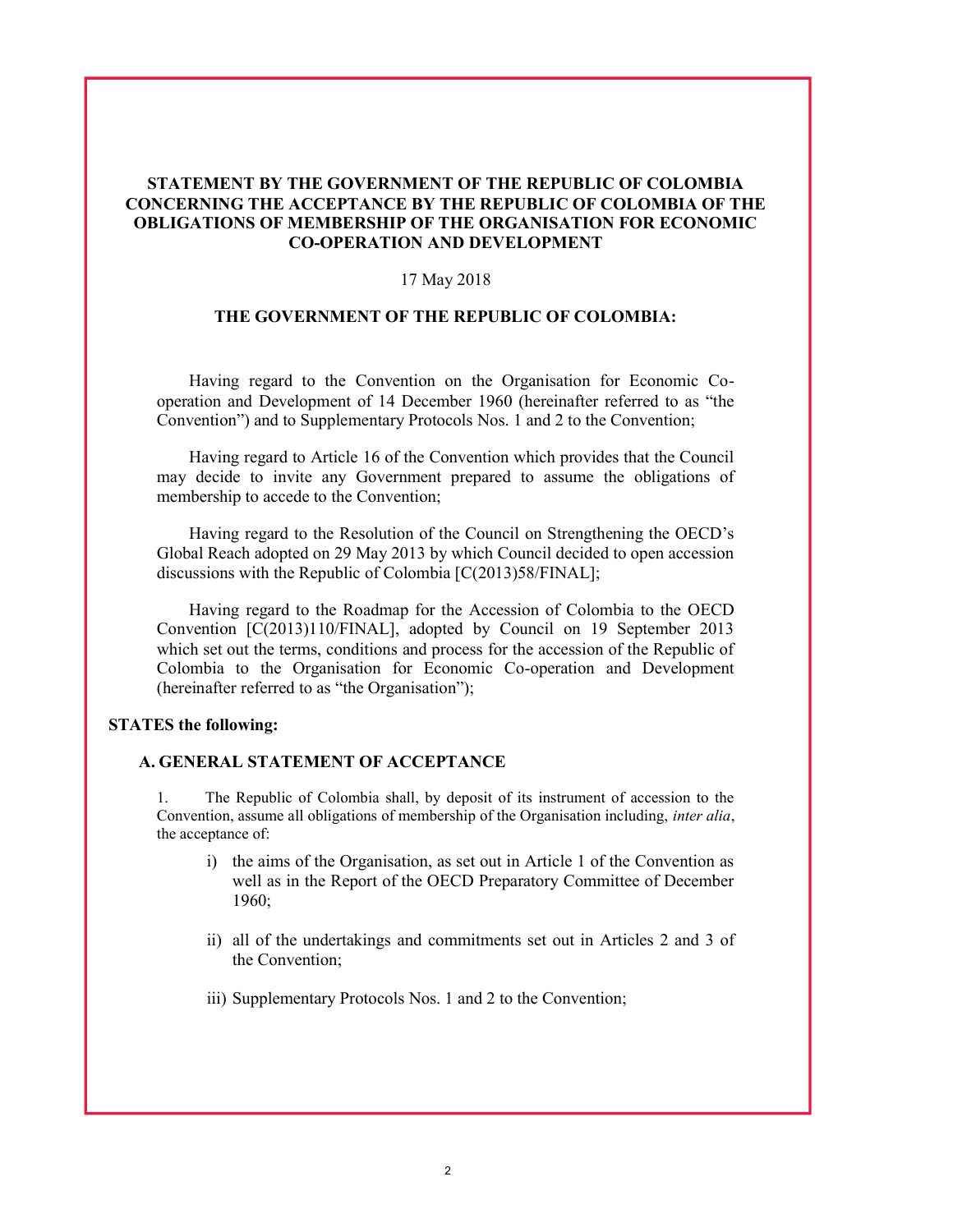# DÉCLARATION DU GOUVERNEMENT DE LA RÉPUBLIQUE DE COLOMBIE CONCERNANT L'ACCEPTATION PAR LA RÉPUBLIQUE DE COLOMBIE DES OBLIGATIONS LIÉES À LA QUALITÉ DE MEMBRE DE L'ORGANISATION DE COOPÉRATION ET DE DÉVELOPPEMENT ÉCONOMIQUES

#### 17 mai 2018

# LE GOUVERNEMENT DE LA RÉPUBLIQUE DE COLOMBIE :

Vu la Convention relative à l'Organisation de Coopération et de Développement Économiques en date du 14 décembre 1960 (désignée ci-après par « la Convention ») et les Protocoles additionnels n° 1 et 2 à cette Convention ;

Vu l'article 16 de la Convention qui prévoit que le Conseil peut décider d'inviter tout gouvernement prêt à assumer les obligations de Membre à adhérer à la Convention ;

Vu la Résolution du Conseil sur le renforcement du rayonnement mondial de l'OCDE adoptée le 29 mai 2013, dans laquelle le Conseil a décidé d'ouvrir des discussions d'adhésion avec la République de Colombie [C(2013)58/FINAL] ;

Vu la Feuille de route pour l'adhésion de la Colombie à la Convention de l'OCDE [C(2013)110/FINAL], adoptée par le Conseil le 19 septembre 2013, qui définit les conditions, les modalités et la procédure pour l'adhésion de la Colombie à l'Organisation (ci-après dénommée « Feuille de route pour l'adhésion ») ;

#### DÉCLARE ce qui suit :

# A. DÉCLARATION GÉNÉRALE D'ACCEPTATION

1. La République de Colombie assumera, par le dépôt de son instrument d'adhésion à la Convention, toutes les obligations liées à la qualité de membre de l'Organisation et acceptera notamment :

- i) les objectifs de l'Organisation, définis à l'article 1 de la Convention ainsi que dans le rapport du Comité préparatoire de l'OCDE de décembre  $1960;$
- ii) l'ensemble des initiatives et engagements énoncés aux articles 2 et 3 de la Convention ;
- iii) les Protocoles additionnels n°1 et 2 à la Convention ;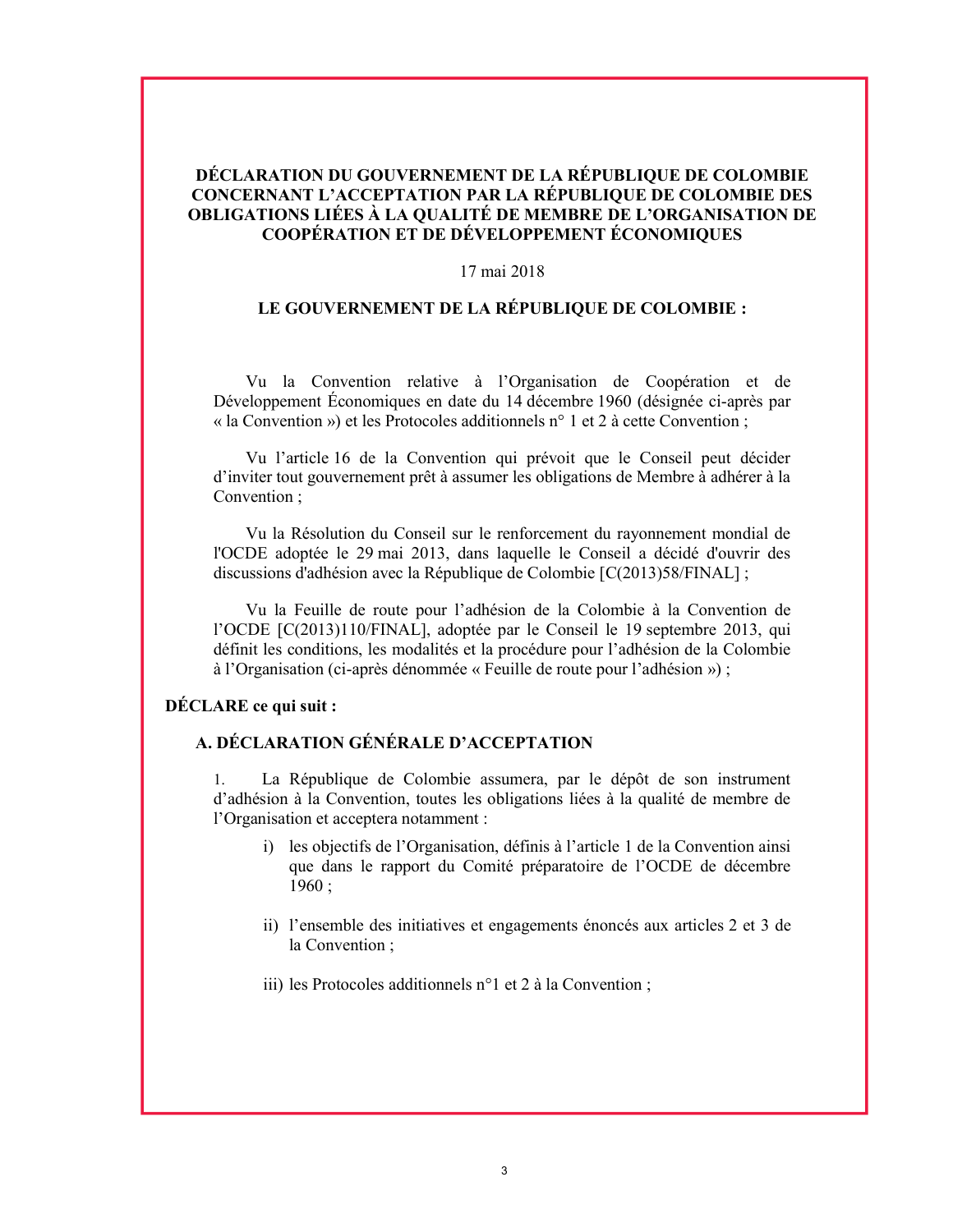- iv) all decisions, resolutions, rules, regulations and conclusions adopted by the Organisation relating to its management and functioning including those concerning the governance of the Organisation, the financial contributions of Members including to optional activities and bodies, as well as costs related to the evaluation of postaccession progress reports, other financial and budget matters, staff matters (including the judgments of the Administrative Tribunal), procedural matters, relations with non-Members and classification of information;
- v) the financial statements of the Organisation;
- vi) the working methods of the Organisation;
- vii)all substantive legal instruments of the Organisation in force at the time of the decision of the OECD Council to invite the Republic of Colombia to accede to the Convention, with the remarks specified in Annexes 1 to 5 of the present Statement of which they form an integral part. With regard to any legal instruments adopted between the date of the decision of the OECD Council to invite the Republic of Colombia to accede to the Convention and the date on which Colombia deposits its instrument of accession, the Republic of Colombia shall provide its position on each instrument within three months after its adoption.

#### B. DECLARATION CONCERNING THE PATENT REGIME

2. The Republic of Colombia makes a declaration concerning its patent regime, as set out in Annex 6 to the present Statement.

## C. AGREEMENT ON THE PRIVILEGES AND IMMUNITIES OF THE ORGANISATION

3. In accordance with Article 23 of the Agreement between the Republic of Colombia and the Organisation for Economic Co-operation and Development on the Privileges, Immunities and Facilities Granted to the Organisation (hereinafter referred to as "the Agreement on the Privileges and Immunities of the Organisation"), signed on 20 June 2014, the Republic of Colombia shall inform the Organisation of the completion of the domestic requirements for the entry into force of the Agreement on the Privileges and Immunities of the Organisation. The Republic of Colombia accepts that the Agreement on the Privileges and Immunities of the Organisation must have entered into force at the time of the deposit of its instrument of accession to the Convention.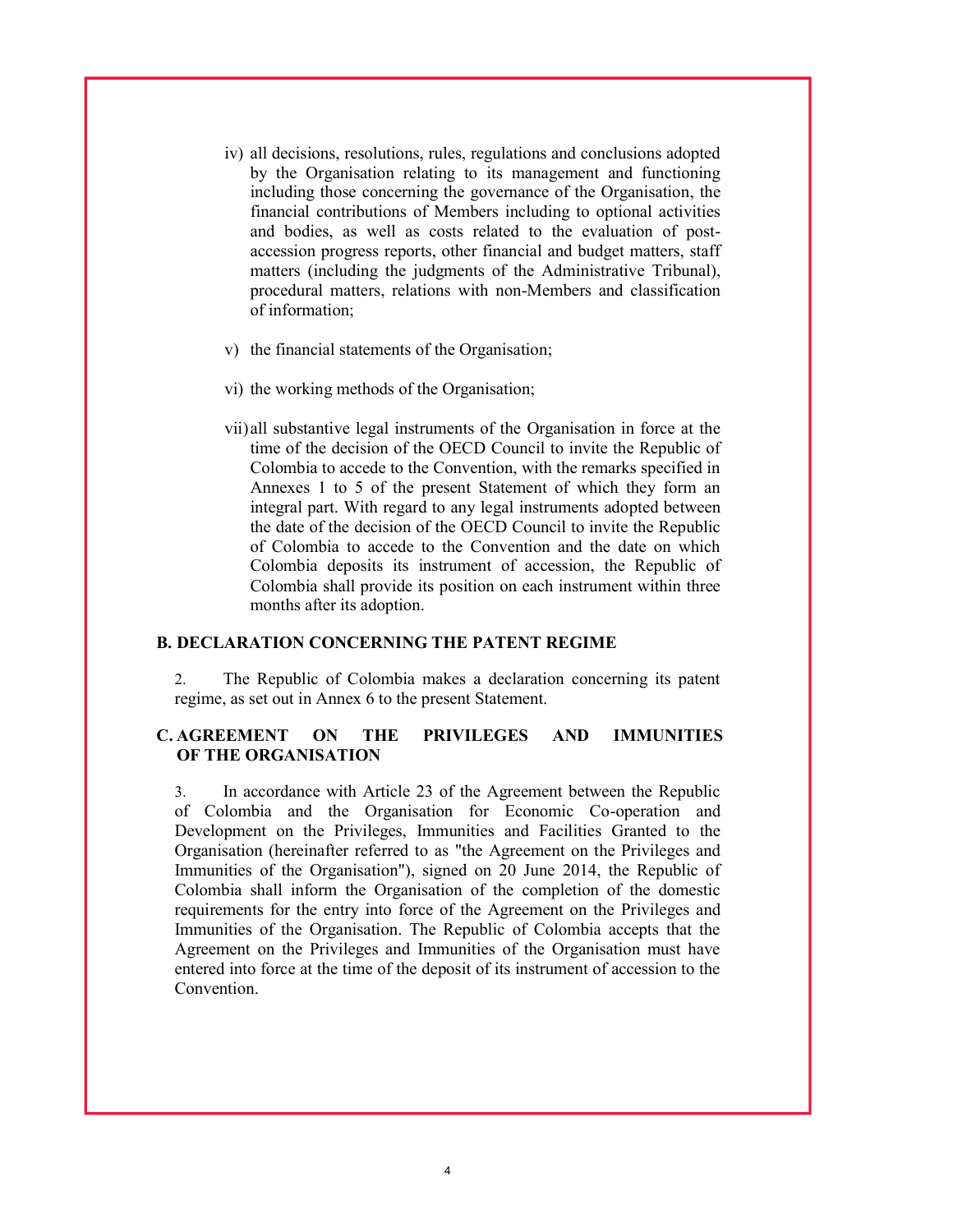- iv) toutes les décisions, résolutions, règles, dispositions et conclusions adoptées par l'Organisation en ce qui concerne sa gestion et son fonctionnement, y compris au sujet de la gouvernance de l'Organisation, des contributions financières des Membres, notamment des activités et des organes pour lesquels la participation est facultative et des coûts liés à l'évaluation des rapports d'avancement post-adhésion, d'autres questions financières et budgétaires, de questions se rapportant au personnel (notamment des jugements du Tribunal administratif), de questions de procédure, des relations avec les non-Membres et de la classification de l'information ;
- v) les états financiers de l'Organisation ;
- vi) les méthodes de travail de l'Organisation ;
- vii)tous les instruments juridiques fondamentaux de l'Organisation en vigueur à la date de la décision du Conseil de l'OCDE invitant la République de Colombie à adhérer à la Convention avec les remarques formulées dans les Annexes 1 à 5 de la présente Déclaration, dont elles font partie intégrante. S'agissant des instruments juridiques adoptés entre la date de la décision du Conseil de l'OCDE invitant la République de Colombie à adhérer à la Convention et la date de dépôt par la République de Colombie de son instrument d'adhésion, la République de Colombie indiquera sa position à l'égard de chaque instrument dans les trois mois suivant son adoption.

#### B. DÉCLARATION CONCERNANT LE RÉGIME DES BREVETS

2. La République de Colombie fait une déclaration concernant son régime des brevets figurant à l'annexe 6 à la présente Déclaration.

# C. ACCORD SUR LES PRIVILÈGES ET IMMUNITÉS DE L'ORGANISATION

3. Conformément à l'article 23 de l'Accord entre la République de Colombie et l'Organisation de coopération et de développement économiques sur les privilèges, immunités et facilités accordés à l'Organisation (désigné ciaprès par « l'Accord sur les privilèges et immunités accordés à l'Organisation »), signé le 20 juin 2014, la République de Colombie informera l'Organisation de l'accomplissement des formalités intérieures nécessaires à l'entrée en vigueur de l'Accord sur les privilèges et immunités accordés à l'Organisation. La République de Colombie accepte que l'Accord sur les privilèges et immunités accordés à l'Organisation devra être en vigueur à la date du dépôt de son instrument d'adhésion à la Convention.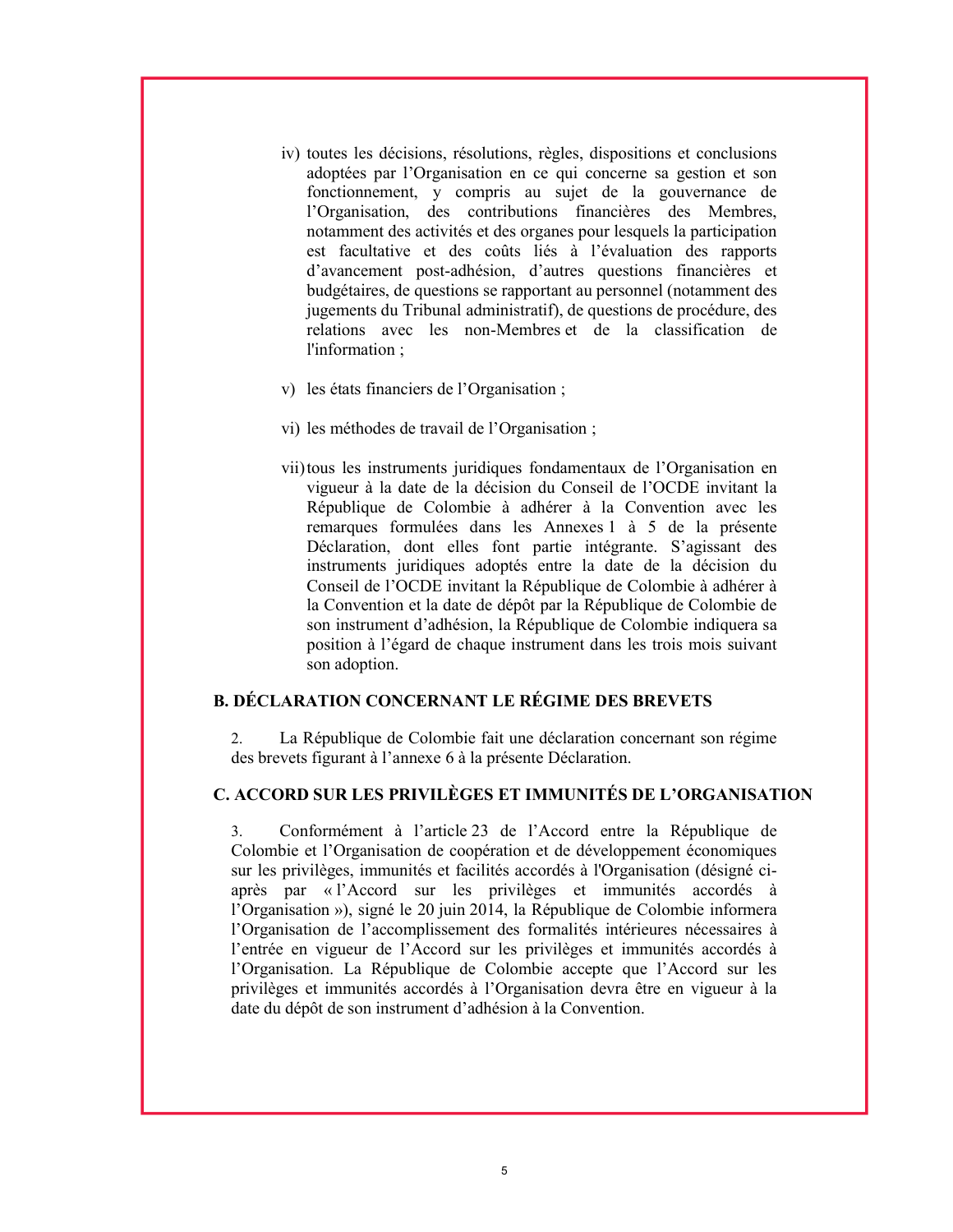#### D. PARTICIPATION IN OPTIONAL OECD ACTIVITIES AND BODIES

4. The Republic of Colombia wishes to participate in certain optional activities and bodies upon becoming a Member of the Organisation, as set out in Annex 7 which forms an integral part of the present Statement. The Republic of Colombia acknowledges that, for certain optional activities or bodies, there are specific procedures and/or criteria for participation or membership which will be applied.

### E. TERMINATION OF PRIOR AGREEMENTS WITH THE ORGANISATION

5. The Republic of Colombia notes that, as from the date of its accession to the Convention, prior agreements between the Republic of Colombia and the Organisation concerning its participation as a non-Member in certain OECD bodies shall be considered to be terminated. As from the date of its accession, the Republic of Colombia will participate in those OECD bodies as a Member of the Organisation.

#### F. REPORTING TO OECD COMMITTEES AFTER ACCESSION

6. The Republic of Colombia agrees to submit progress reports to selected OECD Committees after accession as set out in the Decision of the OECD Council to invite the Republic of Colombia to accede to the Convention. The Republic of Colombia further agrees to contribute resources to support the evaluation of post-accession progress reports included by the Council in its Decision to invite the Republic of Colombia to accede to the Convention.

7. The Republic of Colombia agrees to the publication of an annual summary of its post-accession progress prepared by the Secretary-General.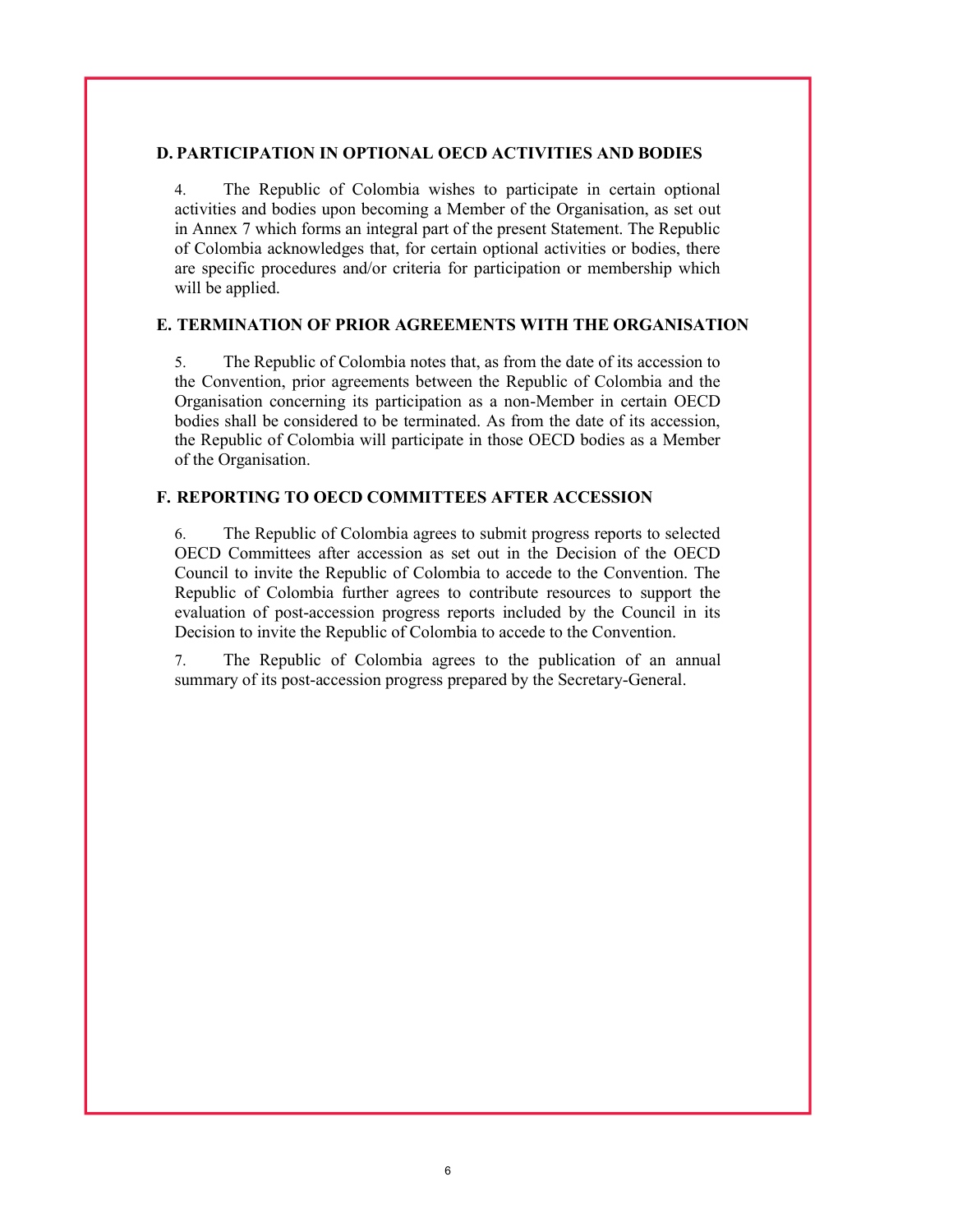# D. PARTICIPATION À DES ACTIVITÉS ET ORGANES DE L'OCDE À TITRE FACULTATIF

4. Comme indiqué à l'Annexe 7 formant partie intégrante de cette Déclaration, la République de Colombie souhaite participer, une fois Membre de l'Organisation, à certaines activités et certains organes pour lesquels la participation est facultative. La République de Colombie reconnaît que, pour certaines activités et certains organes à participation facultative, des modalités et/ou critères spécifiques de participation ou d'admission en qualité de Membre seront appliqués.

# E. ABROGATION DES ACCORDS PRÉALABLEMENT PASSÉS AVEC L'ORGANISATION

5. La République de Colombie note qu'à compter de la date de son adhésion à la Convention, les accords préalablement passés entre la République de Colombie et l'Organisation au sujet de sa participation en qualité de non-Membre à certains organes de l'OCDE seront considérés abrogés. À compter de la date de son adhésion, la République de Colombie participera à ces organes de l'OCDE en qualité de Membre de l'Organisation.

## F. PRÉSENTATION DE RAPPORTS AUX COMITÉS DE L'OCDE APRÈS L'ADHÉSION

6. La République de Colombie convient de présenter des rapports d'avancement à certains comités de l'OCDE après son adhésion, comme indiqué dans la Décision du Conseil de l'OCDE invitant la République de Colombie à adhérer à la Convention. La République de Colombie accepte en outre de fournir des ressources pour faciliter l'évaluation des rapports d'avancement post-adhésion prévus dans la Décision du Conseil d'inviter la République de Colombie à adhérer à la Convention.

7. La République de Colombie accepte que soit publié chaque année un résumé du rapport d'avancement post-adhésion la concernant établi par le Secrétaire général.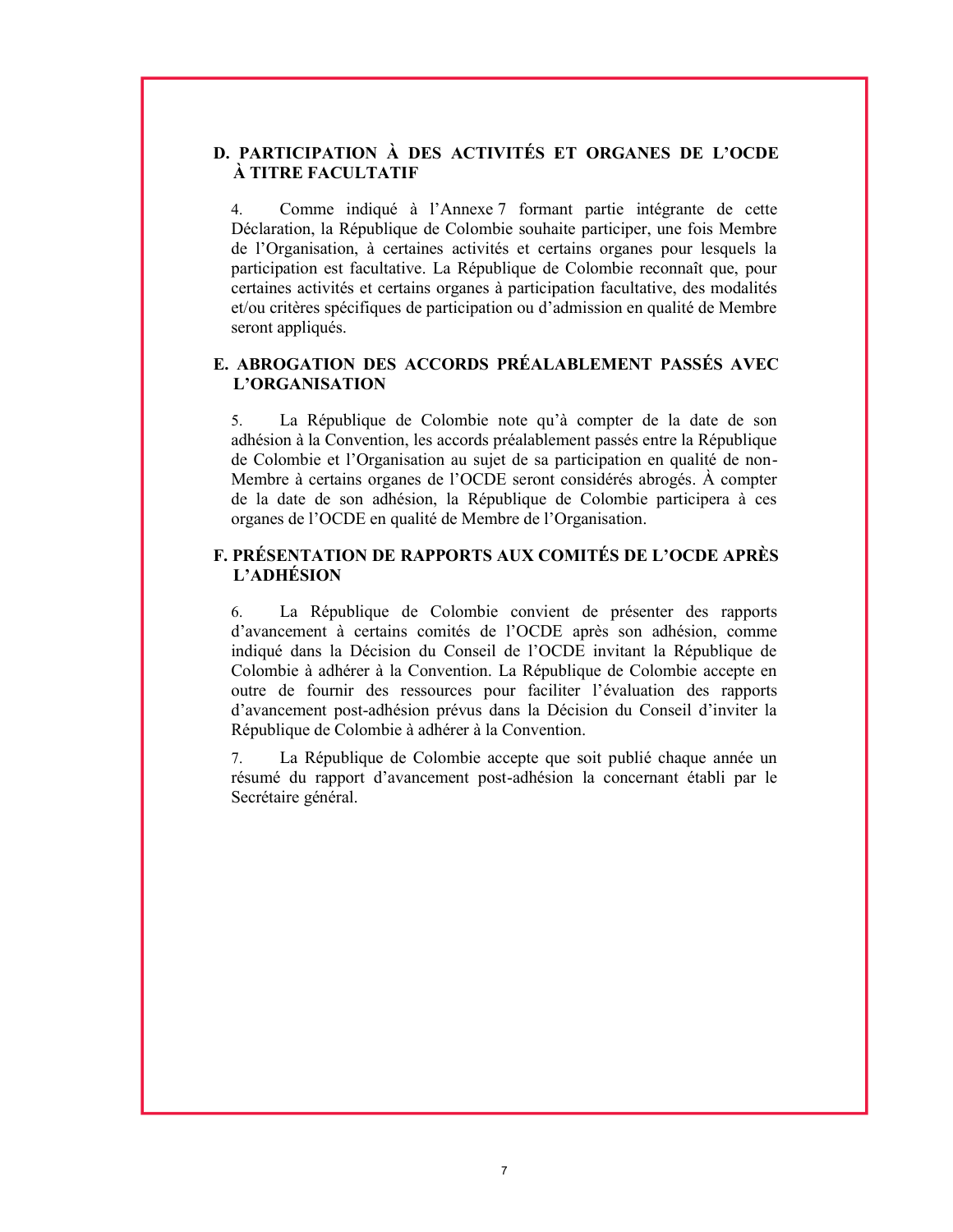## ANNEX 1: SPECIFIC REMARKS ON ACCEPTANCE OF OECD LEGAL INSTRUMENTS

The Republic of Colombia accepts all OECD legal instruments in force at the time of the decision by the OECD Council to invite the Republic of Colombia to accede to the Convention with the following remarks:

#### Chemicals

#### Timeframes:

Recommendation of the Council concerning Chemical Accident Prevention, Preparedness and Response [C(2003)221]

Colombia accepts this Recommendation with a timeframe for implementation until the end of 2020.

Recommendation of the Council on Implementing Pollutant Release and Transfer Registers [C(96)41/FINAL]

Colombia accepts this Recommendation with a timeframe for implementation until the end of 2020.

Decision-Recommendation of the Council on the Co-operative Investigation and Risk Reduction of Existing Chemicals [C(90)163/FINAL]

Colombia accepts this Decision-Recommendation with a timeframe for implementation until the end of 2020.

Decision-Recommendation of the Council concerning Provision of Information to the Public and Public Participation in Decision-making Processes related to the Prevention of, and Response to, Accidents Involving Hazardous Substances [C(88)85/FINAL]

Colombia accepts this Decision-Recommendation with a timeframe for implementation until the end of 2020.

Decision of the Council on the Exchange of Information concerning Accidents Capable of Causing Transfrontier Damage [C(88)84/FINAL]

Colombia accepts this Decision with a timeframe for implementation until the end of 2018.

Decision-Recommendation of the Council on the Systematic Investigation of Existing Chemicals [C(87)90/FINAL]

Colombia accepts this Decision-Recommendation with a timeframe for implementation until the end of 2020.

Recommendation of the Council concerning the Protection of Proprietary Rights to Data submitted in Notifications of New Chemicals [C(83)96/FINAL]

Colombia accepts this Recommendation with a timeframe for implementation until the end of 2018.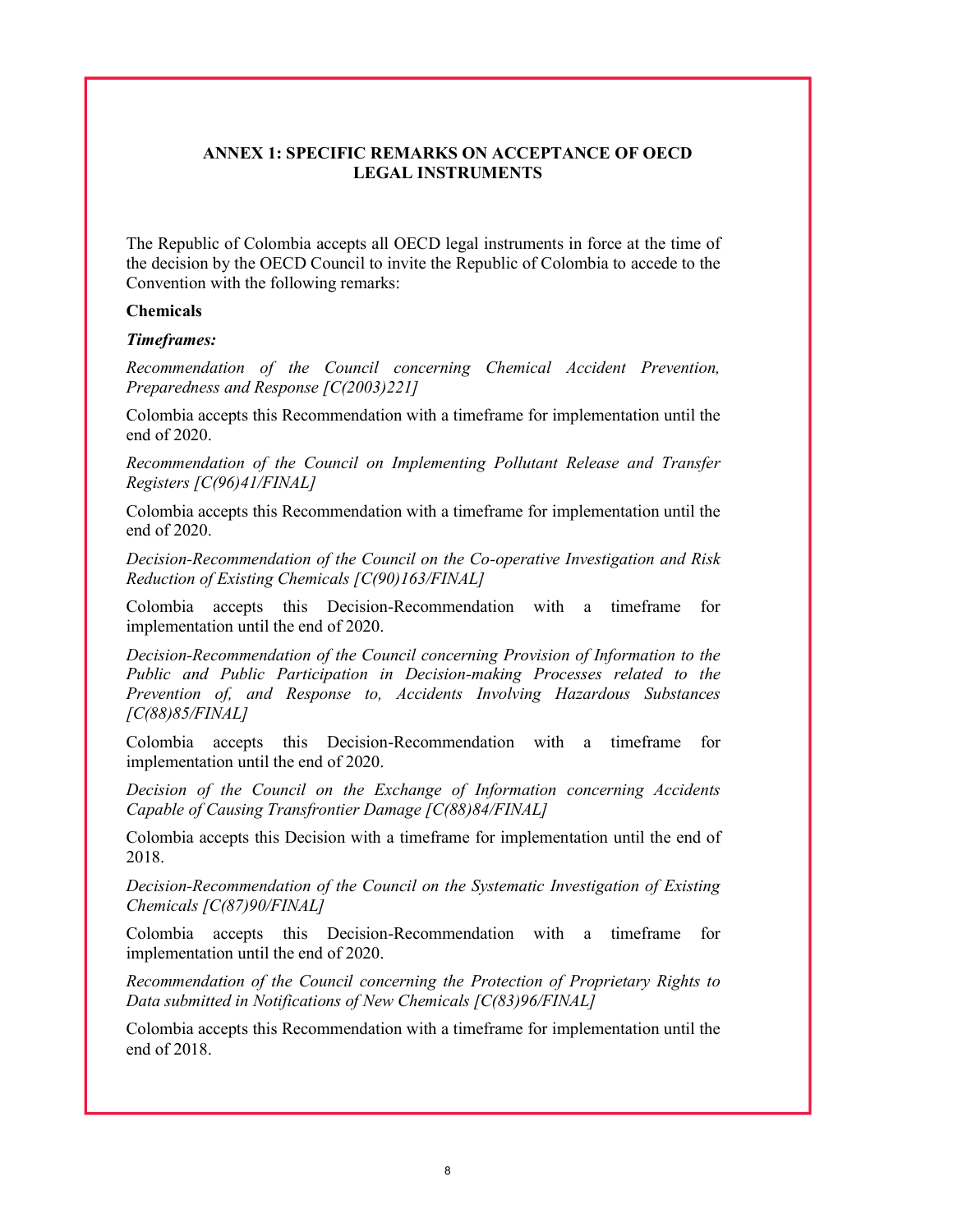# ANNEXE 1: REMARQUES SPÉCIFIQUES CONCERNANT L'ACCEPTATION DES INSTRUMENTS JURIDIQUES DE L'OCDE

La République de Colombie accepte tous les instruments juridiques de l'OCDE en vigueur à la date de la décision du Conseil de l'OCDE invitant la République de Colombie à adhérer à la Convention, en formulant les remarques ci-après :

# Produits chimiques

### Délais :

Recommandation du Conseil concernant les mesures de prévention, de préparation et d'intervention applicables aux accidents chimiques [C(2003)221]

La Colombie accepte cette Recommandation sous réserve d'un délai pour sa mise en œuvre jusqu'à fin 2020.

Recommandation du Conseil sur la mise en oeuvre des inventaires d'émissions et de transferts de matières polluantes [C(96)41/FINAL]

La Colombie accepte cette Recommandation sous réserve d'un délai pour sa mise en œuvre jusqu'à fin 2020.

Décision-Recommandation du Conseil relative à l'examen en coopération des produits chimiques existants et à la réduction des risques liés à ces produits [C(90)163/FINAL]

La Colombie accepte cette Recommandation sous réserve d'un délai pour sa mise en œuvre jusqu'à fin 2020.

Décision-Recommandation du Conseil concernant la communication d'informations au public et la participation du public au processus de prise de décision visant les mesures de prévention et d'intervention applicables aux accidents liés aux substances dangereuses [C(88)85/FINAL]

La Colombie accepte cette Décision-Recommandation sous réserve d'un délai pour sa mise en œuvre jusqu'à fin 2020.

Décision du Conseil sur l'échange d'informations concernant les accidents susceptibles de provoquer des dommages transfrontières [C(88)84/FINAL]

La Colombie accepte cette Décision sous réserve d'un délai pour sa mise en œuvre jusqu'à fin 2018.

Décision-Recommandation du Conseil sur l'examen systématique des produits chimiques existants  $\sqrt{\frac{C(87)90}{\text{FINAL}}}$ 

La Colombie accepte cette Décision-Recommandation sous réserve d'un délai pour sa mise en œuvre jusqu'à fin 2020.

Recommandation du Conseil relative à la protection des droits de propriété sur les données communiquées dans les notifications de produits chimiques nouveaux [C(83)96/FINAL]

La Colombie accepte cette Recommandation sous réserve d'un délai pour sa mise en œuvre jusqu'à fin 2018.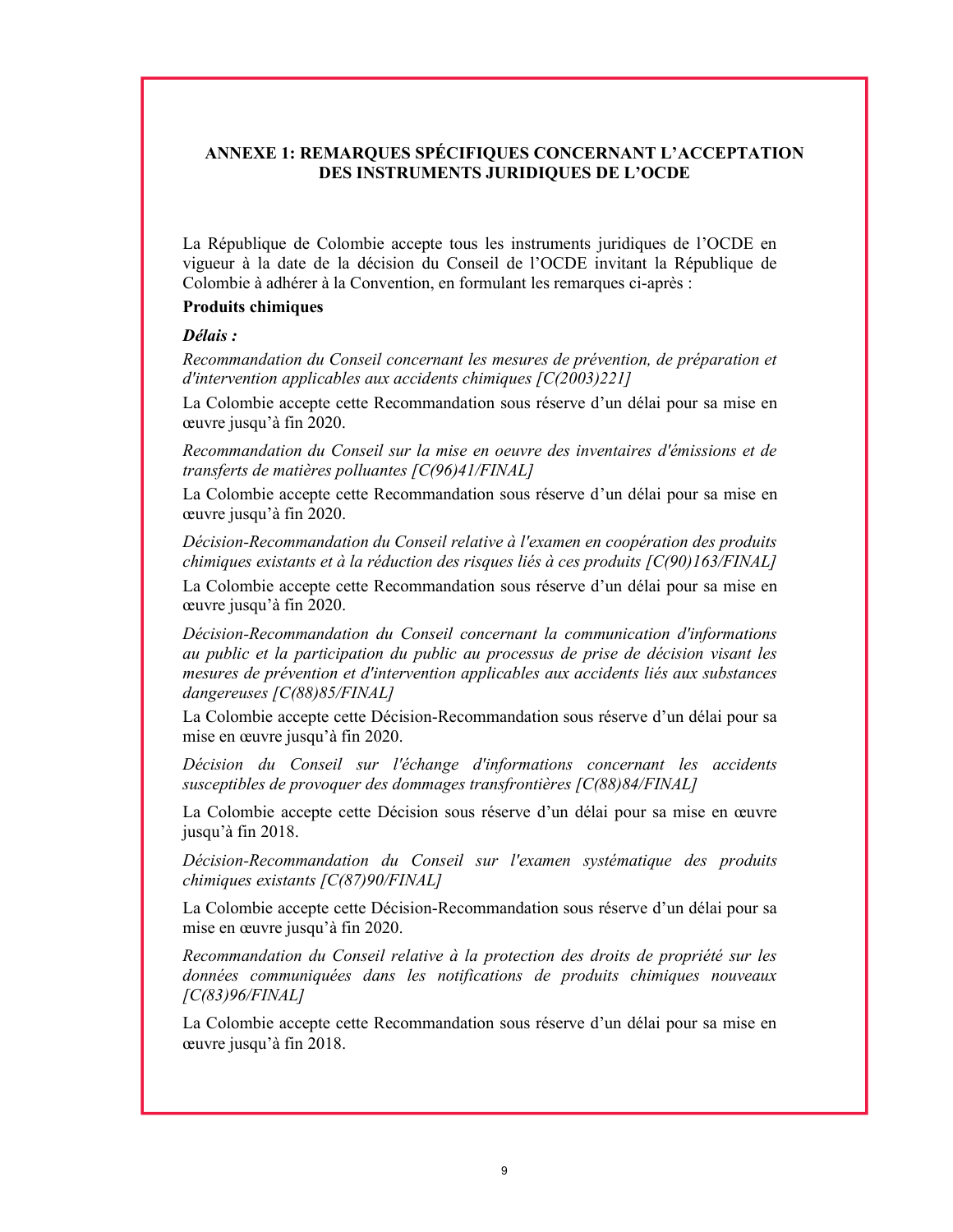Decision of the Council concerning the Minimum Pre-Marketing Set of Data in the Assessment of Chemicals [C(82)196/FINAL]

Colombia accepts this Decision with a timeframe for implementation until the end of 2020.

Recommendation of the Council establishing Guidelines in Respect of Procedure and Requirements for Anticipating the Effects of Chemicals on Man and in the Environment [C(77)97/FINAL]

Colombia accepts this Recommendation with a timeframe for implementation until the end of 2020.

#### Environment

#### Timeframes:

Recommendation of the Council on Resource Productivity [C(2008)40]

Colombia accepts this Recommendation with a timeframe for implementation until the end of the end of 2020.

Recommendation of the Council on Good Practices for Public Environmental Expenditure Management [C(2006)84]

Colombia accepts this Recommendation with a timeframe for implementation until the end of 2018.

Recommendation of the Council on Material Flows and Resource Productivity [C(2004)79]

Colombia accepts this Recommendation with a timeframe for implementation until the end of 2020.

Recommendation of the Council on Environmental Information [C(98)67/FINAL]

Colombia accepts this Recommendation with a timeframe for implementation until the end of 2020.

Recommendation of the Council on Environmental Indicators and Information [C(90)165/FINAL]

Colombia accepts this Recommendation with a timeframe for implementation until the end of 2018.

Recommendation of the Council on the Assessment of Projects with Significant Impact on the Environment  $[C(79)116]$ 

Colombia accepts this Recommendation with a timeframe for implementation until the end of 2018.

#### Waste Management

#### Timeframes:

Recommendation of the Council on the Environmentally Sound Management of Waste [C(2004)100]

Colombia accepts this Recommendation with a timeframe for implementation until the end of 2018.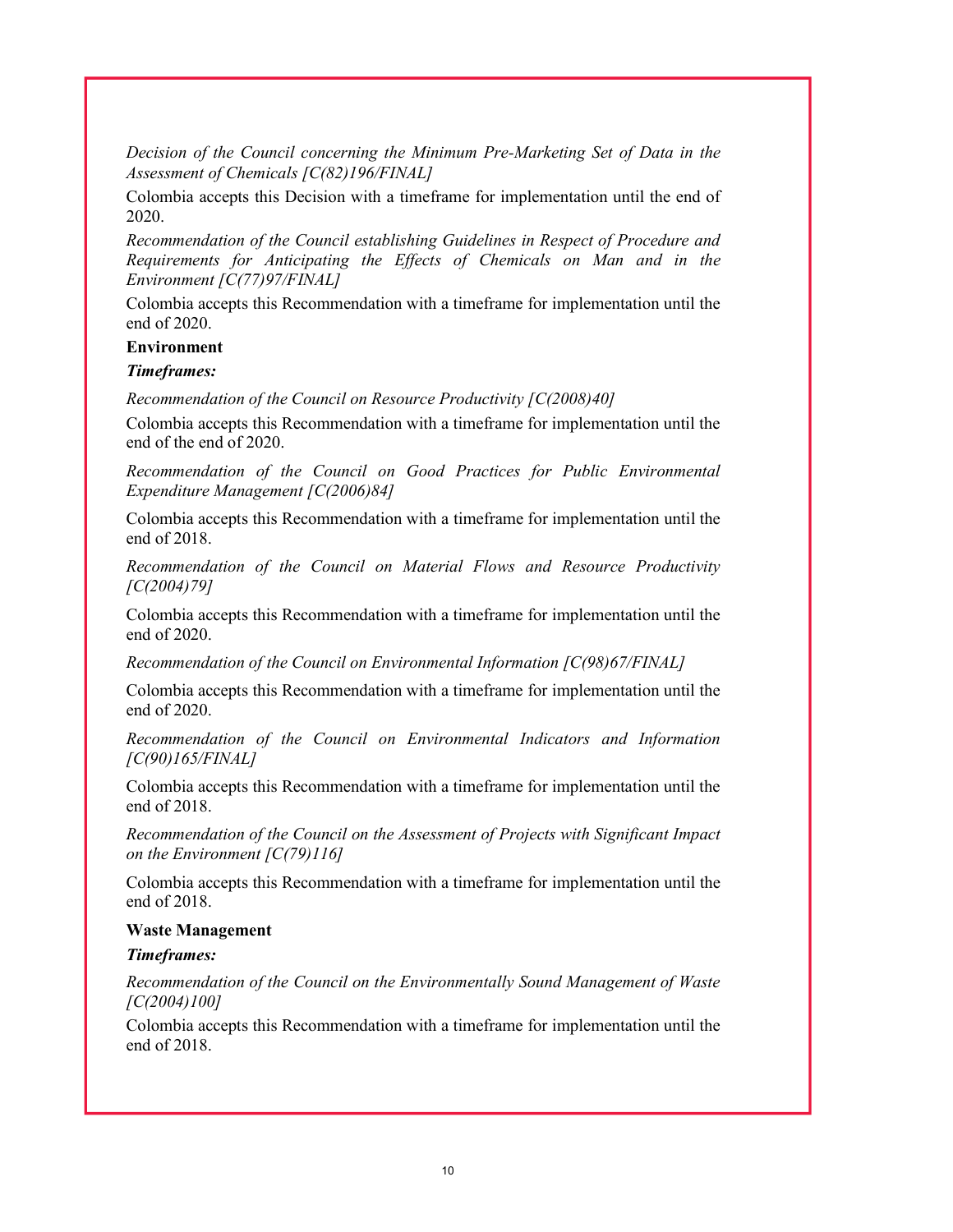Décision du Conseil relative à l'ensemble minimal de données préalables à la commercialisation pour l'évaluation des produits chimiques [C(82)196/FINAL]

La Colombie accepte cette Décision sous réserve d'un délai pour sa mise en œuvre jusqu'à fin 2020.

Recommandation du Conseil fixant les lignes directrices pour la procédure et les éléments nécessaires à l'évaluation des effets potentiels des produits chimiques sur l'homme et dans l'environnement [C(77)97/FINAL]

La Colombie accepte cette Recommandation sous réserve d'un délai pour sa mise en œuvre jusqu'à fin 2020.

#### Environnement

Délais :

Recommandation du Conseil sur la productivité des ressources [C(2008)40]

La Colombie accepte cette Recommandation sous réserve d'un délai pour sa mise en œuvre jusqu'à fin 2020.

Recommandation du Conseil sur les bonnes pratiques de gestion des dépenses publiques d'environnement [C(2006)84]

La Colombie accepte cette Recommandation sous réserve d'un délai pour sa mise en œuvre jusqu'à fin 2018.

Recommandation du Conseil sur les flux de matières et la productivité des ressources [C(2004)79]

La Colombie accepte cette Recommandation sous réserve d'un délai pour sa mise en œuvre jusqu'à fin 2020.

Recommandation du Conseil sur l'information environnementale [C(98)67/FINAL]

La Colombie accepte cette Recommandation sous réserve d'un délai pour sa mise en œuvre jusqu'à fin 2020.

Recommandation du Conseil sur les indicateurs et les informations concernant l'environnement [C(90)165/FINAL]

La Colombie accepte cette Recommandation sous réserve d'un délai pour sa mise en œuvre jusqu'à fin 2018.

Recommandation du Conseil concernant l'évaluation des projets ayant des incidences sensibles sur l'environnement [C(79)116]

La Colombie accepte cette Recommandation sous réserve d'un délai pour sa mise en œuvre jusqu'à fin 2018.

#### Déchets

### Délais :

Recommandation du Conseil sur la gestion écologique des déchets [C(2004)100]

La Colombie accepte cette Recommandation sous réserve d'un délai pour sa mise en œuvre jusqu'à fin 2018.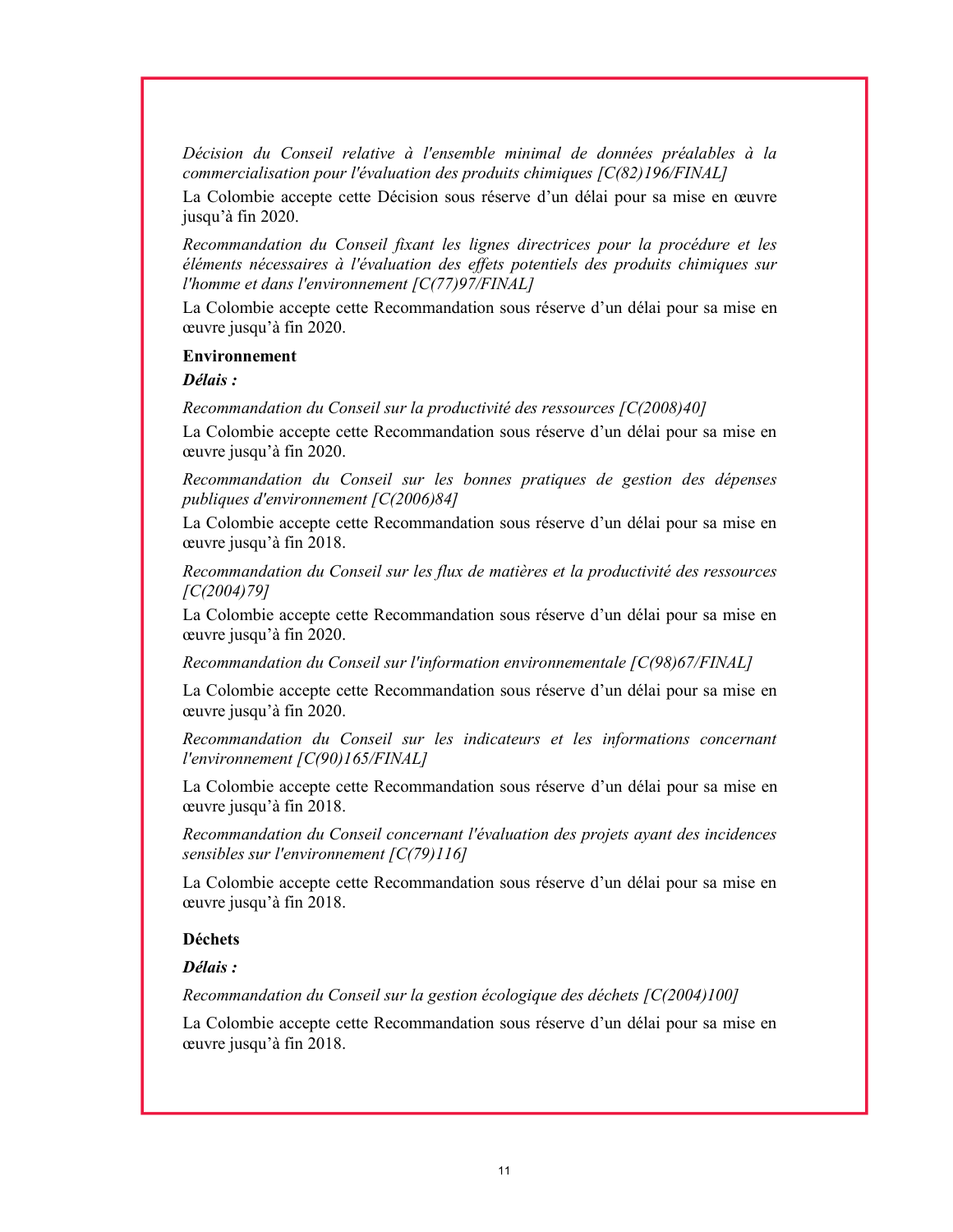Recommendation of the Council on Waste Paper Recovery [C(79)218/FINAL]

Colombia accepts this Recommendation with a timeframe for implementation until the end of 2018.

Recommendation of the Council concerning the Re-Use and Recycling of Beverage Containers [C(78)8/FINAL]

Colombia accepts this Recommendation with a timeframe for implementation until the end of 2018.

Recommendation of the Council on a Comprehensive Waste Management Policy [C(76)155/FINAL]

Colombia accepts this Recommendation with a timeframe for implementation until the end of 2018.

Decision of the Council concerning the Control of Transboundary Movements of Wastes Destined for Recovery Operations [C(2001)107/FINAL]

Colombia accepts this Recommendation with a timeframe for implementation until the end of 2018.

#### Observation:

Decision-Recommendation of the Council on Transfrontier Movements of Hazardous Waste [C(83)180/FINAL]

Colombia accepts this instrument with the following observation:

The introduction (i.e. import and transit) of hazardous waste into Colombia, for any purpose (recovery or disposal) is prohibited by article 81 of the National Constitution of 1991, and article 4 of Law 1252 of 2008 (Prohibitions Related to Hazardous Waste).

### Fiscal Affairs

#### Timeframes:

Recommendation of the Council on the Determination of Transfer Pricing between Associated Enterprises [C(95)126/FINAL]

Colombia accepts this Recommendation with a timeframe for implementation until the end of 2019.

Recommendation of the Council concerning the Model Tax Convention on Income and on Capital [C(97)195/FINAL]

Colombia accepts this Recommendation with the following reservations and observations on the OECD Model Tax Convention: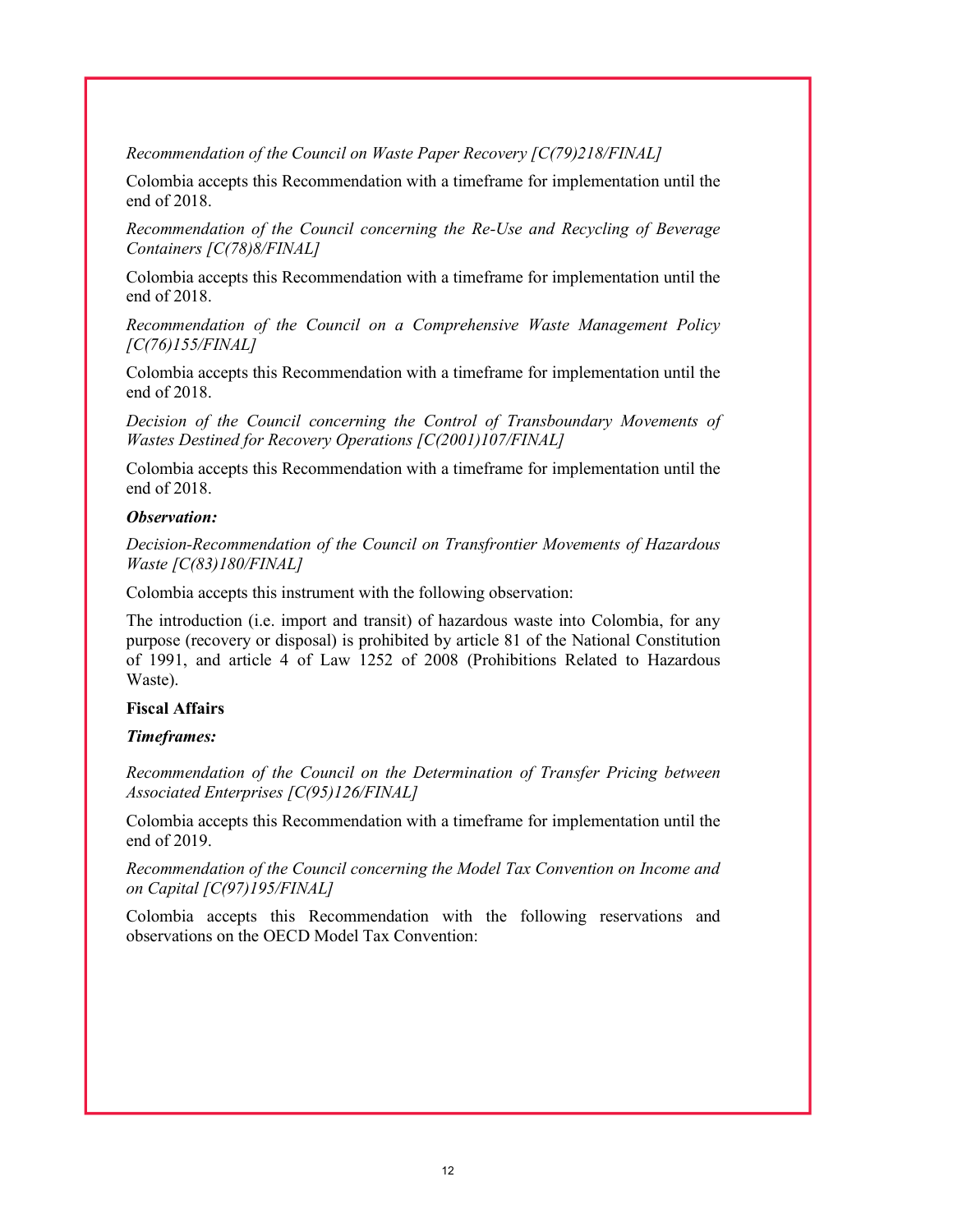Recommandation du Conseil concernant la récupération des vieux papiers [C(79)218/FINAL]

La Colombie accepte cette Recommandation sous réserve d'un délai pour sa mise en œuvre jusqu'à fin 2018.

Recommandation du Conseil concernant le réemploi et le recyclage des récipients de boisson [C(78)8/FINAL]

La Colombie accepte cette Recommandation sous réserve d'un délai pour sa mise en œuvre jusqu'à fin 2018.

Recommandation du Conseil concernant une politique globale de gestion des déchets [C(76)155/FINAL]

La Colombie accepte cette Recommandation sous réserve d'un délai pour sa mise en œuvre jusqu'à fin 2018.

Décision du Conseil sur le contrôle des mouvements transfrontières de déchets destinés à des opérations de valorisation [C(2001)107/FINAL] ;

La Colombie accepte cette Recommandation sous réserve d'un délai pour sa mise en œuvre jusqu'à fin 2018.

#### Observation :

Décision-Recommandation du Conseil sur les mouvements transfrontières de déchets dangereux [C(83)180/FINAL]

La Colombie accepte ces instruments en formulant l'observation suivante :

L'entrée en Colombie de déchets dangereux (importés ou en transit) à quelque fin que ce soit (valorisation ou élimination) est interdite par l'article 81 de la Constitution nationale de 1991 et l'article 4 de la Loi 1252 de 2008 (Interdictions relatives aux déchets dangereux).

#### Affaires fiscales

#### Délais :

Recommandation du Conseil sur la détermination des prix de transfert entre entreprises associées [C(95)126/FINAL]

La Colombie accepte cette Recommandation sous réserve d'un délai pour sa mise en œuvre jusqu'à fin 2019.

Recommandation du Conseil relative au Modèle de convention fiscale concernant le revenu et la fortune [C(97)195/FINAL]

La Colombie accepte cette Recommandation avec les réserves et observations suivantes relatives au Modèle de Convention fiscale de l'OCDE :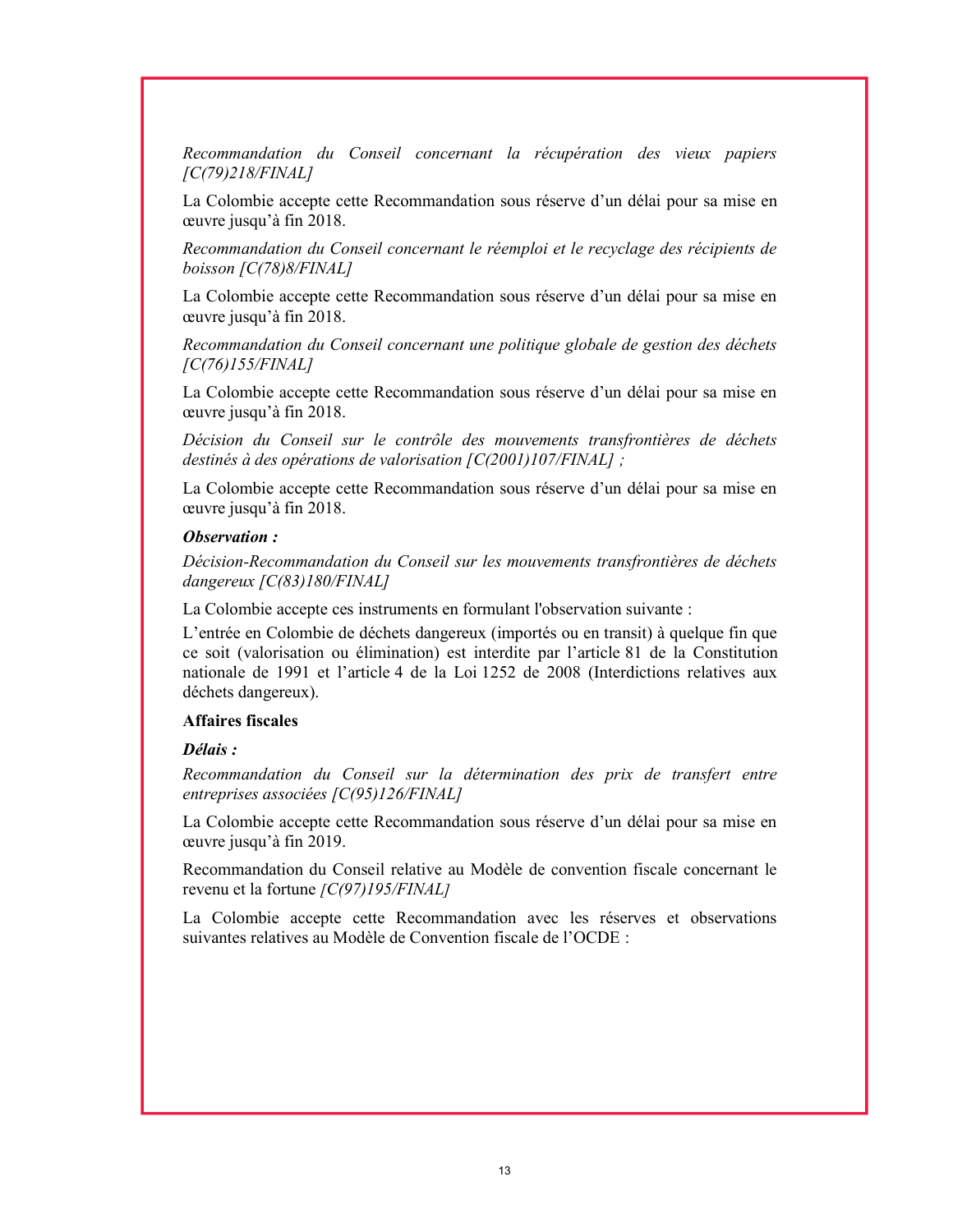#### Reservations:

Article 2: Colombia reserves the right not to include in paragraph 1 taxes imposed on behalf of political subdivisions or local authorities. Colombia also reserves the right to limit the application of the Convention to taxes on capital to the extent that during the fiscal year concerned both Contracting States impose taxes on the same capital or on the same elements of capital.

Article 4: Colombia reserves the right to include the place of incorporation or a similar criterion in paragraph 1. Colombia also reserves the right to deny benefits under the Convention to dual resident persons other than individuals.

Article 5, paragraph 2: Colombia reserves the right to replace the words "of extraction" with the words "relating to the exploration for or the exploitation" in subparagraph 2 f).

Article 5, paragraph 3: Colombia reserves its position on paragraph 3 as it considers that any building site or construction, assembly or installation project which lasts more than six months should be regarded as a permanent establishment. Colombia also reserves the right to deem an enterprise to have a permanent establishment whenever it carries on activities in the other Contracting State in connection with the exploration for or the exploitation of natural resources, as well as in certain circumstances where services are performed.

Article 5, paragraph  $6$ : Colombia reserves the right to provide that an insurance enterprise of a Contracting State shall, except with respect to re-insurance, be deemed to have a permanent establishment in the other Contracting State if it collects premiums in the territory of that other state or insures risks situated therein through a person other than an agent of an independent status to whom paragraph 6 applies.

Article 6, paragraph 2: Colombia reserves the right to include rights relating to all natural resources under this Article. Colombia also reserves the right to amend the definition of "immovable property" to include expressly other property.

Article 7: Colombia reserves the right to use the previous version of Article 7, i.e. the version that was included in the Model Tax Convention immediately before the 2010 Update, and to disregard the changes to the Commentary on the Article made through that update. Colombia also reserves the right to amend Article 7 to provide that, in applying paragraphs 1 and 2 of the Article, profits attributable to a permanent establishment during its existence may be taxable by the Contracting State in which the permanent establishment exists even if the payments are deferred until after the permanent establishment has ceased to exist.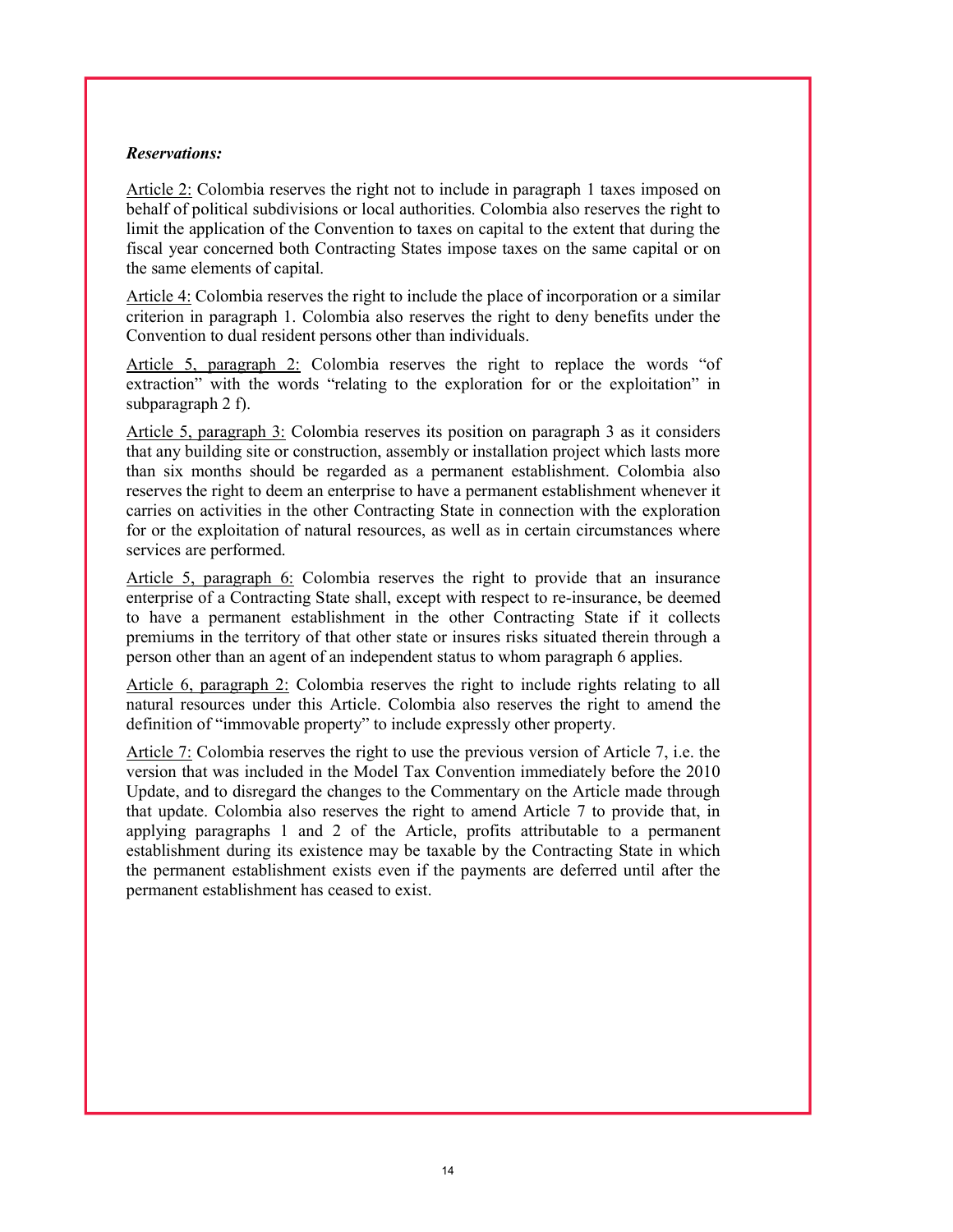### Réserves :

Article 2 : La Colombie se réserve le droit de ne pas inclure dans le paragraphe 1 les impôts perçus pour le compte des subdivisions politiques ou des collectivités locales. La Colombie se réserve également le droit de restreindre l'application de la convention concernant les impôts sur la fortune aux cas où, durant l'année fiscale considérée, les deux États contractants perçoivent des impôts sur la même fortune ou les mêmes éléments de fortune.

Article 4 : La Colombie se réserve le droit d'inclure le lieu de constitution ou un critère analogue dans le paragraphe 1. La Colombie se réserve également le droit de ne pas accorder les avantages de la Convention aux personnes, autres que des personnes physiques, qui ont une double résidence.

Article 5, paragraphe 2 : La Colombie se réserve le droit de remplacer les mots « lieu d'extraction » par l'expression « lieu relié à l'exploration ou l'exploitation » à l'alinéa 2 f).

Article 5, paragraphe 3 : La Colombie réserve sa position sur le paragraphe 3 car elle considère que tout chantier de construction ou tout projet de construction, montage ou installation d'une durée supérieure à six mois devrait être réputé constituer un établissement stable. La Colombie se réserve également le droit de considérer une entreprise comme ayant un établissement stable dans un État si cette entreprise y exerce des activités liées à l'exploration ou l'exploitation des ressources naturelles, de même que dans certains cas de prestation de services.

Article 5, paragraphe 6 : La Colombie se réserve le droit de prévoir qu'une entreprise d'assurance d'un État contractant sera, à l'exception du secteur de la réassurance, considérée comme disposant d'un établissement stable dans l'autre État contractant si elle recouvre des primes sur le territoire de cet autre État ou assure des risques situés sur ce territoire par l'intermédiaire d'une personne autre qu'un agent jouissant d'un statut indépendant auquel s'applique le paragraphe 6.

Article 6, paragraphe 2 : La Colombie se réserve le droit d'inclure dans cet article les droits relatifs à toutes les ressources naturelles en vertu du présent article. La Colombie se réserve également le droit de modifier la définition de « biens immobiliers » afin d'y inclure expressément d'autres biens.

Article 7 : La Colombie se réserve le droit d'utiliser la version précédente de l'article 7, soit la version incluse dans le Modèle de Convention fiscale avant la mise à jour 2010, et d'ignorer les modifications apportées aux Commentaires sur cet article lors de cette mise à jour. La Colombie se réserve également le droit de modifier l'article 7 afin de prévoir qu'aux fins des paragraphes 1 et 2 de l'article, les bénéfices qui sont attribuables à un établissement stable au cours de son existence peuvent être imposés par l'État contractant où est situé l'établissement stable même si des paiements sont différés jusqu'à ce que l'établissement stable ait cessé d'exister.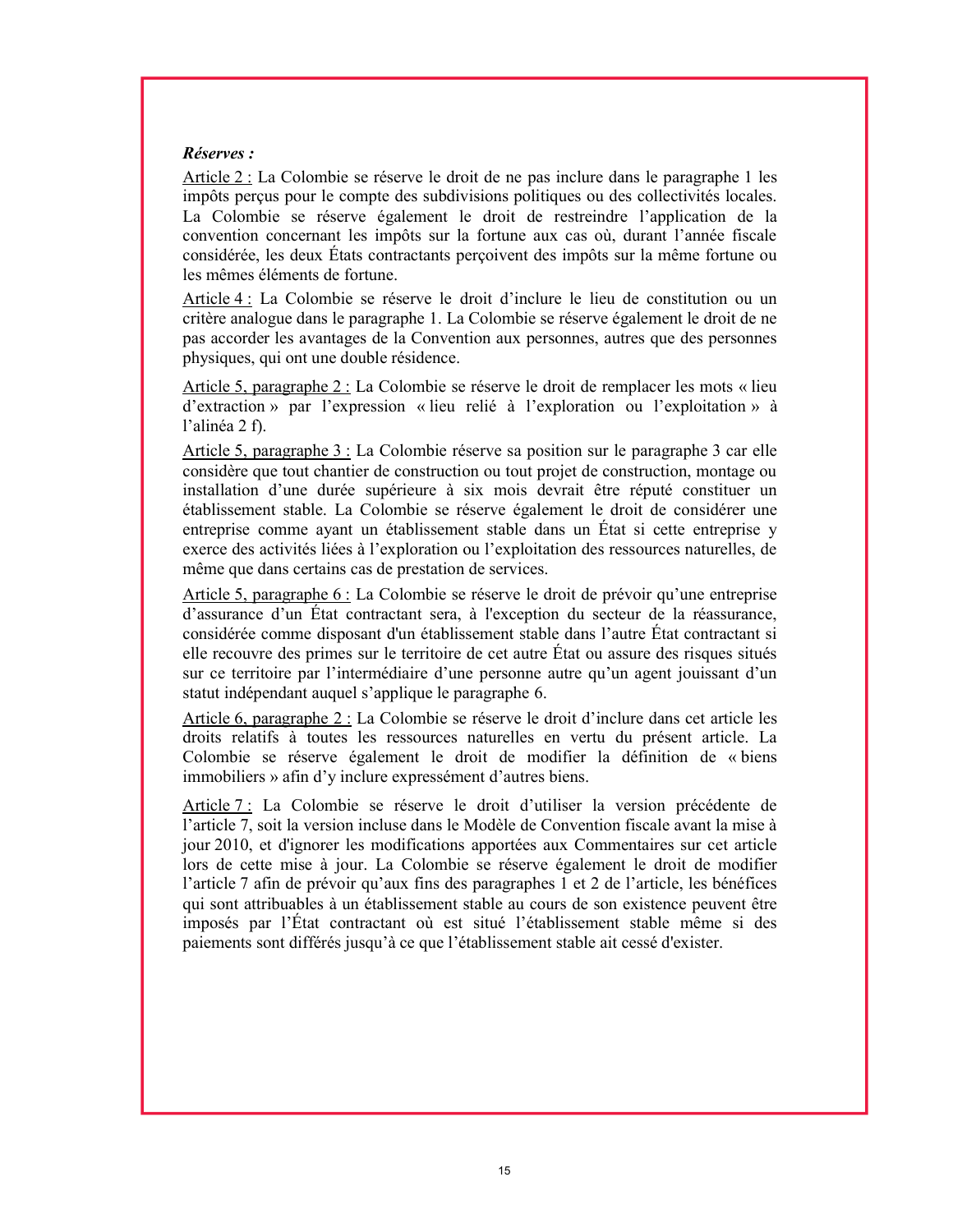Article 10: Colombia reserves the right to tax, at a uniform rate of not less than 10 per cent, all dividends referred to in paragraph 2. Colombia also reserves the right to apply its domestic rules on the taxation of dividends distributed from profits that have not been subject to tax at the level of the company, and to impose its tax on the transfer of profits attributable to permanent establishments that have not been subject to tax in Colombia.

Article 12: Colombia reserves the right to tax royalties at source. Colombia also reserves the right to include payments received for the furnishing of technical assistance, technical services and consulting services within the definition of royalties. Additionally, Colombia reserves the right to include in the definition of royalties payments for the use of, or the right to use, industrial, commercial or scientific equipment. Colombia further reserves the right, in order to fill what it considers as a gap in the Article, to add a provision defining the source of royalties by analogy with the provisions of paragraph 5 of Article 11, which deals with the same issue in the case of interest.

Article 13: Colombia reserves the right to tax gains from the alienation of shares or rights in a company that is a resident of Colombia.

Article 15: Colombia reserves the right to modify paragraph 3 and make corresponding changes to the definition of the term "international traffic" to cover the situation of income derived by residents of a Contracting State in respect of employment exercised aboard a ship or aircraft of an enterprise of a third State, operated in international traffic.

Article 21: Colombia reserves its position on this Article as it wishes to maintain the right to tax income arising from sources in Colombia.

Article 24: Colombia reserves its position on the second sentence of paragraph 1. Colombia also reserves the right to impose its tax on the transfer of profits attributable to permanent establishments. Colombia further reserves the right to restrict the scope of the Article to the taxes covered by the Convention.

#### Observations:

Article 5, paragraph 6, commentary: Regarding paragraph 104, Colombia believes that the arm's length principle should also be considered in determining whether or not an agent is of an independent status for purposes of paragraph 6 of the Article and wishes, when necessary, to add wording to its conventions to clarify that this is how the paragraph should be interpreted.

Article 12, commentary: Colombia does not adhere to the interpretations provided in paragraphs 8.2, 13.1, 14, 14.1, 14.2, 14.4, 15, 16 and 17.3; under its tax laws some of the payments referred to may constitute royalties.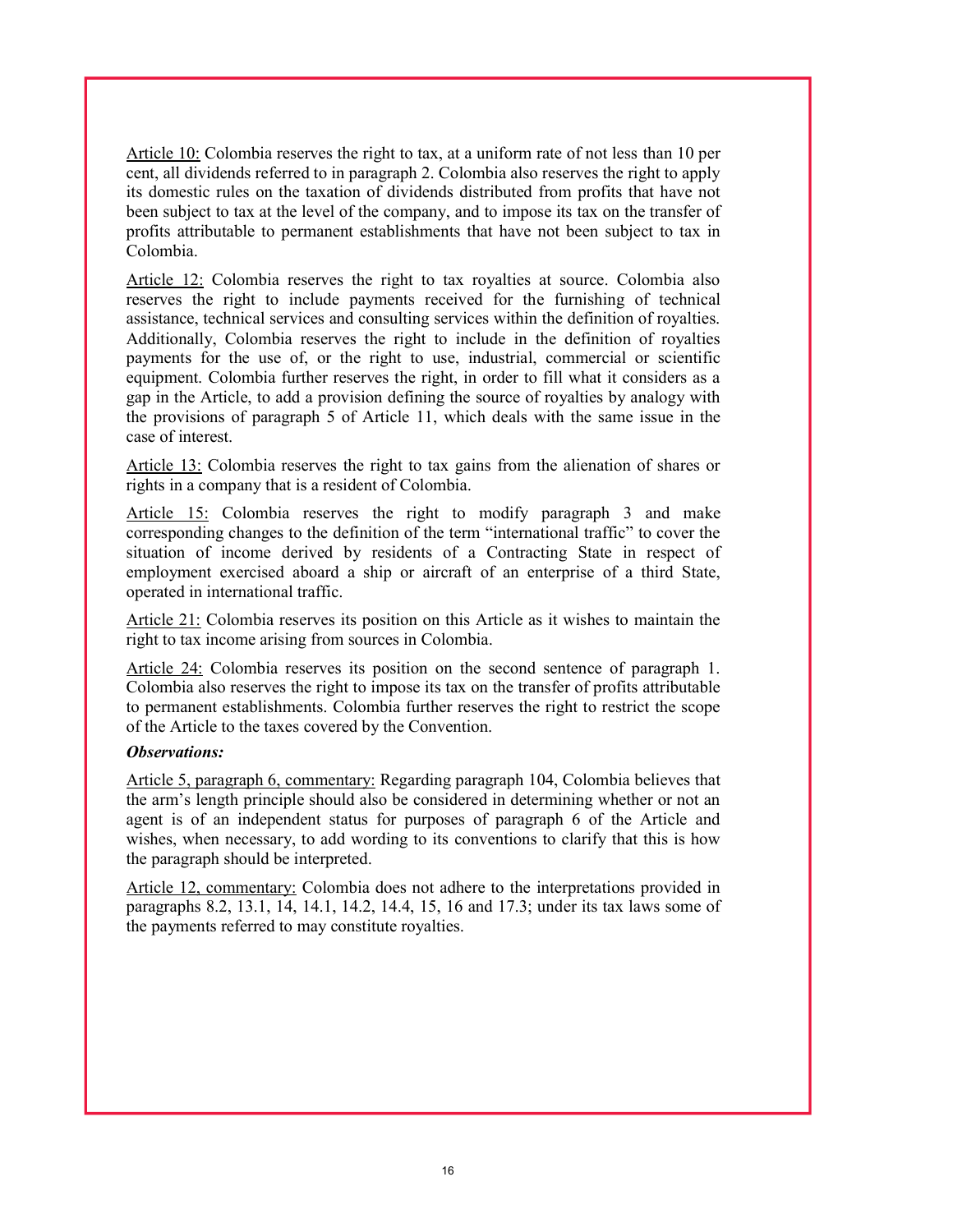Article 10 : La Colombie se réserve le droit d'imposer, à un taux uniforme d'au moins 10 pour cent, tous les dividendes visés au paragraphe 2. La Colombie se réserve également le droit d'appliquer ses règles nationales concernant l'imposition des dividendes distribués à partir des bénéfices qui n'ont pas été soumis à l'impôt des sociétés et d'imposer son impôt sur le transfert de bénéfices attribuables aux établissements stables qui n'ont pas été imposés en Colombie.

Article 12 : La Colombie se réserve le droit d'imposer les redevances à la source. La Colombie se réserve également le droit d'inclure dans la définition de redevances les paiements reçus pour la fourniture d'une assistance technique, de services techniques et de services de consultant. De plus, la Colombie se réserve le droit d'inclure dans la définition des redevances les paiements au titre de l'usage, ou de la concession de l'usage, d'un équipement industriel, commercial ou scientifique. La Colombie se réserve aussi le droit, en vue de combler ce qu'elle estime être une lacune de l'article, de proposer l'insertion d'une disposition définissant la source des redevances par analogie avec les dispositions du paragraphe 5 de l'article 11, qui traitent de la même question s'agissant des intérêts.

Article 13 : La Colombie se réserve le droit d'imposer les gains provenant de l'aliénation d'actions ou de droits détenus dans une société résidente.

Article 15 : La Colombie se réserve le droit de modifier le paragraphe 3 et de faire les changements correspondants à la définition de l'expression « trafic international » afin de couvrir le revenu perçu par les résidents d'un État contractant au titre d'un emploi salarié exercé à bord d'un navire ou d'un aéronef exploité en trafic international par l'entreprise d'un État tiers.

Article 21 : La Colombie réserve sa position sur cet article, souhaitant conserver le droit d'imposer les revenus tirés de sources se situant sur son propre territoire.

Article 24 : La Colombie réserve sa position sur la seconde phrase du paragraphe 1. La Colombie se réserve également le droit d'imposer son impôt sur le transfert des bénéfices attribuables aux établissements stables. La Colombie se réserve par ailleurs le droit de limiter le champ d'application de l'article aux impôts visés par la Convention.

#### Observations :

Article 5, paragraphe 6, commentaires : En ce qui concerne le paragraphe 104, la Colombie estime que le principe de pleine concurrence doit aussi être considéré pour déterminer si un agent jouit d'un statut indépendant aux fins du paragraphe 6 de l'article et souhaite modifier la rédaction de ses conventions, lorsque nécessaire, afin de préciser que c'est ainsi que ce paragraphe doit être interprété.

Article 12, commentaires : La Colombie n'adhère pas aux interprétations prévues aux paragraphes 8.2, 13.1, 14, 14.1, 14.2, 14.4, 15, 16 et 17.3 ; en vertu de sa législation fiscale, certains des paiements cités peuvent constituer des redevances.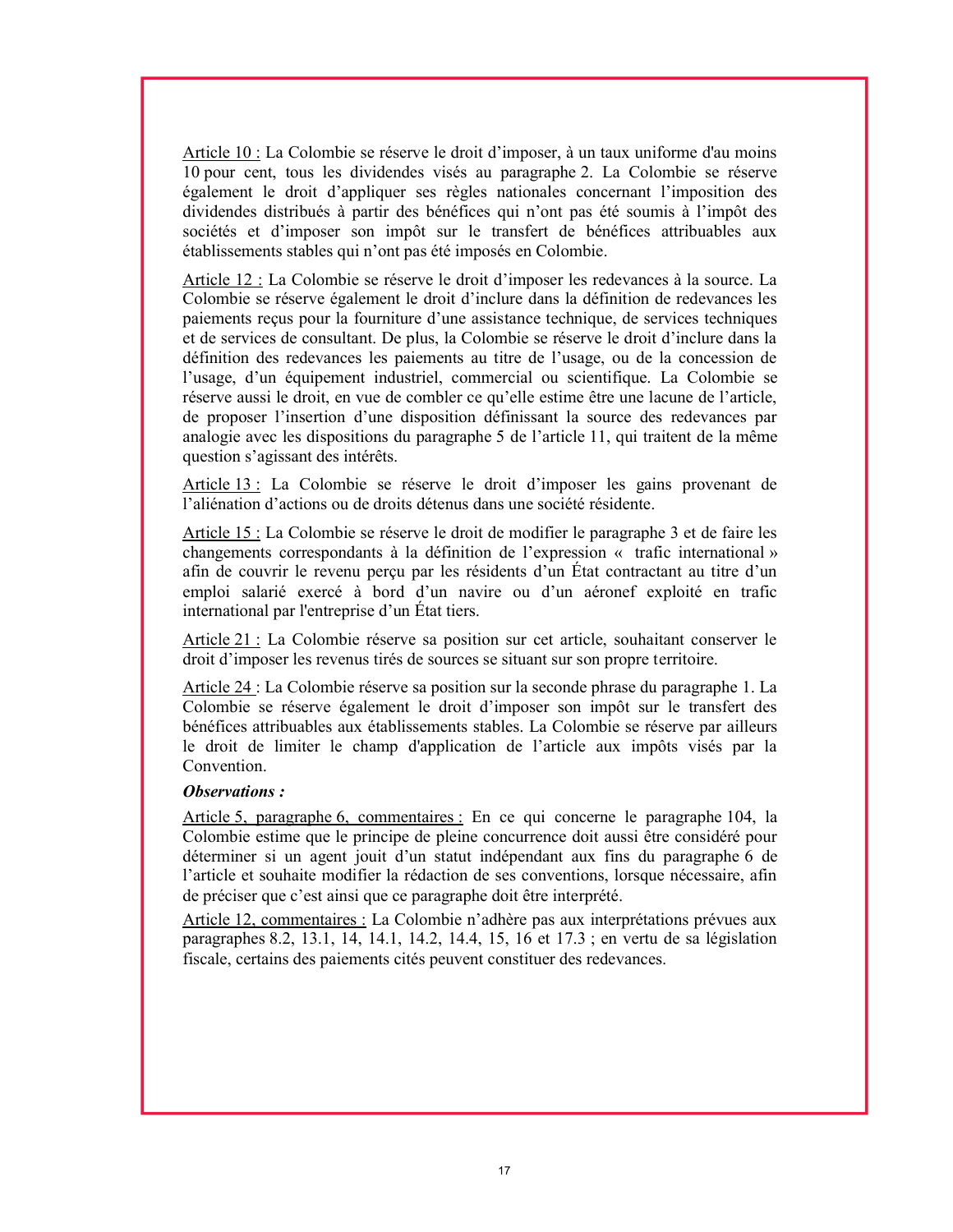Convention on Mutual Administrative Assistance in Tax Matters, as amended by the Protocol Amending the Convention on Mutual Administrative Assistance in Tax **Matters** 

#### Notifications:

Annex A – Existing taxes to which the Convention shall apply:

The existing taxes to which the Convention shall apply within the Colombian legal system are:

Article 2, paragraph 1.a.i:

- income tax and its complementary taxes;

- Pro equity income tax – CREE;

Article 2, paragraph 1.a.ii:

- income tax and its complementary taxes;

Article 2, paragraph 1.a.iii:

- tax on capital;

Article 2, paragraph 1.b.i:

Not applicable;

Article 2, paragraph 1.b.ii:

Not applicable;

Article 2, paragraph 1.b.iii.A:

- income tax and complementary taxes;

Article 2, paragraph 1.b.iii.B:

Not applicable;

Article 2, paragraph 1.b.iii.C:

- value added tax - VAT;

Article 2, paragraph 1.b.iii.D:

- national consumption tax;

Article 2, paragraph 1.b.iii.E:

Not applicable;

Article 2, paragraph 1.b.iii.F:

Not applicable;

Article 2, paragraph 1.b.iii.G:

Not applicable.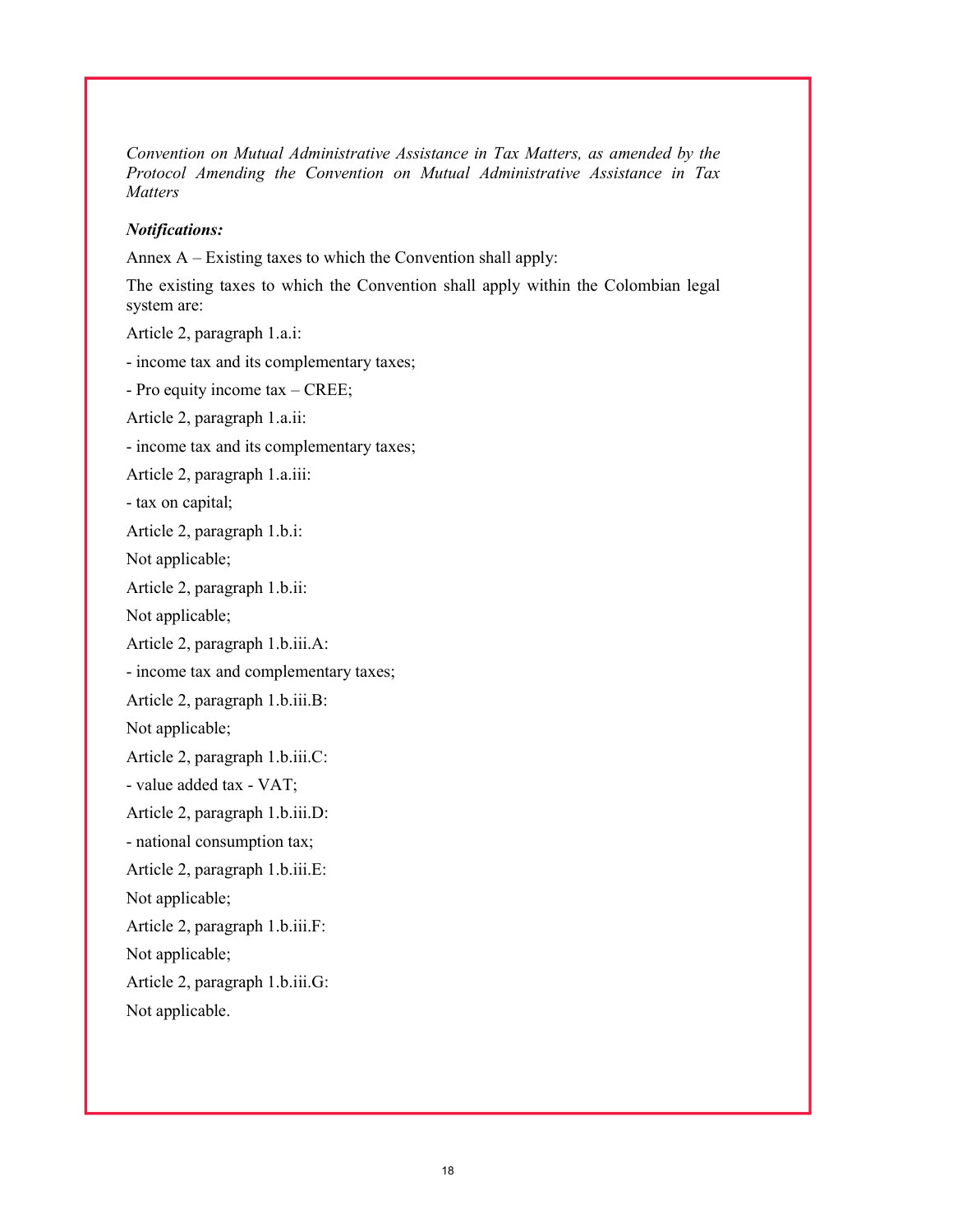Convention concernant l'assistance administrative mutuelle en matière fiscale telle qu'amendée par le Protocole d'amendement à la Convention concernant l'assistance administrative mutuelle en matière fiscale

### Notifications :

Annexe A – Impôts auxquels s'applique la Convention :

Les impôts existants auxquels s'applique la Convention dans le système juridique colombien sont :

Article 2, paragraphe 1.a.i :

- impôt sur le revenu et impôts complémentaires ;

- impôt sur le revenu pour l'équité – CREE ;

Article 2, paragraphe 1.a.ii :

- impôt sur le revenu et impôts complémentaires ;

Article 2, paragraphe 1.a.iii :

- impôt sur le capital ;

Article 2, paragraphe 1.b.i :

Non applicable ;

Article 2, paragraphe 1.b.ii :

Non applicable ;

Article 2, paragraphe 1.b.iii.A :

- impôt sur le revenu et impôts complémentaires ;

Article 2, paragraphe 1.b.iii.B :

Non applicable ;

Article 2, paragraphe 1.b.iii.C :

- taxes sur la valeur ajoutée (TVA) ;

Article 2, paragraphe 1.b.iii.D :

- taxe nationale à la consommation ;

Article 2, paragraphe 1.b.iii.E :

Non applicable ;

Article 2, paragraphe 1.b.iii.F :

Non applicable ;

Article 2, paragraphe 1.b.iii.G :

Non applicable.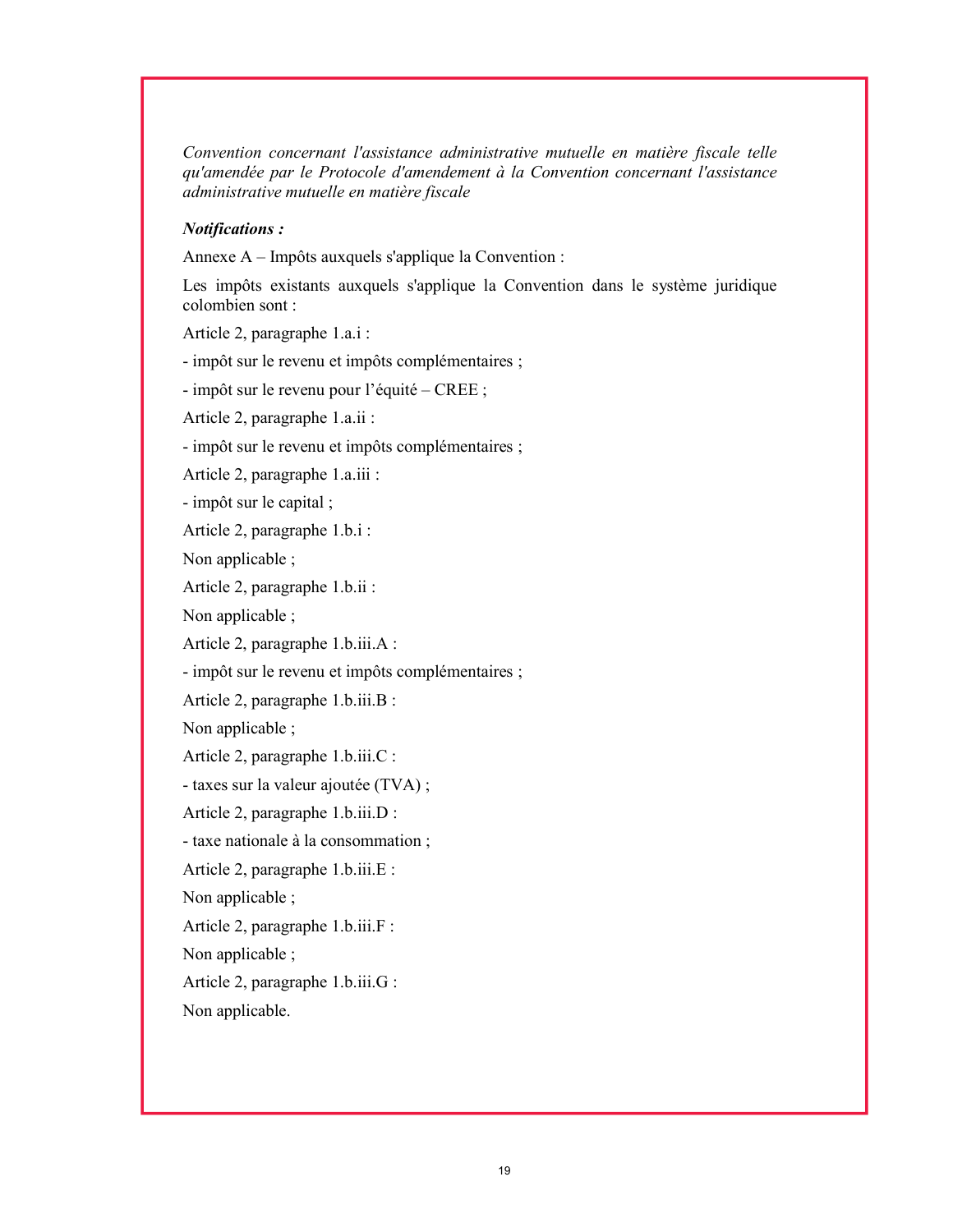#### Annex B – Competent Authorities

The competent authority for the Republic of Colombia is the Director General of the National Tax and Customs Administration (Director General de la Dirección de Impuestos y Aduanas Nationales – DIAN) or his authorised representative.

### Reservations:

Pursuant to Article 30, paragraph 1.a, of the Convention, the Republic of Colombia reserves the right not to provide any form of assistance in relation to the taxes of other Parties included in any of the following categories listed in Article 2, paragraph 1.b, of the Convention:

i. taxes on income, profits, capital gains or net wealth which are imposed on behalf of political divisions or local authorities of a Party;

ii. compulsory social security contributions payable to general government or to social security institutions established under public law;

iii. B. taxes on immovable property;

iii. E. taxes on the use or ownership of motor vehicles;

iii. F. taxes on the use or ownership of movable property other than motor vehicles;

iii. G. any other taxes;

iv. taxes in categories referred to in sub-paragraph iii which are imposed on behalf of political subdivisions or local authorities of a Party.

Pursuant to Article 30, paragraph 1.b, of the Convention, the Republic of Colombia reserves the right not to provide assistance in the recovery of any tax claim, or in the recovery of an administrative fine, for all the taxes.

Pursuant to Article 30, paragraph 1.d, of the Convention, the Republic of Colombia reserves the right not to provide assistance in the service of documents for all taxes.

### Insurance and Private Pensions

### Timeframe:

Recommendation of the Council on Disaster Risk Financing Strategies [C(2016)108/REV1]

Colombia accepts this recommendation with a timeframe for implementation until the end of 2019.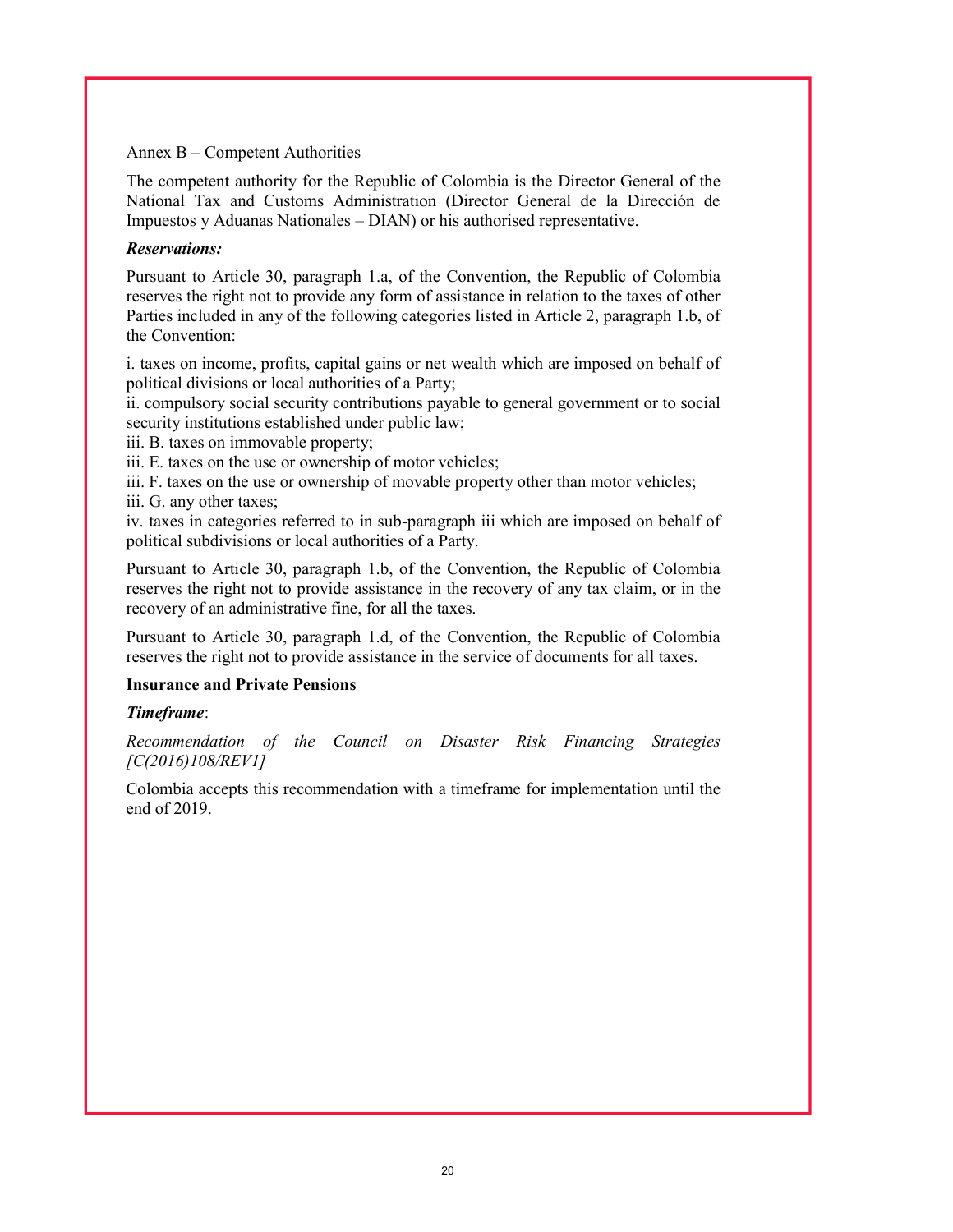#### Annexe B – Autorités compétentes

L'autorité compétente pour la République de Colombie est le Directeur Général de l'Administration fiscale et douanière nationale (Director General de la Dirección de Impuestos y Aduanas Nationales – DIAN) ou son représentant autorisé.

## Réserves :

Conformément à l'article 30, paragraphe 1.a, de la Convention, la République de Colombie se réserve le droit de n'accorder aucune forme d'assistance pour les impôts des autres Parties entrant dans l'une des catégories suivantes énumérées à l'article 2, paragraphe 1.b, de la Convention :

i. impôts sur le revenu, les bénéfices ou les gains en capital, ou l'actif net qui sont perçus pour le compte des divisions politiques ou des collectivités locales d'une Partie ;

ii. cotisations de sécurité sociale obligatoires dues aux administrations publiques ou aux organismes de sécurité sociale de droit public ;

iii. B. impôts sur la propriété immobilière ;

iii. E. taxes sur l'utilisation ou la propriété des véhicules à moteur ;

iii. F. taxes sur l'utilisation ou la propriété de biens mobiliers autres que les véhicules automobiles ;

iii. G. tout autre impôt ;

iv. impôts des catégories visées à l'alinéa iii. ci-dessus, qui sont perçus pour le compte des subdivisions politiques ou des collectivités locales d'une Partie.

Conformément à l'article 30, paragraphe 1.b, de la Convention, la République de Colombie se réserve le droit de n'accorder aucune forme d'assistance en matière de recouvrement de créances fiscales ou de recouvrement d'amendes administratives pour tous les impôts.

Conformément à l'article 30, paragraphe 1.d, de la Convention, la République de Colombie se réserve le droit de n'accorder aucune forme d'assistance en matière de notification de documents pour tous les impôts.

### Assurances et pensions privées

### Délai :

Recommandation du Conseil sur les stratégies de financement des risques de catastrophe [C(2016)108/REV1]

La Colombie accepte cette Recommandation sous réserve d'un délai pour sa mise en œuvre jusqu'à fin 2019.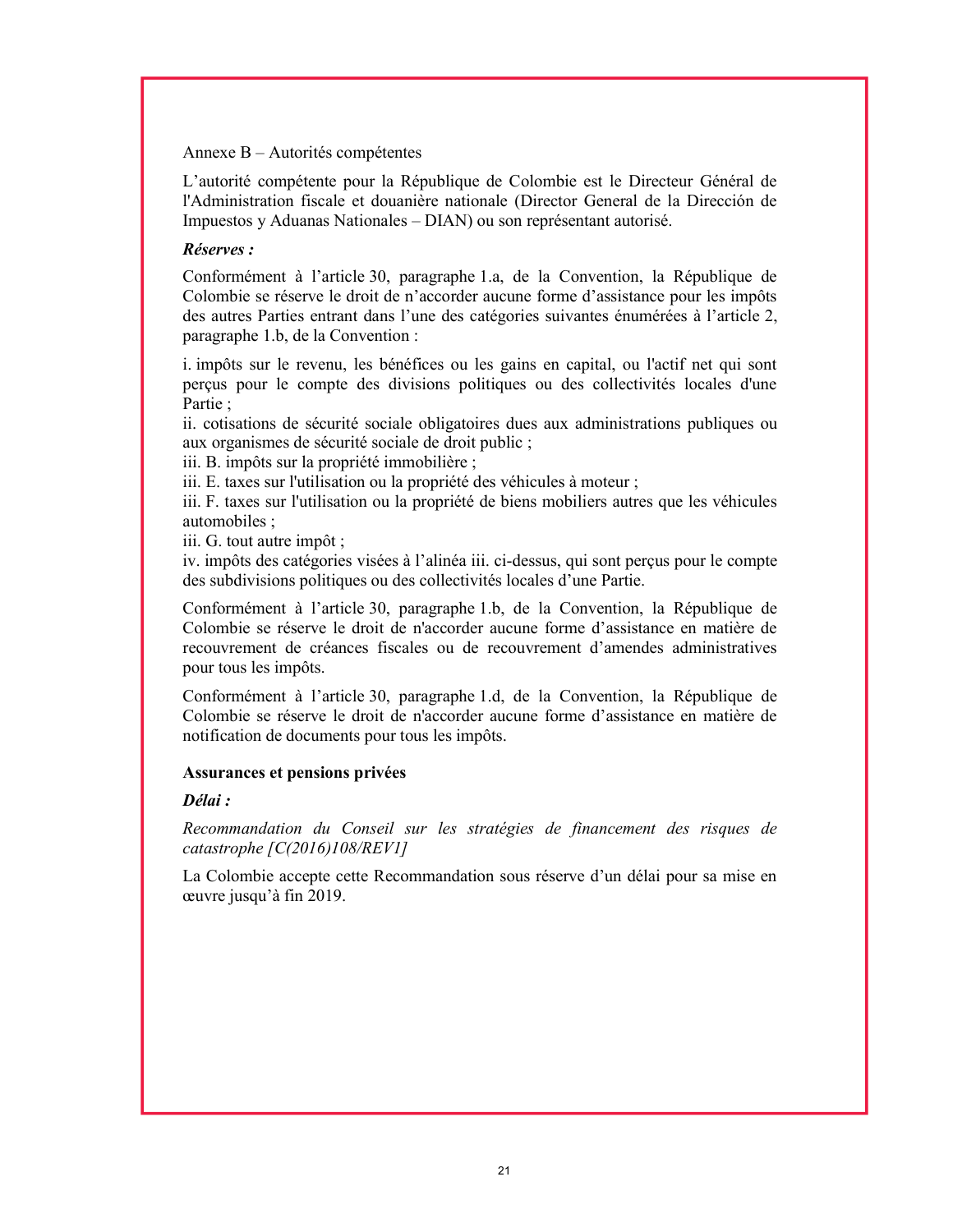#### Investment and Multinational Enterprises

#### Reservations:

Decision of the Council adopting the Code of Liberalisation of Capital Movements [OECD/ C(61)96]

Decision of the Council adopting the Code of Liberalisation of Current Invisible Operations [OECD/ C(61)95]

The Republic of Colombia proposes to lodge reservations to the Code of Liberalisation of Capital Movements and the Code of Liberalisation of Current Invisible Operations in accordance with Article 2(b) of the Codes. The lists of reservations are set out in Annexes 2 and 3 to the present Statement.

The Republic of Colombia makes a Declaration on safeguards in Colombian legislation regarding disturbances arising from capital flows and treatment of the unremunerated reserve requirement mechanism under the Codes, the text of which is set out in Annex 4 to the present Statement.

### Exceptions:

Third Revised Decision of the Council concerning National Treatment [C(91)147/FINAL]

In accordance with the Third Revised Decision of the Council on National Treatment [C(91)147 as amended], the Republic of Colombia proposes to lodge certain exceptions to national treatment. The list of exceptions is set out in Annex 5 to the present Statement.

### Shipbuilding and Maritime Transport

### Observations:

### Recommendation of the Council concerning Common Principles of Shipping Policy for Member Countries [C(87)11]

Colombia accepts this Recommendation with the following observations on Principle 14 of the Recommendation ("Maritime Auxiliary Services"):

- i) Pilotage on Colombian territorial seas and rivers is considered a public service. As such, rules for the provision of public services apply. In particular, the regulatory framework for pilotage as a public service is established on Law 658 of 2001.
- ii) Only enterprises organised under Colombian law using Colombian flag vessels may supply maritime and fluvial transport services between two points within the territory of Colombia (cabotage).
- iii) Only Colombian flag vessels may supply port services in Colombian waters. However, in exceptional cases, the Dirección General Marítima may authorize the supply of such services by foreign flag vessels if no Colombian vessel has the capacity to supply such service. The authorization will be issued for six months, but may be extended up to one year. This restriction does not apply to dredges or dredging activities.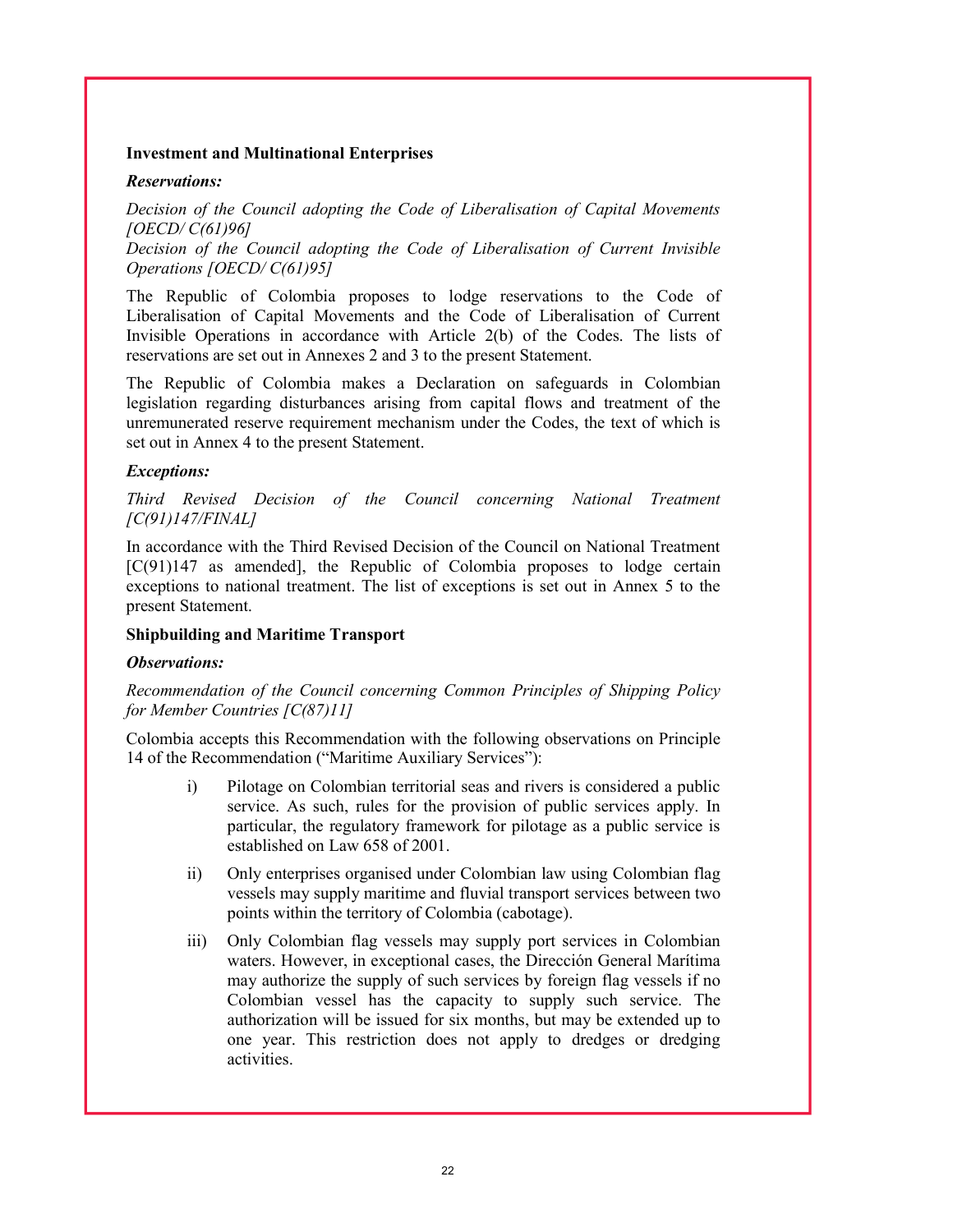#### Investissement et entreprises multinationales

#### Réserves :

Décision du Conseil adoptant le Code de la libération des mouvements de capitaux [OECD/ C(61)96]

Décision du Conseil adoptant le Code de la libération des opérations invisibles courantes [OECD/ C(61)95]

La République de Colombie propose de formuler des réserves au regard du Code de la libération des mouvements de capitaux et du Code de la libération des opérations invisibles courantes, conformément à l'article 2(b) de ces codes. Les listes de ces réserves figurent aux Annexes 2 et 3 de la présente Déclaration.

La République de Colombie fait une Déclaration relative aux mesures de protection prévues dans la législation colombienne concernant les perturbations causées par les flux de capitaux et traitement de l'obligation de constitution de réserves non rémunérées au regard des Codes, dont le texte figure à l'Annexe 4 à la présente Déclaration.

#### Exceptions:

Troisième Décision révisée du Conseil relative au traitement national [C(91)147/FINAL]

Conformément à la troisième Décision révisée du Conseil relative au traitement national [C(91)147 telle qu'amendée], la République de Colombie propose de formuler certaines exceptions au traitement national. La liste d'exceptions figure à l'Annexe 5 à la présente Déclaration.

#### Construction navale et transport maritime

#### Observations :

Recommandation du Conseil sur les Principes communs de politique maritime à l'intention des pays membres  $[C(87)11]$ 

La Colombie accepte cette Recommandation sous réserve des remarques suivantes concernant le Principe 14 de la Recommandation (« Services maritimes auxiliaires ») :

- i) Le pilotage sur les mers et les rivières territoriales colombiennes est considéré comme un service public. À ce titre, les règles relatives à la fourniture de services publics s'appliquent. Le cadre réglementaire régissant le pilotage en tant que service public est établi en particulier par la Loi 658 de 2001.
- ii) Seules les entreprises constituées selon le droit colombien battant pavillon colombien peuvent fournir des services de transport maritime et fluvial entre deux points situés sur le territoire de la Colombie (cabotage).
- iii) Seuls les navires battant pavillon colombien peuvent fournir des services portuaires dans les eaux colombiennes. Toutefois, dans des cas exceptionnels – lorsqu'aucun navire colombien n'est pas en mesure de fournir de tels services –, la Direction générale maritime (Dirección General Marítima) peut autoriser des bateaux étrangers à le faire. L'autorisation est alors délivrée pour six mois, mais peut être étendue jusqu'à un an. Cette restriction ne s'applique pas aux dragues, ni aux activités de dragage.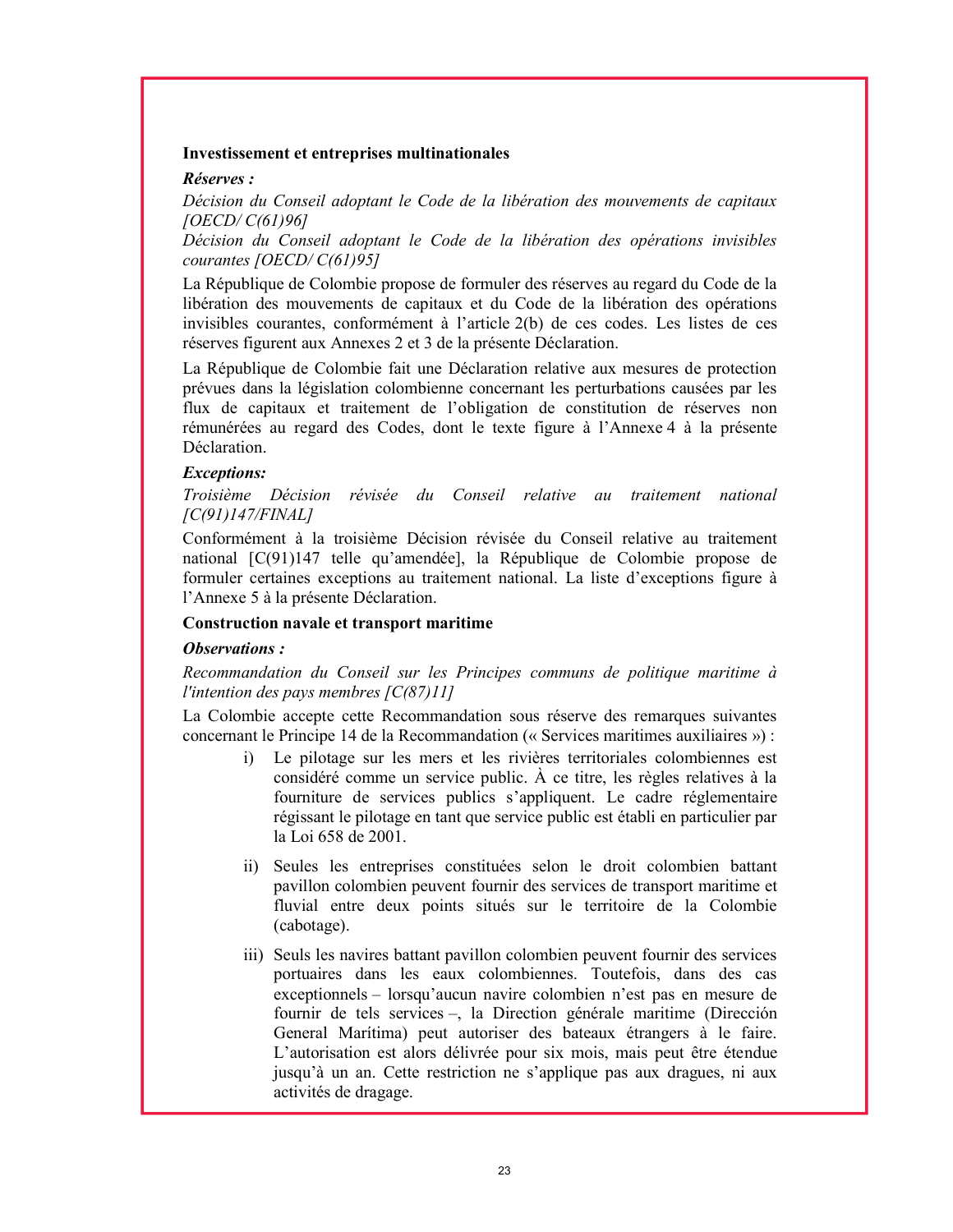#### Tourism

#### Reservations:

Decision-Recommendation of the Council on International Tourism Policy [C(85)165/FINAL]

Reservations to Annex I:

### Reservation to Section b) iii)

In Colombia the regulations limit the value of "other goods" purchased outside of the country. These allow the granting of relief from import duties and taxes – up to a value of USD 1,500 and only in respect of goods the nature or quantity of which is not such as to suggest that they are intended for any commercial purpose.

#### Reservation to Section d)

Colombia reserves the right to apply the provisions of subsection d) only to nonresident travellers.

#### Reservation to Section d) iii)

Colombia does not accept the "green card" system. Risk insurance must be bought by the traveller at the border for the days of visit.

#### Reservation to Section e)

With regard to spare parts for vehicles, relief from import duties and taxes in Colombia applies whenever these parts correspond to the vehicle in question. Import taxes are charged if the spare parts arrive separately from the vehicle.

#### Observations:

Observation to Annex I:

Colombia's provisions state that some objects cannot be the object of import (whether temporary or not) by travellers, such as weapons (special authorisation required), illicit drugs, etc.

Observations to Annex II:

### Observation to Section a) and/or c)

Colombia requires the submission of a written declaration that indicates the amount of cash, checks or both, imported by the traveller when such amount exceeds the equivalent of USD 10,000 (approximately 10,000 units of account).

#### Observation to Section b)

An entrance fee of USD 15 is charged to any foreign traveller to Colombia who arrives through air transportation. The fee can be incorporated into the price of the air or sea ticket. The fee is destined exclusively to tourism promotion and competitiveness activities, such as the improvement of the quality of the facilities used by tourists.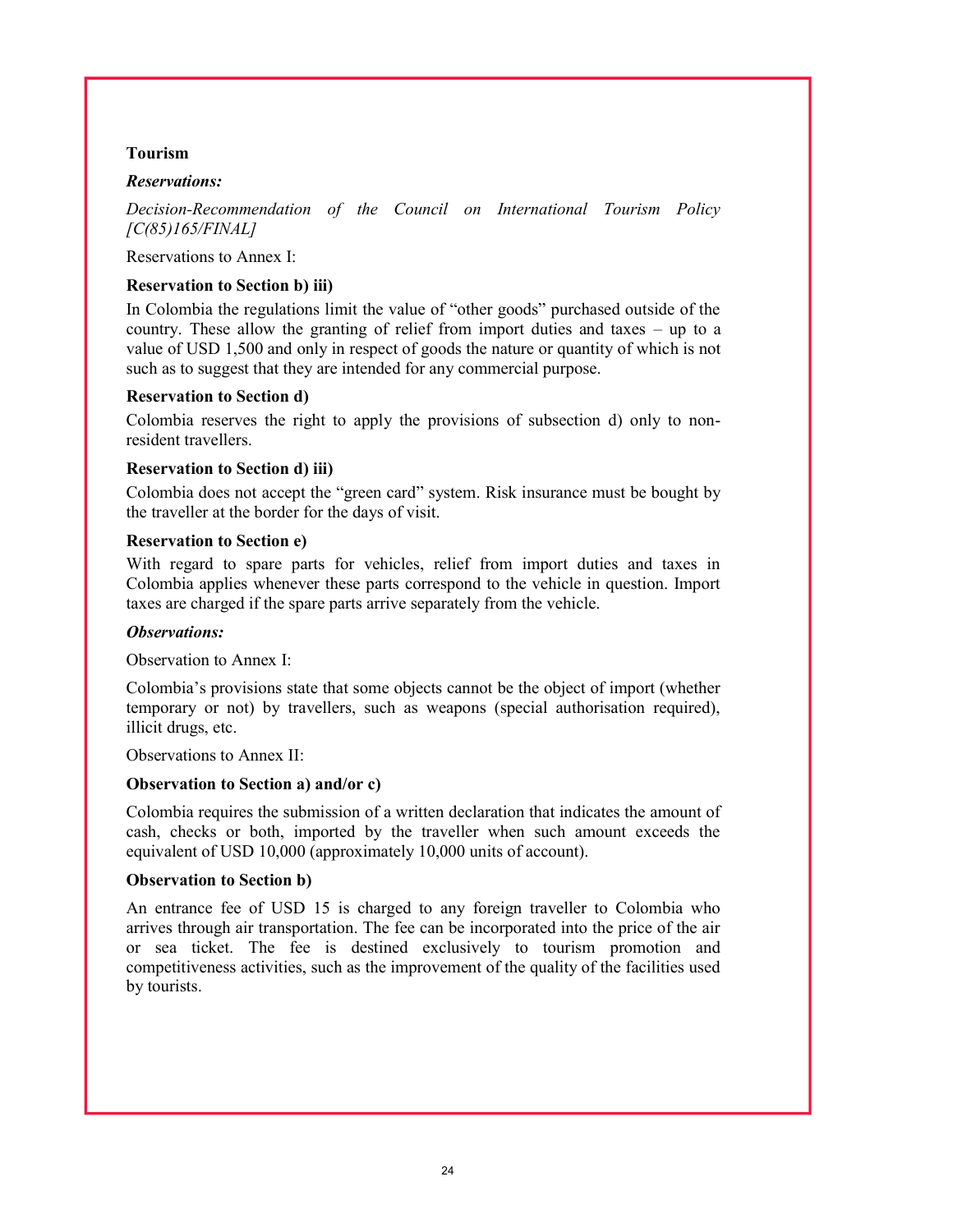#### Tourisme

#### Réserves :

Décision-Recommandation du Conseil concernant la politique dans le domaine du tourisme international  $\left[ C(85) 165/FINAL \right]$ 

Réserves formulées au sujet de l'Annexe I :

#### Réserve formulée au sujet de la Section b) iii)

En Colombie, la réglementation limite la valeur des « autres marchandises » achetées en dehors du pays. Celle-ci permet de n'accorder une exonération des droits et taxes à l'importation – à concurrence de 1 500 USD – que dans le seul cas des marchandises qui ne traduisent, par leur nature ou leur quantité, aucune préoccupation d'ordre commercial.

#### Réserve formulée au sujet de la Section d)

La Colombie se réserve le droit d'appliquer les dispositions des alinéas d) uniquement aux voyageurs non résidents.

#### Réserve formulée au sujet de la Section d) iii)

La Colombie n'accepte pas le système de la « carte verte ». L'assurance contre les risques doit être souscrite par le voyageur à la frontière pour la durée du séjour.

#### Réserve formulée au sujet de la Section e)

En ce qui concerne les pièces détachées destinées à des véhicules, l'exonération des droits et taxes à l'importation s'applique en Colombie dès lors que ces pièces correspondent aux véhicules en question. Des droits d'importation sont perçus si lesdites pièces ne sont pas importées en même temps que le véhicule.

### Observations :

Observation formulée au sujet de l'Annexe I :

Selon les dispositions en vigueur en Colombie, certains objets, tels que les armes (autorisation spéciale exigée), les drogues illicites, etc., ne peuvent être importés (que ce soit à titre temporaire ou non) par des voyageurs.

Observations formulées au sujet de l'Annexe II :

#### Observation formulée au sujet de la Section a) et/ou c)

La Colombie exige aussi la présentation d'une déclaration écrite indiquant le montant des sommes en espèces et en chèques importées par les voyageurs lorsque ce montant dépasse l'équivalent de 10 000 USD (environ 10 000 unités de compte).

### Observation formulée au sujet de la Section b)

Une redevance de 15 USD doit être acquittée par tout voyageur étranger arrivant en Colombie par voie aérienne. Cette redevance peut être incorporée dans le prix du billet d'avion ou de bateau. Elle est destinée exclusivement à financer la promotion du tourisme et des activités en faveur de la compétitivité, notamment de l'amélioration de la qualité des installations à l'usage des touristes.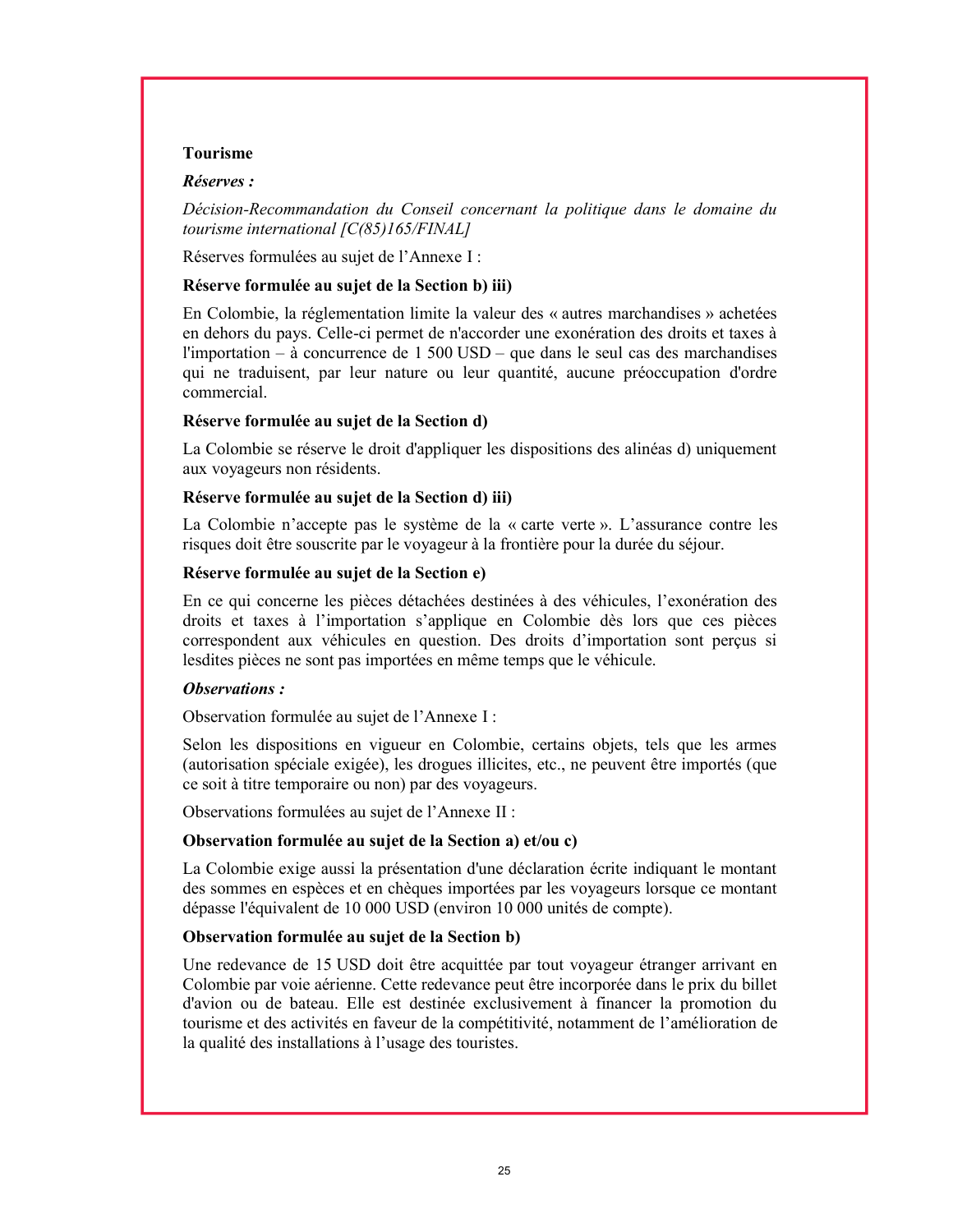## Observation to Section c)

Colombia requires a customs declaration for every traveller (whether national or foreign) entering the national territory.

## Observation to Section d)

Colombia reserves the right of its appropriate services to examine transit passengers and baggage.

## Observation to Section e)

Colombia uses a red/green self-selection system. The ICA and INVIMA, are empowered to perform controls on all passengers' luggage for reasons related to the protection of Colombia's human and animal health.

# Observation to Section f)

Individuals engaged in tourism-related services do not have special requirements to enter Colombia. However, it is important to state, for transparency reasons, that foreigners must be domiciled in Colombia in order to provide the services of travel and tourism agencies. Tourism guides should obtain the Professional Card as Tourist Guides in conformity with Law 1558 of 2012, on a non-discriminatory basis.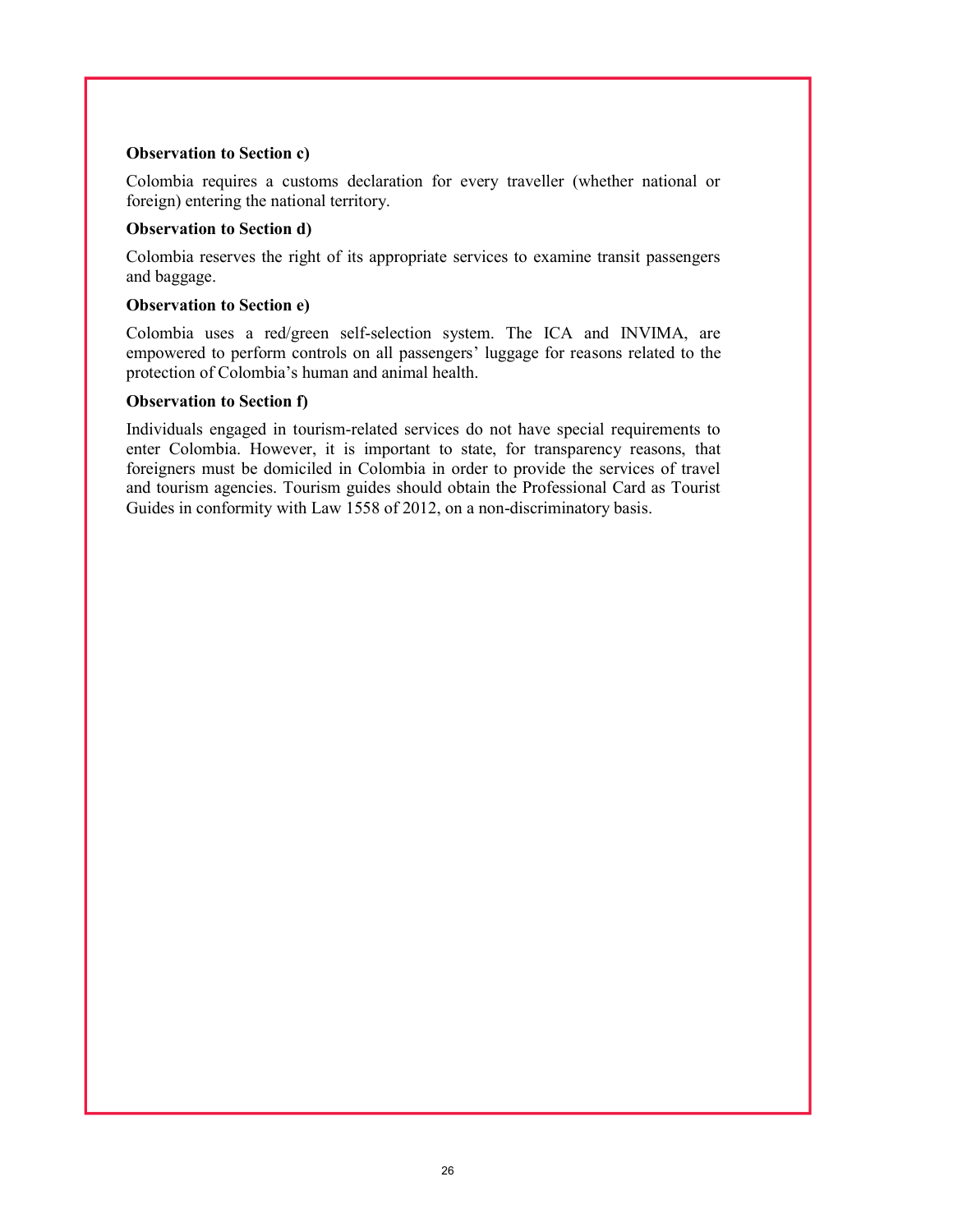#### Observation formulée au sujet de la Section c)

La Colombie exige que tout voyageur (colombien ou étranger) pénétrant sur le territoire national remplisse une déclaration à la douane.

#### Observation formulée au sujet de la Section d)

La Colombie se réserve le droit de faire examiner par ses services compétents les voyageurs et les bagages en transit.

#### Observation formulée au sujet de la Section e)

La Colombie utilise un système d'auto-sélection rouge ou vert. L'ICA et l'INVIMA sont habilités à effectuer des contrôles sanitaires sur les bagages de tous les voyageurs pour des raisons liées à la protection de la santé humaine et animale en Colombie.

### Observation formulée au sujet de la Section f)

Les personnes se livrant à des activités de services liées au tourisme ne sont pas soumis à des obligation spéciales pour pénétrer en Colombie. Cependant, il est important de préciser, dans un souci de transparence, que les étrangers doivent être domiciliés en Colombie pour pouvoir fournir des services d'agences de voyages et de tourisme. Les guides touristiques doivent obtenir la carte professionnelle des guides touristiques conformément à la Loi 1558 de 2012, laquelle est délivrée selon des critères non discriminatoires.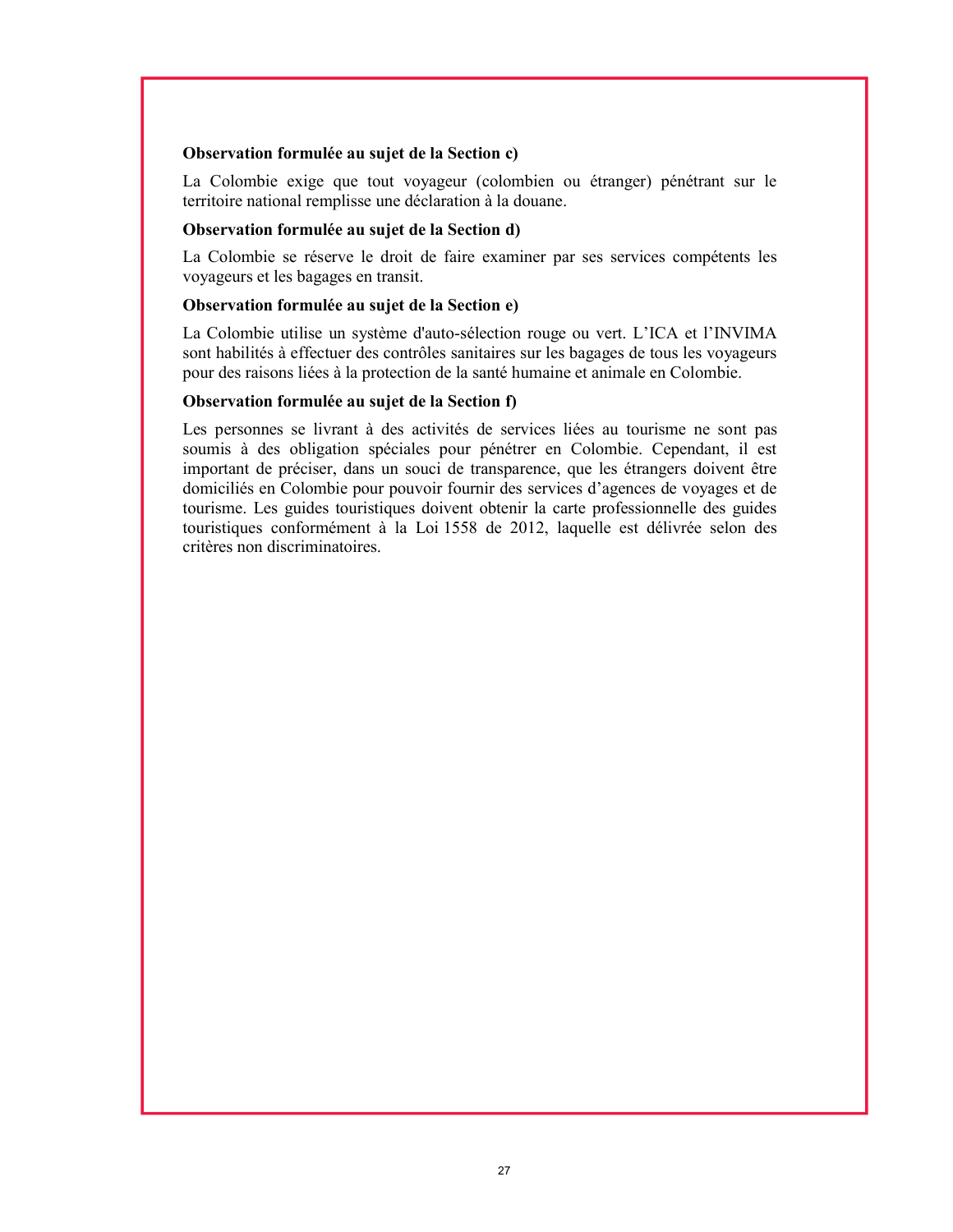# ANNEX 2: LIST OF RESERVATIONS TO THE CODE OF LIBERALISATION OF CAPITAL MOVEMENTS

| List A, | Direct investment:                                                                                                                                                                                                                                                                                                                                                              |
|---------|---------------------------------------------------------------------------------------------------------------------------------------------------------------------------------------------------------------------------------------------------------------------------------------------------------------------------------------------------------------------------------|
| I/A     | In the country concerned by non-residents.                                                                                                                                                                                                                                                                                                                                      |
|         | Remark: The reservation applies only to:                                                                                                                                                                                                                                                                                                                                        |
|         | the purchase of real estate in border regions, national coasts, or<br>i)<br>insular territory of Colombia, defined as follows:                                                                                                                                                                                                                                                  |
|         | a) border region means a zone of two kilometres in width,<br>parallel to the national border line;                                                                                                                                                                                                                                                                              |
|         | b) national coast means a zone of two kilometres in width,<br>parallel to the line of the highest tide; and                                                                                                                                                                                                                                                                     |
|         | insular territory means islands, islets, keys, headlands,<br>c)<br>and shoals that are part of the territory of Colombia.                                                                                                                                                                                                                                                       |
|         | ii) the establishment of branches of non-resident financial<br>institutions, except banks and insurance companies, and entities<br>providing intermediation services for insurance contracts other<br>than those relating to (a) the goods in international trade that are<br>not covered under reservations under item $D/2$ and (b)<br>reinsurance and retrocession services; |
|         | <i>iii</i> ) the establishment of branches in air transport and port services;                                                                                                                                                                                                                                                                                                  |
|         | iv) small scale (artisanal) fishing;                                                                                                                                                                                                                                                                                                                                            |
|         | v) foreign equity participation of over 40 percent in television<br>broadcasting enterprises providing free-to-air services;                                                                                                                                                                                                                                                    |
|         | vi) private security and surveillance services.                                                                                                                                                                                                                                                                                                                                 |

# **COLOMBIA**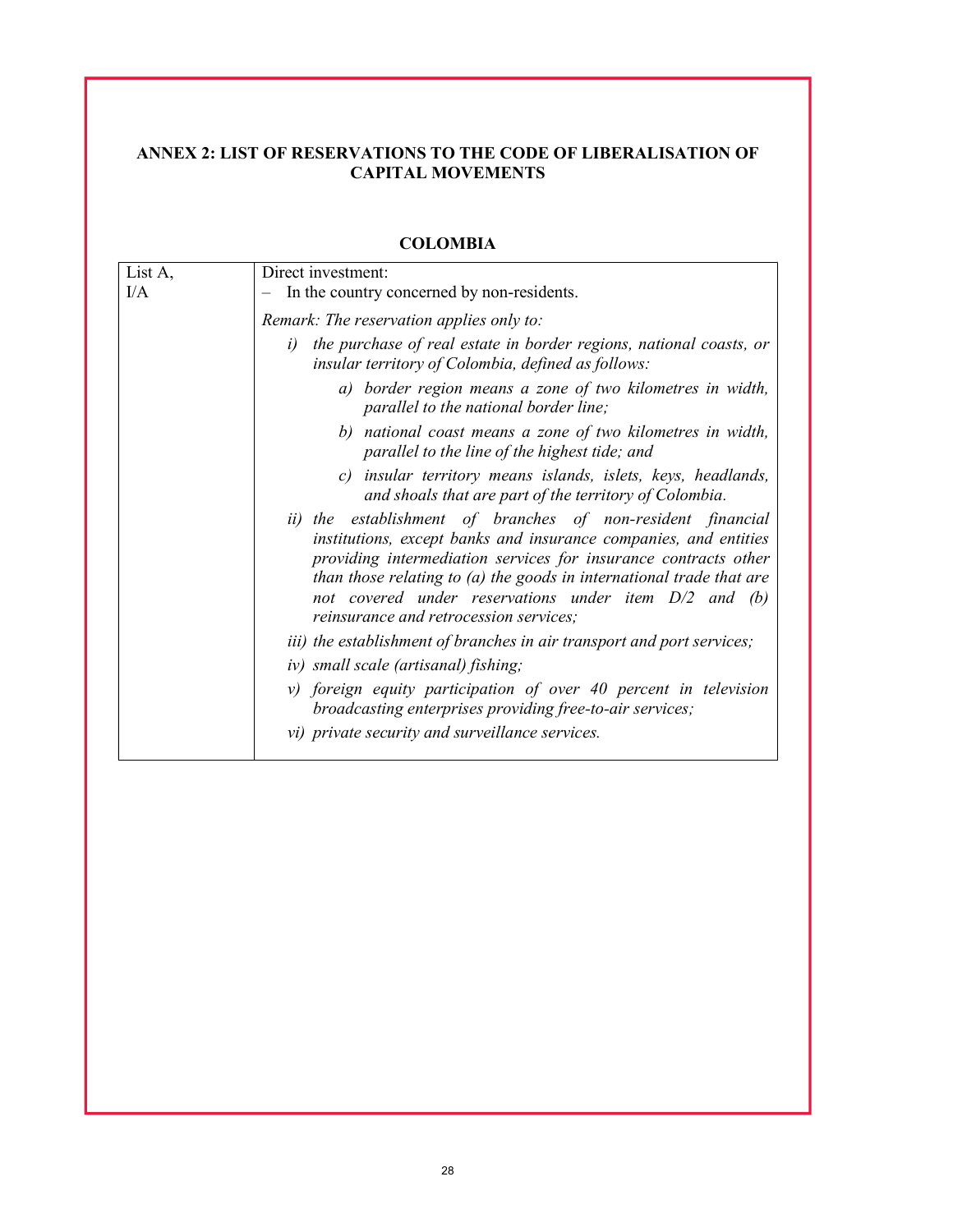# ANNEXE 2 : LISTE DE RÉSERVES AU REGARD DU CODE DE LA LIBÉRATION DES MOUVEMENTS DE CAPITAUX

| Liste A,<br>I/A | Investissement direct:<br>- Dans le pays considéré par des non-résidents.                                                                                                                                                                                                                                                                                                                                                                                 |
|-----------------|-----------------------------------------------------------------------------------------------------------------------------------------------------------------------------------------------------------------------------------------------------------------------------------------------------------------------------------------------------------------------------------------------------------------------------------------------------------|
|                 | Observation : La réserve s'applique uniquement :                                                                                                                                                                                                                                                                                                                                                                                                          |
|                 | à l'achat de biens immobiliers dans les zones frontalières, sur le<br>i)<br>littoral national ou sur le territoire insulaire de la Colombie,<br>définis comme suit :                                                                                                                                                                                                                                                                                      |
|                 | a) la zone frontalière désigne une zone d'une largeur de deux<br>kilomètres, parallèle à la ligne frontière nationale ;                                                                                                                                                                                                                                                                                                                                   |
|                 | b) le littoral national désigne une zone d'une largeur de deux<br>kilomètres, parallèle à la ligne de marée la plus haute ; et                                                                                                                                                                                                                                                                                                                            |
|                 | c) le territoire insulaire désigne les îles, îlots, caps, récifs et<br>hauts-fonds qui font partie du territoire de la Colombie.                                                                                                                                                                                                                                                                                                                          |
|                 | ii) à l'établissement de succursales d'institutions financières non<br>résidentes, à l'exception des banques et des compagnies<br>d'assurance, et des entités offrant des services d'intermédiation<br>pour des contrats d'assurance autres que ceux concernant (a) le<br>commerce international de marchandises et qui ne sont pas<br>couverts par des réserves au titre de la rubrique $D/2$ et (b) des<br>services de réassurance et de rétrocession ; |
|                 | iii) à l'établissement de succursales offrant des services portuaires et<br>de transport aérien;                                                                                                                                                                                                                                                                                                                                                          |
|                 | iv) à la pêche à petite échelle (artisanale);                                                                                                                                                                                                                                                                                                                                                                                                             |
|                 | v) aux participations étrangères supérieures à 40 pour cent dans les<br>entreprises de télédiffusion offrant des services de télévision<br>gratuite;                                                                                                                                                                                                                                                                                                      |
|                 | vi) aux services privés de sécurité et de surveillance.                                                                                                                                                                                                                                                                                                                                                                                                   |

# COLOMBIE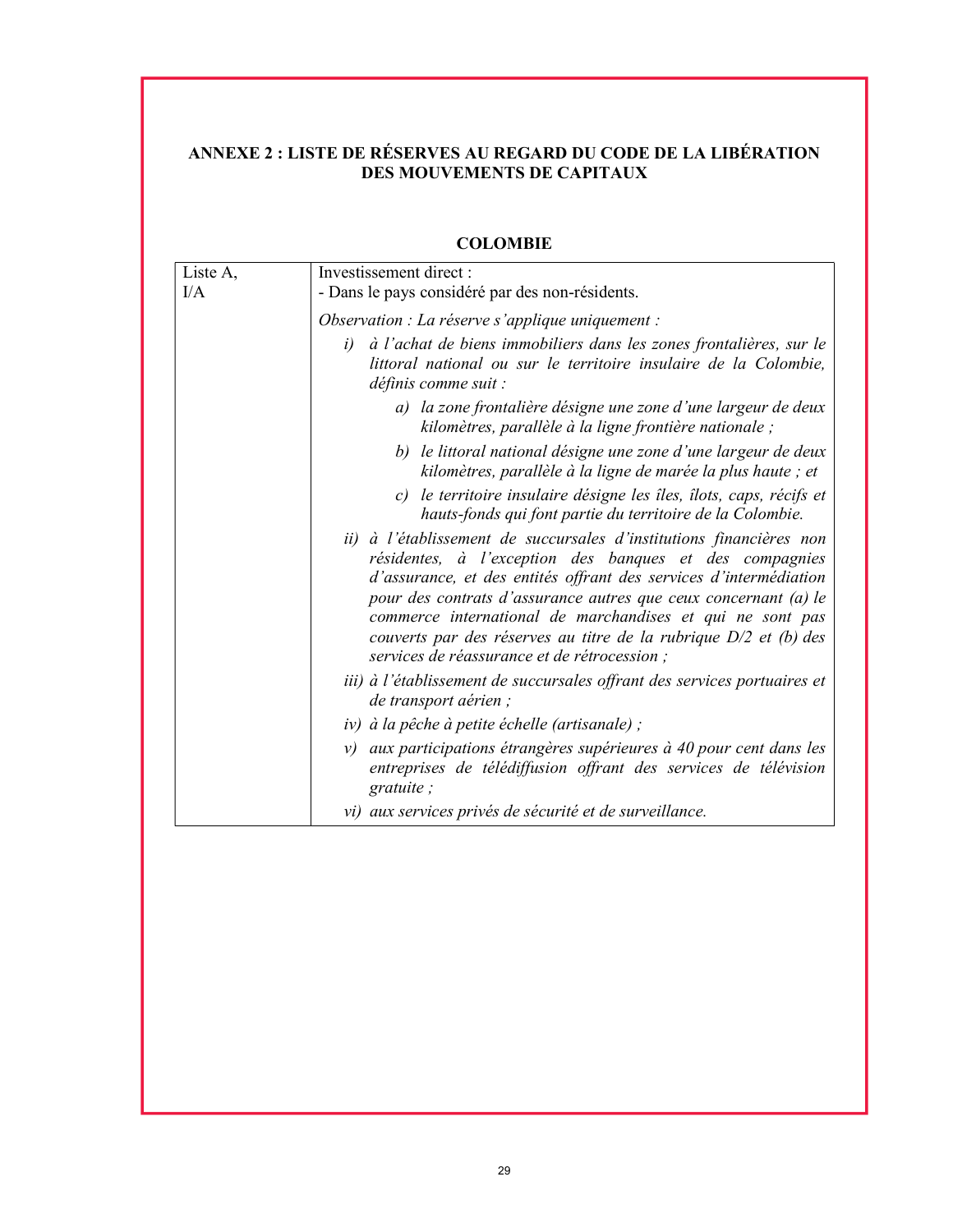| List B, | Operations in real estate:                                                                                                                                          |
|---------|---------------------------------------------------------------------------------------------------------------------------------------------------------------------|
| III/A1  | - Operations in the country concerned by non-residents.                                                                                                             |
|         | Remark: The reservation applies only to the purchase of real estate in<br>border regions, national coasts, or insular territory of Colombia, defined<br>as follows: |
|         | a) border region means a zone of two kilometres in width, parallel to<br><i>the national border line;</i>                                                           |
|         | b) national coast means a zone of two kilometres in width, parallel to<br>the line of the highest tide; and                                                         |
|         | insular territory means islands, islets, keys, headlands, and shoals<br>$\mathcal{C}$<br>that are part of the territory of Colombia.                                |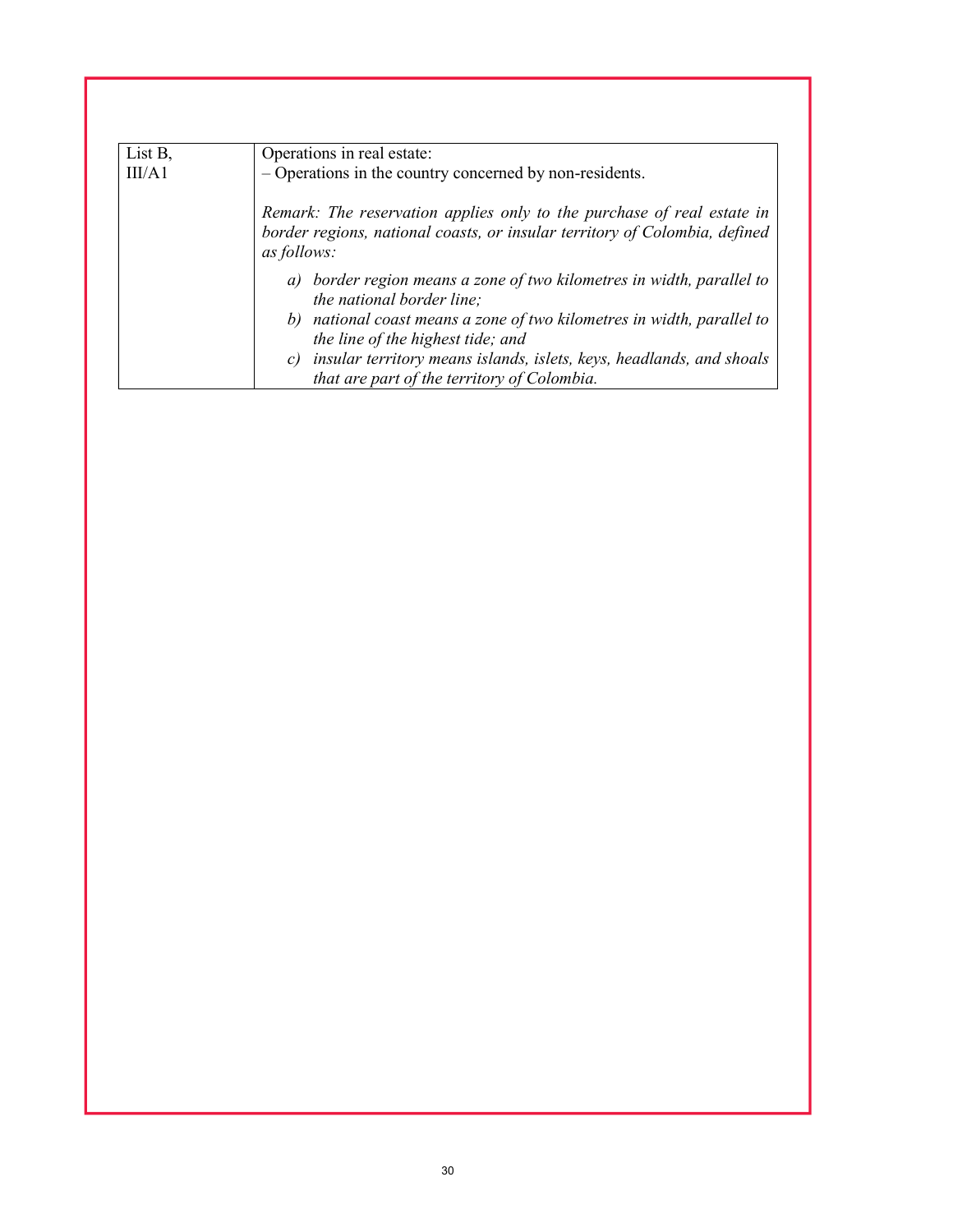| Liste B, | Opérations immobilières :                                                                                                                                                                                                                                                                                                       |
|----------|---------------------------------------------------------------------------------------------------------------------------------------------------------------------------------------------------------------------------------------------------------------------------------------------------------------------------------|
| III/A1   | - Opérations dans le pays considéré par des non-résidents.                                                                                                                                                                                                                                                                      |
|          | Observation : La réserve s'applique uniquement à l'achat de biens<br>immobiliers dans les zones frontalières, sur le littoral national, ou sur le<br>territoire insulaire de la Colombie, définis comme suit :                                                                                                                  |
|          | a) la zone frontalière désigne une zone d'une largeur de deux<br>kilomètres, parallèle à la ligne frontière nationale;<br>b) le littoral national désigne une zone d'une largeur de deux<br>kilomètres, parallèle à la ligne de marée la plus haute ; et<br>c) le territoire insulaire désigne les îles, îlots, caps, récifs et |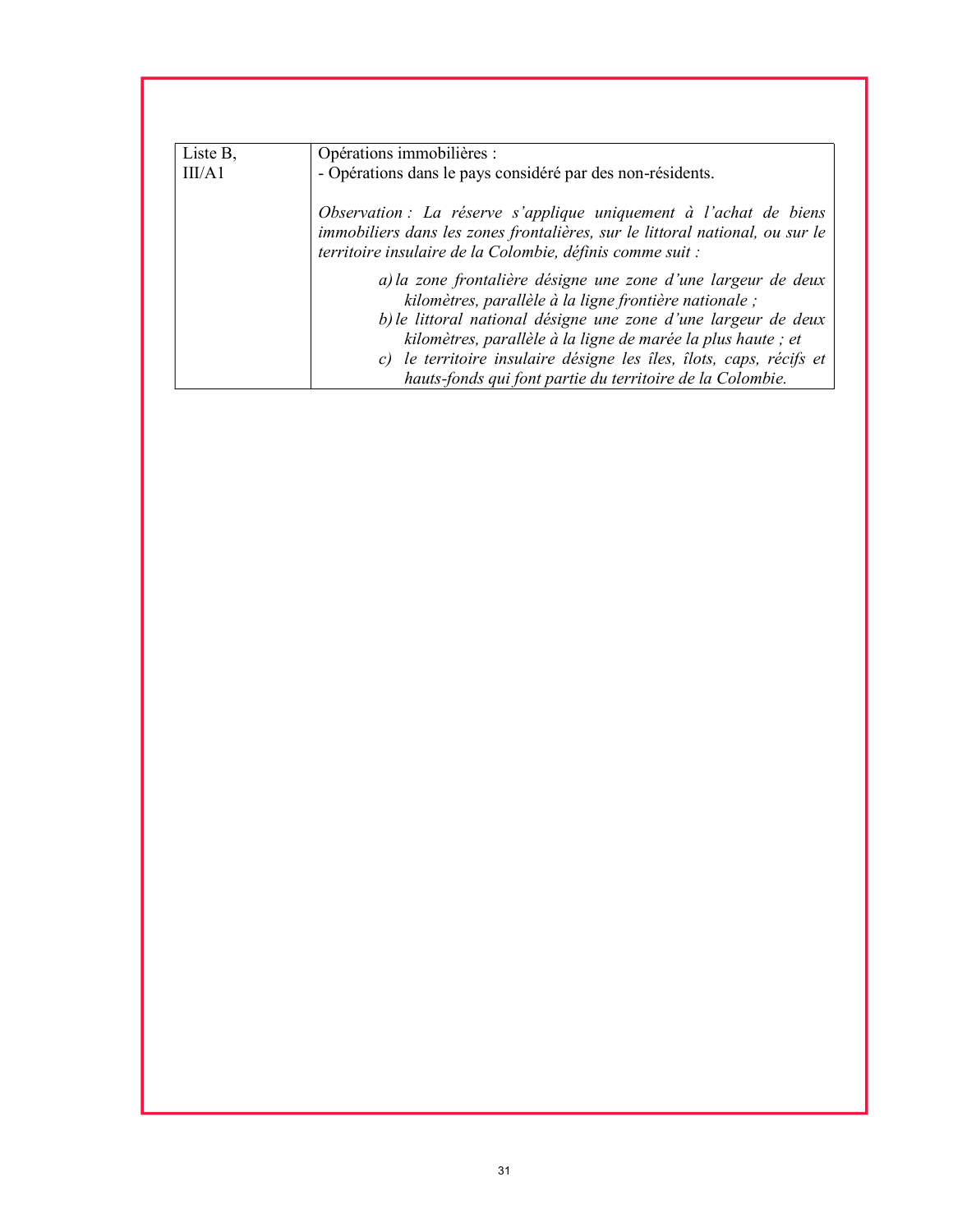| List A,<br>IV/C1, D1, D2 | Operations in securities on capital markets:<br>- Operations in the country concerned by non-residents.                                                                                                                                                                                                                                                                                                                                                                                                                                                                                                                                                                                                                                                                                                                                                                                                                                                                                                                                                                                                                        |
|--------------------------|--------------------------------------------------------------------------------------------------------------------------------------------------------------------------------------------------------------------------------------------------------------------------------------------------------------------------------------------------------------------------------------------------------------------------------------------------------------------------------------------------------------------------------------------------------------------------------------------------------------------------------------------------------------------------------------------------------------------------------------------------------------------------------------------------------------------------------------------------------------------------------------------------------------------------------------------------------------------------------------------------------------------------------------------------------------------------------------------------------------------------------|
|                          | Remark: The reservation applies only to the purchase of shares and other<br>securities of a participating nature which may be affected by laws on inward<br>direct investment and establishment.                                                                                                                                                                                                                                                                                                                                                                                                                                                                                                                                                                                                                                                                                                                                                                                                                                                                                                                               |
|                          | - Operations abroad by residents.                                                                                                                                                                                                                                                                                                                                                                                                                                                                                                                                                                                                                                                                                                                                                                                                                                                                                                                                                                                                                                                                                              |
|                          | - Purchase.                                                                                                                                                                                                                                                                                                                                                                                                                                                                                                                                                                                                                                                                                                                                                                                                                                                                                                                                                                                                                                                                                                                    |
|                          | Remark: The reservation applies only to:<br>the purchase of foreign securities by insurance companies that would<br>i)<br>cause foreign assets to have a share in technical reserves greater<br>than 40%; by managers pension and severance funds that would<br>cause foreign assets bonds to represent an amount greater than the<br>limits established for them in Decree 2555 of 2010, as amended by<br>Decree 857 of 2011;                                                                                                                                                                                                                                                                                                                                                                                                                                                                                                                                                                                                                                                                                                 |
|                          | ii) the purchase abroad of foreign securities by resident stockbrokers<br>and other securities intermediaries for the account of their clients;<br>iii) the purchase by Foreign Exchange Market Intermediaries, including<br>banks, of bonds issued by their affiliates or subsidiaries established<br>abroad.                                                                                                                                                                                                                                                                                                                                                                                                                                                                                                                                                                                                                                                                                                                                                                                                                 |
|                          | $-$ Sale.                                                                                                                                                                                                                                                                                                                                                                                                                                                                                                                                                                                                                                                                                                                                                                                                                                                                                                                                                                                                                                                                                                                      |
|                          | Remark: The reservation applies only to:<br>financing in foreign currency that the foreign exchange market<br>i)<br>intermediaries obtain from non-residents by selling securities<br>abroad, which may only be used for the following purposes:<br>a) acquisition of assets, through lending or other transactions, in<br>the same foreign currency in which the financing was obtained,<br>provided that such transactions' maturities are equal to or less<br>than that of the financing obtained; or<br>b) acquisition of assets, through lending or other transactions, in<br>currency (Colombian Peso) provided<br>local<br>that<br>such<br>transactions' maturities are equal to or less than that of the<br>financing obtained abroad and only to the extent that the such<br>foreign financing is matched by foreign currency derivative<br>hedging; or<br>c) export leasing transactions; or<br>d) transactions as local liquidity providers of foreign currency with<br>Foreign Exchange Clearing and Settlement Systems, provided<br>that these transactions' term is less than that of the financing<br>obtained: |
|                          | ii) financing in domestic currency that the foreign exchange market<br>intermediaries obtain from non-residents by selling securities<br>abroad, except to fund the acquisition of assets, through lending or<br>other transactions, in domestic currency;<br>iii) the sale abroad of foreign securities by resident stockbrokers and                                                                                                                                                                                                                                                                                                                                                                                                                                                                                                                                                                                                                                                                                                                                                                                          |
|                          | other securities intermediaries for the account of their clients.                                                                                                                                                                                                                                                                                                                                                                                                                                                                                                                                                                                                                                                                                                                                                                                                                                                                                                                                                                                                                                                              |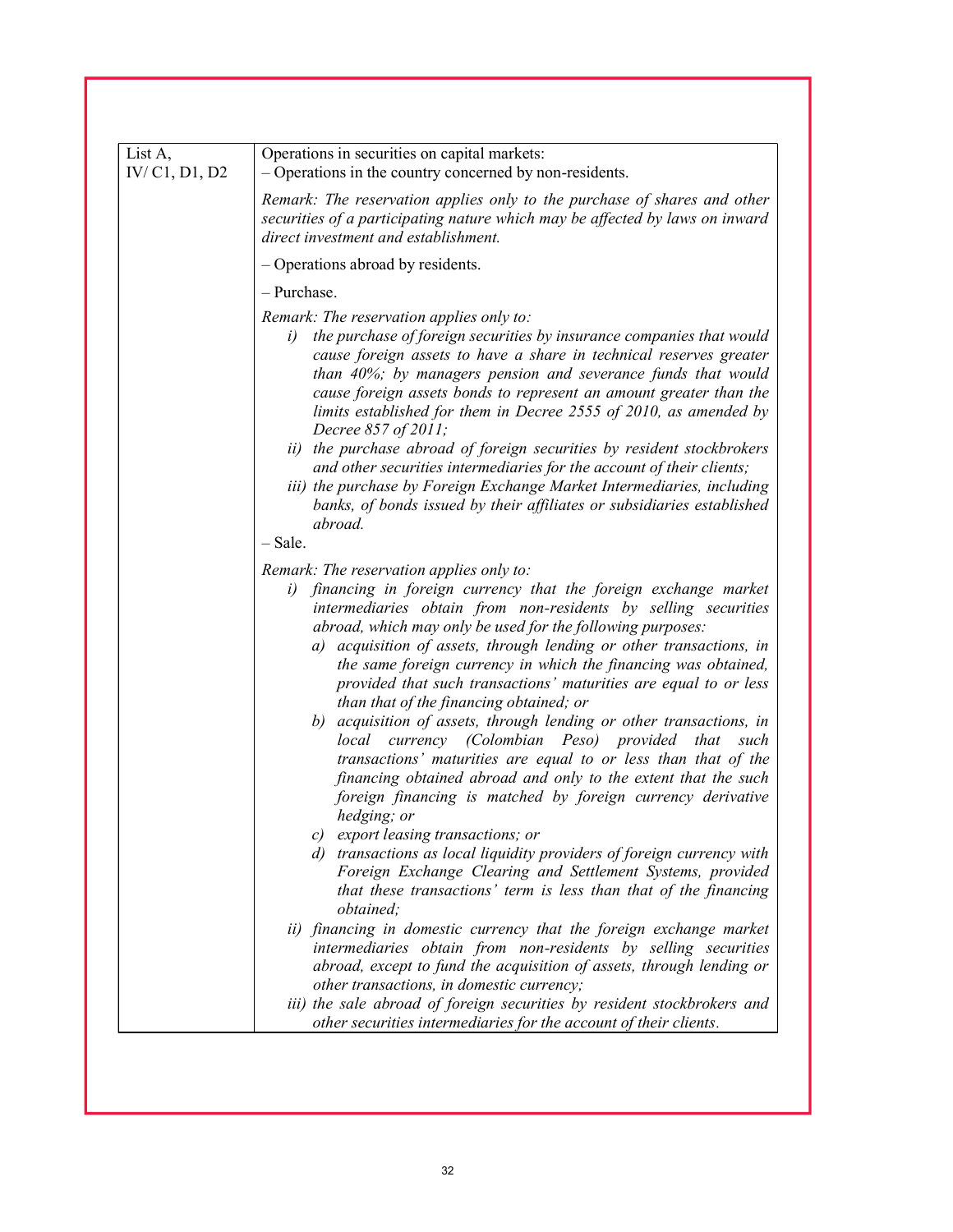| Liste A,<br>IV/C1, D1, D2 | Opérations sur titres sur le marché de capitaux :<br>- Opérations dans le pays considéré par des non-résidents.                                                                                                                                                                                                                                                                                                                                                                                                                                                                                                                                                                                                                                                                                                                                                                                                                                                                                                                                                                                                                                                                                                                                                                           |
|---------------------------|-------------------------------------------------------------------------------------------------------------------------------------------------------------------------------------------------------------------------------------------------------------------------------------------------------------------------------------------------------------------------------------------------------------------------------------------------------------------------------------------------------------------------------------------------------------------------------------------------------------------------------------------------------------------------------------------------------------------------------------------------------------------------------------------------------------------------------------------------------------------------------------------------------------------------------------------------------------------------------------------------------------------------------------------------------------------------------------------------------------------------------------------------------------------------------------------------------------------------------------------------------------------------------------------|
|                           | Observation : La réserve s'applique seulement à l'achat d'actions et<br>d'autres titres ayant un caractère de participation qui peut être limité par les<br>Lois sur l'investissement direct de l'étranger et sur l'établissement.                                                                                                                                                                                                                                                                                                                                                                                                                                                                                                                                                                                                                                                                                                                                                                                                                                                                                                                                                                                                                                                        |
|                           | - Opérations effectuées à l'étranger par des résidents.                                                                                                                                                                                                                                                                                                                                                                                                                                                                                                                                                                                                                                                                                                                                                                                                                                                                                                                                                                                                                                                                                                                                                                                                                                   |
|                           | $-$ Achat.                                                                                                                                                                                                                                                                                                                                                                                                                                                                                                                                                                                                                                                                                                                                                                                                                                                                                                                                                                                                                                                                                                                                                                                                                                                                                |
|                           | Observation : La réserve s'applique uniquement :<br>à l'achat de titres étrangers par des compagnies d'assurance qui<br>i)<br>porterait la part des actifs étrangers dans les réserves techniques à<br>plus de 40 pour cent ; par des gestionnaires de fonds de pension et<br>d'indemnités qui porterait les obligations étrangères à un montant<br>supérieur au plafond fixé par le Décret n° 2555 de 2010, tel que<br>modifié par le Décret n° 857 de 2011 ;<br>ii) à l'achat à l'étranger de titres étrangers par des courtiers et autres<br>intermédiaires en valeurs mobilières résidents pour le compte de<br>leurs clients :<br>iii) à l'achat par des intermédiaires sur le marché des changes, y<br>compris les banques, d'obligations émises par leurs filiales ou                                                                                                                                                                                                                                                                                                                                                                                                                                                                                                              |
|                           | succursales établies dans un autre pays.                                                                                                                                                                                                                                                                                                                                                                                                                                                                                                                                                                                                                                                                                                                                                                                                                                                                                                                                                                                                                                                                                                                                                                                                                                                  |
|                           | $-$ Vente.                                                                                                                                                                                                                                                                                                                                                                                                                                                                                                                                                                                                                                                                                                                                                                                                                                                                                                                                                                                                                                                                                                                                                                                                                                                                                |
|                           | Observation : La réserve s'applique uniquement :<br>au financement en devises étrangères obtenu par des intermédiaires<br>i)<br>sur le marché des changes auprès de non-résidents grâce à la vente<br>de titres à l'étranger, qui ne peut être utilisé qu'aux fins suivantes :<br>a) l'acquisition d'actifs, au moyen de prêts ou d'autres opérations,<br>dans la même devise que celle dans laquelle le financement a été<br>obtenu, pour autant que l'échéance de ces opérations soit égale<br>ou antérieure à celle du financement obtenu ; ou<br>b) l'acquisition d'actifs, au moyen de prêts ou d'autres opérations,<br>en monnaie nationale (peso colombien) pour autant que<br>l'échéance de ces opérations soit égale ou antérieure à celle du<br>financement obtenu à l'étranger et uniquement dans la mesure où<br>ce financement étranger est rattaché à un instrument dérivé<br>libellé en devise, utilisé comme couverture ; ou<br>c) des opérations de crédit-bail à l'exportation ; ou<br>d) des opérations effectuées en monnaie étrangère, en tant<br>qu'apporteur local de liquidité, au moyen de systèmes de<br>compensation et de règlement des opérations de change, pour<br>autant que la durée de ces opérations soit inférieure à celle du<br>financement obtenu; |
|                           | ii) au financement en monnaie nationale obtenu par des intermédiaires<br>sur le marché des changes auprès de non-résidents grâce à la vente<br>de titres à l'étranger, sauf pour financer l'acquisition d'actifs, au<br>moyen de prêts ou d'autres opérations, en monnaie nationale ;<br>iii) à la vente à l'étranger de titres étrangers par des courtiers et autres<br>intermédiaires en valeurs mobilières résidents, pour le compte de leurs<br>clients.                                                                                                                                                                                                                                                                                                                                                                                                                                                                                                                                                                                                                                                                                                                                                                                                                              |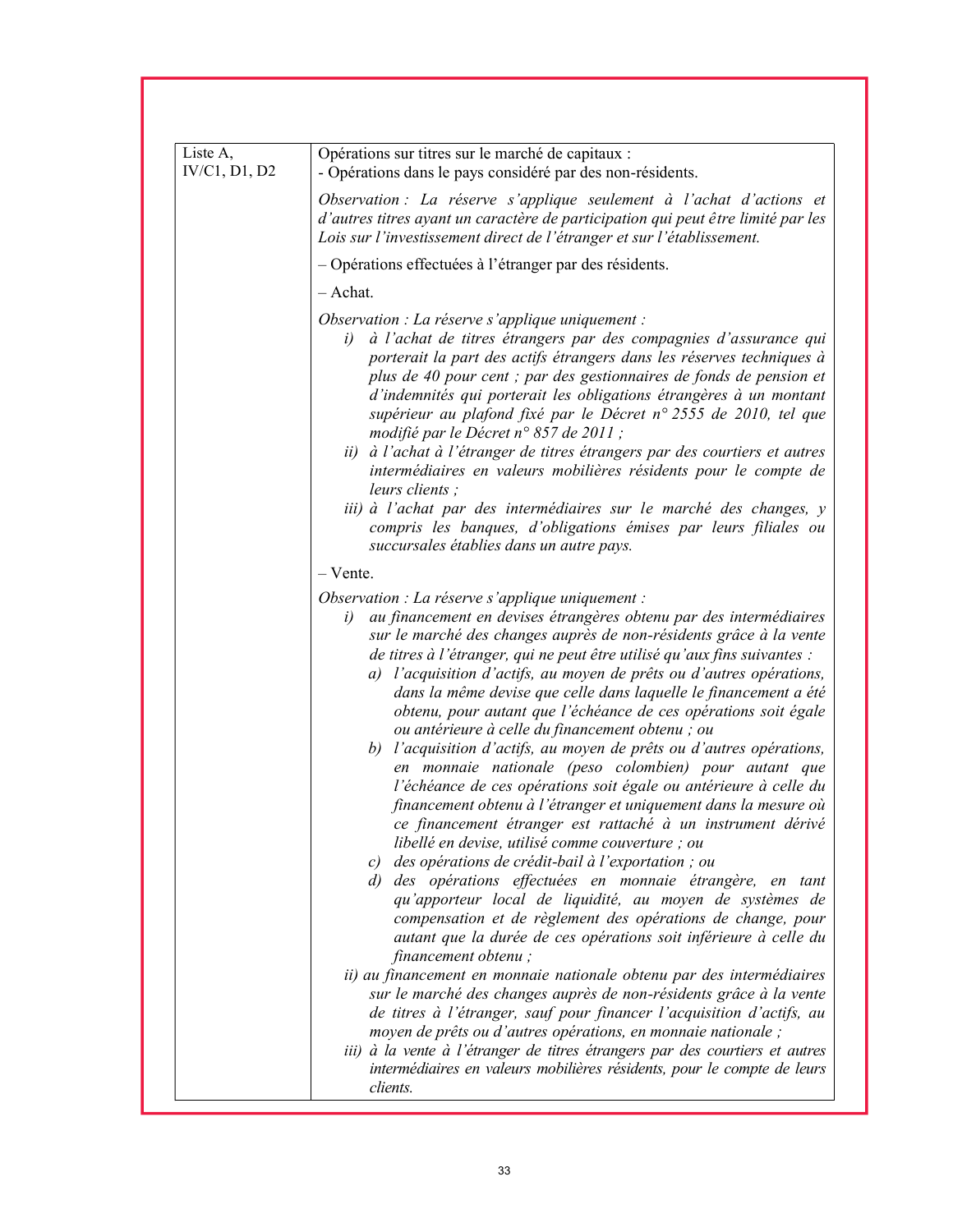| List B,                            | Operations on money markets:                                                                                                                                                                                                                                                                                                                                                                                                       |
|------------------------------------|------------------------------------------------------------------------------------------------------------------------------------------------------------------------------------------------------------------------------------------------------------------------------------------------------------------------------------------------------------------------------------------------------------------------------------|
| $V/D1$ , D2, D3,<br>D <sub>4</sub> | - Operations abroad by residents.<br>- Purchase of money market securities and lending through other money market<br>instruments.                                                                                                                                                                                                                                                                                                  |
|                                    | Remark: The reservation applies only to:                                                                                                                                                                                                                                                                                                                                                                                           |
|                                    | the purchase of money market securities and lending through other<br>i)<br>money market instruments by insurance companies that would cause<br>foreign assets to have a share in technical reserves greater than 40%;<br>by managers pension and severance funds that would cause foreign<br>assets bonds to represent an amount greater than the limits established<br>for them in Decree 2555, as amended by Decree 857 of 2011; |
|                                    | ii) the purchase abroad of foreign money market securities by resident<br>stockbrokers and other securities intermediaries for the account of their<br>clients:                                                                                                                                                                                                                                                                    |
|                                    | iii) the purchase by Foreign Exchange Market Intermediaries, including<br>banks, of securities issued by their affiliates or subsidiaries established<br>abroad.                                                                                                                                                                                                                                                                   |
|                                    | - Sale of money market securities and borrowing through other money market<br>instruments.                                                                                                                                                                                                                                                                                                                                         |
|                                    | Remark: The reservation applies only to:                                                                                                                                                                                                                                                                                                                                                                                           |
|                                    | financing in foreign currency that the foreign exchange market<br>i)<br>intermediaries obtain from non-residents by selling securities abroad<br>and borrowing through other money market instruments, which may<br>only be used for the following purposes:                                                                                                                                                                       |
|                                    | a) acquisition of assets, through lending or other transactions, in the<br>same foreign currency in which the financing was obtained,<br>provided that such transactions' maturities are equal to or less than<br>that of the financing obtained; or                                                                                                                                                                               |
|                                    | b) acquisition of assets, through lending or other transactions, in local<br>currency (Colombian Peso) provided that such transactions'<br>maturities are equal to or less than that of the financing obtained<br>abroad and only to the extent that the such foreign financing is<br>matched by foreign currency derivative hedging; or<br>c) export leasing transactions; or                                                     |
|                                    | d) transactions as local liquidity providers of foreign currency with<br>Foreign Exchange Clearing and Settlement Systems, provided that<br>these transactions' term is less than that of the financing obtained;                                                                                                                                                                                                                  |
|                                    | ii) financing in domestic currency that the foreign exchange market<br>intermediaries obtain from non-residents by selling securities abroad or<br>by borrowing through other money market instruments, except to fund<br>the acquisition of assets, through lending or other transactions, in<br>domestic currency;                                                                                                               |
|                                    | iii) the sale abroad of foreign money market securities by resident<br>stockbrokers and other securities intermediaries for the account of their<br>clients.                                                                                                                                                                                                                                                                       |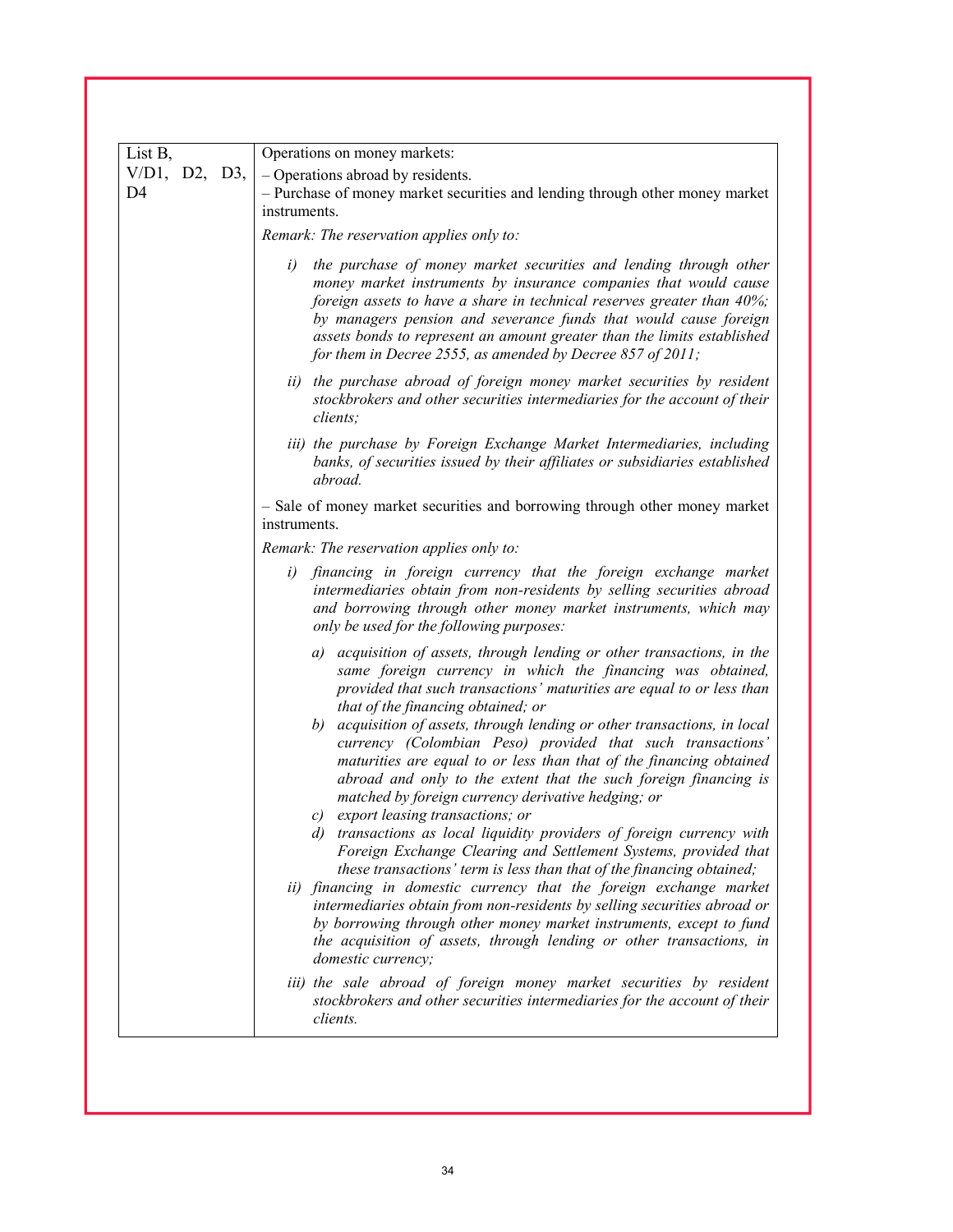| Liste B,                           | Opérations sur le marché monétaire :                                                                                                                                                                                                                                                                                                                                                                                                                                                                                                                                                                                                                         |
|------------------------------------|--------------------------------------------------------------------------------------------------------------------------------------------------------------------------------------------------------------------------------------------------------------------------------------------------------------------------------------------------------------------------------------------------------------------------------------------------------------------------------------------------------------------------------------------------------------------------------------------------------------------------------------------------------------|
| $V/D1$ , D2, D3,<br>D <sub>4</sub> | - Opérations effectuées à l'étranger par des résidents.<br>- Achat de titres du marché monétaire et prêt au moyen d'autres instruments du<br>marché monétaire.                                                                                                                                                                                                                                                                                                                                                                                                                                                                                               |
|                                    | Observation : La réserve s'applique uniquement :                                                                                                                                                                                                                                                                                                                                                                                                                                                                                                                                                                                                             |
|                                    | à l'achat de titres du marché monétaire et au prêt au moyen d'autres<br>i)<br>instruments du marché monétaire par des compagnies d'assurance qui<br>porteraient la part des actifs étrangers dans les réserves techniques à<br>plus de 40 pour cent ; par des gestionnaires de fonds de pension et<br>d'indemnités qui porterait les obligations étrangères à un montant<br>supérieur au plafond fixé par le Décret n° 2555 de 2010, tel que modifié<br>par le Décret n° 857 de 2011 ;                                                                                                                                                                       |
|                                    | ii) à l'achat à l'étranger de titres étrangers du marché monétaire par des<br>courtiers et autres intermédiaires en valeurs mobilières résidents pour<br>le compte de leurs clients ;                                                                                                                                                                                                                                                                                                                                                                                                                                                                        |
|                                    | iii) à l'achat par des intermédiaires sur le marché des changes, y compris<br>les banques, de titres émis par leurs filiales ou succursales établies dans<br>un autre pays.                                                                                                                                                                                                                                                                                                                                                                                                                                                                                  |
|                                    | - Vente de titres du marché monétaire et emprunt au moyen d'autres<br>instruments du marché monétaire.                                                                                                                                                                                                                                                                                                                                                                                                                                                                                                                                                       |
|                                    | Observation : La réserve s'applique uniquement :                                                                                                                                                                                                                                                                                                                                                                                                                                                                                                                                                                                                             |
|                                    | au financement en devises étrangères, obtenu par des intermédiaires<br>i)<br>sur le marché des changes auprès de non-résidents grâce à la vente de<br>titres à l'étranger et à l'emprunt au moyen d'autres instruments du<br>marché monétaire, qui ne peut être utilisé qu'aux fins suivantes :                                                                                                                                                                                                                                                                                                                                                              |
|                                    | a) l'acquisition d'actifs, au moyen de prêts ou d'autres opérations,<br>dans la même devise que celle dans laquelle le financement a été<br>obtenu, pour autant que l'échéance de ces opérations soit égale ou<br>antérieure à celle du financement obtenu ; ou<br>l'acquisition d'actifs, au moyen de prêts ou d'autres opérations, en<br>b)<br>monnaie nationale (peso colombien) pour autant que l'échéance de<br>ces opérations soit égale ou antérieure à celle du financement<br>obtenu à l'étranger et uniquement dans la mesure où ce financement<br>étranger est rattaché à un instrument dérivé libellé en devise, utilisé<br>comme couverture; ou |
|                                    | c) des opérations de crédit-bail à l'exportation ; ou<br>d) des opérations effectuées en monnaie étrangère, en<br>tant<br>qu'apporteur local de liquidité, au moyen de systèmes de<br>compensation et de règlement des opérations de change, pour<br>autant que la durée de ces opérations soit inférieure à celle du<br>financement obtenu;                                                                                                                                                                                                                                                                                                                 |
|                                    | ii) au financement en monnaie nationale obtenu par des intermédiaires<br>sur le marché des changes auprès de non-résidents grâce à la vente de<br>titres à l'étranger ou à l'emprunt au moyen d'autres instruments du<br>marché                                                                                                                                                                                                                                                                                                                                                                                                                              |
|                                    | iii) à la vente à l'étranger de titres étrangers du marché monétaire par des<br>courtiers et autres intermédiaires en valeurs mobilières résidents pour<br>le compte de leurs clients.                                                                                                                                                                                                                                                                                                                                                                                                                                                                       |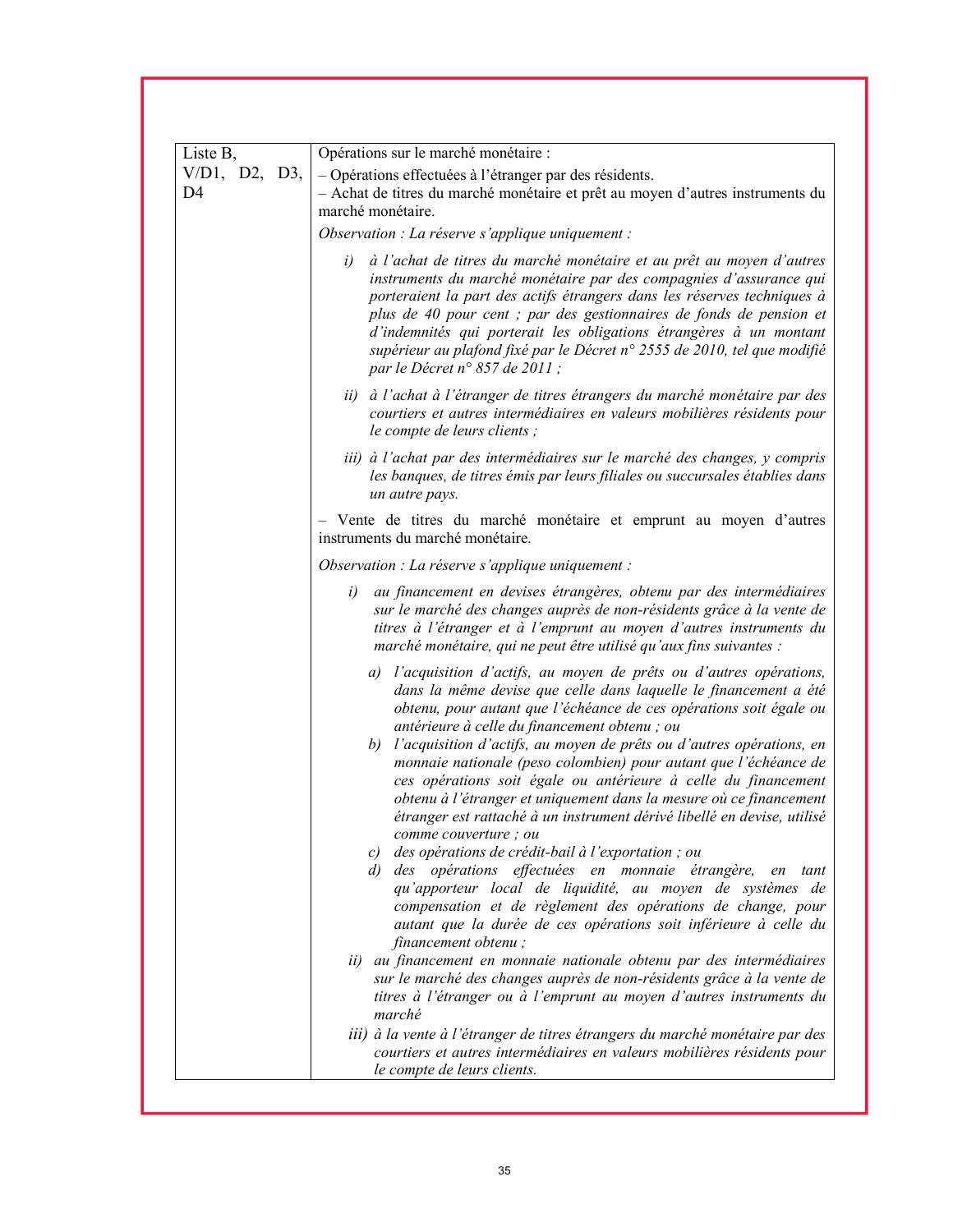| List B,       | Other operations in negotiable instruments and non-securitised claims:                                                                                                                                                                                                                                                                                                                                                                                                                                                                                                                                                                                                                                                                                                                                                                     |
|---------------|--------------------------------------------------------------------------------------------------------------------------------------------------------------------------------------------------------------------------------------------------------------------------------------------------------------------------------------------------------------------------------------------------------------------------------------------------------------------------------------------------------------------------------------------------------------------------------------------------------------------------------------------------------------------------------------------------------------------------------------------------------------------------------------------------------------------------------------------|
| VI/D1, D2, D3 | - Operations abroad by residents.                                                                                                                                                                                                                                                                                                                                                                                                                                                                                                                                                                                                                                                                                                                                                                                                          |
|               | - Purchase and exchange for other assets.                                                                                                                                                                                                                                                                                                                                                                                                                                                                                                                                                                                                                                                                                                                                                                                                  |
|               | Remark: The reservation applies only to:                                                                                                                                                                                                                                                                                                                                                                                                                                                                                                                                                                                                                                                                                                                                                                                                   |
|               | the purchase of negotiable instruments and non-securitised claims<br>i)<br>or exchange for other assets by insurance companies that would<br>cause foreign assets to have a share in technical reserves greater<br>than 40%; by managers pension and severance funds that would<br>cause foreign assets bonds to represent an amount greater than<br>the limits established for them in Decree 2555, as amended by<br>Decree 857 of 2011;                                                                                                                                                                                                                                                                                                                                                                                                  |
|               | ii) the purchase abroad of negotiable instruments and non-<br>securitised claims by resident stockbrokers and other securities<br>intermediaries for the account of their clients;                                                                                                                                                                                                                                                                                                                                                                                                                                                                                                                                                                                                                                                         |
|               | iii) the purchase by Foreign Exchange Market Intermediaries,<br>including banks, of assets issued by their affiliates or subsidiaries<br>established abroad.<br>- Sale and exchange for other assets.                                                                                                                                                                                                                                                                                                                                                                                                                                                                                                                                                                                                                                      |
|               | Remark: The reservation applies only to:                                                                                                                                                                                                                                                                                                                                                                                                                                                                                                                                                                                                                                                                                                                                                                                                   |
|               | i) financing in foreign currency that the foreign exchange market<br>intermediaries obtain from non-residents through operations in<br>negotiable instruments and non-securitised claims which may<br>only be used for the following purposes:                                                                                                                                                                                                                                                                                                                                                                                                                                                                                                                                                                                             |
|               | a) acquisition of assets, through lending or other transactions, in<br>the same foreign currency in which the financing was<br>obtained, provided that such transactions' maturities are<br>equal to or less than that of the financing obtained; or<br>b) acquisition of assets, through lending or other transactions, in<br>local currency (Colombian Peso) provided that such<br>transactions' maturities are equal to or less than that of the<br>financing obtained abroad and only to the extent that the such<br>foreign financing is matched by foreign currency derivative<br>hedging; or<br>c) export leasing transactions; or<br>d) transactions as local liquidity providers of foreign currency<br>with Foreign Exchange Clearing and Settlement Systems,<br>provided that these transactions' term is less than that of the |
|               | financing obtained;                                                                                                                                                                                                                                                                                                                                                                                                                                                                                                                                                                                                                                                                                                                                                                                                                        |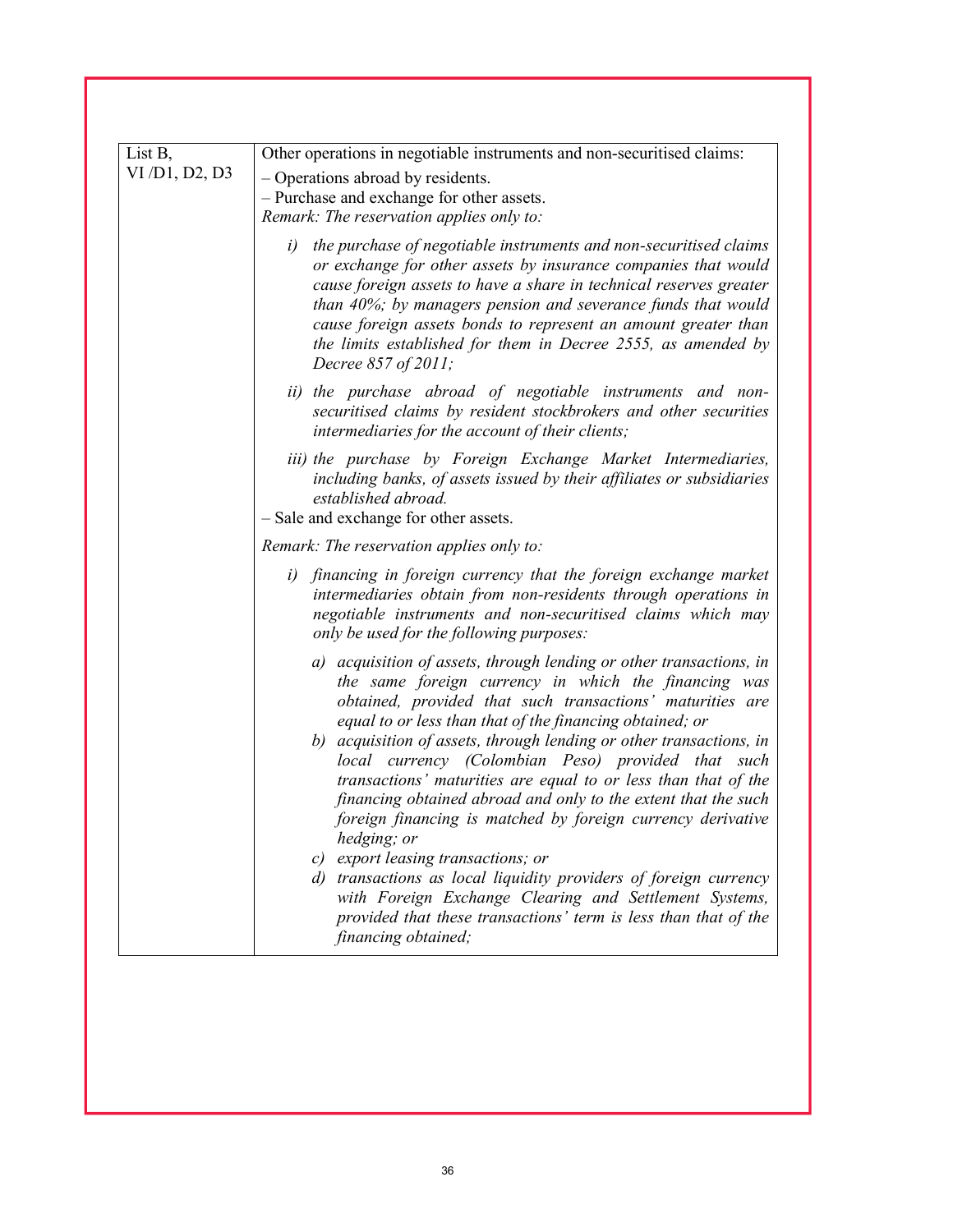| Liste B,<br>VI/D1, D2, D3 | Autres opérations portant sur des instruments négociables et des créances<br>non matérialisées par un titre :                                                                                                                                                                                                                                                                                                                                                                               |
|---------------------------|---------------------------------------------------------------------------------------------------------------------------------------------------------------------------------------------------------------------------------------------------------------------------------------------------------------------------------------------------------------------------------------------------------------------------------------------------------------------------------------------|
|                           | - Opérations effectuées à l'étranger par des résidents.<br>- Achat et échange contre d'autres actifs.<br>Observation : La réserve s'applique uniquement :                                                                                                                                                                                                                                                                                                                                   |
|                           | i)<br>à l'achat d'instruments négociables et de créances non<br>matérialisées par un titre ou à l'échange d'actifs par des<br>compagnies d'assurance qui porterait la part des actifs étrangers<br>dans les réserves techniques à plus de 40 pour cent ; par des<br>gestionnaires de fonds de pension et d'indemnités qui porterait les<br>obligations étrangères à un montant supérieur au plafond fixé par<br>le Décret n° 2555 de 2010, tel que modifié par le Décret n° 857 de<br>2011; |
|                           | ii) à l'achat à l'étranger d'instruments négociables et de créances<br>non matérialisées par un titre par des courtiers et autres<br>intermédiaires en valeurs mobilières résidents pour le compte de<br>leurs clients;                                                                                                                                                                                                                                                                     |
|                           | iii) à l'achat par des intermédiaires sur le marché des changes, y<br>compris les banques, d'actifs émis par leurs filiales ou<br>succursales établies dans un autre pays.<br>- Vente et échange contre d'autres actifs.                                                                                                                                                                                                                                                                    |
|                           | Observation : La réserve s'applique uniquement :                                                                                                                                                                                                                                                                                                                                                                                                                                            |
|                           | au financement en devises étrangères obtenu par<br>i)<br>des<br>intermédiaires sur le marché des changes auprès de non-résidents<br>grâce à des opérations portant sur des instruments négociables et<br>des créances non matérialisées par un titre, qui ne peut être<br>utilisé qu'aux fins suivantes :                                                                                                                                                                                   |
|                           | a) l'acquisition d'actifs, au moyen de prêts ou d'autres<br>opérations, dans la même devise que celle dans laquelle le<br>financement a été obtenu, pour autant que l'échéance de ces<br>opérations soit égale ou antérieure à celle du financement<br>obtenu; ou<br>b) l'acquisition d'actifs, au moyen de prêts ou d'autres                                                                                                                                                               |
|                           | opérations, en monnaie nationale (peso colombien) pour<br>autant que l'échéance de ces opérations soit égale ou<br>antérieure à celle du financement obtenu à l'étranger et<br>uniquement dans la mesure où ce financement étranger est<br>rattaché à un instrument dérivé libellé en devise, utilisé<br>comme couverture ; ou                                                                                                                                                              |
|                           | c) des opérations de crédit-bail à l'exportation; ou<br>d) des opérations effectuées en monnaie étrangère, en tant<br>qu'apporteur local de liquidité, au moyen de systèmes de<br>compensation et de règlement des opérations de change, pour<br>autant que la durée de ces opérations soit inférieure à celle du<br>financement obtenu;                                                                                                                                                    |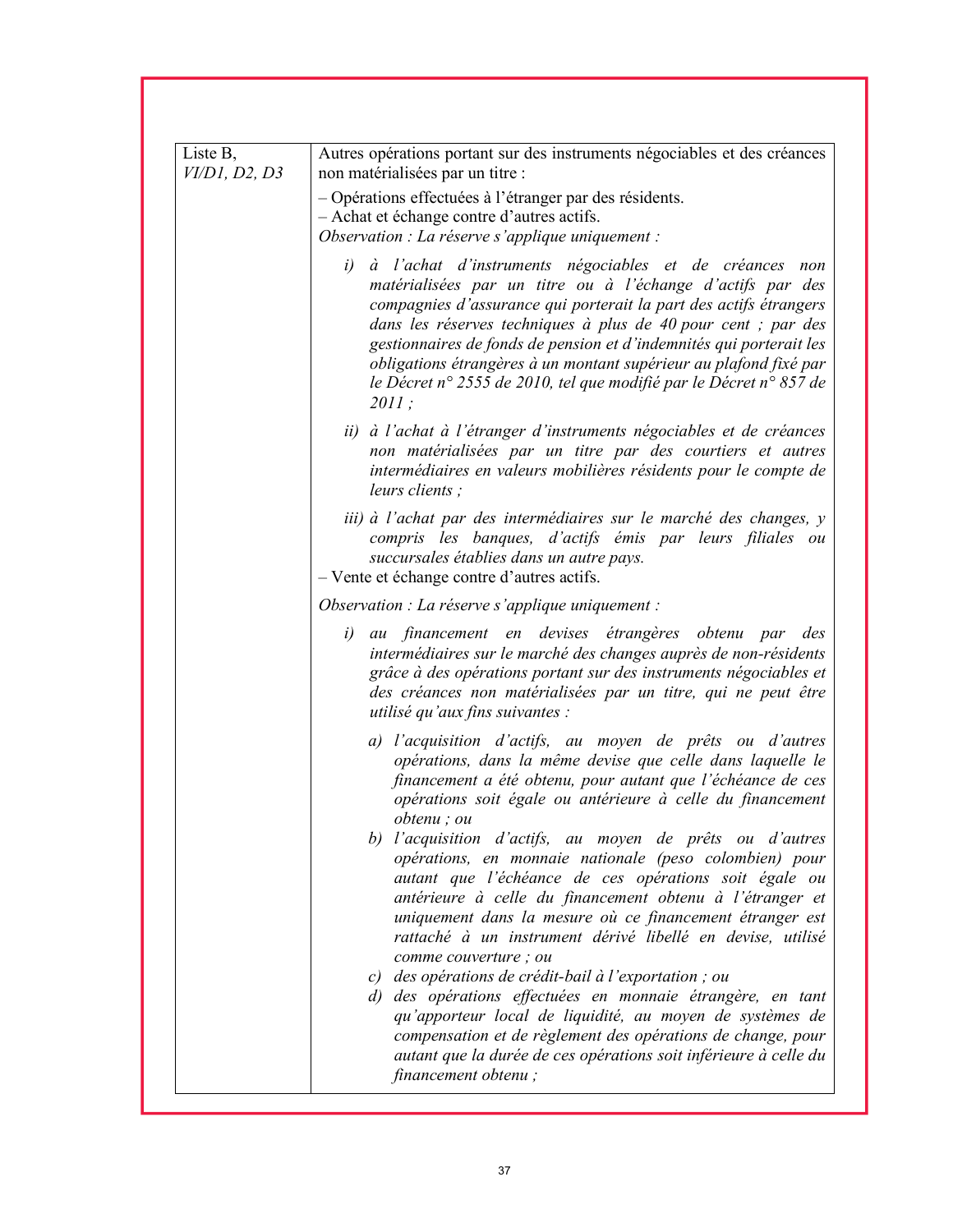|            | ii) financing in domestic currency that the foreign exchange market<br>intermediaries obtain from non-residents through operations in<br>negotiable instruments and non-securitised claims, except to fund<br>the acquisition of assets, through lending or other transactions, in<br>domestic currency;                                                                                                                                                                                                                                                                                                                                                                                                                                                                     |
|------------|------------------------------------------------------------------------------------------------------------------------------------------------------------------------------------------------------------------------------------------------------------------------------------------------------------------------------------------------------------------------------------------------------------------------------------------------------------------------------------------------------------------------------------------------------------------------------------------------------------------------------------------------------------------------------------------------------------------------------------------------------------------------------|
|            | iii) the sale abroad of negotiable instruments and non-securitised<br>claims or exchange for other assets by resident stockbrokers and<br>other securities intermediaries for the account of their clients.                                                                                                                                                                                                                                                                                                                                                                                                                                                                                                                                                                  |
| List A,    | Operations in collective investment securities:                                                                                                                                                                                                                                                                                                                                                                                                                                                                                                                                                                                                                                                                                                                              |
| VII/D1, D2 | - Operations abroad by residents.<br>- Purchase.                                                                                                                                                                                                                                                                                                                                                                                                                                                                                                                                                                                                                                                                                                                             |
|            | Remark: The reservation applies only to:<br>the purchase of collective investment securities by insurance<br>i)<br>companies that would cause foreign assets to have a share in<br>technical reserves greater than 40%; by managers pension and<br>severance funds that would cause foreign assets bonds to<br>represent an amount greater than the limits established for them<br>in Decree 2555, as amended by Decree 857 of 2011;<br>ii) the purchase abroad of collective investment securities by resident<br>stockbrokers and other securities intermediaries for the account<br>of their clients;<br>iii) the purchase by Foreign Exchange Market Intermediaries,<br>including banks, of securities issued by their affiliates or<br>subsidiaries established abroad. |
|            | $-$ Sale.<br>Remark: The reservation applies only to the sale abroad of collective<br>investment securities by resident stockbrokers and other securities<br>intermediaries for the account of their clients.                                                                                                                                                                                                                                                                                                                                                                                                                                                                                                                                                                |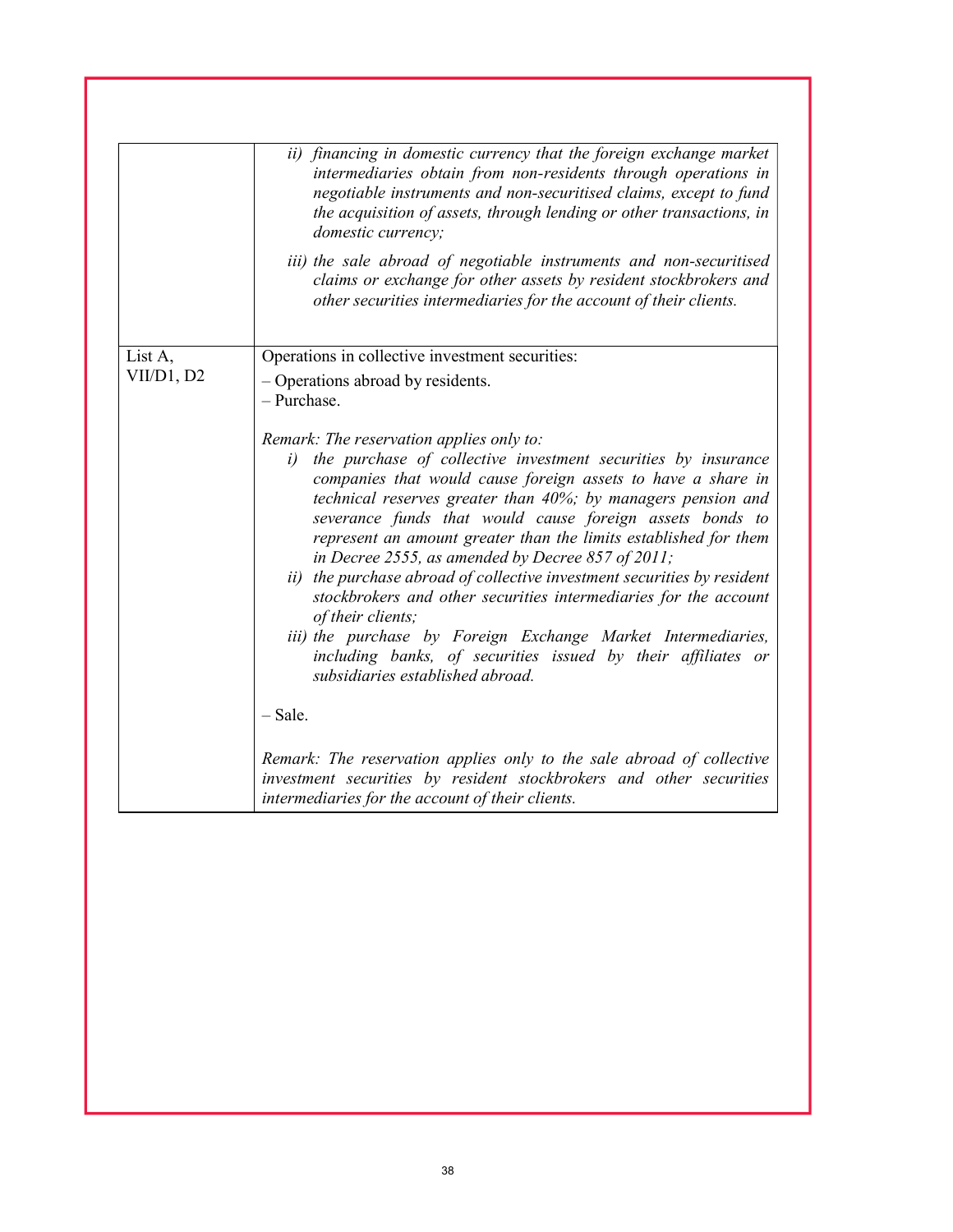|            | monnaie<br>nationale obtenu<br>ii) au<br>financement<br>des<br>en<br>par<br>intermédiaires sur le marché des changes auprès de non-résidents<br>grâce à des opérations portant sur des instruments négociables et<br>des créances non matérialisées par un titre, sauf pour financer<br>l'acquisition d'actifs, au moyen de prêts ou d'autres opérations,<br>en monnaie nationale ;                                                                                                                                                                                                                                                                                                                                                    |
|------------|----------------------------------------------------------------------------------------------------------------------------------------------------------------------------------------------------------------------------------------------------------------------------------------------------------------------------------------------------------------------------------------------------------------------------------------------------------------------------------------------------------------------------------------------------------------------------------------------------------------------------------------------------------------------------------------------------------------------------------------|
|            | iii) à la vente à l'étranger d'instruments négociables et de créances<br>non matérialisées par un titre ou l'échange contre d'autres actifs<br>par des courtiers et autres intermédiaires en valeurs mobilières<br>résidents pour le compte de leurs clients.                                                                                                                                                                                                                                                                                                                                                                                                                                                                          |
| Liste A,   | Opérations sur titres d'organismes de placement collectif :                                                                                                                                                                                                                                                                                                                                                                                                                                                                                                                                                                                                                                                                            |
| VII/D1, D2 | - Opérations effectuées à l'étranger par des résidents.<br>- Achat.                                                                                                                                                                                                                                                                                                                                                                                                                                                                                                                                                                                                                                                                    |
|            | Observation : La réserve s'applique uniquement :                                                                                                                                                                                                                                                                                                                                                                                                                                                                                                                                                                                                                                                                                       |
|            | à l'achat d'OPCVM par des compagnies d'assurance qui<br>i)<br>porterait la part des actifs étrangers dans les réserves techniques<br>à plus de 40 pour cent ; par des gestionnaires de fonds de<br>pension et d'indemnités qui porterait les obligations étrangères à<br>un montant supérieur au plafond fixé par le Décret n° 2555 de<br>2010, tel que modifié par le Décret n° 857 de 2011 ;<br>ii) à l'achat à l'étranger d'OPCVM par des courtiers et autres<br>intermédiaires en valeurs mobilières résidents pour le compte de<br>leurs clients :<br>iii) à l'achat par des intermédiaires sur le marché des changes, y<br>compris les banques, de titres émis par leurs filiales ou<br>succursales établies dans un autre pays. |
|            | - Vente.                                                                                                                                                                                                                                                                                                                                                                                                                                                                                                                                                                                                                                                                                                                               |
|            | Observation : La réserve s'applique uniquement à la vente à l'étranger<br>d'OPCVM par des courtiers et autres intermédiaires en valeurs<br>mobilières résidents pour le compte de leurs clients.                                                                                                                                                                                                                                                                                                                                                                                                                                                                                                                                       |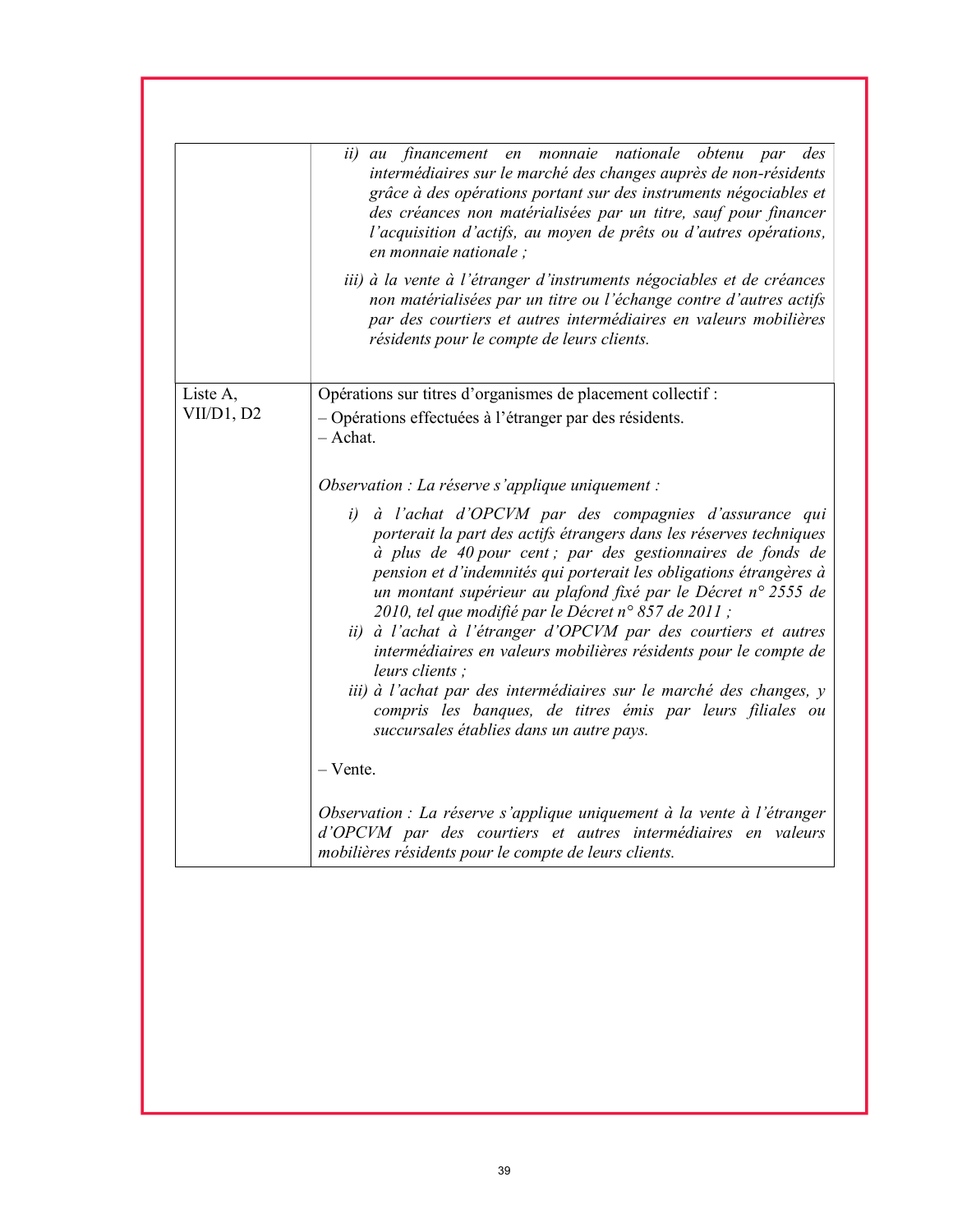| List B,          | Financial credits and loans:                                                                                                                                                                                                                                                                                                                                                                                                                                                                                                                                                                                                                                                                                                                                           |
|------------------|------------------------------------------------------------------------------------------------------------------------------------------------------------------------------------------------------------------------------------------------------------------------------------------------------------------------------------------------------------------------------------------------------------------------------------------------------------------------------------------------------------------------------------------------------------------------------------------------------------------------------------------------------------------------------------------------------------------------------------------------------------------------|
| IX/A, B          | - Credits and loans granted by non-residents to residents.                                                                                                                                                                                                                                                                                                                                                                                                                                                                                                                                                                                                                                                                                                             |
|                  | Remark: The reservation applies only to:                                                                                                                                                                                                                                                                                                                                                                                                                                                                                                                                                                                                                                                                                                                               |
|                  | Financing in foreign currency that the foreign exchange market<br>i)<br>intermediaries obtain from non-residents by borrowing, which may<br>only be used for the following activities:                                                                                                                                                                                                                                                                                                                                                                                                                                                                                                                                                                                 |
|                  | a) lending transactions in the same foreign currency in which the<br>financing was obtained, provided that such transactions'<br>maturities are equal to or less than that of the financing<br>obtained; or<br>b) lending in local currency (Colombian Peso) provided that such<br>transactions' maturities are equal to or less than that of the<br>financing obtained abroad and only to the extent that the such<br>foreign financing is matched by foreign currency derivative<br>hedging; or<br>c) export leasing transactions; or<br>d) transactions as local liquidity providers of foreign currency with<br>Foreign Exchange Clearing and Settlement Systems, provided<br>that these transactions' term is less than that of the financing<br><i>obtained.</i> |
|                  | ii) Financing in domestic currency that the foreign exchange market<br>intermediaries obtain from non-residents by borrowing abroad,<br>except to fund the acquisition of assets, through lending or other<br>transactions, in domestic currency;                                                                                                                                                                                                                                                                                                                                                                                                                                                                                                                      |
|                  | Credits<br>and<br>loans<br>granted by residents<br>non-residents.<br>to<br>Remark: The reservation applies to: granting of credits and loans by<br>insurance companies that would cause foreign assets to have a share in<br>technical reserves greater than 40%; by managers pension and severance<br>funds that would cause foreign assets bonds to represent an amount greater<br>than the limits established for them in Decree 2555, as amended by Decree<br>857 of 2011.                                                                                                                                                                                                                                                                                         |
| List A,<br>XI/A1 | Operation of deposit accounts:<br>- Operations by non-residents of accounts with resident institutions.<br>- In domestic currency.                                                                                                                                                                                                                                                                                                                                                                                                                                                                                                                                                                                                                                     |
|                  | Remark: The reservation applies only to the sources and uses of funds, as<br>follows:<br>- Only domestic currency proceeds from the following sources may be<br>deposited to accounts:                                                                                                                                                                                                                                                                                                                                                                                                                                                                                                                                                                                 |
|                  | (i) transfers of foreign exchange and sales to FEMIs;                                                                                                                                                                                                                                                                                                                                                                                                                                                                                                                                                                                                                                                                                                                  |
|                  | (ii) import payments in domestic currency (Colombian peso);                                                                                                                                                                                                                                                                                                                                                                                                                                                                                                                                                                                                                                                                                                            |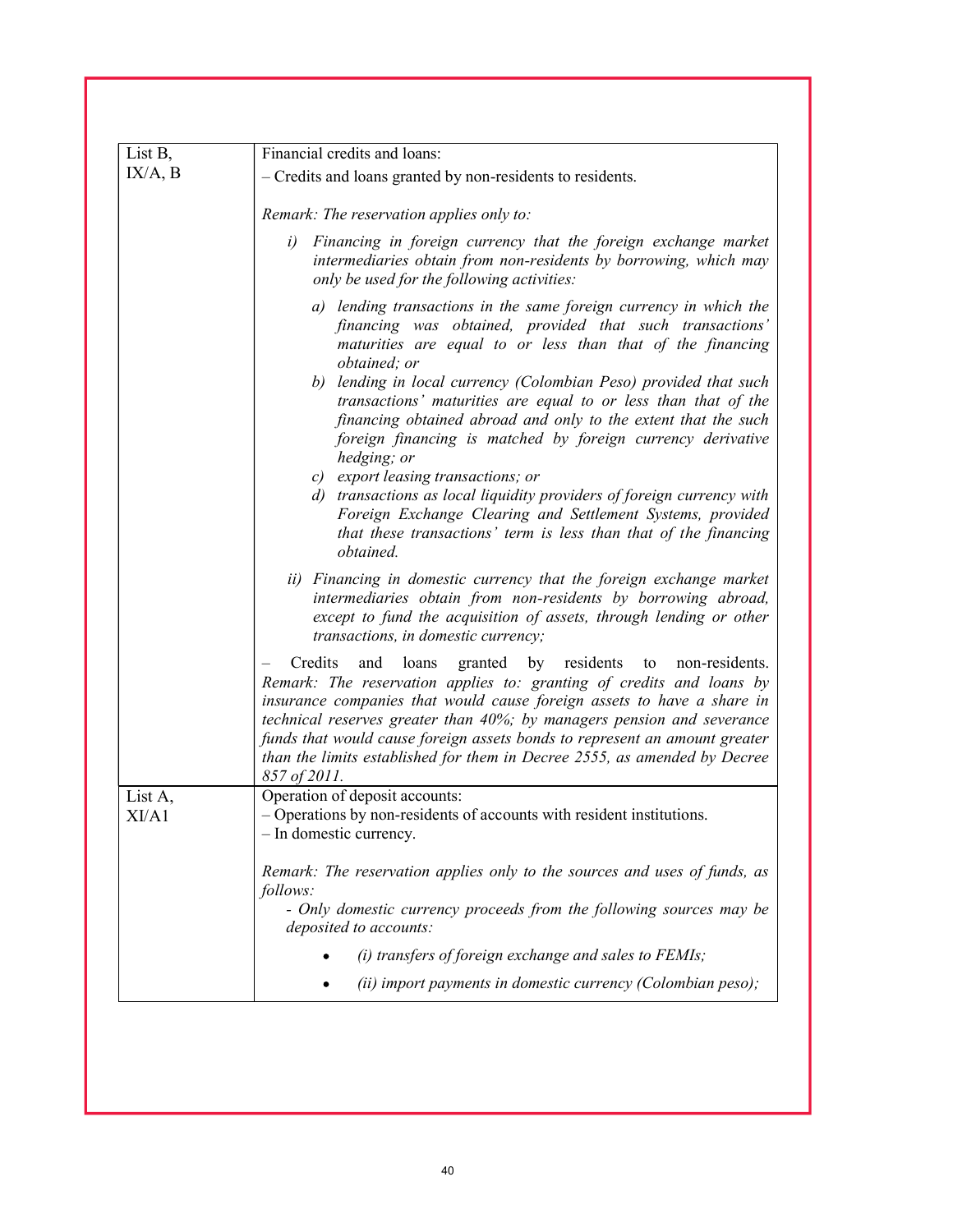| Liste B,          | Crédits et prêts financiers :                                                                                                                                                                                                                                                                                                                                                                                                                                                                                                                                                                 |
|-------------------|-----------------------------------------------------------------------------------------------------------------------------------------------------------------------------------------------------------------------------------------------------------------------------------------------------------------------------------------------------------------------------------------------------------------------------------------------------------------------------------------------------------------------------------------------------------------------------------------------|
| IX/A, B           | - Crédits et prêts consentis par des non-résidents à des résidents.<br>Observation : La réserve s'applique uniquement :                                                                                                                                                                                                                                                                                                                                                                                                                                                                       |
|                   | au financement en devises étrangères, obtenu par des intermédiaires<br>i)<br>sur le marché des changes auprès de non-résidents grâce à<br>l'emprunt, qui ne peut être utilisé qu'aux fins suivantes :                                                                                                                                                                                                                                                                                                                                                                                         |
|                   | a) des opérations de prêt ou d'autres opérations, dans la même<br>devise que celle dans laquelle le financement a été obtenu, pour<br>autant que l'échéance de ces opérations soit égale ou antérieure<br>à celle du financement obtenu; ou<br>b) des opérations de prêts, en monnaie nationale (peso colombien)<br>pour autant que l'échéance de ces opérations soit égale ou<br>antérieure à celle du financement obtenu à l'étranger et<br>uniquement dans la mesure où ce financement étranger est<br>rattaché à un instrument dérivé libellé en devise, utilisé comme<br>couverture : ou |
|                   | c) des opérations de crédit-bail à l'exportation ; ou<br>d) des opérations effectuées en monnaie étrangère, en tant<br>qu'apporteur local de liquidité, au moyen de systèmes de<br>compensation et de règlement des opérations de change, pour<br>autant que la durée de ces opérations soit inférieure à celle du<br>financement obtenu;                                                                                                                                                                                                                                                     |
|                   | ii) au financement en monnaie nationale obtenu par des intermédiaires<br>sur le marché des changes auprès de non-résidents grâce à<br>l'emprunt à l'étranger, sauf pour financer l'acquisition d'actifs, au<br>moyen de prêts ou d'autres opérations, en monnaie nationale.                                                                                                                                                                                                                                                                                                                   |
|                   | - Crédits et prêts consentis par des résidents à des non-résidents.<br>Observation : La réserve s'applique : à l'octroi de crédits et de prêts par des<br>compagnies d'assurance qui porterait la part des actifs étrangers dans les<br>réserves techniques à plus de 40 pour cent ; par des gestionnaires de fonds<br>de pension et d'indemnités qui porterait les obligations étrangères à un<br>montant supérieur au plafond fixé par le Décret n° 2555 de 2010, tel que<br>modifié par le Décret n° 857 de 2011.                                                                          |
| Liste A,<br>XI/A1 | Opérations sur comptes de dépôt :<br>- Opérations effectuées par des non-résidents sur des comptes ouverts auprès<br>d'établissements résidents.<br>- En monnaie nationale.                                                                                                                                                                                                                                                                                                                                                                                                                   |
|                   | Observation : La réserve s'applique uniquement à l'origine et à l'emploi des<br>fonds, comme suit :<br>- Seules les recettes en monnaie nationale provenant des sources<br>suivantes peuvent être déposées sur un compte :                                                                                                                                                                                                                                                                                                                                                                    |
|                   | (i) transfert de devises étrangères et ventes à<br>des<br>intermédiaires officiels sur le marché des changes ;<br>(ii) paiements d'importation en monnaie nationale (peso<br>colombien);                                                                                                                                                                                                                                                                                                                                                                                                      |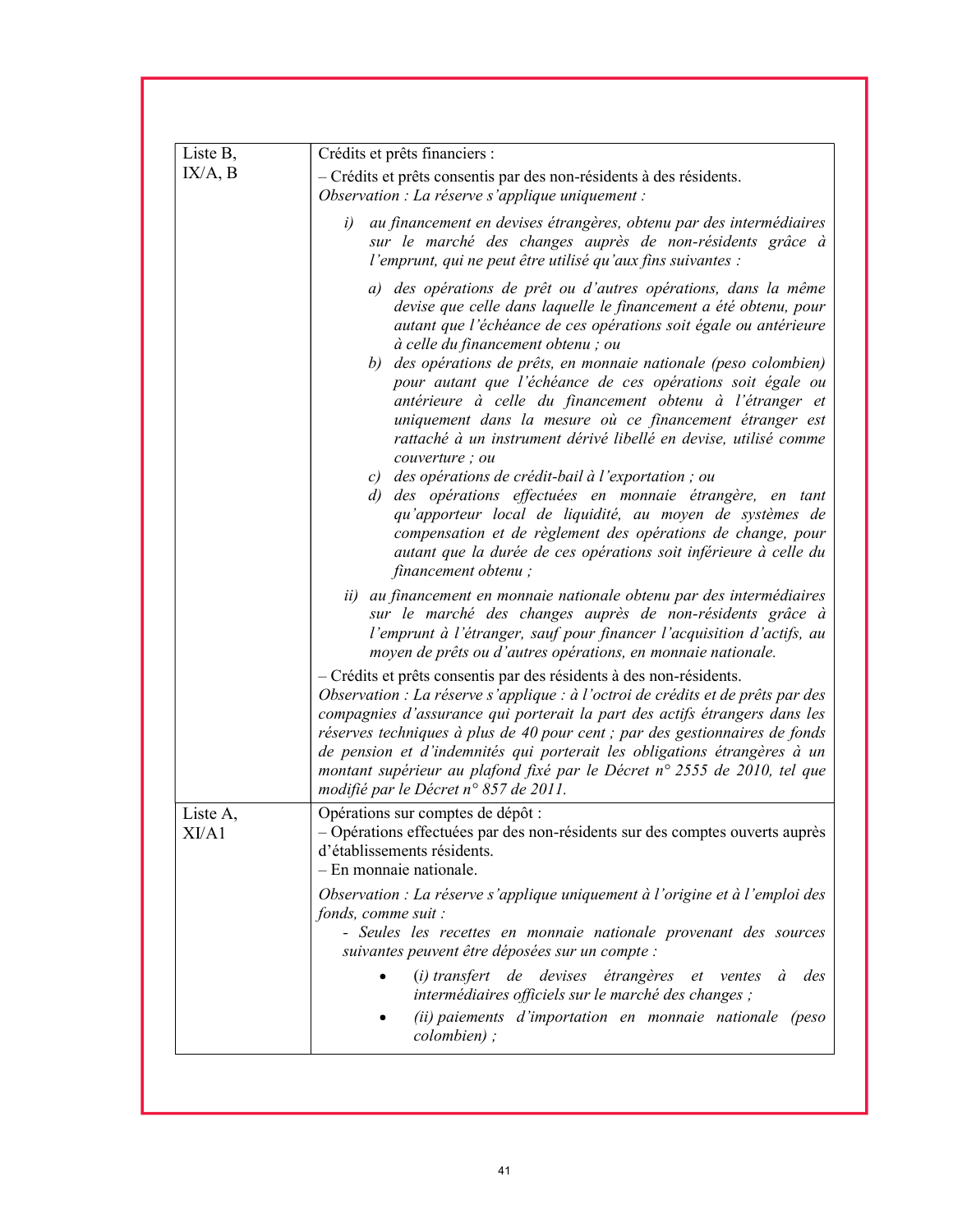| (iii) sales to residents of securities issued by multilateral<br>credit institutions, provided that the issuance and placement<br>of such securities has been authorized by the SFC or of loans<br>denominated in Colombian pesos granted to these institutions;                            |
|---------------------------------------------------------------------------------------------------------------------------------------------------------------------------------------------------------------------------------------------------------------------------------------------|
| (iv) sales to FEMIs of foreign currency by foreign capital<br>investors for acquiring stocks through the public stock market<br>in order to make foreign investments in the country;                                                                                                        |
| $(v)$ funds in local currency from loans of credit institutions<br>received in the country in order to acquire stocks on the<br>public stock market;                                                                                                                                        |
| (vi) accrued interest on funds deposited in these accounts;                                                                                                                                                                                                                                 |
| (vii) delivery of funds in Colombian pesos to authorised<br>foreign agents, products of the liquidation of peso-FX<br>derivatives, when there is an underlying transaction that must<br>be channelled through the foreign exchange market and<br>parties have agreed on effective delivery; |
| (viii) the transfer of foreign currency on behalf of a foreign<br>agent, when this negotiation has been agreed upon with the<br>FEMI, to be paid into this account in Colombian pesos, in<br>accordance with applicable regulations for the settlement of<br>derivatives; and               |
| (ix) sales of foreign currency to companies which manage<br>systems for the settlement and clearing of foreign currency on<br>the part of foreign agents acting as liquidity providers.                                                                                                     |
| - Funds on deposit may only be used for:                                                                                                                                                                                                                                                    |
| (i) payment in domestic currency of goods for export;                                                                                                                                                                                                                                       |
| (ii) purchase of housing and for mortgage loans;                                                                                                                                                                                                                                            |
| (iii) purchase of foreign currency to transfer it abroad;                                                                                                                                                                                                                                   |
| (iv) implement the transactions authorized to multilateral<br>credit entities:                                                                                                                                                                                                              |
| $(v)$ purchase of stocks on the public stock market as a foreign<br>investment;                                                                                                                                                                                                             |
| (vi) settle derivative contracts by authorised foreign agents;<br>and                                                                                                                                                                                                                       |
| (vii) purchase of foreign currency from companies that<br>manage systems for settling and clearing foreign currency on<br>the part of foreign agents acting as liquidity providers.                                                                                                         |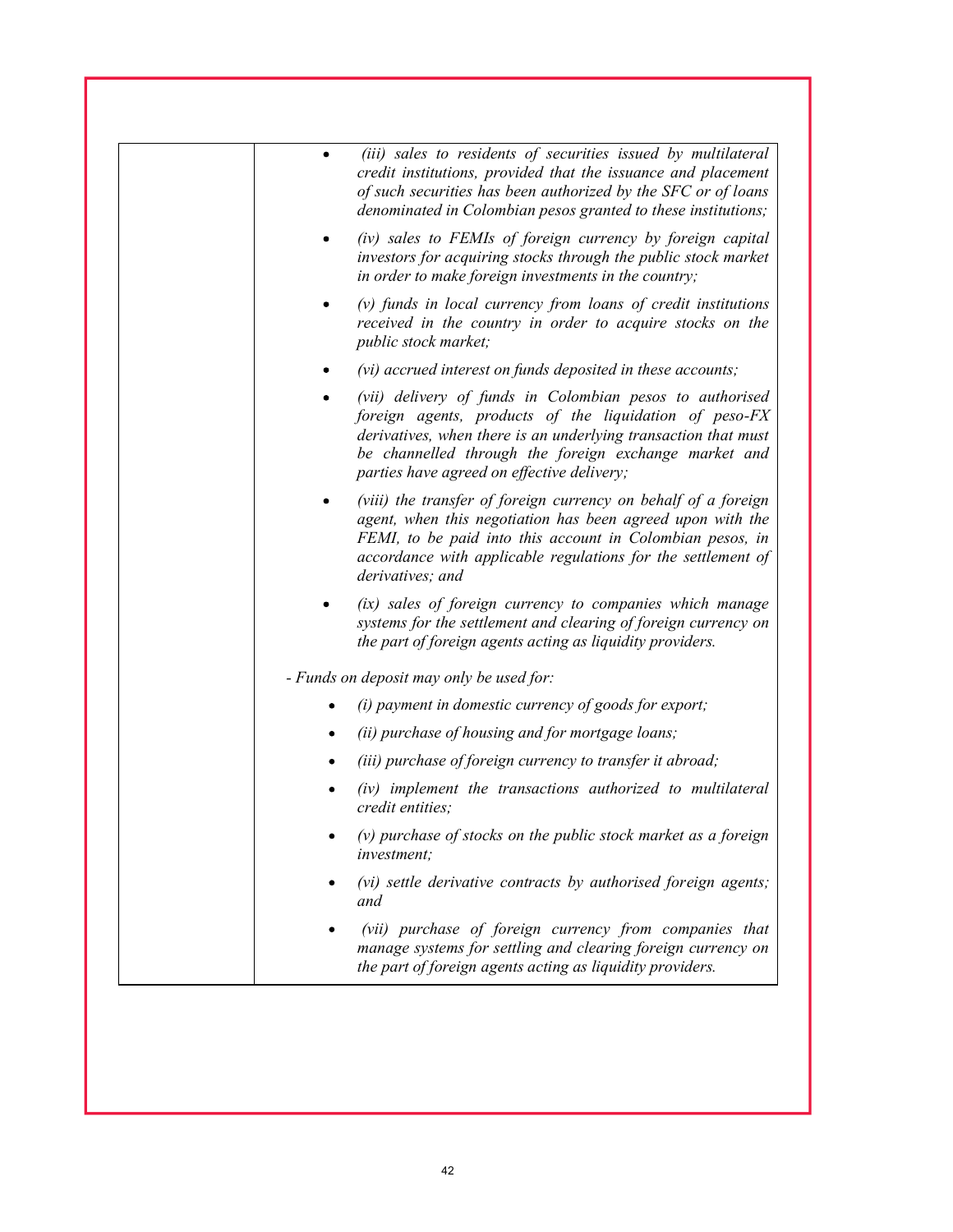|   | (iii) vente aux résidents de titres émis par des institutions de<br>crédit multilatérales, sous réserve que l'émission et le<br>placement de ces titres aient été autorisés par la SFC, ou<br>prêts libellés en pesos colombiens accordés à ces institutions;                                                  |
|---|----------------------------------------------------------------------------------------------------------------------------------------------------------------------------------------------------------------------------------------------------------------------------------------------------------------|
|   | (iv) ventes de devises réalisées par des investisseurs étrangers<br>auprès des intermédiaires officiels sur le marché des changes<br>dans le but d'acquérir des actions en bourse et réaliser des<br><i>investissements étrangers dans le pays ;</i>                                                           |
|   | $(v)$ fonds<br>en monnaie nationale provenant de prêts<br>d'établissements de crédit reçus dans le pays pour acquérir<br>des actions en bourse;                                                                                                                                                                |
| ٠ | (vi) intérêts courus sur les fonds déposés sur ces comptes ;                                                                                                                                                                                                                                                   |
|   | (vii) remise de fonds en pesos colombiens à des agents<br>étrangers autorisés, provenant de la liquidation des dérivés de<br>change en peso, lorsqu'une transaction sous-jacente doit être<br>effectuée sur le marché des changes et que les parties ont<br>approuvé la remise effective ;                     |
|   | (viii) transfert de devises pour le compte d'un agent étranger,<br>lorsque la négociation a été convenue avec l'intermédiaire<br>officiel sur le marché des changes, à verser sur le compte en<br>pesos colombiens, selon les règles en vigueur relatives au<br>règlement des produits financiers dérivés ; et |
|   | (ix) vente de devises aux sociétés chargées de gérer les<br>systèmes de compensation et de règlement des transactions en<br>devises pour le compte d'agents étrangers intervenant comme<br>apporteurs de liquidité.                                                                                            |
|   | - Les fonds en dépôt ne peuvent être utilisés qu'aux fins suivantes :                                                                                                                                                                                                                                          |
|   | (i) paiement en monnaie nationale de biens destinés à<br><i>l'exportation</i> ;                                                                                                                                                                                                                                |
|   | (ii) achat d'un logement et remboursement d'un prêt<br>hypothécaire;                                                                                                                                                                                                                                           |
|   | (iii) achat de devises destinées à être transférées à l'étranger ;                                                                                                                                                                                                                                             |
|   | (iv) réalisation des opérations accordées aux organismes de<br>crédit multilatéraux ;                                                                                                                                                                                                                          |
|   | $(v)$ achat d'actions en bourse sous forme d'investissements<br><i>étrangers</i> ;                                                                                                                                                                                                                             |
|   | (vi) règlement de contrats de dérivés financiers par des agents<br>étrangers autorisés ; et                                                                                                                                                                                                                    |
|   | (vii) achat de devises aux sociétés chargées de gérer les<br>systèmes de compensation et de règlement des transactions<br>en devises pour le compte d'agents étrangers intervenant<br>comme apporteurs de liquidité.                                                                                           |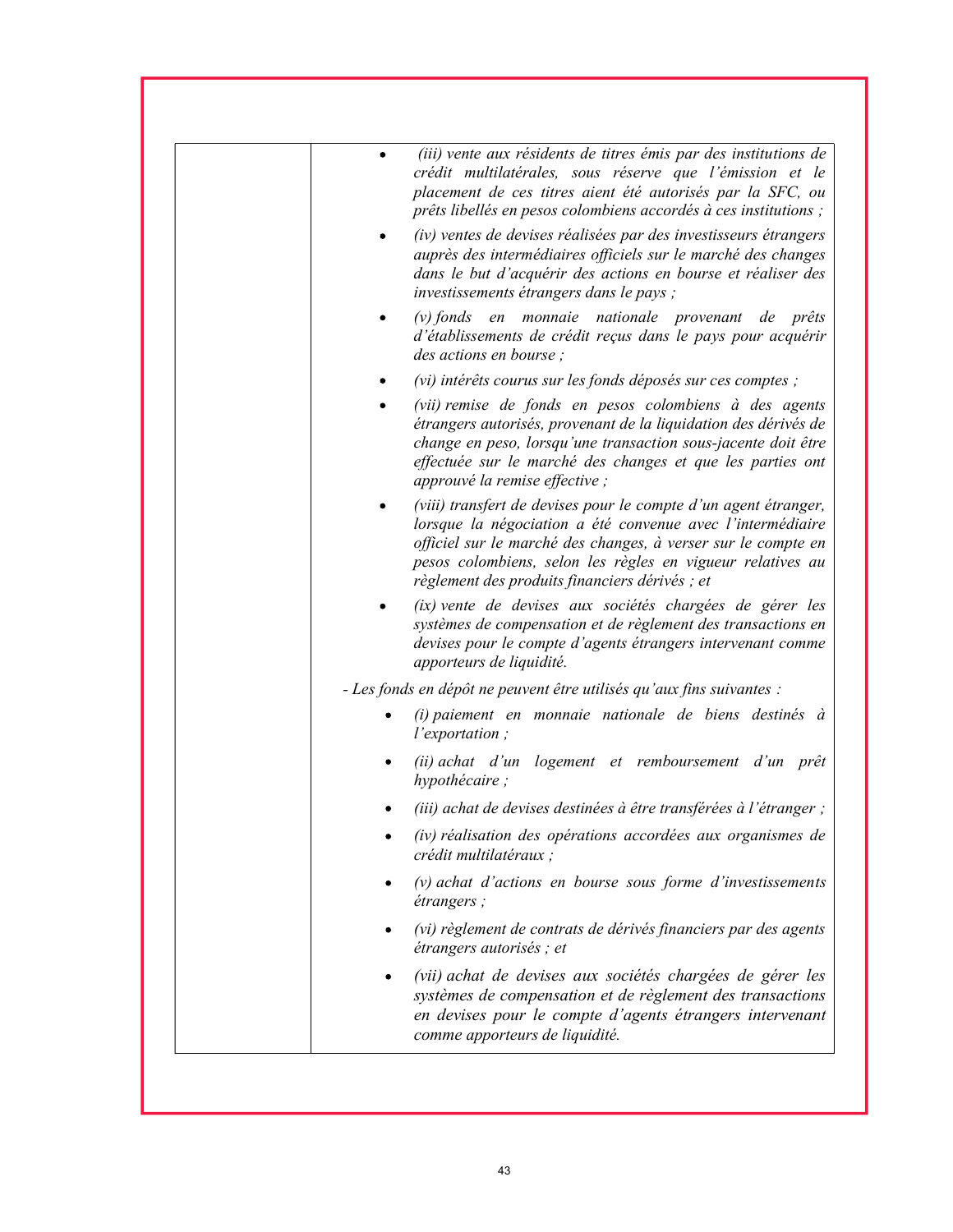| List B,<br>XI/B1, B2 | - Operations by residents of accounts with non-resident financial<br>institutions.                                                                                                                                                                                                                                                                                                                                                                                                                                                                                                                                                                                                                                                                         |
|----------------------|------------------------------------------------------------------------------------------------------------------------------------------------------------------------------------------------------------------------------------------------------------------------------------------------------------------------------------------------------------------------------------------------------------------------------------------------------------------------------------------------------------------------------------------------------------------------------------------------------------------------------------------------------------------------------------------------------------------------------------------------------------|
|                      | Remark: The reservation applies only to deposits by insurance companies<br>that would cause foreign assets to have a share in technical reserves<br>greater than 40%; by managers pension and severance funds that would<br>cause foreign assets bonds to represent an amount greater than the limits<br>established for them in Decree 2555, as amended by Decree 857 of 2011.                                                                                                                                                                                                                                                                                                                                                                            |
| List B,<br>XII/B     | Operations in foreign exchange.<br>- Abroad by residents.                                                                                                                                                                                                                                                                                                                                                                                                                                                                                                                                                                                                                                                                                                  |
|                      | Remark: The reservation applies only to:                                                                                                                                                                                                                                                                                                                                                                                                                                                                                                                                                                                                                                                                                                                   |
|                      | Limits on the positions in foreign currency of foreign exchange<br>i)<br>market intermediaries (FEMIs), which are established as follows:                                                                                                                                                                                                                                                                                                                                                                                                                                                                                                                                                                                                                  |
|                      | a) Gross leverage position (posición bruta de apalancamiento $-$<br>$GLP$ ) defined as the sum of: (1) outstanding rights and<br>obligations in term and future contracts denominated in<br>foreign<br>outstanding<br>currency;<br>(2)<br>spot<br>transactions<br>denominated in foreign currency with settlement greater than<br>or equal to one banking day and (3) the foreign exchange<br>exposure associated with borrower and creditor contingencies<br>acquired in negotiating foreign exchange options and other<br>foreign derivatives. The arithmetic average of three working<br>days of the GLP, of each foreign exchange market<br>intermediaries, cannot exceed 550 percent of the amount of its<br>regulatory capital (patrimonio técnico). |
|                      | b) Proprietary cash position in foreign currency (posición propia<br>de contado en moneda extranjera $-PCP$ ) defined as the<br>difference between $(1)$ assets and $(2)$ liabilities, denominated<br>in foreign currency. The arithmetic average of three working<br>days of the PCP, of each foreign exchange market<br>intermediaries cannot exceed 50 percent of its regulatory<br>capital (patrimonio técnico) and cannot be negative.                                                                                                                                                                                                                                                                                                                |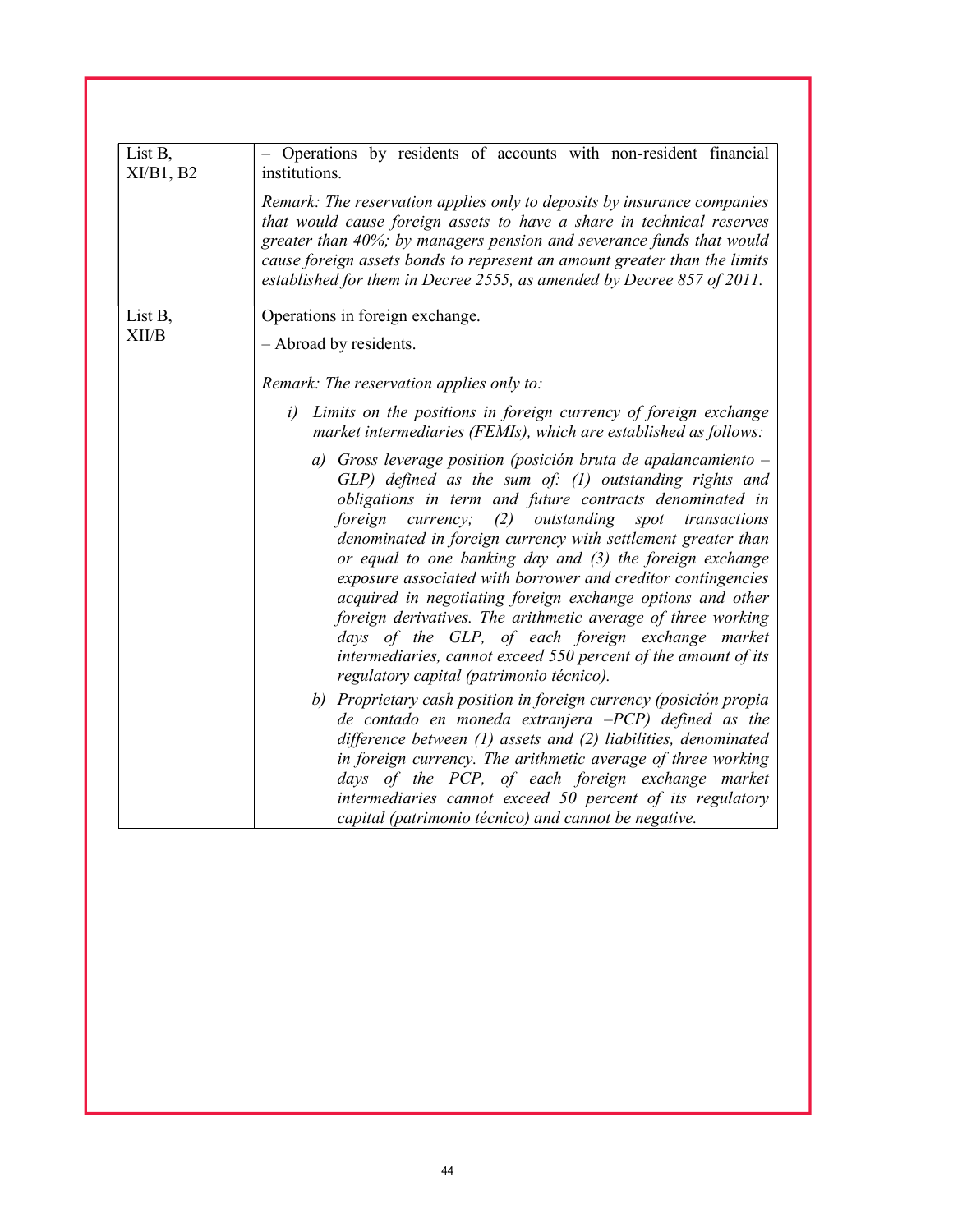| Liste B,<br>$XI/B1$ , B2 | - Opérations effectuées par des résidents sur des comptes ouverts auprès<br>d'établissements non-résidents.                                                                                                                                                                                                                                                                                                                                                                                                                                                                                                                                                                                                                                                                                                                 |
|--------------------------|-----------------------------------------------------------------------------------------------------------------------------------------------------------------------------------------------------------------------------------------------------------------------------------------------------------------------------------------------------------------------------------------------------------------------------------------------------------------------------------------------------------------------------------------------------------------------------------------------------------------------------------------------------------------------------------------------------------------------------------------------------------------------------------------------------------------------------|
|                          | Observation : La réserve s'applique uniquement aux dépôts par des<br>compagnies d'assurance qui porteraient la part des actifs étrangers dans<br>les réserves techniques à plus de 40 pour cent ; par des gestionnaires de<br>fonds de pension et d'indemnités qui porteraient les obligations<br>étrangères à un montant supérieur au plafond fixé par le Décret n° 2555<br>de 2010, tel que modifié par le Décret n° 857 de 2011.                                                                                                                                                                                                                                                                                                                                                                                         |
| Liste B,                 | Opérations en monnaies étrangères.                                                                                                                                                                                                                                                                                                                                                                                                                                                                                                                                                                                                                                                                                                                                                                                          |
| XII/B                    | - Opérations effectuées à l'étranger par des résidents.                                                                                                                                                                                                                                                                                                                                                                                                                                                                                                                                                                                                                                                                                                                                                                     |
|                          | Observation : La réserve s'applique uniquement :                                                                                                                                                                                                                                                                                                                                                                                                                                                                                                                                                                                                                                                                                                                                                                            |
|                          | aux limites sur les positions en devises des intermédiaires officiels<br>i)<br>sur le marché des changes, fixées comme suit :                                                                                                                                                                                                                                                                                                                                                                                                                                                                                                                                                                                                                                                                                               |
|                          | d'endettement<br>a) Niveau<br>brut<br><i>(posición</i><br>bruta<br>de<br>apalancamiento), défini comme la somme de : $(1)$ l'ensemble<br>des droits et obligations en cours stipulés dans les contrats à<br>terme libellés en devises ; (2) l'ensemble des opérations au<br>comptant en cours, libellées en devises, dont le règlement se<br>fait dans le délai d'au moins un jour ouvrable; et<br>(3) l'ensemble des risques de change liés aux frais divers<br>encourus par l'emprunteur et le prêteur lors de la négociation<br>d'options de change et d'autres dérivés en devises. La<br>moyenne arithmétique de trois jours ouvrables du niveau brut<br>d'endettement, pour chaque intermédiaire sur le marché des<br>changes, ne peut pas excéder 550 pour cent de son capital<br>réglementaire (patrimonio técnico). |
|                          | b) Situation de trésorerie pour compte propre en devises<br>(posición propia de contado en moneda extranjera) définie<br>comme la différence entre (1) les créances et (2) les dettes,<br>libellées en devises. La moyenne arithmétique de trois jours<br>ouvrables de la situation de trésorerie pour compte propre,<br>pour chaque intermédiaire sur le marché des changes, ne peut<br>pas excéder 50 pour cent de son capital réglementaire<br>(patrimonio técnico) et ne peut pas être négative.                                                                                                                                                                                                                                                                                                                        |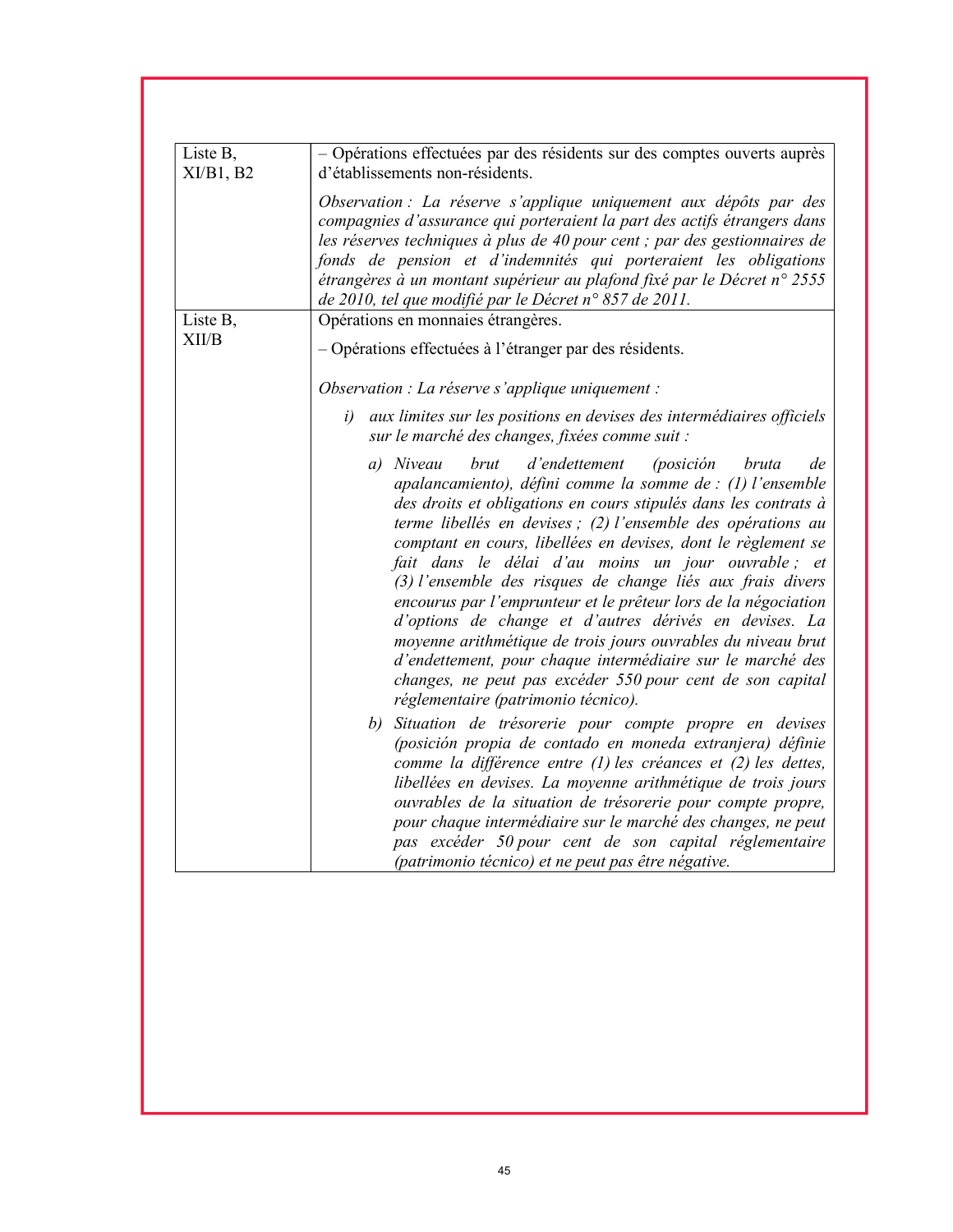# ANNEX 3: LIST OF RESERVATIONS TO THE CODE OF LIBERALISATION OF CURRENT INVISIBLE OPERATIONS

| C/2 | Inland waterway freights, including chartering.                                                                                                                                                                                                                                                               |
|-----|---------------------------------------------------------------------------------------------------------------------------------------------------------------------------------------------------------------------------------------------------------------------------------------------------------------|
|     | Remark: The reservation applies only to cabotage.                                                                                                                                                                                                                                                             |
| C/3 | Road transport: passengers and freights, including chartering.                                                                                                                                                                                                                                                |
|     | Remark: The reservation applies only to:                                                                                                                                                                                                                                                                      |
|     | i) freights between countries of the Andean Road Freight System<br>(Bolivia, Colombia, Ecuador and Peru); and                                                                                                                                                                                                 |
|     | <i>ii</i> ) <i>public transportation services</i> .                                                                                                                                                                                                                                                           |
| D/2 | Insurance relating to goods in international trade.                                                                                                                                                                                                                                                           |
|     | Annex I to Annex A, Part I, D/2                                                                                                                                                                                                                                                                               |
|     | Remark: The reservation, which includes the activity of promotion, applies<br>only to the insurance of international road and railway transport.                                                                                                                                                              |
| D/3 | Life assurance.                                                                                                                                                                                                                                                                                               |
|     | Annex I to Annex A, Part I, D/3, paragraph 1                                                                                                                                                                                                                                                                  |
|     | Remark: The reservation, which includes the activity of promotion, does not<br>apply to the provision of insurance services if:                                                                                                                                                                               |
|     | i) the insurance policy is taken out at the policyholder's initiative, in<br>which case the policyholder shall not be contacted by a non-resident<br>insurance undertaking or by a person, whether mandated by the<br>undertaking or not, for the purpose of promoting or offering<br>insurance services; and |
|     | ii) it is a policy that is not compulsory by law or insurance, pension<br>products or services offered by insurance companies in connection to<br>the social security system.                                                                                                                                 |

### COLOMBIA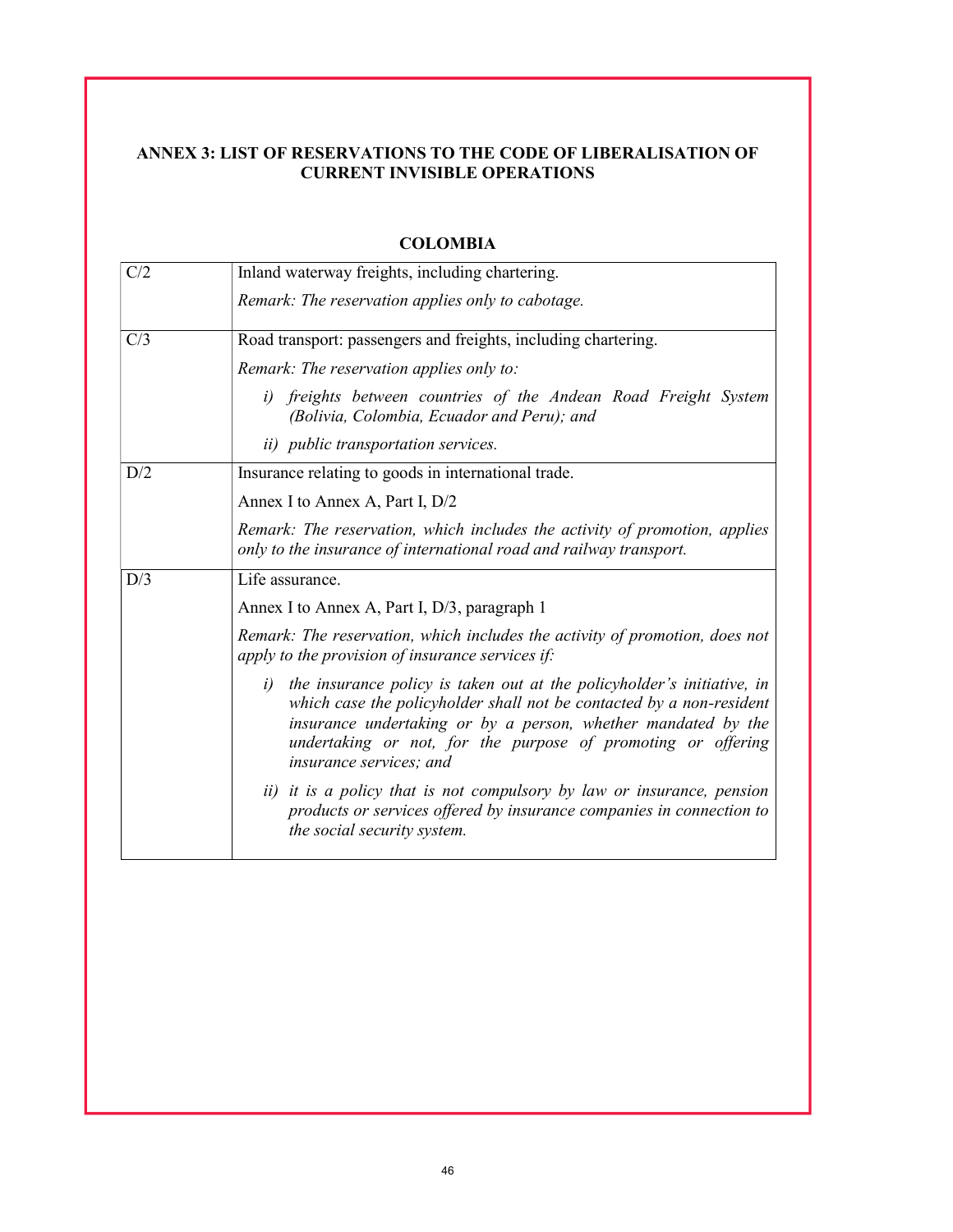## ANNEXE 3 : LISTE DE RÉSERVES AU REGARD DU CODE DE LA LIBÉRATION DES OPÉRATIONS INVISIBLES COURANTES

| C/2 | Frets fluviaux, y compris les chartes-parties.                                                                                                                                                                                                                                                                   |
|-----|------------------------------------------------------------------------------------------------------------------------------------------------------------------------------------------------------------------------------------------------------------------------------------------------------------------|
|     | Observation : La réserve vise seulement le cabotage.                                                                                                                                                                                                                                                             |
| C/3 | Transports par route : passagers, frets et affrètements.                                                                                                                                                                                                                                                         |
|     | Observation : La réserve s'applique uniquement :                                                                                                                                                                                                                                                                 |
|     | aux frets entre les pays faisant partie du réseau andin de transport<br>i)<br>routier de fret (Bolivie, Colombie, Équateur et Pérou); et                                                                                                                                                                         |
|     | <i>ii</i> ) aux services de transport public.                                                                                                                                                                                                                                                                    |
| D/2 | Assurances relatives au commerce international de marchandises.                                                                                                                                                                                                                                                  |
|     | Annexe I à l'annexe A, Partie I, D/2                                                                                                                                                                                                                                                                             |
|     | Observation : La réserve, qui inclut l'activité de promotion, s'applique<br>uniquement à l'assurance couvrant le transport international routier et<br>ferroviaire.                                                                                                                                              |
| D/3 | Assurance-vie.                                                                                                                                                                                                                                                                                                   |
|     | Annexe I à l'annexe A, Partie I, D/3, paragraphe 1                                                                                                                                                                                                                                                               |
|     | Observation : La réserve, qui inclut l'activité de promotion, ne s'applique<br>pas à la fourniture de services d'assurance si :                                                                                                                                                                                  |
|     | la police d'assurance est souscrite à l'initiative du souscripteur,<br>i)<br>auquel cas celui-ci ne doit pas être contacté par une entreprise<br>d'assurance non-résidente ou par une personne physique, mandatée<br>ou non par l'entreprise, à des fins de promotion ou d'offre de services<br>d'assurance ; et |
|     | ii) la police d'assurance n'est pas rendue obligatoire par la loi et elle ne<br>porte pas sur des produits ou services d'assurance ou de prévoyance<br>offerts par des compagnies d'assurance dans le cadre du régime de<br>sécurité sociale.                                                                    |

# **COLOMBIE**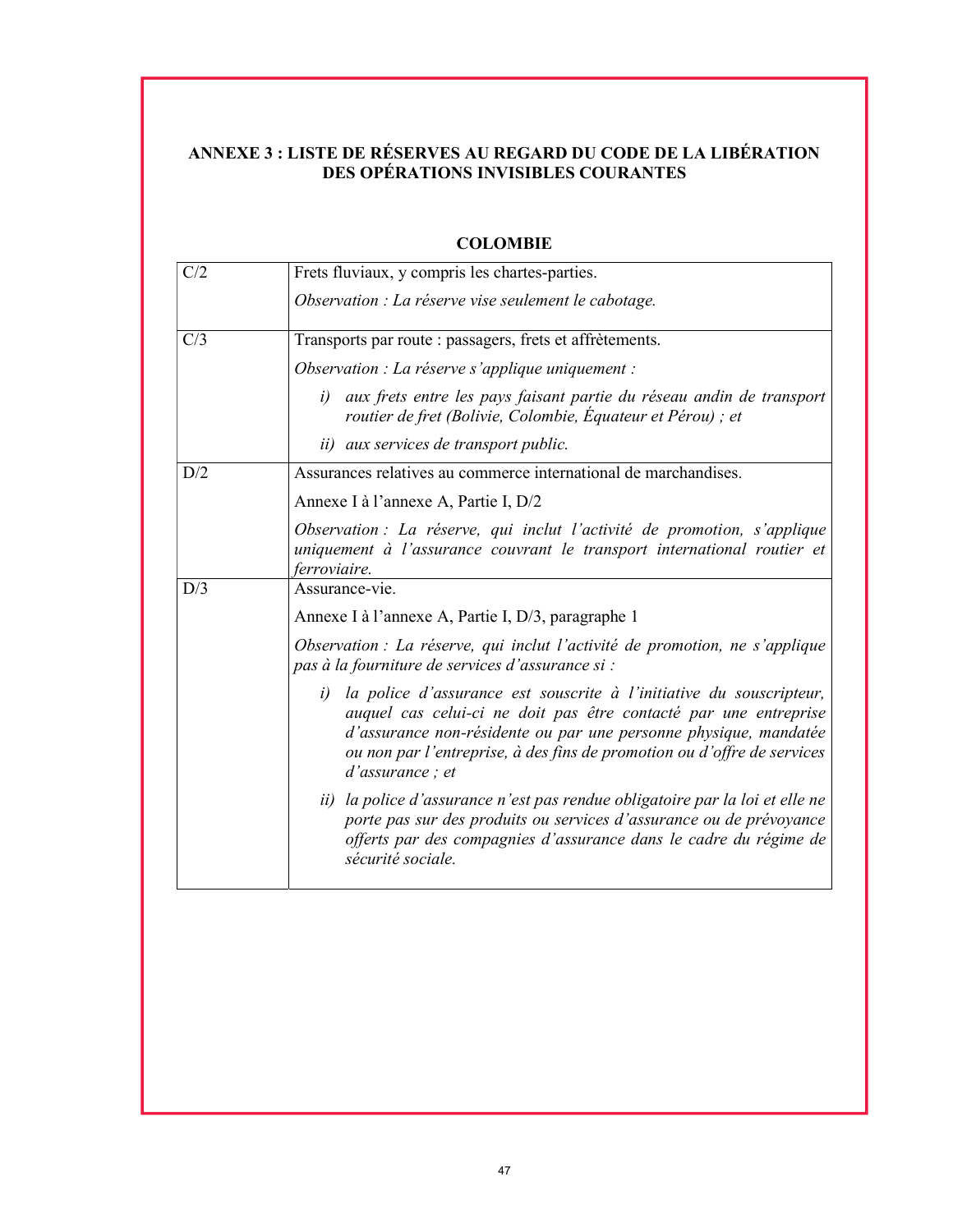| D/4 | All other insurance.                                                                                                                                                                                                                                                                                                |
|-----|---------------------------------------------------------------------------------------------------------------------------------------------------------------------------------------------------------------------------------------------------------------------------------------------------------------------|
|     | Annex I to Annex A, Part I, D/4, paragraph 4                                                                                                                                                                                                                                                                        |
|     | Remark: The reservation, which includes the activity of promotion, does not                                                                                                                                                                                                                                         |
|     | apply to the provision of insurance services if:                                                                                                                                                                                                                                                                    |
|     | the insurance policy is taken out at the policyholder's initiative, in<br>i)<br>which case the policyholder shall not be contacted by a non-resident<br>insurance undertaking or by a person, whether mandated by the<br>undertaking or not, for the purpose of promoting or offering<br><i>insurance services;</i> |
|     | ii) it is not an insurance policy that requires the policyholder, insured or<br>beneficiary to demonstrate, prior to the acquisition of the insurance<br>product or service, that the policy holder has acquired an insurance<br>policy that is mandatory by law; and                                               |
|     | iii) it is not an insurance policy in which the policyholder, insured or<br>beneficiary is a governmental entity (entidad del Estado), unless<br>otherwise authorised.                                                                                                                                              |
| D/6 | Conditions for establishment and operation of branches and agencies of                                                                                                                                                                                                                                              |
|     | foreign insurers.                                                                                                                                                                                                                                                                                                   |
|     | Annex I to Annex A, Part III, D/6                                                                                                                                                                                                                                                                                   |
|     | Remark: The reservation applies only to the establishment of agencies of<br>foreign insurers by foreign individuals who have resided in Colombia for less<br>than one year.                                                                                                                                         |
| D/7 | Entities providing other insurance services.                                                                                                                                                                                                                                                                        |
|     | Annex I to Annex A, Part IV, D/7                                                                                                                                                                                                                                                                                    |
|     | Remark: The reservation, which includes the activity of promotion, applies<br>only to:                                                                                                                                                                                                                              |
|     | intermediation services for insurance contracts other than those<br>i)<br>relating to (a) the goods in international trade that are not covered<br>under reservations under item $D/2$ and (b) reinsurance and<br><i>retrocession services; and</i>                                                                 |
|     | ii) establishment of representative offices of insurance companies, which<br>is subject to prior authorisation.                                                                                                                                                                                                     |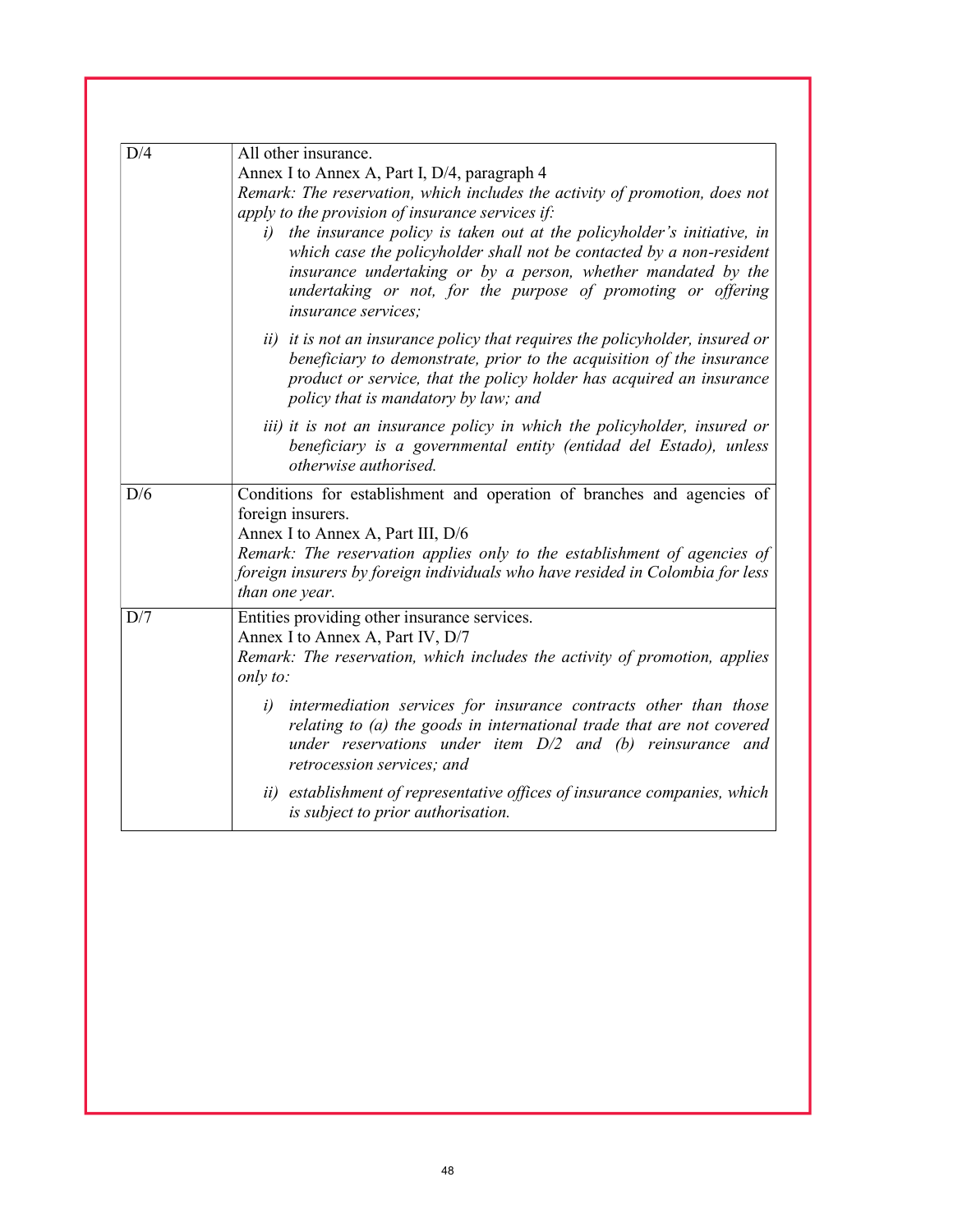| D/4 | Toutes autres assurances.                                                                                                                |
|-----|------------------------------------------------------------------------------------------------------------------------------------------|
|     | Annexe I à l'annexe A, Partie I, D/4, paragraphe 4                                                                                       |
|     | Observation : La réserve, qui inclut l'activité de promotion, ne s'applique                                                              |
|     | pas à la fourniture de services d'assurance si :                                                                                         |
|     | la police d'assurance est souscrite à l'initiative du souscripteur,<br>i)                                                                |
|     | auquel cas celui-ci ne doit pas être contacté par une entreprise                                                                         |
|     | d'assurance non-résidente ou par une personne physique, mandatée                                                                         |
|     | ou non par l'entreprise, à des fins de promotion ou d'offre de services                                                                  |
|     | $d'$ assurance;                                                                                                                          |
|     | ii) la police d'assurance n'exige pas du souscripteur, de l'assuré ou du                                                                 |
|     | bénéficiaire qu'il démontre, avant l'acquisition du produit ou du                                                                        |
|     | service d'assurance, que le preneur d'assurance a acquis une police                                                                      |
|     | d'assurance rendue obligatoire par la loi ; et                                                                                           |
|     | iii) le souscripteur, l'assuré ou le bénéficiaire de la police d'assurance                                                               |
|     | n'est pas une entité gouvernementale (entidad del Estado), sauf                                                                          |
|     | autorisation.                                                                                                                            |
| D/6 | Conditions d'établissement et d'exercice des succursales et agences                                                                      |
|     | d'assureurs étrangers.                                                                                                                   |
|     | Annexe I à l'annexe A, Partie III, D/6                                                                                                   |
|     | Observation : La réserve s'applique uniquement à l'établissement d'agences                                                               |
|     | d'assureurs étrangers par des étrangers résidant en Colombie depuis moins                                                                |
|     | $d'$ un an.                                                                                                                              |
| D/7 | Entités prestataires d'autres services d'assurance.                                                                                      |
|     | Annexe I à l'annexe A, Partie IV, D/7<br>Observation : La réserve, qui inclut l'activité de promotion, ne vise que :                     |
|     | i)                                                                                                                                       |
|     | les services d'intermédiation pour les contrats d'assurance autres<br>que ceux relatifs (a) au commerce international de marchandises et |
|     | qui ne sont pas couverts par des réserves au titre de la rubrique D/2                                                                    |
|     |                                                                                                                                          |
|     |                                                                                                                                          |
|     | et (b) aux services de réassurance et de rétrocession ; et                                                                               |
|     | ii) l'établissement de bureaux de représentation de compagnies                                                                           |
|     | d'assurance, lequel est assujetti à une autorisation préalable.                                                                          |
|     |                                                                                                                                          |
|     |                                                                                                                                          |
|     |                                                                                                                                          |
|     |                                                                                                                                          |
|     |                                                                                                                                          |
|     |                                                                                                                                          |
|     |                                                                                                                                          |
|     |                                                                                                                                          |
|     |                                                                                                                                          |
|     |                                                                                                                                          |
|     |                                                                                                                                          |
|     |                                                                                                                                          |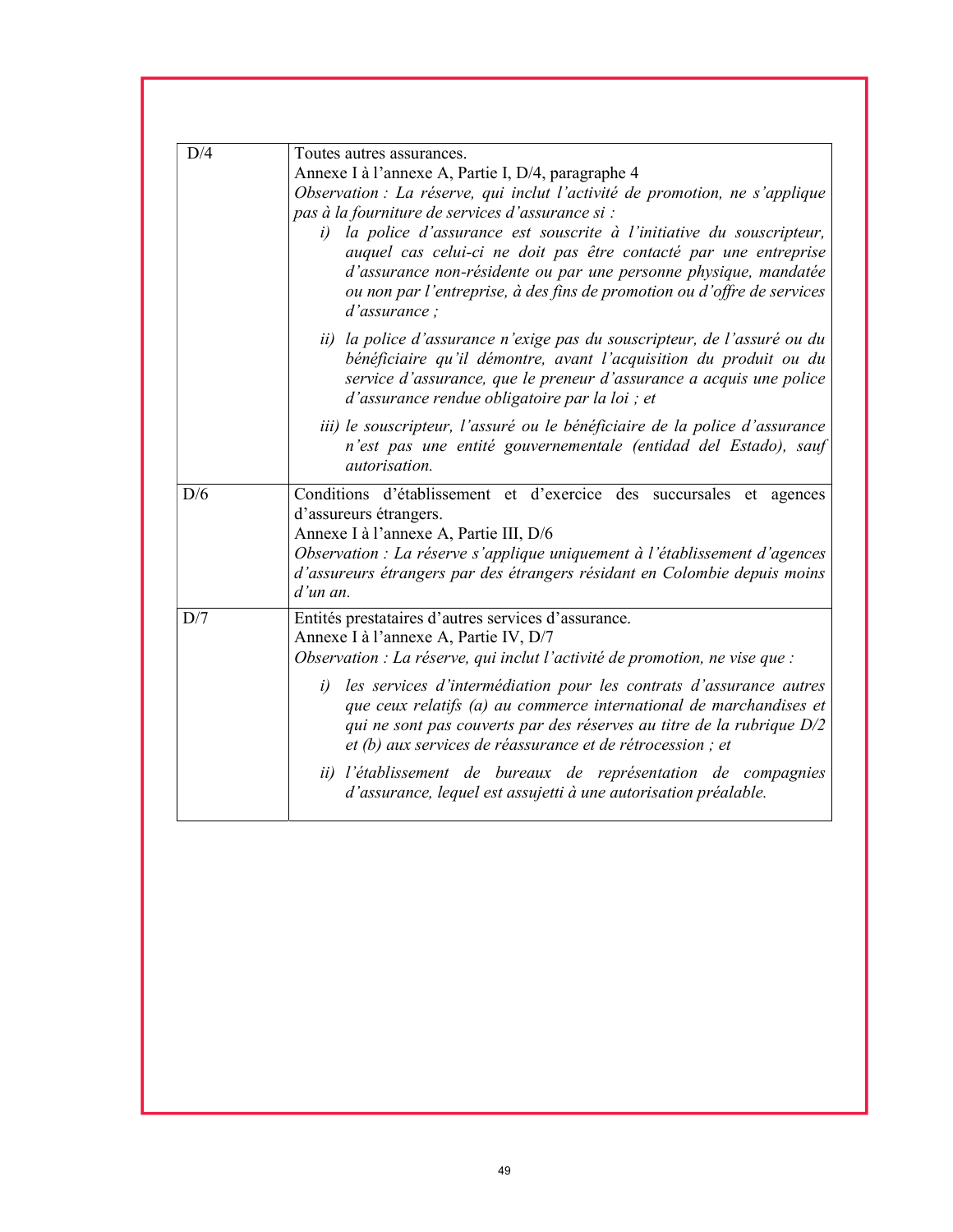| D/8 | Private pensions.                                                                                                                                                                                                                                                                                                         |
|-----|---------------------------------------------------------------------------------------------------------------------------------------------------------------------------------------------------------------------------------------------------------------------------------------------------------------------------|
|     | Annex I to Annex A, Part IV, D/8                                                                                                                                                                                                                                                                                          |
|     | Remark: The reservation, which includes the activity of promotion, applies<br>only to:                                                                                                                                                                                                                                    |
|     | i) cross-border provision of services except if the relationship is<br>initiated at the policyholder's initiative and it is not a pension<br>product or service that is linked to the mandatory general pension<br>system (Sistema General de Pensiones);                                                                 |
|     | ii) the establishment of branches of pension funds in Colombia; and                                                                                                                                                                                                                                                       |
|     | iii) the more favourable tax treatment of voluntary contributions to<br>resident pension funds, which is not applicable to contributions to<br>non-resident funds.                                                                                                                                                        |
| E/1 | Payment services.                                                                                                                                                                                                                                                                                                         |
|     | Remark: The reservation applies only to the provision of payment services in<br>Colombia.                                                                                                                                                                                                                                 |
| E/2 | Banking and investment services.                                                                                                                                                                                                                                                                                          |
|     | Remark: The reservation applies only to the provision of banking and<br>investment services by non-residents in Colombia.                                                                                                                                                                                                 |
| E/3 | Settlement, clearing and custodial and depositary services.                                                                                                                                                                                                                                                               |
|     | Remark: The reservation applies only to the provision of custodial services<br>by non-residents.                                                                                                                                                                                                                          |
| E/4 | Asset management.                                                                                                                                                                                                                                                                                                         |
|     | Remark: The reservation does not apply to the provision of asset<br>management services by non-residents if:                                                                                                                                                                                                              |
|     | i) the contractual relationship has been initiated at the client's initiative<br>- in which the client shall not be contacted by a non-resident asset<br>management undertaking or by a person, whether mandated by the<br>undertaking or not, for the purpose of promoting or offering asset<br>management services; and |
|     | ii) the service is not linked to the mandatory general pension system<br>(sistema general de pensiones).                                                                                                                                                                                                                  |
| E/5 | Advisory and agency services.                                                                                                                                                                                                                                                                                             |
|     | Remark: The reservation applies only to the provision by non-residents of<br>risk rating services in Colombia.                                                                                                                                                                                                            |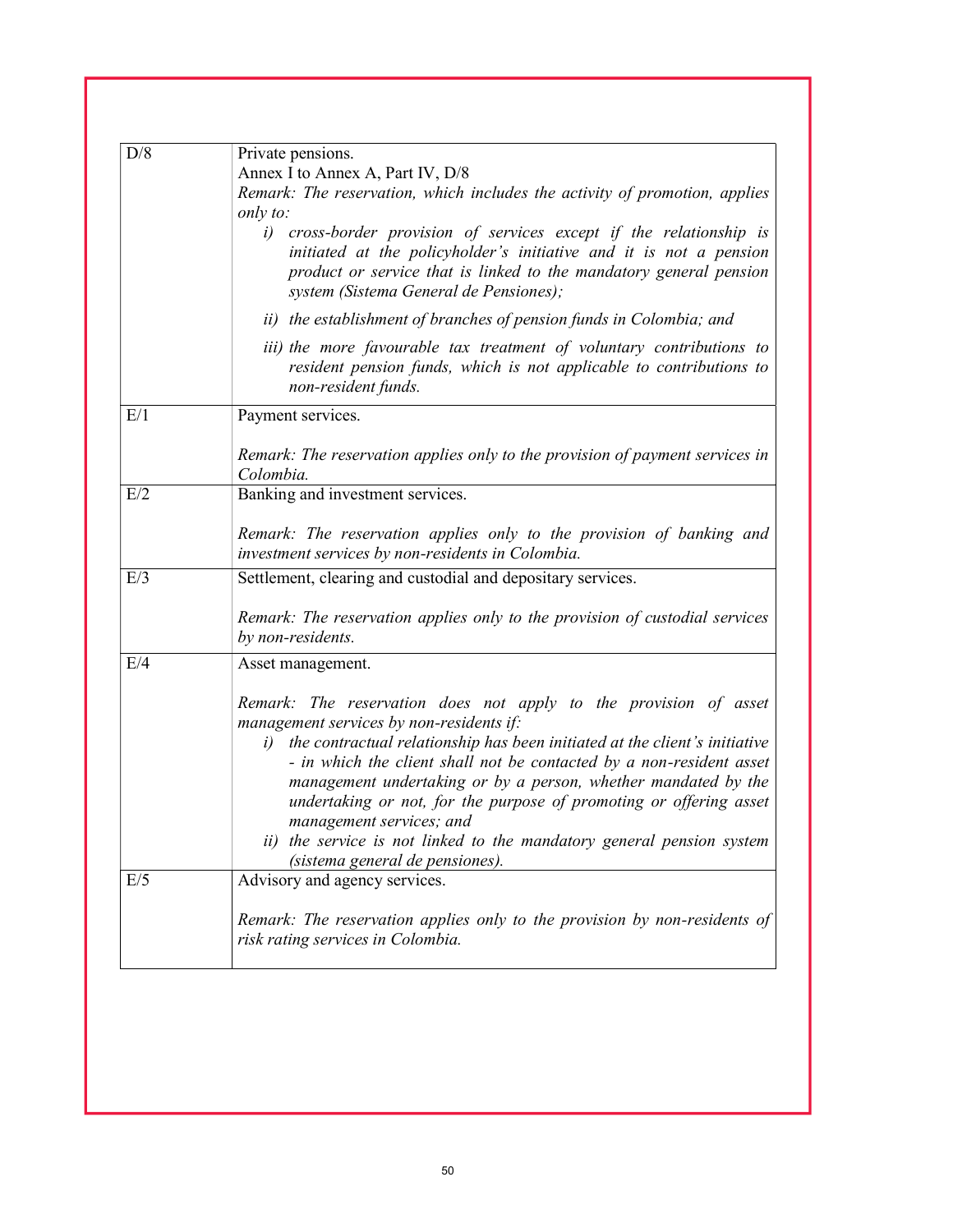| D/8 | Pensions privées.                                                                                                                                                                                                                                                                                                                                                                                                    |
|-----|----------------------------------------------------------------------------------------------------------------------------------------------------------------------------------------------------------------------------------------------------------------------------------------------------------------------------------------------------------------------------------------------------------------------|
|     | Annexe I à l'annexe A, Partie IV, D/8                                                                                                                                                                                                                                                                                                                                                                                |
|     | Observation : La réserve, qui inclut l'activité de promotion, ne vise que :<br>la fourniture transnationale de services, sauf si le contrat est souscrit<br>i)<br>à l'initiative du souscripteur et qu'il ne s'agit pas d'un produit ou<br>d'un service de retraite qui se rattache au régime général de retraite<br>(Sistema General de Pensiones);                                                                 |
|     | ii) l'établissement de succursales de fonds de pension en Colombie ; et                                                                                                                                                                                                                                                                                                                                              |
|     | iii) la déductibilité fiscale des contributions volontaires versées à des<br>fonds de pension non-résidents, qui ne s'applique pas aux cotisations<br>versées aux fonds non-résidents.                                                                                                                                                                                                                               |
| E/1 | Services de paiement.                                                                                                                                                                                                                                                                                                                                                                                                |
|     | Observation : La réserve s'applique uniquement aux services de paiement<br>fournis en Colombie.                                                                                                                                                                                                                                                                                                                      |
| E/2 | Services bancaires et de placement.                                                                                                                                                                                                                                                                                                                                                                                  |
|     | Observation : La réserve s'applique uniquement aux services bancaires et de<br>placement fournis par des non-résidents en Colombie.                                                                                                                                                                                                                                                                                  |
| E/3 | Services de règlement, de compensation, de garde et de comptes courants de<br>titres.                                                                                                                                                                                                                                                                                                                                |
|     | Observation : La réserve ne s'applique qu'à la prestation de services de<br>garde par des non-résidents.                                                                                                                                                                                                                                                                                                             |
| E/4 | Gestion d'actifs.                                                                                                                                                                                                                                                                                                                                                                                                    |
|     | Observation : La réserve ne s'applique pas à la fourniture de services de<br>gestion d'actifs par des non-résidents si :                                                                                                                                                                                                                                                                                             |
|     | le contrat a été souscrit à l'initiative du client, auquel cas celui-ci ne<br>i)<br>doit pas être contacté par une société de gestion d'actifs non-<br>résidente ou par une personne physique, mandatée ou non par la<br>société, à des fins de promotion ou d'offre de services de gestion<br>$d'actifs$ ; et<br>ii) les services ne sont pas liés au régime général de retraite (sistema<br>general de pensiones). |
| E/5 | Services de conseils et de gestion.                                                                                                                                                                                                                                                                                                                                                                                  |
|     | Observation : La réserve ne vise que la notation des risques par des non-<br>résidents en Colombie.                                                                                                                                                                                                                                                                                                                  |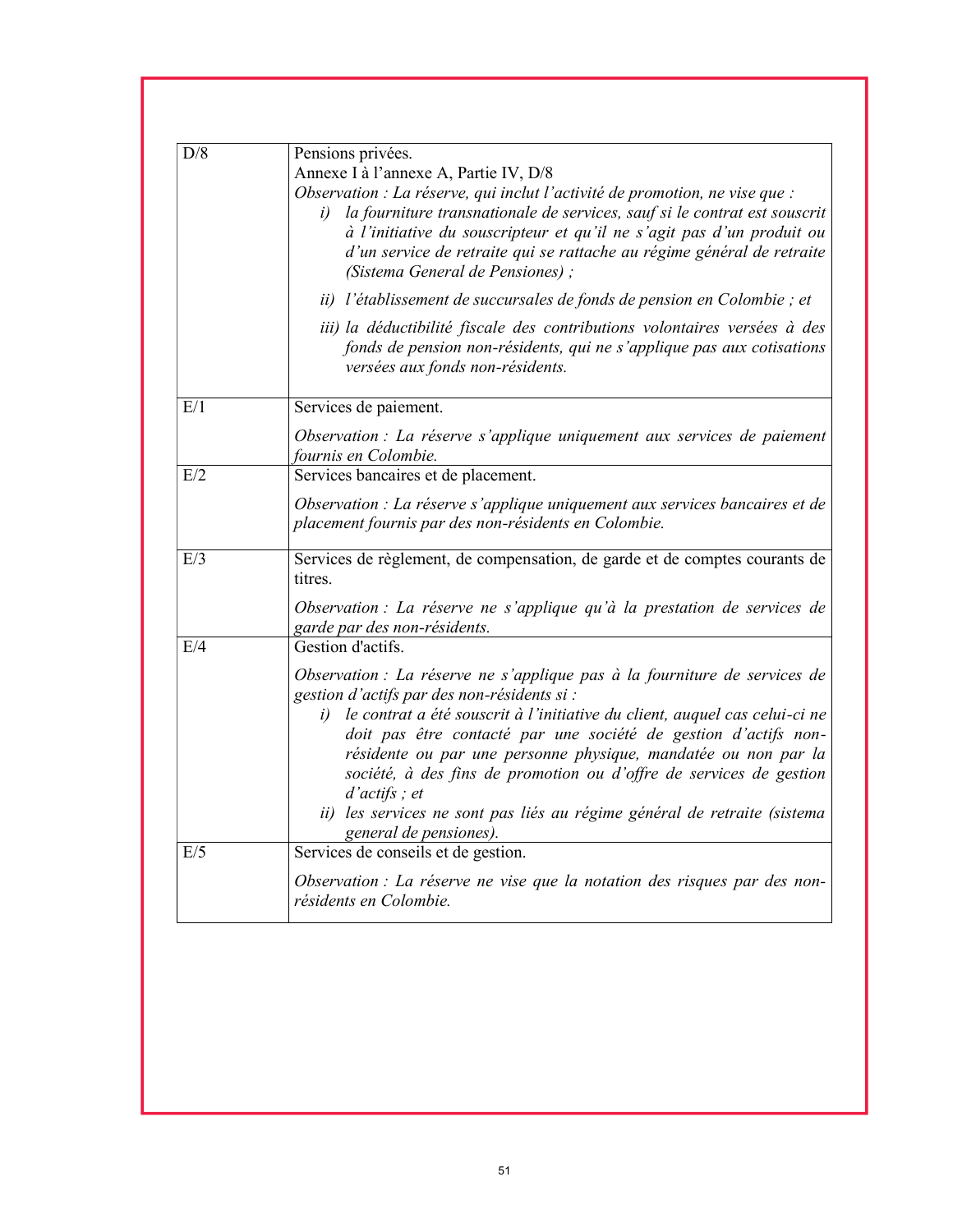| E/7 | Conditions for establishment and operations of branches, agencies, etc. of<br>non-resident investors in the banking and financial services sector.<br>Annex II to Annex A, paragraphs 1 and 4a                                                                                                                                                                                                      |
|-----|-----------------------------------------------------------------------------------------------------------------------------------------------------------------------------------------------------------------------------------------------------------------------------------------------------------------------------------------------------------------------------------------------------|
|     | Remark:<br>i) the reservation on paragraph I concerns the establishment of<br>branches, which is only allowed for banking institutions;<br>ii) the reservation on paragraph 4 concerns the fact that the<br>establishment of representative offices of non-resident financial<br>institutions is subject to authorization.                                                                          |
| H/1 | Exportation, importation, distribution and use of printed films and other<br>recordings – whatever the means of reproduction – for private or cinema<br>exhibition, or for television broadcasts.                                                                                                                                                                                                   |
|     | Remark: The reservation applies only to the exhibition and distribution of<br>foreign films, which is subject to the Cinematographic Development Fee,<br>which is set at $8.5\%$ of the monthly net income derived from such exhibition<br>and distribution. The fee applied to an exhibitor is reduced to 2.25 percent,<br>when a foreign movie is exhibited together with a Colombian short film. |
| L/6 | Professional services (including services of accountants, artists, consultants,<br>doctors, engineers, experts, lawyers, etc.).<br>Remark: The reservation applies only to accounting.                                                                                                                                                                                                              |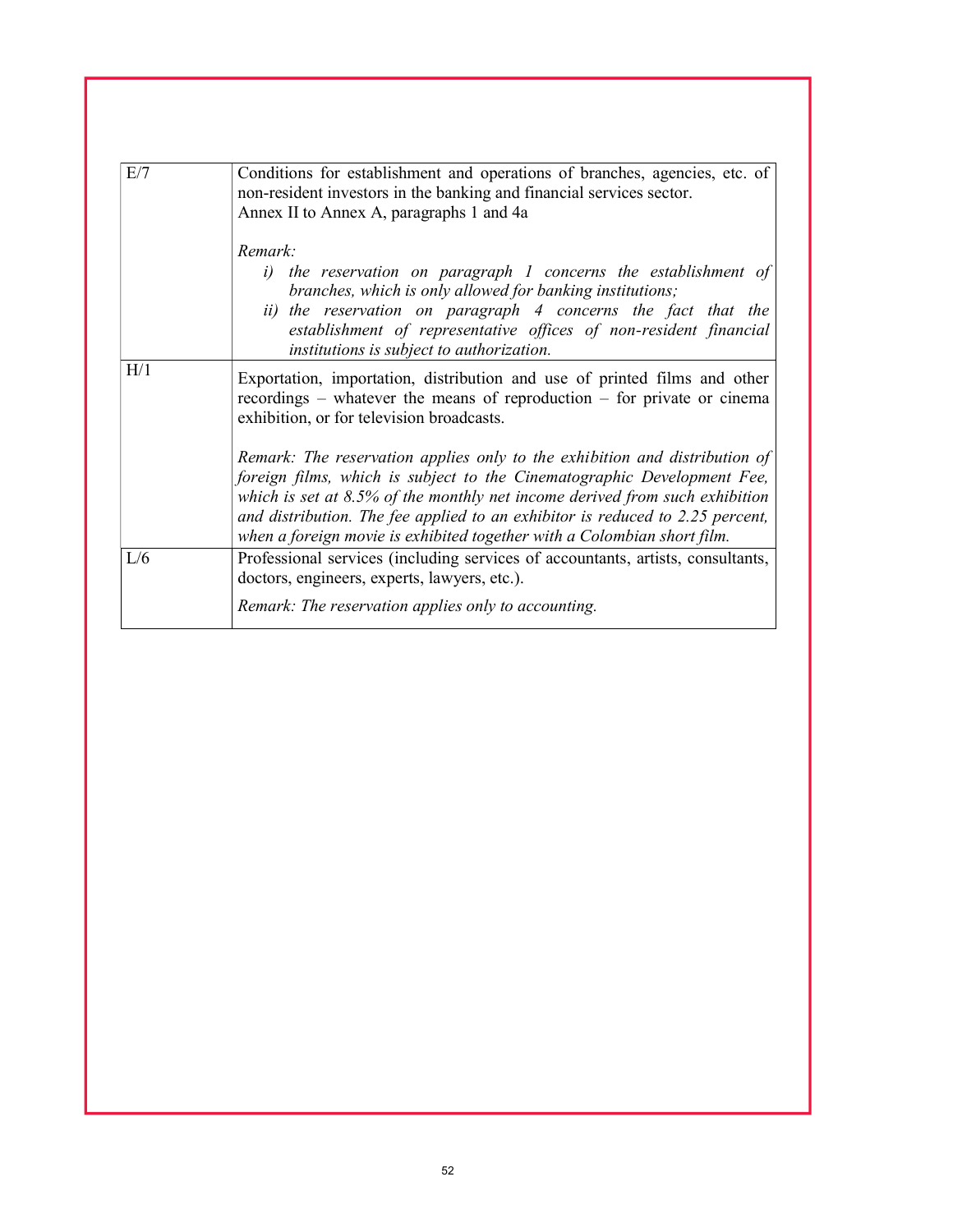| E/7 | Conditions d'établissement et de l'exercice des succursales, agences, etc. des<br>investisseurs non-résidents dans le secteur des services bancaires et<br>financiers.<br>Annexe II à l'Annexe A, paragraphes 1 et 4a                                                                                                                                                                                                                 |
|-----|---------------------------------------------------------------------------------------------------------------------------------------------------------------------------------------------------------------------------------------------------------------------------------------------------------------------------------------------------------------------------------------------------------------------------------------|
|     | Observation:<br>le paragraphe I concerne le fait que l'établissement de succursales<br>i)<br>est uniquement autorisé dans le secteur bancaire ;<br>ii) le paragraphe 4a concerne le fait que l'établissement de bureaux de<br>représentation par des institutions financières non résidentes est<br>soumis à autorisation.                                                                                                            |
| H/1 | Exportation, importation, distribution et exploitation de films impressionnés<br>et autres enregistrements – quel que soit le support sur lequel ils sont<br>reproduits – destinés à des projections privées ou dans des salles de cinéma<br>ou à des émissions de télévision.                                                                                                                                                        |
|     | Observation : La réserve ne vise que la présentation et la distribution des<br>films étrangers, qui sont soumises à une « taxe de développement<br>cinématographique », fixée à 8.5 pour cent du revenu net mensuel tiré de la<br>présentation et de la distribution en question. La taxe appliquée à l'exposant<br>est ramenée à 2.25 pour cent lorsqu'un film étranger est présenté en même<br>temps qu'un court-métrage colombien. |
| L/6 | Prestations professionnelles (notamment celles des comptables, artistes,<br>consultants, médecins, ingénieurs, experts, avocats, etc.).                                                                                                                                                                                                                                                                                               |
|     | Observation : La réserve s'applique uniquement à la comptabilité.                                                                                                                                                                                                                                                                                                                                                                     |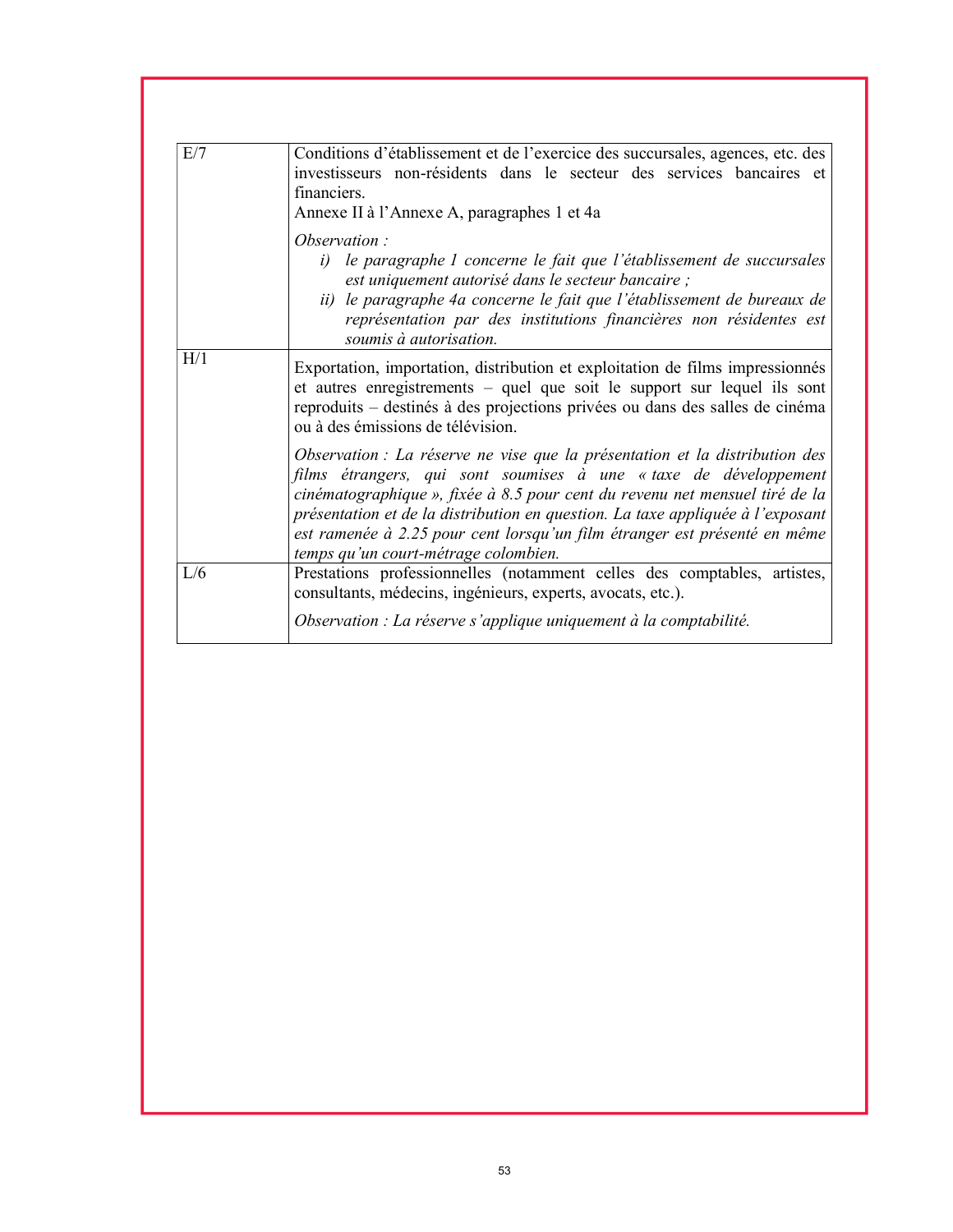## ANNEX 4: DECLARATION OF THE REPUBLIC OF COLOMBIA ON SAFEGUARDS IN COLOMBIAN LEGISLATION REGARDING DISTURBANCES ARISING FROM CAPITAL FLOWS AND TREATMENT OF THE UNREMUNERATED RESERVE REQUIREMENT MECHANISM UNDER THE CODES OF LIBERALISATION

1. As noted under the heading Macroeconomic and Financial Policy Context of [DAF/INV/ACS(2014)1/FINAL], Colombia has made use of measures to discourage unstable capital inflows. These are referred to as the unremunerated reserve requirement (URR) mechanism, which comprises both the Government's mandatory deposit for foreign portfolio investment for operations under its jurisdiction and the central bank's unremunerated reserve requirement for operations under its jurisdiction.

2. Regarding measures under the jurisdiction of the Government, the Colombian authorities have noted that although these measures will not be active at the time of Colombia's accession to the OECD Convention and adherence to the OECD Codes of Liberalisation, the authorities have in the past made use of measures, which they wish to retain the flexibility of reintroducing if circumstances so warrant. These possible measures have a bearing on:

- Items  $IV/C(1)$ ,  $V/C(1,3)$ ,  $VI/C$ , and  $VII/C(1)$  of the CLCM: The Government's jurisdiction comprises all operations falling under the definition of foreign investment provided under Law 9, including all forms of portfolio investment in securities in Colombia by nonresidents. Portfolio investment, under Colombian law, is any investment in securities registered in the National Securities Registry, in any shares of collective investment funds and in securities listed in foreign securities trading systems (Article 2.17.2.2.1.2-b of Decree 1068 of 2015, former Article 3-b of Decree 2080). The Government may introduce a mandatory deposit for foreign portfolio investment by means of a decree (Article 15 of Law 9).
- Item II/ B Liquidation of Direct Investment of the CLCM: Colombia has  $\bullet$ in the past put into effect a minimum stay period for FDI between May 2008 and September 2008. According to the Colombian authorities, the measure was intended to prevent regulatory arbitrages and ensure the efficacy of the URR mechanism targeting portfolio. It prevented portfolio investors from incorporating a special purpose vehicle with the sole objective of investing in the Colombian securities market, thus avoiding the URR requirement for portfolio investments.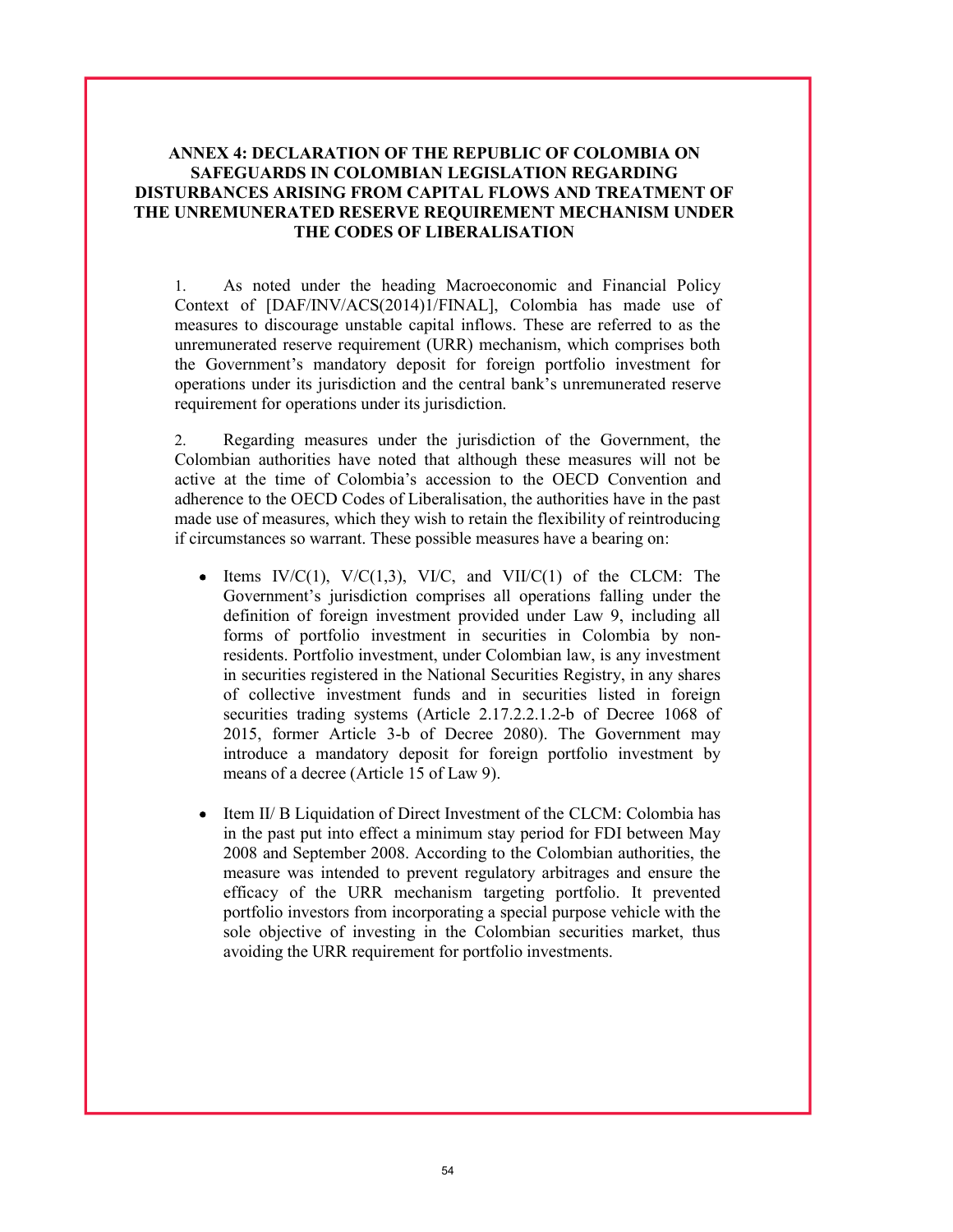## ANNEXE 4 : DÉCLARATION DE LA RÉPUBLIQUE DE COLOMBIE RELATIVE AUX MESURES DE PROTECTION PRÉVUES DANS LA LÉGISLATION COLOMBIENNE CONCERNANT LES PERTURBATIONS CAUSÉES PAR LES FLUX DE CAPITAUX ET TRAITEMENT DE L'OBLIGATION DE CONSTITUTION DE RÉSERVES NON RÉMUNÉRÉES AU REGARD DES CODES DE LIBÉRATION

1. Comme indiqué dans la section intitulée « Contexte macroéconomique et financier » [DAF/INV/ACS(2014)1/FINAL], la Colombie a pris certaines mesures dans le but de se prémunir contre l'instabilité des entrées de capitaux. Ces mesures sont regroupées dans un système de réserves non rémunérées, qui comprend à la fois l'obligation de constitution de dépôt imposée par le gouvernement sur les placements de portefeuille étrangers relevant de sa compétence, et l'obligation de constitution de réserves non rémunérées imposée par la banque centrale sur les opérations relevant de sa compétence.

2. S'agissant des mesures relevant de la compétence du gouvernement, les autorités colombiennes ont indiqué que ces dispositions ne seront pas en vigueur au moment de l'adhésion de leur pays à la Convention relative à l'OCDE et aux Codes de libération de l'OCDE mais que, dans la mesure où elles y ont eu recours par le passé, elles souhaitent conserver la possibilité de les réactiver si la situation le justifie. Ces mesures ont une incidence sur :

- $\bullet$  les rubriques IV/C(1), V/C(1,3), VI/C et VII/C(1) du Code de la libération des mouvements de capitaux : la compétence du gouvernement englobe toutes les opérations répondant à la définition d'investissement étranger énoncées dans la Loi 9, y compris toutes les formes de placements de portefeuille effectués en Colombie par des non-résidents. En vertu de la loi colombienne, un placement de portefeuille correspond à tout investissement dans des valeurs mobilières enregistré auprès du Registre national des valeurs, dans des titres d'organismes de placement collectif et dans des valeurs cotées dans des systèmes de transactions sur titres étrangers (article 2.17.2.2.1.2-b du décret 1068 de 2015, qui remplace l'article 3-b du décret 2080). Le gouvernement peut introduire une obligation de dépôt sur les placements de portefeuille étrangers en prenant un décret (article 15 de la Loi 9).
- la rubrique II/B sur la liquidation d'investissements directs du Code de la libération des mouvements de capitaux : la Colombie a introduit par le passé une durée minimale de conservation de l'IDE, entre mai et septembre 2008. Selon les autorités colombiennes, cette mesure avait pour but d'empêcher les arbitrages réglementaires et de garantir l'efficacité de l'obligation de constitution de réserves non rémunérées sur les placements de portefeuille. Elle empêchait les investisseurs de portefeuille de créer une entité spécifiquement dans le seul but d'investir sur le marché des valeurs colombien, et d'échapper ainsi à l'obligation de constitution de réserves non rémunérées sur les placements de portefeuille.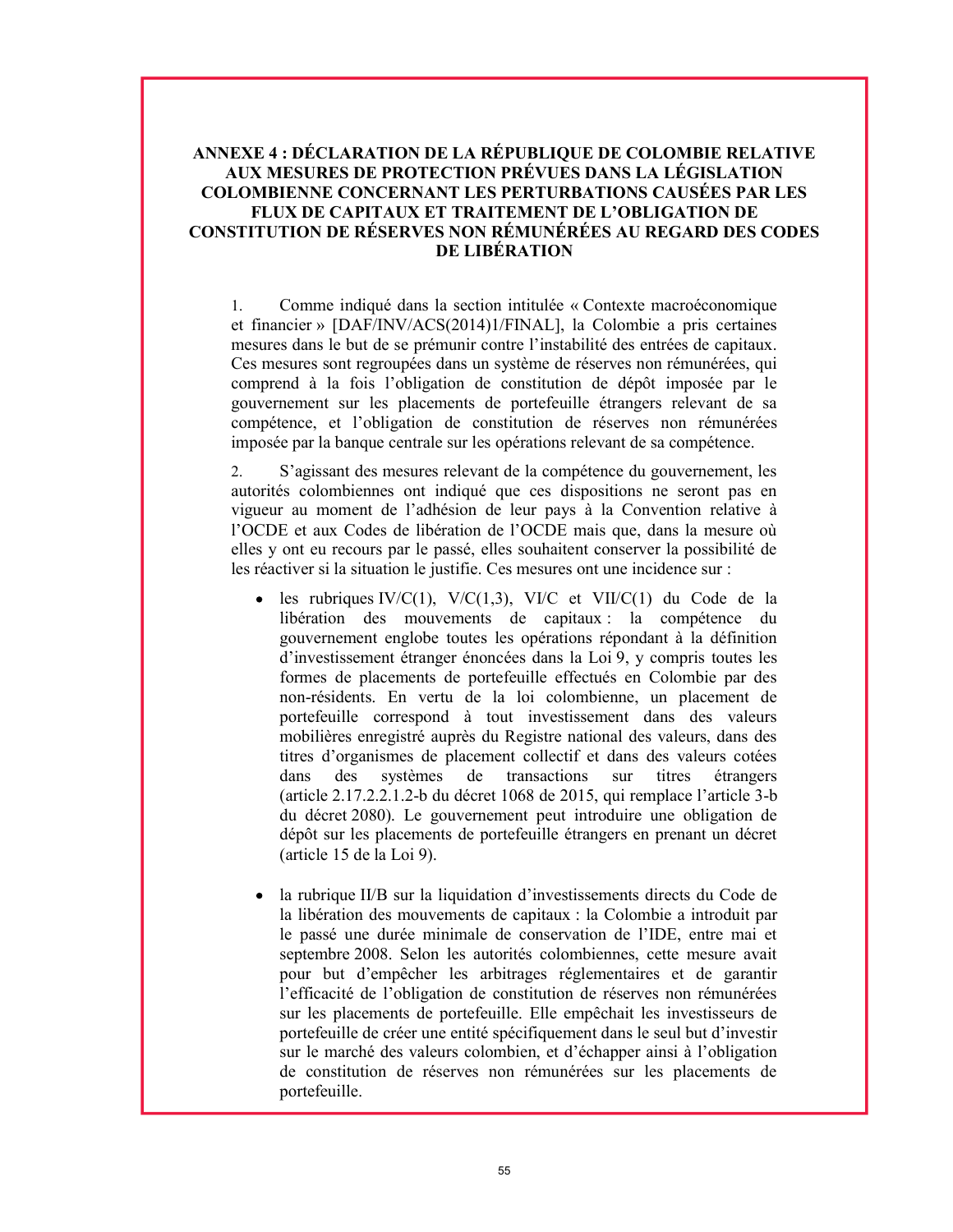3. Regarding measures under the jurisdiction of the Banco de la República, the Colombian authorities have noted that measures having a bearing on the OECD Codes of Liberalisation include the URR measures which will be in force but not active, by virtue of the fact that the URR deposit rate has been set to zero by the Board of Directors of the Banco de la República, at the time of Colombia's accession to the OECD Convention and of adherence to the OECD Codes of Liberalisation. The Colombian authorities, mindful of their commitment to the principle of avoidance of precautionary reservations, while retaining the flexibility of reactivating the URR mechanism, wish to refrain from requesting to lodge reservations, but nevertheless wish to retain the flexibility to activate, if circumstances so warrant, measures having a bearing on:

- Items IV/D(2); V/D(2,4); VI/D; VII/D(2); VIII(i & ii)/A; IX/A; X(i & ii)/ $A(1)$ ,  $B(1)$ ;  $XI/A$ ; and  $XIV/A$ . The URR mechanism is applicable to the placement of securities issued by residents in foreign markets and to foreign borrowing by residents (Articles 25, 26 and 59.1 of the Resolución Externa 8 of 2000 of the Banco de la República) (Article 26 of Resolución Externa 8 of the Banco de la República).
- Item I/A of the CLCM: In the country concerned by non-residents by means of a loan of five years or longer. The URR requirement applies in general to all foreign indebtedness transactions including intercompany loans and regardless of maturity. The Colombian authorities have further noted that, in accordance with Law 9 of 1991 and Title 2 part 17 Book 2 of Decree 1068 (former Decree 2080 of 2000), for exchange regulation purposes, foreign indebtedness operations of five years or longer are not considered as a direct investment. Foreign indebtedness falls within the scope of regulatory powers of the Banco de la República, as described in Annex 6 of this Report.

4. The Colombian authorities are aware of the obligations of Code adherents under Article 2 "Measures of Liberalisation" to liberalise any operations which are not covered by reservations and under Article 11 "Notification and Information from Members" to notify any new measures introduced having a bearing under the Codes. The introduction of measures constituting restrictions requires the lodging of reservations, which may be done at any time in the case of operations falling under List B of Annex 1 of the Codes. The following List B operations are concerned by the URR mechanism, either under the government's or the central bank's jurisdiction:  $V/C(1,3)$ ;  $D(2,4)$ ;  $VI/C,D$ ;  $VIII(ii)/A$ ; IX/A.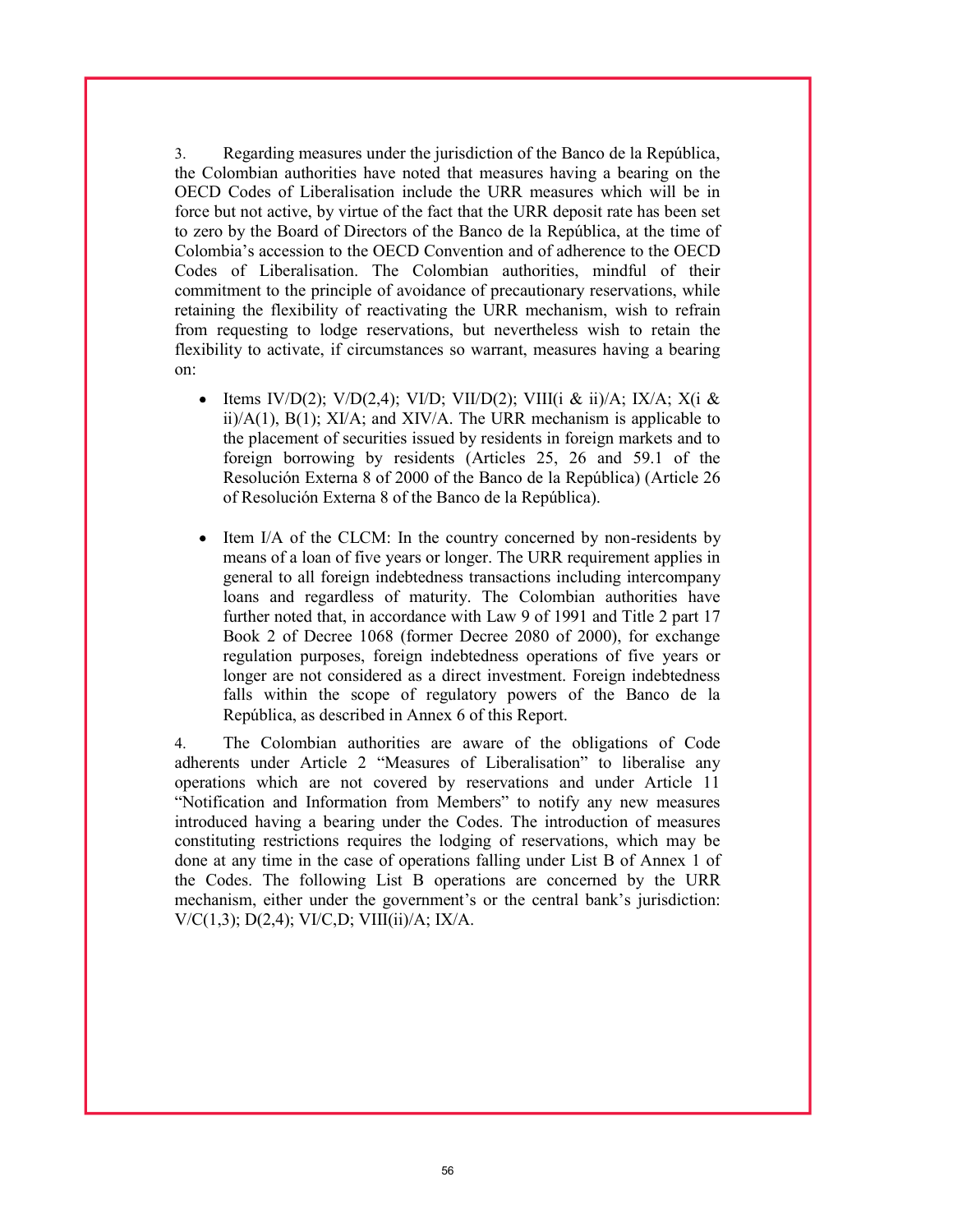3. S'agissant des mesures relevant de la compétence de la Banco de la República, les autorités colombiennes ont indiqué que celle ayant une incidence sur les Codes de libération de l'OCDE est notamment l'obligation de constitution de réserves non rémunérées, qui sera en vigueur mais non active – du fait que le pourcentage des réserves à constituer a été fixé à zéro par le conseil d'administration de la Banco de la República – au moment de l'adhésion de leur pays à la Convention relative à l'OCDE et aux Codes de libération de l'OCDE. Conscientes de leur volonté d'éviter en principe les réserves de précaution tout en se réservant la possibilité de réactiver le système des réserves non rémunérées, les autorités colombiennes souhaitent s'abstenir de formuler des réserves, mais néanmoins conserver la possibilité, si la situation le justifie, d'activer les mesures ayant une incidence sur :

- les rubriques IV/D(2) ; V/D(2,4) ; VI/D ; VII/D(2) ; VIII(i & ii)/A ; IX/A ;  $X(i \& i i)/A(1)$ ;  $B(1)$ ;  $X I/A$ ; et  $X IV/A$ . Le système des réserves non rémunérées s'applique aux titres émis par les résidents sur des marchés étrangers, et aux emprunts contractés à l'étranger par les résidents (articles 25, 26 et 59.1 de la résolution externe 8 de 2000 de la Banco de la República).
- la rubrique I/A du Code de la libération des mouvements de capitaux : investissements effectués dans le pays considéré par des non-résidents au moyen d'un prêt à cinq ans ou plus. L'obligation de constitution de réserves non rémunérées s'applique en général à l'ensemble des opérations d'endettement extérieur (y compris les prêts interentreprises), quelle que soit leur échéance. Les autorités colombiennes ont en outre indiqué que, conformément à la Loi 9 de 1991 et au titre 2, partie 17, tome 2 du Décret 1068 (qui remplace le Décret 2080 de 2000) – qui visent à réglementer les changes –, les prêts à cinq ans ou plus contractés à l'étranger ne sont pas considérés comme des investissements directs. L'endettement extérieur relève des prérogatives réglementaires de la Banco de la República, comme décrit à l'annexe 6 du présent rapport.

4. Les autorités colombiennes sont conscientes des obligations auxquelles sont soumis les adhérents aux Codes en vertu de l'article 2 « Mesures de libération » – à savoir libéraliser les opérations non concernées par des réserves – et de l'article 11 « Notifications et renseignements à communiquer par les Membres » – à savoir notifier toute nouvelle mesure qui serait prise et aurait des répercussions sur les Codes. L'introduction de mesures constituant des restrictions nécessite la formulation de réserves, qui peut avoir lieu à n'importe quel moment en ce qui concerne les opérations relevant de la Liste B de l'Annexe A des Codes. Les opérations de la Liste B suivantes sont concernées par l'obligation des réserves non rémunérées, que ce soit celle relevant de la compétence du gouvernement ou celle de la banque centrale : V/C(1,3), D(2,4), VI/C,D, VIII(ii)/A et IX/A.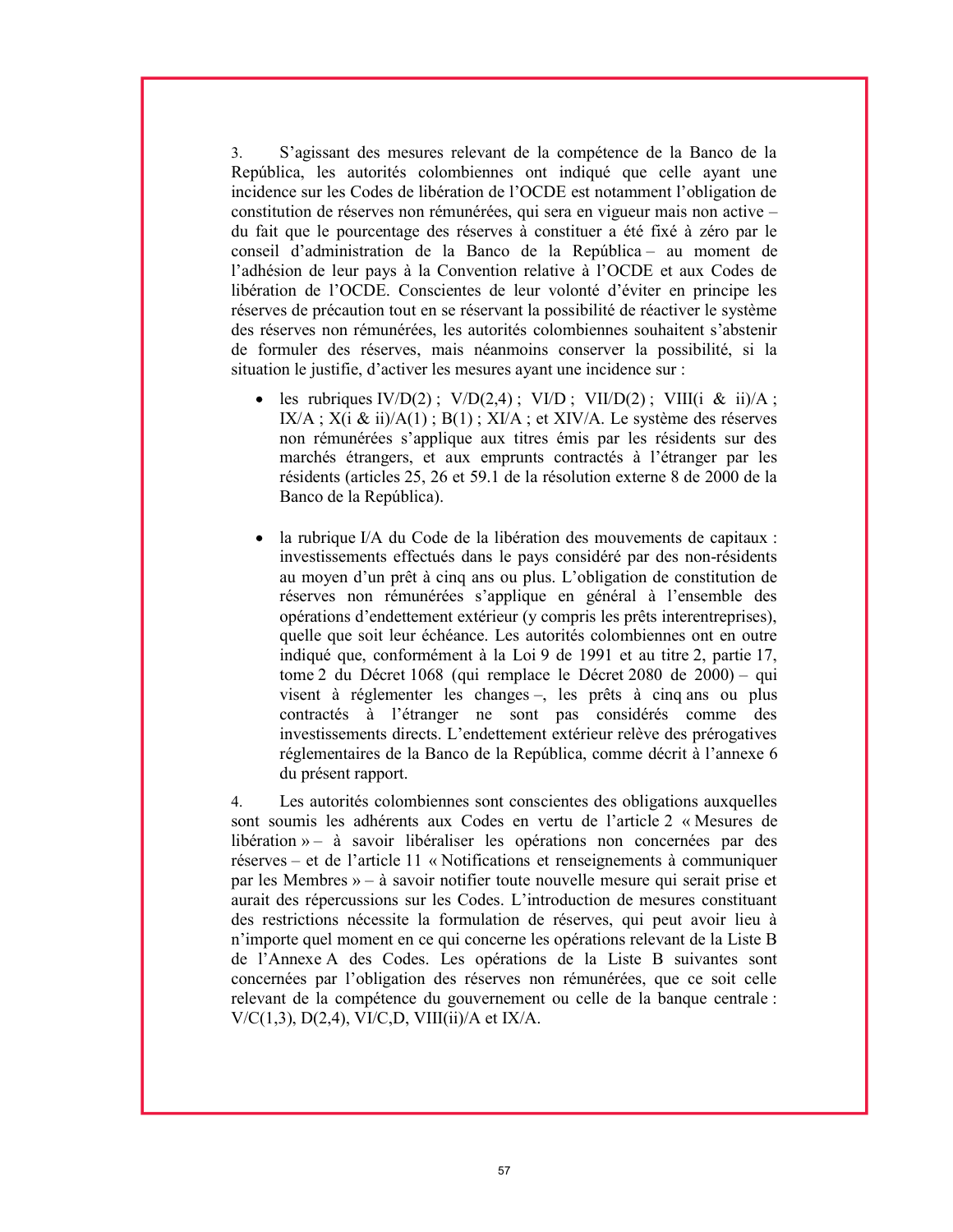5. The Colombian authorities are aware of the obligations of Code adherents not to reintroduce restrictions for operations covered by List A of Annex 1 of the Codes, other than on a temporary basis by invoking the safeguard provisions provided for under Article 7 of the Codes. The following List A operations are concerned by the URR mechanism, either under the government's or the central bank's jurisdiction:  $I/A$ ;  $II/ B$ ;  $IV/C(1),D(2)$ ; VII/C(1),D(2); VIII(i)/A;  $X(i \& i)/A(1)$ , B(1);  $XI/A$ ; and  $XIV/A$ .

6. At present, Colombia's URR mechanism is not operative. However, it is the understanding of the Colombian authorities that, following the adherence of Colombia to the OECD Codes of Liberalisation, the powers of the Government and of the Banco de la República to reinstate the URR when circumstances so warrant, can be exercised pursuant to the safeguard provisions of the OECD Codes of Liberalisation. The safeguard provisions include the possibility to introduce reservations for operations covered by List B of Annex A to the CLCM and the clauses of derogation under Article 7 of the Codes. It is with this understanding that the Colombian government agrees not to request the lodging of reservations to cover these measures under the various items on which the URR mechanisms has a bearing under the Codes.

7. Regarding the institutional set-up for the reintroduction of the URR, the Colombian authorities have noted that the reactivation of the URR on capital movements associated to foreign credit transactions and portfolio investments requires decisions from both the Banco de la República and by the Ministry of Finance, as follows:

- Reintroduction of the measure by the Banco de la República requires a resolution from the Board of Directors modifying its Resolution 8 by means of a favourable vote of the majority of the Board's members (i.e., four directors). Given the nature and implications of this measure, its adoption needs thorough analysis and, if adopted, careful written motivation. Such analysis and motivation will be stated in the respective meetings' minutes.
- $\bullet$ Reintroduction of the measures by the Ministry of Finance would require the enactment of a decree as prepared by the Financial Regulatory Unit, following discussion and approval by its Board of Directors prior to the submission for legal review at the Ministry of Finance and the President's Office. The Board of Directors is composed by the Minister of Finance, the Financial Superintendent, the Director of the Financial Regulation Unit, and two independent directors. The decree is to be supported by technical documentation to justify the adoption of the measure. The decree requires the approval and signature of the Minister of Finance and the President.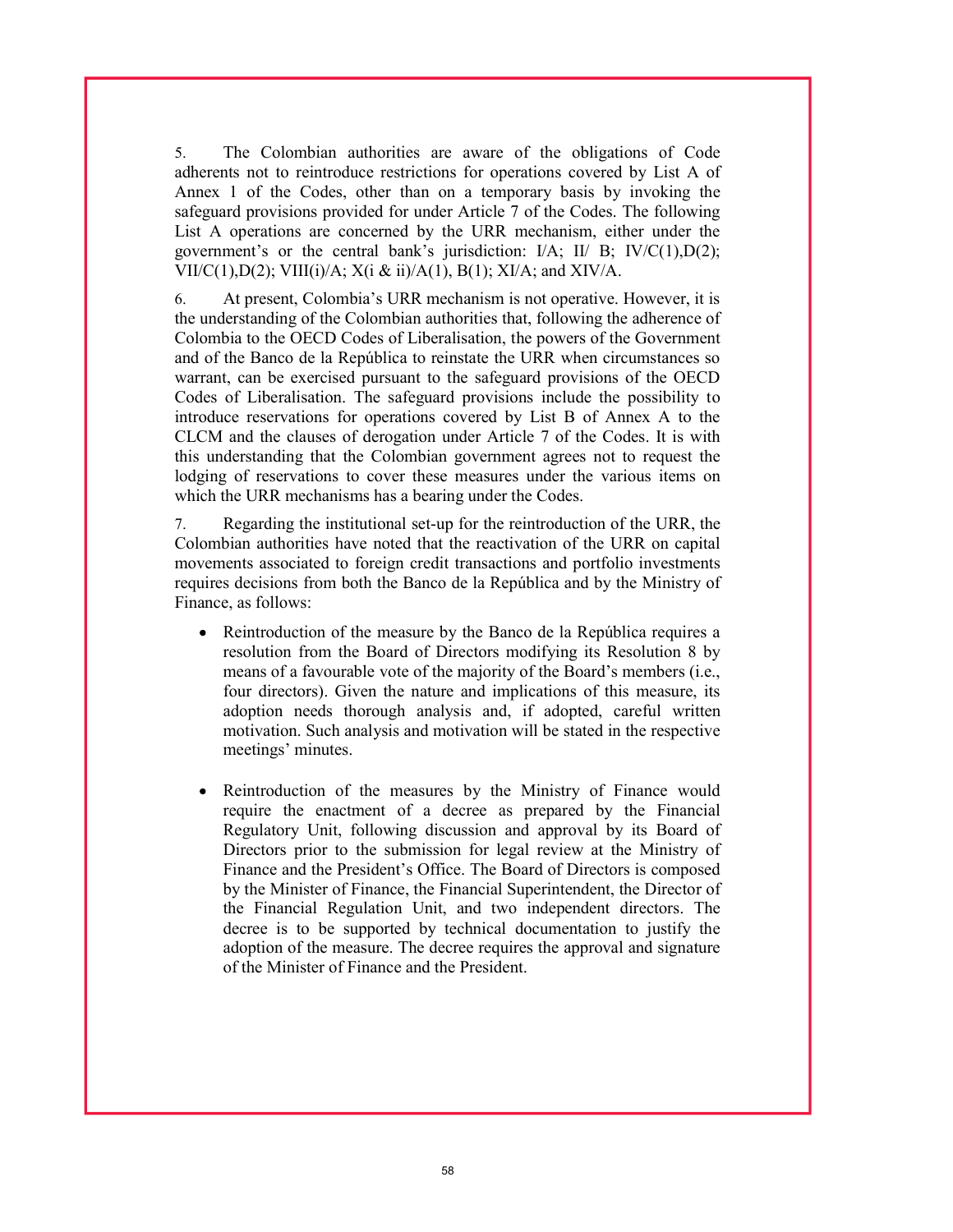5. Les autorités colombiennes connaissent les obligations qui incombent aux adhérents aux Codes, à savoir ne pas introduire pour les opérations relevant de la Liste A de l'Annexe A des Codes des restrictions qui ne soient pas temporaires, conformément aux dispositifs de protection prévus à l'article 7 des Codes. Les opérations de la Liste A suivantes sont concernées par l'obligation des réserves non rémunérées, que ce soit celle relevant de la compétence du gouvernement ou celle de la banque centrale : I/A, II/ B, IV/C(1),D(2), VII/C(1),D(2), VIII(i)/A, X(i et ii)/A(1),B(1), XI/A et XIV/A.

6. Le système des réserves non rémunérées de la Colombie est actuellement dormant. Les autorités colombiennes considèrent cependant que, suite à l'adhésion de leur pays aux Codes de libération de l'OCDE, le gouvernement et la banque centrale colombiens pourront, lorsque la situation le justifiera, réactiver ce système, conformément aux dispositifs de protection prévus dans les Codes. Ces dispositifs de protection sont notamment la possibilité d'introduire des réserves pour les opérations relevant de la Liste B de l'Annexe A du Code de la libération des mouvements de capitaux, ainsi que les clauses de dérogation prévues à l'article 7 des Codes. Le gouvernement colombien accepte par conséquent de ne pas formuler de réserves au titre des diverses rubriques des Codes sur lesquelles le système des réserves non rémunérées a des répercussions.

7. S'agissant du processus institutionnel de réactivation du système des réserves non rémunérées, les autorités colombiennes ont indiqué qu'une décision de la banque centrale et une autre du ministère des Finances étaient nécessaires pour réinstaurer l'obligation de constituer des réserves non rémunérées sur les mouvements de capitaux associés à des crédits contractés à l'étranger et à des placements de portefeuille, à savoir :

- La réinstauration de la mesure par la banque centrale requiert la modification de sa Résolution 8 par un vote à la majorité de son conseil d'administration (c'est-à-dire par quatre administrateurs). Compte tenu de la nature et des implications d'une telle mesure, son adoption doit être fondée sur une analyse approfondie et sur un exposé minutieux des motifs. Cette analyse et cet exposé des motifs devront être mentionnés dans le procès-verbal de la réunion.
- La réinstauration de la mesure par le ministère des Finances nécessite l'adoption d'un décret élaboré par l'Unité de réglementation financière, après débat et approbation par son conseil d'administration. Le décret est ensuite soumis pour examen juridique au ministère des Finances et au bureau du Président. Le conseil d'administration se compose du ministre des Finances, du directeur général des finances, du directeur de l'Unité de réglementation financière et de deux administrateurs indépendants. Le décret doit s'accompagner d'une documentation technique justifiant l'adoption de la mesure. Il doit être approuvé et signé par le ministre des Finances et le Président.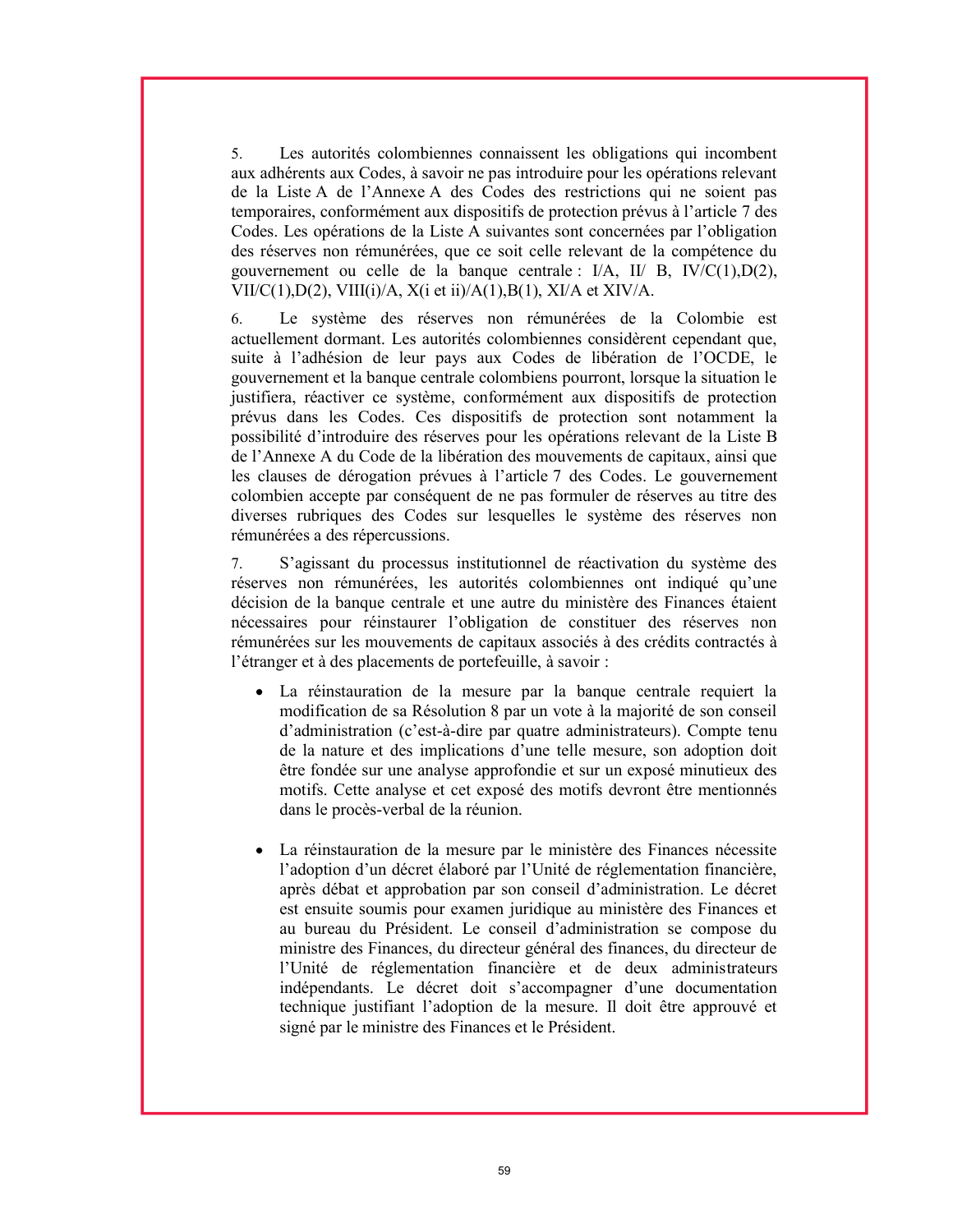8. In light of the fact that competences in this field are divided between the central bank and the government, the proper application and enforcement of the URR would require coordination between these actors in order to avoid regulatory arbitrages and so that the measure is symmetrical. This arrangement creates an additional stage of analysis, mutual control, and checks and balances.

9. The Colombian authorities also wish to stress that at present, as for OECD Members, Colombia has no general exchange controls in place and has demonstrated a long-standing record of progressive liberalisation. In practice, restrictions currently applied under the Constitution of Colombia, Law 9 of 1991 and Law 31 of 1992 are in accordance with the spirit of the OECD Codes and the requirements established in the Roadmap for Accession of Colombia. No precautionary reservations have been lodged.

10. Outside the lodged reservations, Colombia undertakes to respect the Codes' provisions and states that the current measures and practices under its domestic law are in compliance with the Codes.

11. Colombia also appreciates that OECD Members have the following rights under the Codes:

- a) No standstill obligations apply to operations in List B of the Capital Movements Code, for which a reservation may be lodged at any time. Operations on List B concern short-term capital operations, financial credits and non-resident acquisitions of real estate.
- b) Article 7 (b) of the Codes stipulates that if any measures of liberalisation taken or maintained in accordance with the provisions of Article 2(a) result in serious economic and financial disturbance in the Member State concerned, that Member may withdraw those measures. No limit to the duration of such withdrawal is specified by Article 7 (b).
- c) Article 7 (c) of the Codes stipulates that if the overall balance of payments of a Member develops adversely at a rate and in circumstances, including the state of its monetary reserves, which it considers serious, that Member may temporarily suspend the application of measures of liberalisation taken or maintained in accordance with the provisions of Article 2(a).16
- d) Under Article 4 of the OECD Codes of Liberalisation, a member retains the right to introduce capital and exchange controls which may be requested by the IMF pursuant to Article VI of its Articles of Agreement.

12. The Colombian authorities note that they have used the URR mechanism in a preventive and not only corrective fashion, in times of capital surges, to avoid the build-up of imbalances and accumulation of risks that could lead to a serious financial and economic disturbance.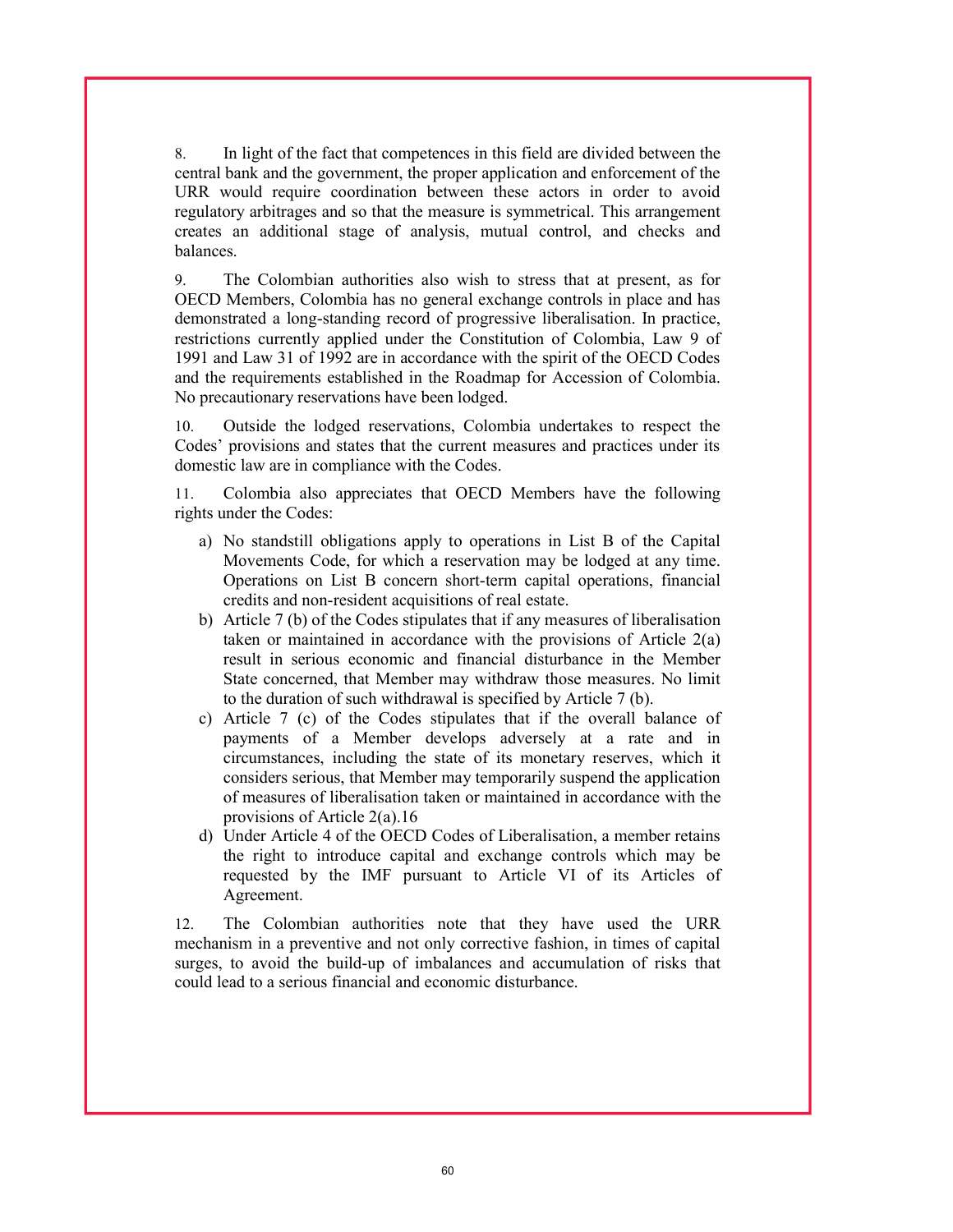8. Étant donné que les compétences dans ce domaine sont divisées entre la banque centrale et le gouvernement, l'application et le contrôle en bonne et due forme de l'obligation de constituer des réserves non rémunérées nécessiteront une coordination entre ces acteurs, afin d'éviter tout arbitrage réglementaire et d'obtenir une mesure symétrique. Ce dispositif suppose une nouvelle phase d'analyse, un contrôle réciproque et des mécanismes correcteurs.

9. Les autorités colombiennes souhaitent par ailleurs souligner qu'à l'heure actuelle, la Colombie ne pratique pas, à l'égard des Membres de l'OCDE, de contrôle des changes et a amorcé depuis longtemps une libéralisation progressive. Dans la pratique, les restrictions prévues par la Constitution colombienne, la Loi 9 de 1991 et la Loi 31 de 1992 sont conformes à l'esprit des Codes de l'OCDE et des exigences stipulées dans la Feuille de route pour l'adhésion de la Colombie. Aucune réserve de précaution n'a été formulée.

10. Hormis les réserves qui ont été formulées, la Colombie prévoit de respecter les dispositions des codes de l'OCDE et précise que les mesures et les pratiques actuellement mises en œuvre en vertu de sa législation nationale sont en conformité avec les Codes.

11. La Colombie a par ailleurs pleinement conscience que les Codes accordent aux Membres de l'OCDE les droits suivants :

- a) Aucune obligation de « statu quo » ne s'applique aux opérations relevant de la Liste B du Code de la libération des mouvements de capitaux, pour lesquelles une réserve peut être formulée à tout moment. Cette liste inclut les opérations en capital à court terme, les crédits financiers et les acquisitions de biens immobiliers par des non-résidents.
- b) L'article 7 (b) des Codes prévoit que « si les mesures de libération prises ou maintenues conformément aux dispositions de l'article 2(a) provoquent de graves troubles économiques ou financiers dans un État Membre, celui-ci peut revenir sur lesdites mesures ». Il ne fixe aucune limite quant à la durée pendant laquelle le Membre peut revenir sur ses mesures.
- c) L'article 7 (c) des Codes prévoit que « si la balance globale des paiements d'un Membre évolue défavorablement à une cadence et dans des circonstances, notamment l'état de ses réserves monétaires, qui lui paraissent dangereuses, ce Membre peut suspendre, à titre conservatoire, l'application des mesures de libération prises ou maintenues conformément aux dispositions de l'article 2(a) ».
- d) Conformément à l'article 4 des Codes de libération de l'OCDE, un Membre conserve le droit de mettre en place des contrôles des changes et de capitaux s'il y est invité par le FMI en vertu de l'article VI de ses Statuts.

12. Les autorités colombiennes notent qu'elles ont utilisé le système des réserves non rémunérées à des fins préventives – et pas seulement correctives – à des périodes d'afflux de capitaux, dans le but d'éviter la formation de déséquilibres et l'accumulation de risques pouvant provoquer de sérieux troubles économiques et financiers.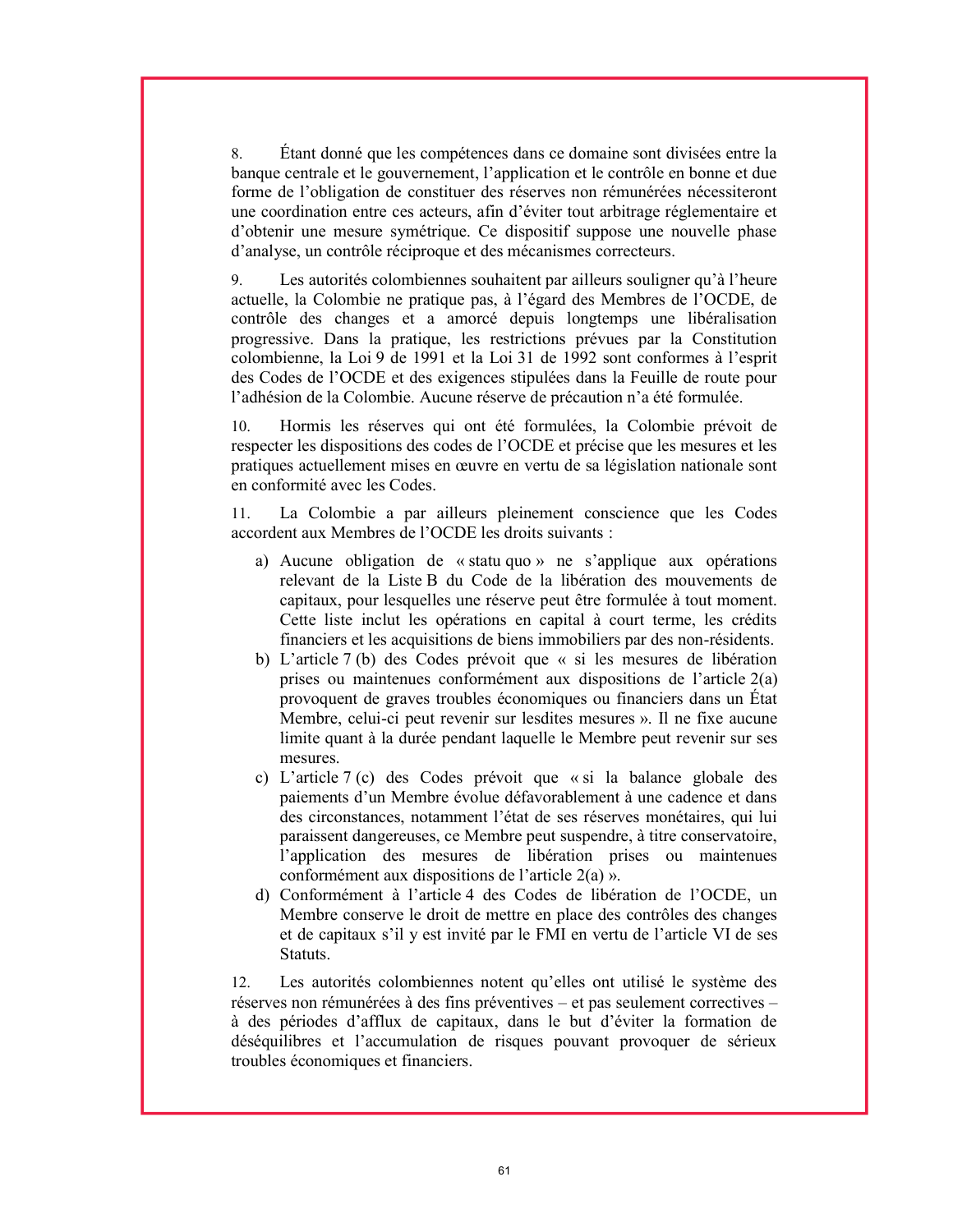13. Pursuant to the Colombian Political Constitution, Law 9 of 1991 and Law 31 of 1992, respectively set forth, the Banco de la República (central bank) and the Colombian Government are entitled to establish the URR. It is the understanding of the Government of Colombia that these powers could be exercised in accordance with Article 7 of the OECD Codes and its List B facility.

14. The Colombian authorities appreciate the tasks ascribed to the Investment Committee under Article 18 of the Codes of Liberalisation, including its availability to arrange consultations among the Members if issues of interpretation of Article 7 were to arise. Provisions equivalent to those embodied in Law 9 and in the central bank law exist in OECD Member countries, including in cases of independent central banks charged with responsibilities in exchange control matters, and rights under the Codes have been sufficient to accommodate Members' concerns in this regard.

15. Finally, Colombia is adhering at the time of an on-going conversation on the appropriate treatment of a broad class of measures taken in the name of macro-prudential measures under the Codes, in which Colombia will participate on an equal footing as an adherent to the Codes.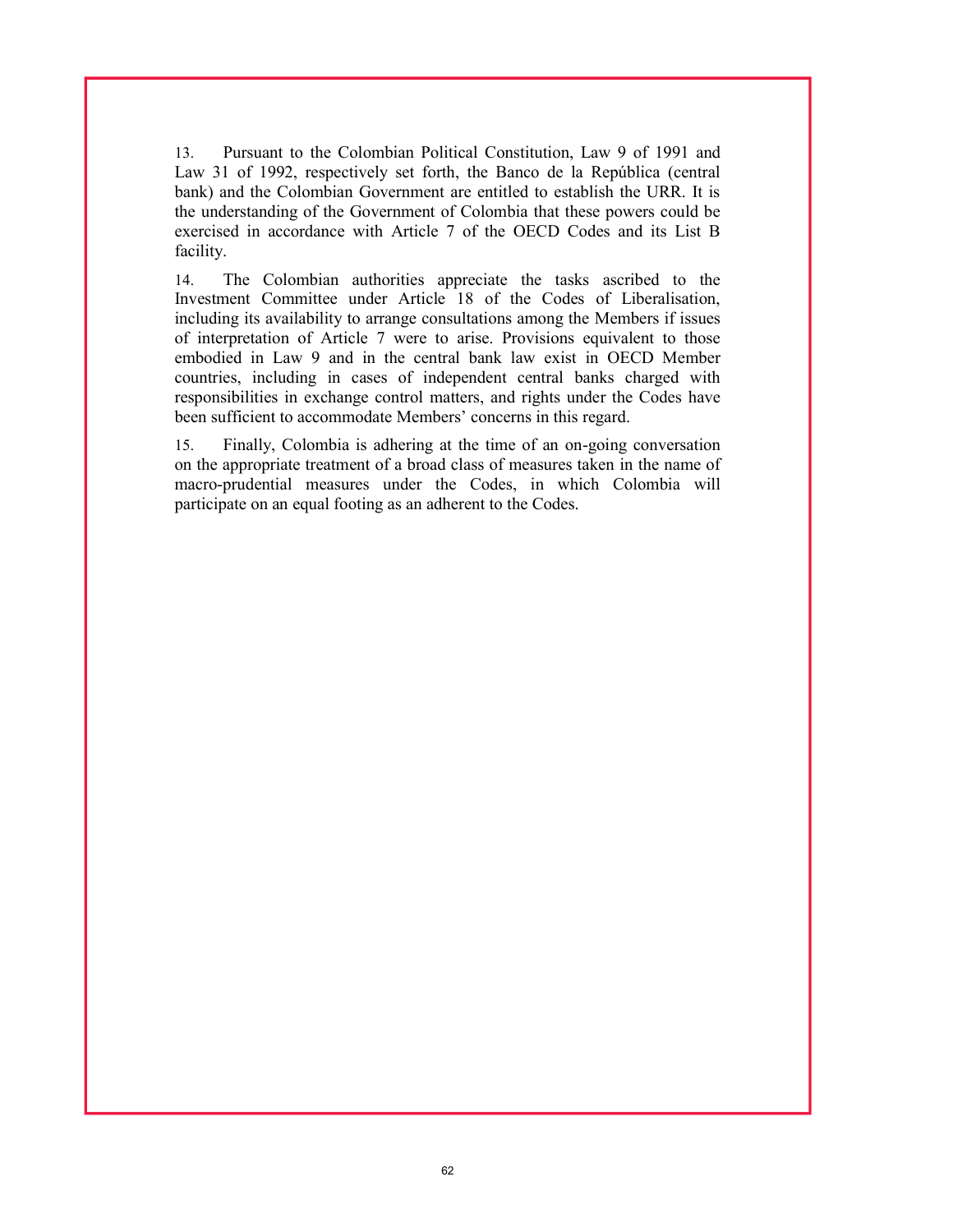13. Conformément à la Constitution colombienne, à la Loi 9 de 1991 et à la Loi 31 de 1992 – dans cet ordre –, la Banco de la República (banque centrale) et le gouvernement colombiens sont tous les deux habilités à activer ce système. Le gouvernement colombien considère que l'exercice de ces prérogatives est conforme à l'article 7 des Codes de l'OCDE et à la Liste B.

14. Les autorités colombiennes se félicitent des tâches qui sont confiées au Comité de l'investissement en vertu de l'article 18 des Codes de libération, notamment l'organisation de consultations entre les Membres en cas de problème concernant l'interprétation de l'article 7. Des dispositions équivalentes à celles adoptées par la Banco de la República et à celles de la Loi 9 de la Colombie existent dans les pays membres de l'OCDE, notamment en ce qui concerne les responsabilités confiées aux banques centrales indépendantes dans le domaine du contrôle des changes, et les droits prévus par les Codes se sont avérés suffisants pour répondre aux préoccupations des Membres sur ces questions.

15. Enfin, alors que des échanges sont en cours concernant le traitement à réserver à un vaste ensemble de mesures prises au nom de préoccupations macroprudentielles en vertu des Codes, la Colombie y participera à égalité en tant qu'adhérente aux Codes.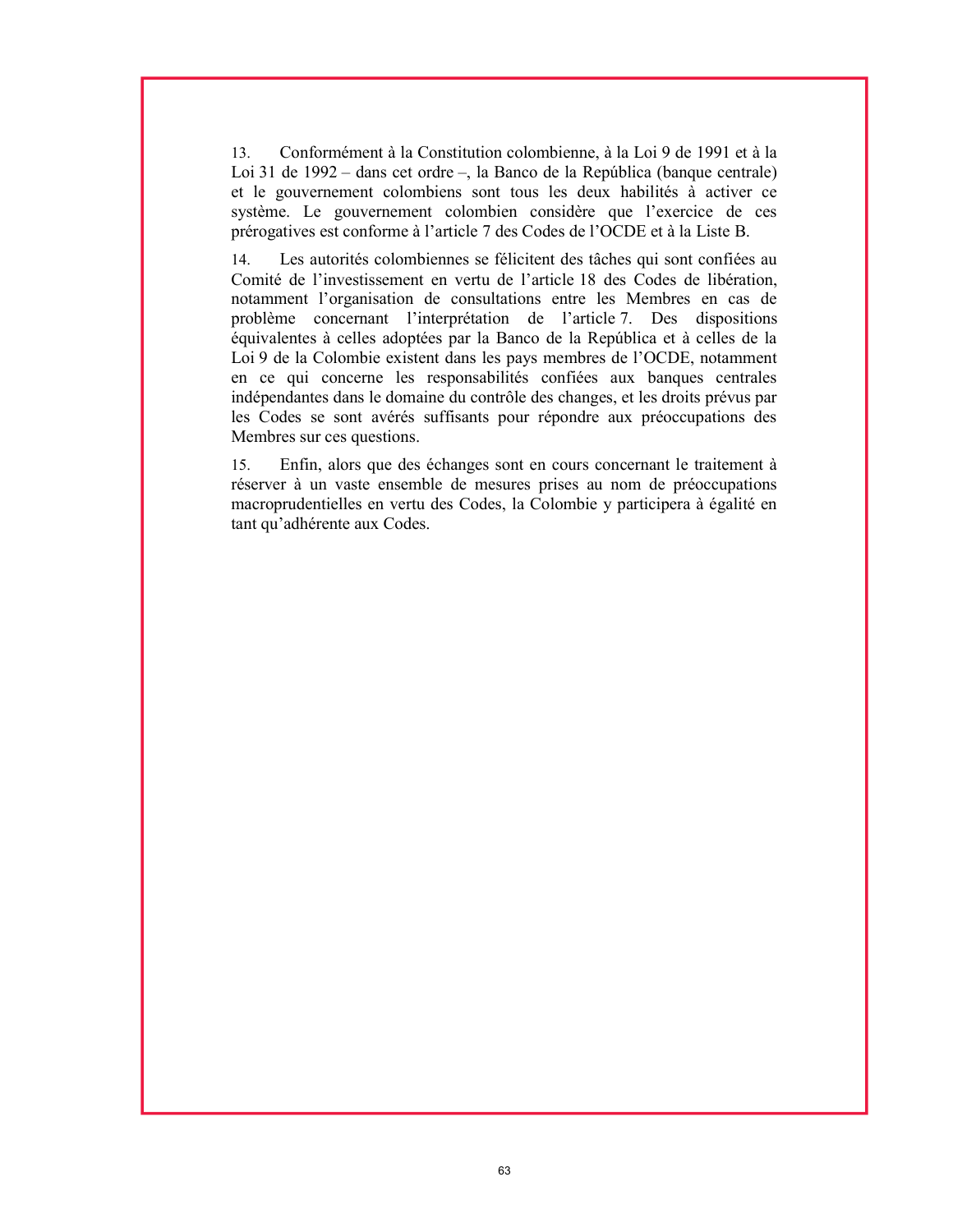### Annex to the Declaration, on Foreign Exchange Transactions under the Central Bank's jurisdiction

1. The Banco de la República, Colombia's central bank, is an autonomous entity, pursuant to the Colombian Constitution (Articles 371 to 373), with the power to impose restrictions on current payments and transfers and capital movements (Law 9 of 1991, Law 31 of 1992 and its Decree 2520 of 1993).

2. In its capacity as the country's exchange authority, the Banco de la Republica fulfils the exchange regulation duties established under Law 9 of 1991– the Foreign Exchange Statute – in accordance with the distribution of powers provided for in Law 31 of 1992. Thus, it regulates foreign exchange operations, while the Government has power to regulate foreign investment in Colombia and Colombian investment abroad.

3. Specifically, Banco de la República and its Board of Directors have the authority, by law, to regulate the flows associated to foreign exchange operations, including the imposition of controls or restrictions on them, and to adopt, among others, the measures listed below:

- 1. Regulate inflows and outflows of foreign currency in connection with exchange operations conducted by residents in the country or abroad and by non-residents in Colombia. Particularly, Banco de la República regulates those operations derived from foreign trade, foreign indebtedness, investment, services and transfers and technology purchase/sale, and the remittance of profits and wire transfers by residents. Thus, the Board of Banco de la República may:
	- a. Define the operations that may result in the purchase or sale of foreign currency on the formal foreign exchange market, as well as the requirements and conditions to be met to that effect. This faculty includes the obligation to file exchange declarations or periodic reports on the operations that are specified.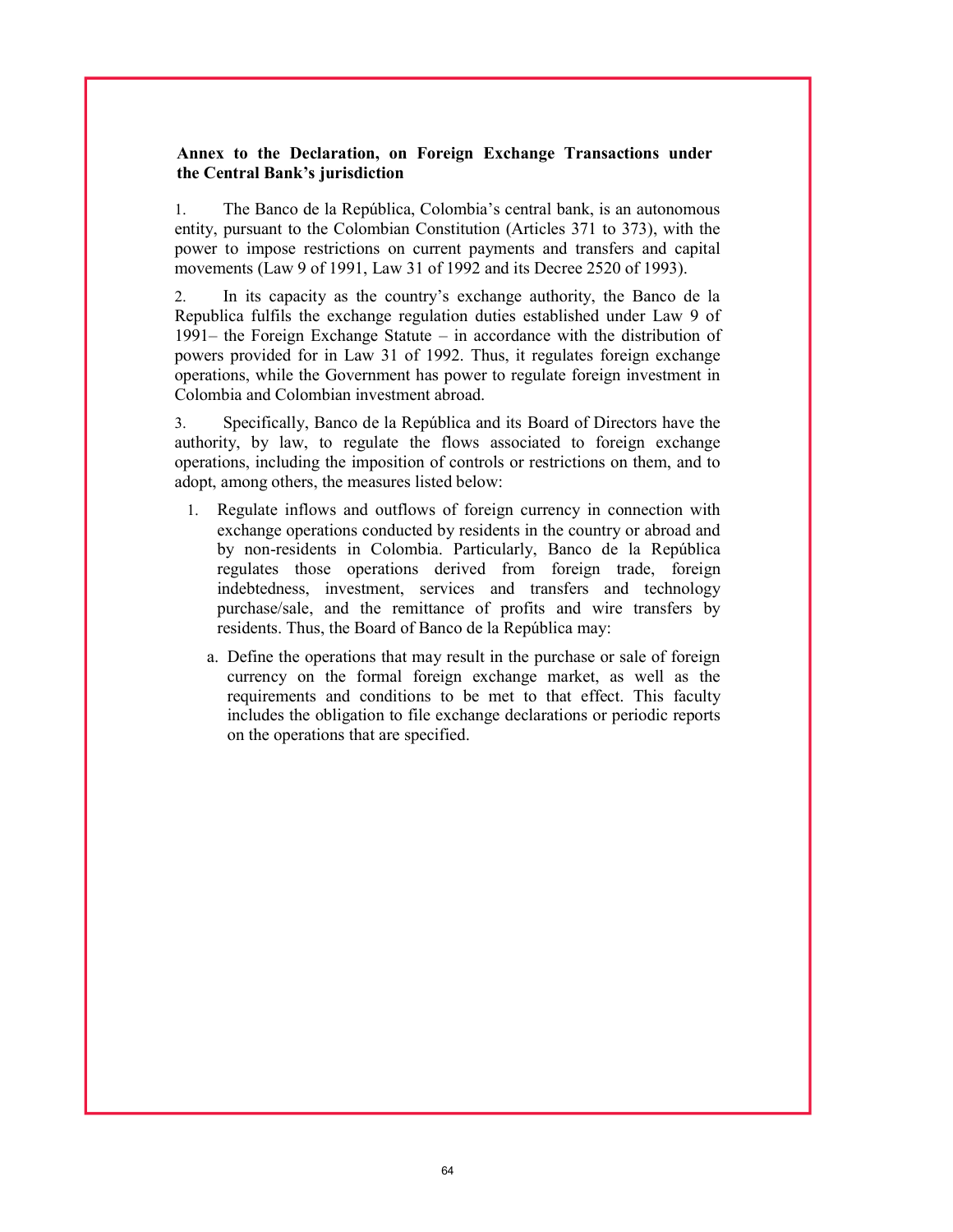### Annexe à la déclaration relative aux opérations de change relevant de la compétence de la banque centrale

1. La Banco de la República, banque centrale de Colombie, est une entité autonome qui, en vertu de la Constitution colombienne (articles 371 à 373), peut imposer des restrictions aux paiements courants et aux transferts et mouvements de capitaux (Loi 9 de 1991, Loi 31 de 1992 et son Décret d'application 2520 de 1993).

2. En sa qualité d'autorité boursière du pays, la Banco de la República s'acquitte des obligations liées à la réglementation de change telles qu'établies par la Loi 9 de 1991 – Loi sur le change – conformément à la répartition des compétences stipulée dans la Loi 31 de 1992. Ainsi, c'est à elle qu'il revient de réglementer les opérations de change, quand le Gouvernement réglemente pour sa part les investissements étrangers en Colombie et les investissements colombiens à l'étranger.

3. Plus précisément, la Banco de la República et son conseil d'administration sont légalement habilités à contrôler les flux associés aux opérations de change – notamment en leur imposant des contrôles ou des restrictions – et à adopter, entre autres, les mesures énumérées ci-dessous :

- 1. La Banco de la República peut contrôler les entrées et les sorties de devises dans le cadre d'opérations de change réalisées par des résidents dans le pays ou à l'étranger et par des non-résidents en Colombie. En particulier, la Banco de la República peut réglementer les opérations liées au commerce extérieur, à l'endettement extérieur, à l'investissement, aux services, aux transferts, à l'achat ou à la vente de technologie, au rapatriement de bénéfices et aux virements bancaires exécutés par des résidents. Le conseil d'administration de la Banco de la República peut ainsi :
	- a. Définir les opérations susceptibles d'aboutir à l'achat ou à la vente de devises sur le marché des changes officiel, ainsi que les exigences et conditions à respecter à cet effet. Cette faculté comprend l'obligation de produire des déclarations ou des rapports périodiques sur les opérations définies.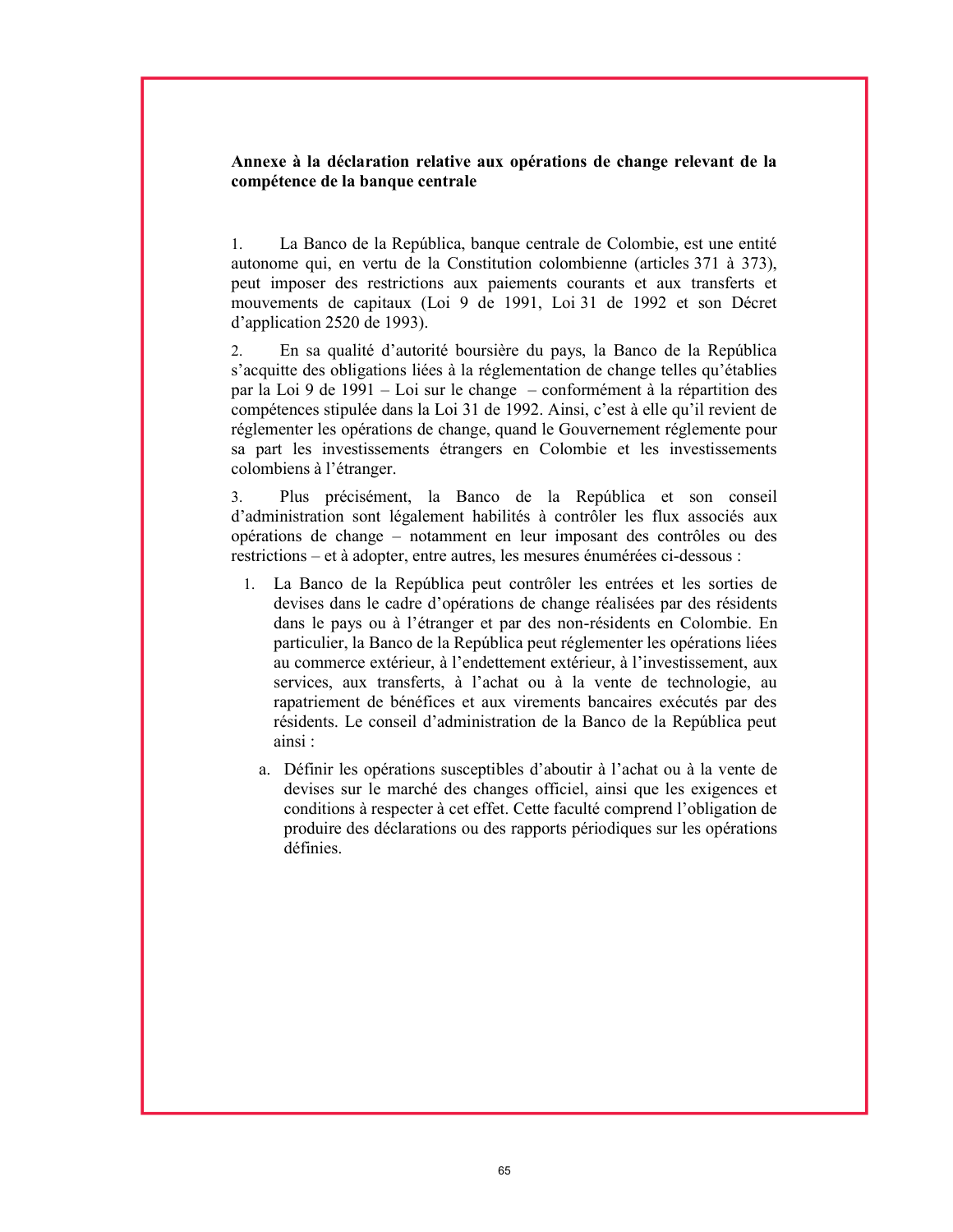- b. Create an obligation to transfer or trade, through the formal exchange market, foreign currency originating in certain exchange operations. At present, applicable regulations  $-$  e.g., Resolution 8 – cover imports and exports of goods, external debt operations between residents in the country and residents abroad, and the financial costs derived thereof; foreign investments in Colombia and returns associated with them; investments of Colombian capital abroad and any returns associated thereto; investments in foreign securities and foreign-based assets and any income associated with them, unless such investments are made with foreign currency from operations that do not have to be channelled through the formal exchange market; sureties and guarantees in foreign currency and derivative transactions.
- c. Establish general restrictions or limitations on current payments and capital transfers (capital movements) to or from Colombia, and related operations. This includes, for example, providing that loans, credits or deposits granted by non- residents to residents or by Colombian residents to non-residents are subject to mandatory reserve or deposit requirements or to maximum deadlines for residents to surrender resources or to channel foreign currency through the exchange market. The National Government holds this authority with respect to international investments.
- d. Regulate inflows of foreign currency for services rendered abroad by residents in Colombia that are exempt from the requirement to be transferred or traded through the foreign exchange market. This stipulation will not apply in the event international reserves amount to less than three months of imports.
- e. Establish mechanisms for possessing or trading foreign currency in the country, including foreign currency that does not have to be transferred or traded through the foreign exchange market. This also includes determining applicable requirements for accrediting agents as professional traders or foreign exchange market intermediaries, as well for submitting reports or statements in the event of inflows or outflows of Colombian pesos, foreign currency and securities representative of the same, and the obligation to use specialized transport companies authorized to that effect in certain circumstances and when exceeding certain amounts.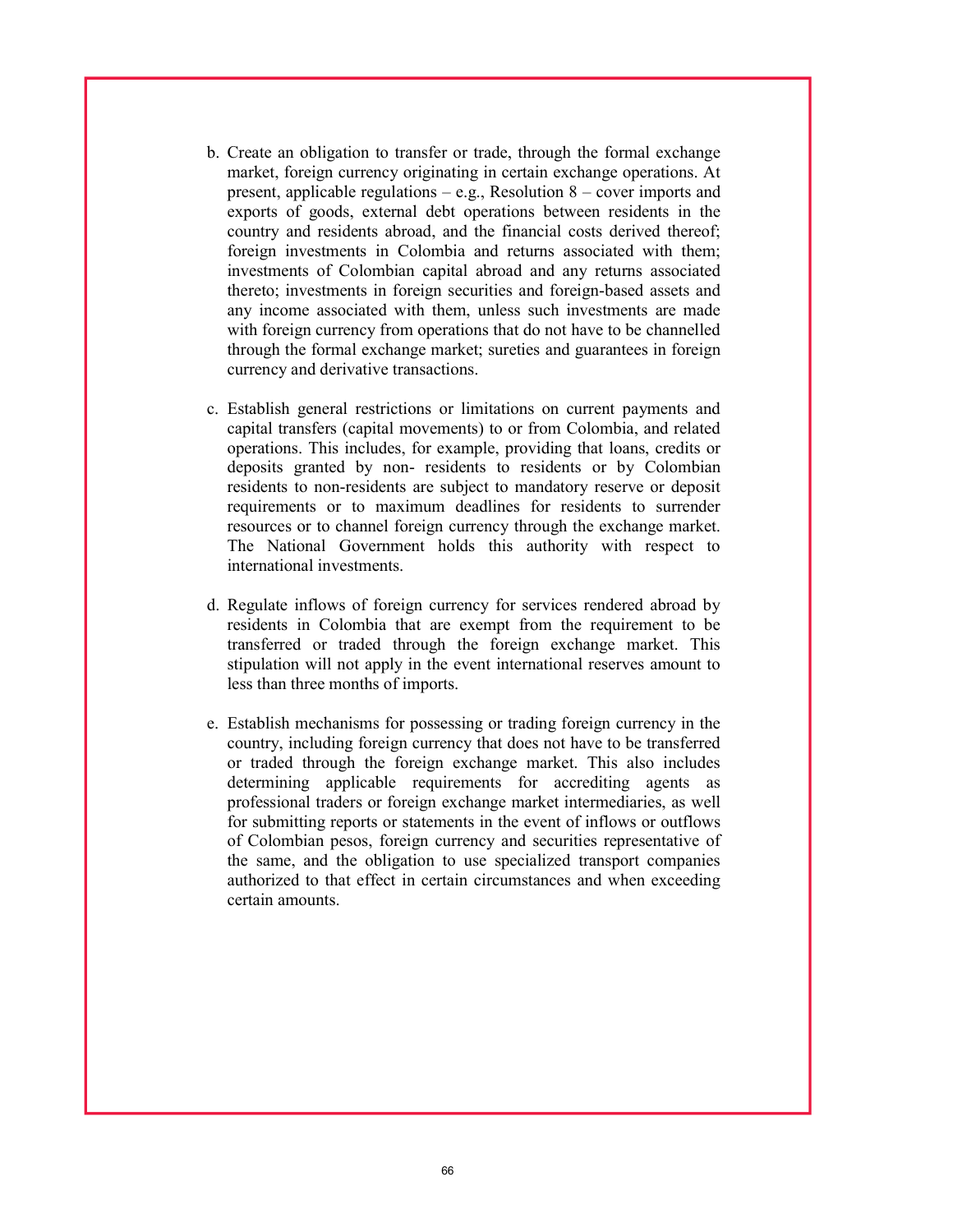- b. Créer une obligation de transfert ou de négociation sur le marché des changes officiel des devises provenant de certaines opérations de change. À l'heure actuelle, la réglementation applicable – par exemple, la Résolution 8 – couvre les importations et les exportations de biens, les opérations relatives à la dette extérieure entre des résidents dans le pays et entre des résidents à l'étranger, et les coûts financiers qui en découlent ; les investissements étrangers en Colombie et les retours sur ces investissements ; les investissements de capitaux colombiens à l'étranger et les retours attendus ; les placements en titres et en avoirs étrangers et tout revenu associé, sauf si ces placements sont réalisés en devises tirées d'opérations qui n'ont pas besoin d'être réalisées sur le marché des changes officiel ; les cautionnements et garanties en devises étrangères et les opérations sur instruments dérivés.
- c. Imposer des restrictions ou des limitations générales sur les paiements courants et les transferts en capital (mouvements de capitaux) à destination ou en provenance de Colombie, et sur les opérations connexes. Ainsi, la Banco de República peut notamment prévoir de soumettre les prêts, emprunts ou crédits accordés par des non-résidents à des résidents ou par des résidents colombiens à des non-résidents à la constitution de réserves obligatoires ou à des exigences de dépôt, ou d'imposer des délais aux résidents pour le rachat de leurs dettes ou le transit des devises sur le marché des changes. Le Gouvernement national exerce quant à lui ce pouvoir à l'égard des investissements internationaux.
- d. Contrôler les entrées de devises provenant de la rémunération de services rendus à l'étranger par des résidents en Colombie qui sont dispensées de l'obligation d'être transférées ou négociées sur le marché des changes. Cette stipulation ne s'applique pas si les réserves officielles de change couvrent moins de trois mois d'importations.
- e. Mettre en place des mécanismes régissant la détention ou la négociation de devises dans le pays, y compris de devises qui n'ont pas besoin d'être transférées ou négociées sur le marché des changes. Cela implique de définir les exigences d'accréditation des agents en tant qu'opérateurs professionnels ou intermédiaires sur le marché des changes et de soumettre des rapports ou déclarations en cas d'entrée ou de sortie représentative de pesos colombiens, de devises et de titres, et de recourir obligatoirement à des sociétés de transport spécialisées dûment habilitées à cette fin, sous certaines conditions et à partir de montants déterminés.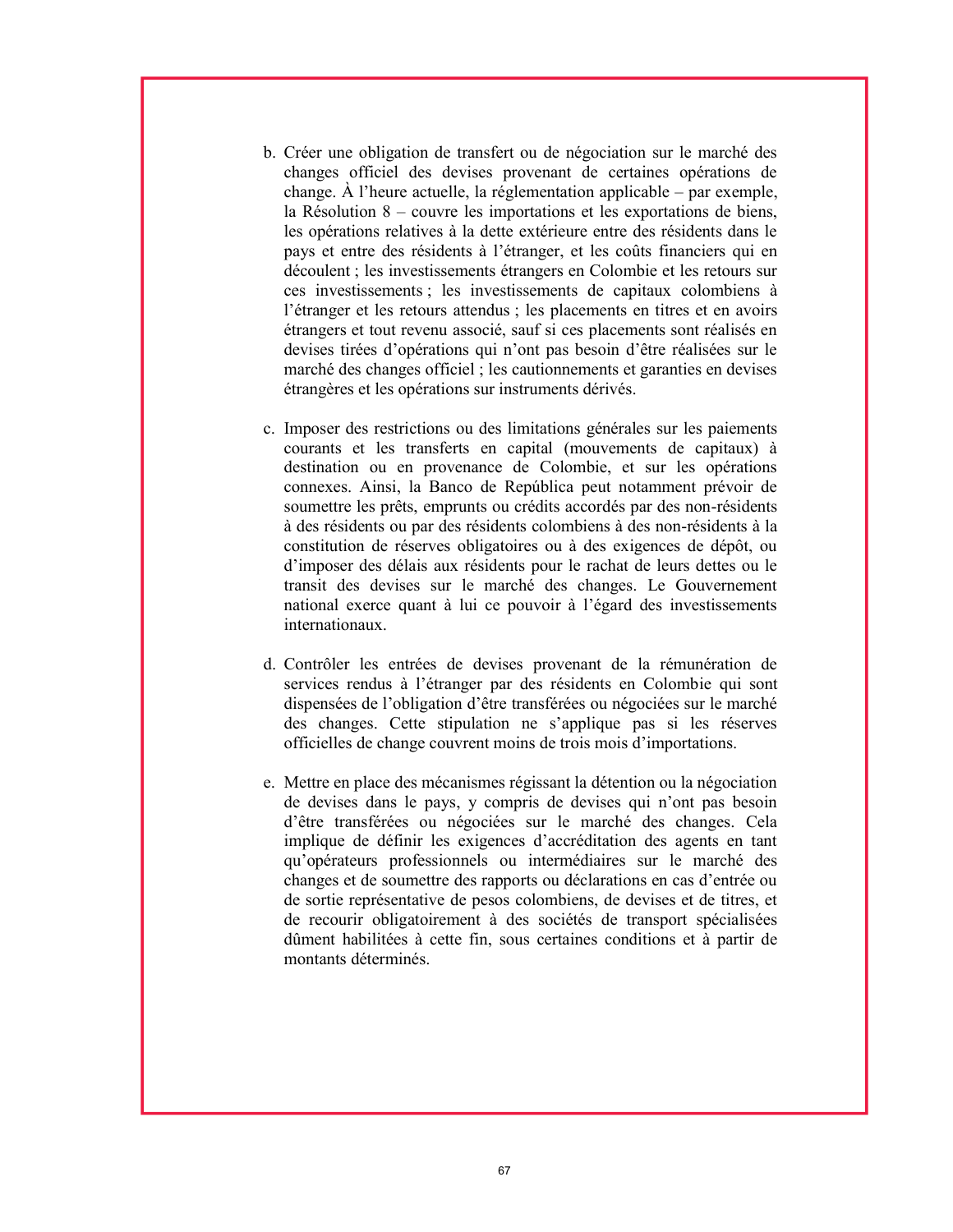- f. Determine the mechanisms for channelling foreign currency, for instance, through compensation abroad (using clearing accounts) or by trading foreign currency and converting it into Colombian pesos using authorized foreign exchange market intermediaries. Also, designate the entities authorized to act as exchange market intermediaries, as well as define the requirements and conditions for exchange operations the different types of exchange market intermediaries may conduct, and the requirements to be met by those intermediaries to operate in the market, including compliance with minimum and regulatory capital requirements and limits on their foreign currency positions to curb the risks of their activity and systemic risks.
- g. Establish general conditions regarding terms, interest, purpose and other requirements for external borrowing. This includes regulations on the nature and legal status of foreign creditors.
- h. Set the rules and conditions under which residents may perform hedging operations on international futures and options markets. Establish the requirements for dealing in financial derivatives, including the characteristics of the counterparties and the conditions for clearing and settling these transactions.
- i. Establish that service companies in the oil and gas (hidrocarburos) sector, by virtue of their exclusive dedication to activities in this sector, may enter into contracts in foreign currency within the country and may benefit from the same rules applicable to petroleum companies. Under this system, petroleum companies are not required to bring their proceeds in foreign currency from petroleum exports back into the country.
- j. Indicate, in general, the internal operations denominated or stipulated in foreign currency or exchange that may be settled in the stipulated foreign currency or exchange.
- 2. In accordance with Law 964 of 2005, the Banco de la República will continue to regulate the systems for trading foreign currency or their derivatives and the authorized providers of these services; clearing and settlement systems for foreign exchange or their derivatives and their operators, including central counterparty clearing houses and providers of these services. In exercise of this power the BR may determine limits and conditions for non-resident entities to become liquidity providers and offer trading or registration services to residents.
- 3. Likewise, pursuant to Law 795 of 2003, which amends some provisions of the Financial System Statute (Estatuto Orgánico del Sistema Financiero or "EOSF"), the Banco de la República has the authority to regulate high-value payment systems and the activities associated with such service.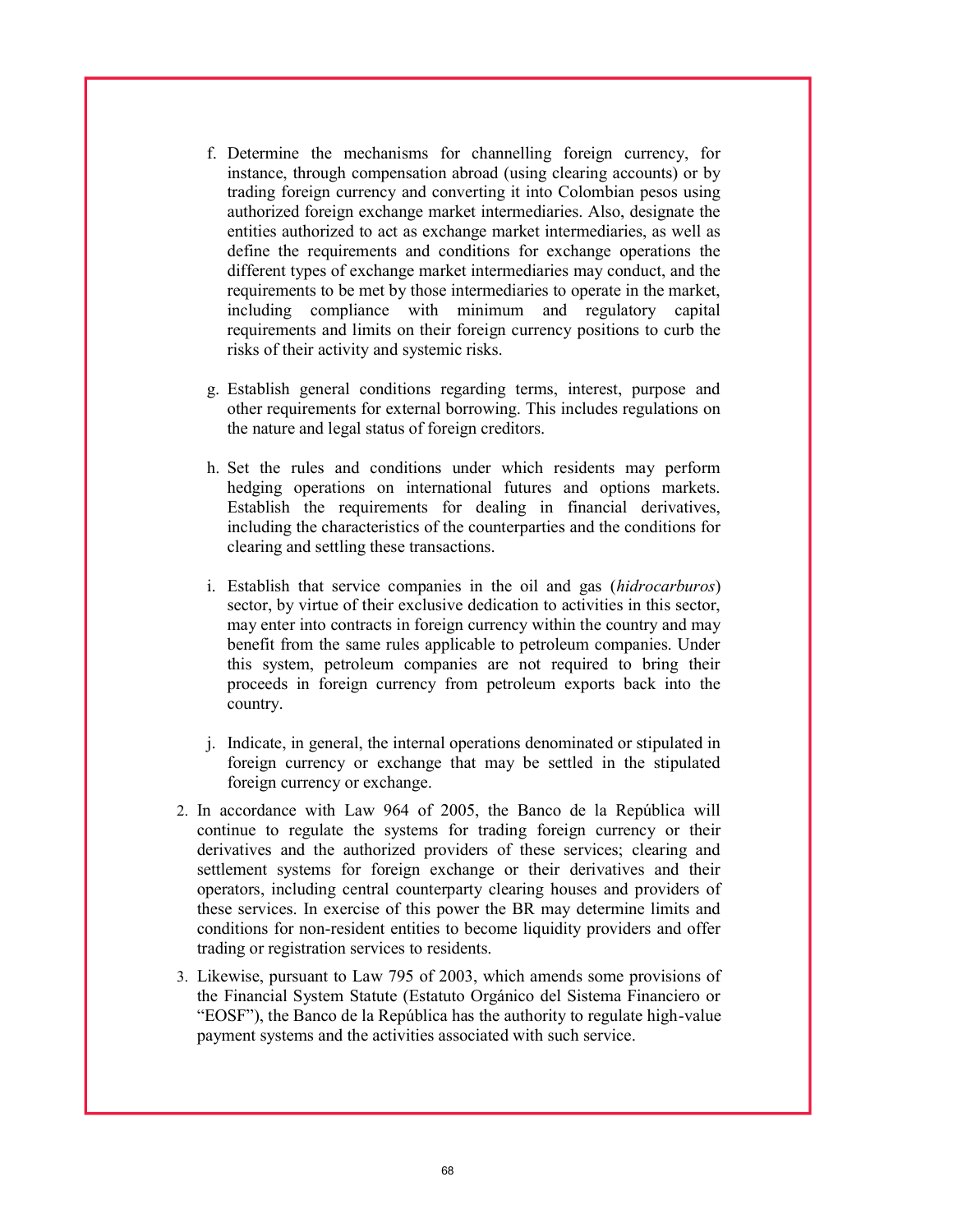- f. Définir les mécanismes d'affectation des devises, comme par exemple la compensation à l'étranger (moyennant une écriture de contrepartie), ou l'échange de devises et leur conversion en pesos colombiens par un intermédiaire autorisé sur le marché des changes. De même, le conseil d'administration de la Banco de la República peut désigner les entités autorisées à faire fonction d'intermédiaires sur le marché des changes et définir les exigences et conditions des opérations de change que peuvent réaliser les différents types d'intermédiaires, et les obligations qu'ils doivent respecter pour opérer sur le marché, au rang desquelles la conformité aux exigences réglementaires minimales en matière de fonds propres et les limites sur leurs positions en devises, dans le but de maîtriser les risques de leur activité et les risques systémiques.
- g. Fixer les conditions générales régissant les modalités, les intérêts, les objectifs et autres critères de l'emprunt à l'extérieur. Il s'agit notamment de dispositions sur le type et le statut juridique des créanciers étrangers.
- h. Fixer les règles et conditions relatives à la réalisation par les résidents d'opérations de couverture sur des contrats à terme internationaux et des marchés à options. Définir des règles spécifiques pour la négociation des produits financiers dérivés, y compris les caractéristiques des contreparties et les conditions de compensation et de règlement de ces opérations.
- i. Permettre aux sociétés de services dans le secteur pétrolier et gazier (hidrocarburos), du fait de leur engagement exclusif aux activités de ce secteur, de conclure des contrats en devises dans le pays et de bénéficier des règles applicables aux compagnies pétrolières. Grâce à ce système, les compagnies pétrolières ne sont plus tenues de rapatrier dans leur pays les recettes en devises tirées de leurs exportations pétrolières.
- j. Signaler, d'une façon générale, les opérations internes libellées ou exprimées en devises ou en réserves de change qui peuvent être réglées dans la devise ou dans la réserve de change stipulée.
- 2. En application de la Loi 964 de 2005, la Banco de la República continuera à réglementer : les systèmes d'échange de devises ou de leurs instruments dérivés, de même que les activités des fournisseurs de ces services ; et les systèmes de compensation et de règlement des opérations de change ou des instruments dérivés de change, de même que les activités de leurs opérateurs, y compris les chambres de compensation à contrepartie centrale et les fournisseurs de ces services. Dans l'exercice de ce pouvoir, la Banco de la República peut fixer les limites et conditions permettant aux entités non-résidentes de devenir des fournisseurs de liquidité et de proposer des services de négociation ou d'immatriculation aux résidents.
- 3. De même, conformément à la Loi 795 de 2003, qui modifie certaines dispositions de la Loi organique portant création du système financier (Estatuto Orgánico del Sistema Financiero ou « EOSF »), la Banco de la República est habilitée à réglementer les systèmes de paiement de montant élevé et les activités qui y sont liées.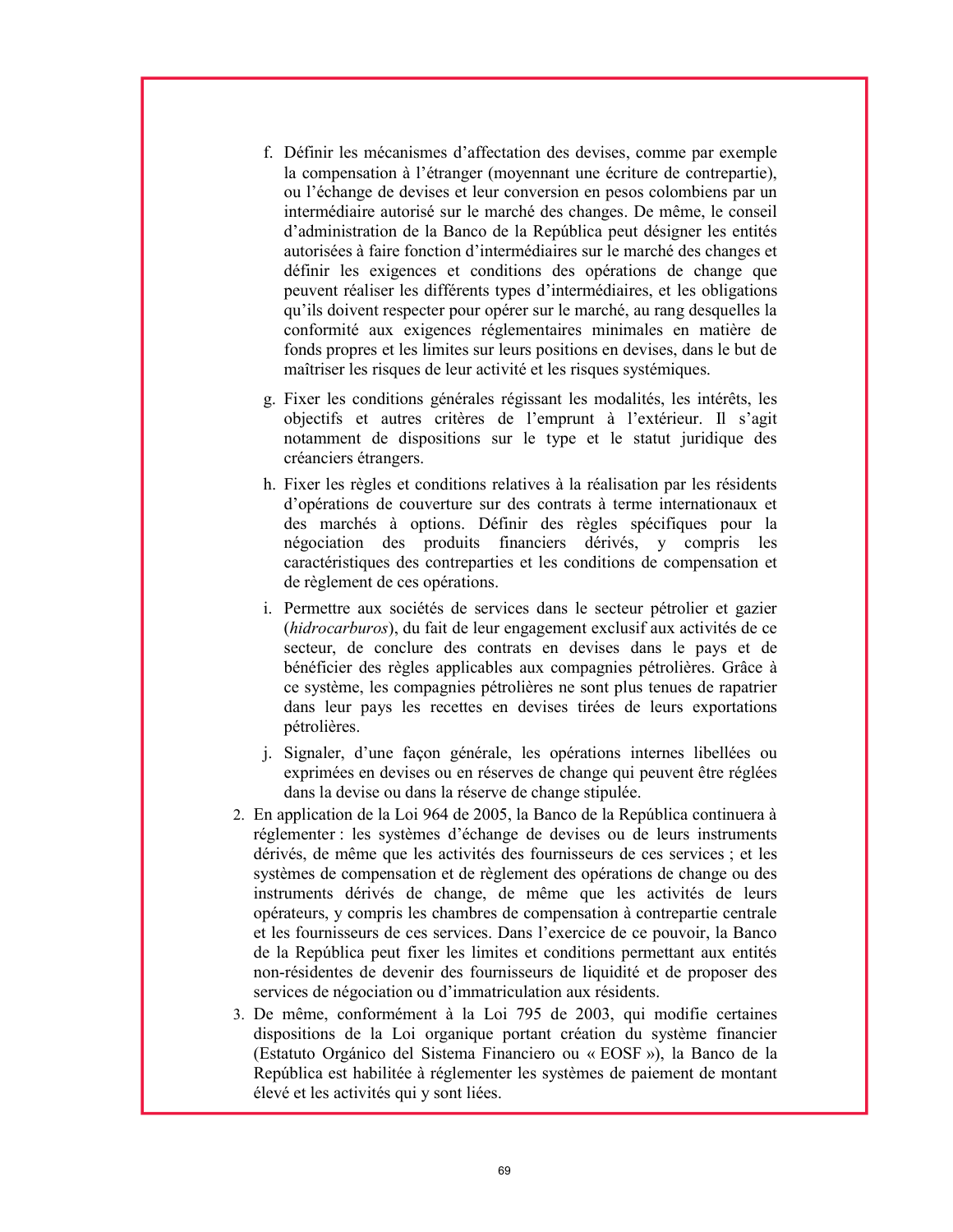## ANNEX 5: LIST OF EXCEPTIONS TO NATIONAL TREATMENT IN ACCORDANCE WITH THE THIRD REVISED DECISION OF THE COUNCIL ON NATIONAL TREATMENT [C(91)147 AS AMENDED]

#### **COLOMBIA**

#### A. Exceptions at the national level

#### I. Investment by established foreign-controlled enterprises

Fisheries: Small scale (artisanal) fishing is reserved to Colombian nationals. Source: Law 13 of 15 January 1990, Articles 4 and 30; Decree 2256 of 4 October 1991, Article 28.

Land: The ownership of real estate by foreigners in border regions, national coasts, or insular territory of Colombia is restricted, defined as follows:

- a. border region means a zone of two kilometres in width, parallel to the national border line;
- b. national coast means a zone of two kilometres in width, parallel to the line of the highest tide; and
- c. insular territory means islands, islets, keys, headlands, and shoals that are part of the territory of Colombia.

Source: Decree 1415 of 18 July 1940 as amended, Article 5.

Radio and television broadcasting: Foreign equity in any enterprise holding a free-to-air television concession is limited to 40%. Reciprocity conditions may apply to free-to-air television. The decision to offer new concessions for the provision of open national television is based on an economic needs test.

Source: Law 014 of 29 January 1991, Article 37; Law 680 of 8 August 2001, Articles 1 and 4; Law 335 of 20 December1996, Articles 13 and 24; Law 182 of 20 January 1995, Articles 37, 47 and 48; Law 80 of 28 October 1993, Article 35; Decree 1447 of 30 August 1995, Articles 7, 9 and 18.

Private security and surveillance services: Partners of corporations must be Colombian nationals.

Source: Decree 356 of 11 February 1994, Articles 8, 12, 23 and 25.

II. Official aids and subsidies None

III. Tax obligations None

IV. Government purchasing None

V. Access to local financing None

B. Exceptions at the territorial subdivisions None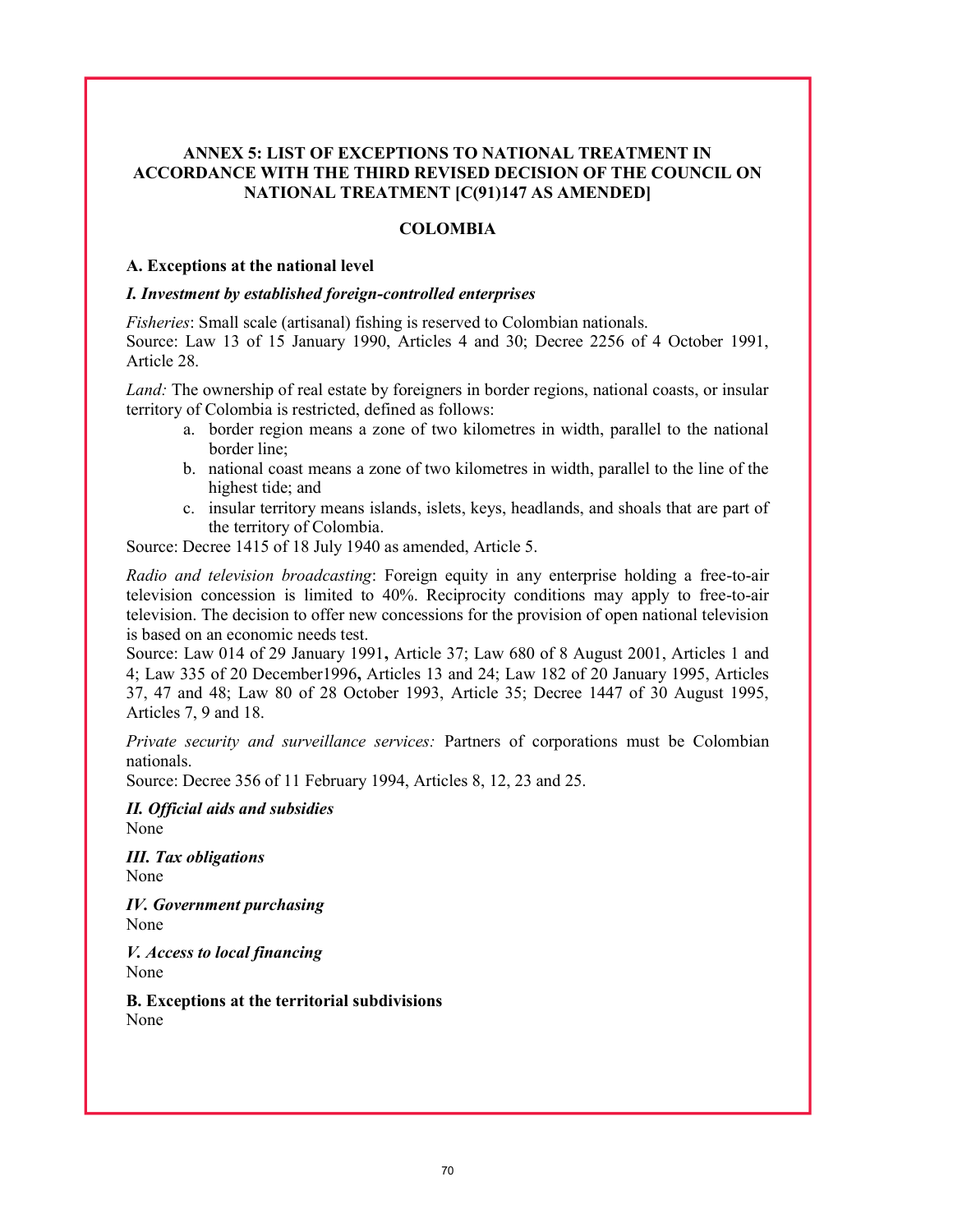## ANNEXE 5 : LISTE D'EXCEPTIONS AU TRAITEMENT NATIONAL CONFORMÉMENT À LA TROISIÈME DÉCISION RÉVISÉE DU CONSEIL RELATIVE AU TRAITEMENT NATIONAL [C(91)147, TELLE QU'AMENDÉE]

## **COLOMBIE**

#### A. Exceptions au niveau national

### I. Investissements par les entreprises établies sous contrôle étranger

Pêcheries : La pêche à petite échelle (artisanale) est réservée aux ressortissants colombiens. Source : Loi 13 du 15 janvier 1990, articles 4 et 30 ; Décret 2256 du 4 octobre 1991, article 28.

Terres : L'acquisition de biens immobiliers dans les zones frontalières, sur le littoral national, ou sur le territoire insulaire de la Colombie définis comme suit, est limitée :

- a. la zone frontalière désigne une zone d'une largeur de deux kilomètres, parallèle à la ligne frontière nationale ;
- b. le littoral national désigne une zone d'une largeur de deux kilomètres, parallèle à la ligne de marée la plus haute ; et
- c. le territoire insulaire désigne les îles, îlots, caps, récifs et hauts-fonds qui font partie du territoire de la Colombie ;

Source : Décret 1415 du 18 juillet 1940 tel que modifié, article 5.

Radiodiffusion et télévision : La participation étrangère de toute entreprise détenant une concession de télévision à accès libre est limitée à 40 pour cent. Des mesures de réciprocité peuvent s'appliquer à la télévision à accès libre. La décision d'offrir de nouvelles concessions pour la création d'une télévision nationale gratuite est fonction de l'examen des besoins économiques.

Source : Loi 14 du 29 janvier 1991, article 37 ; Loi 680 du 8 août 2001, articles 1 et 4 ; Loi 335 du 20 décembre 1996, articles 13 et 24 ; Loi 182 du 20 janvier 1995, articles 37, 47 et 48 ; Loi 80 du 28 octobre 1993, article 35 ; Décret 1447 du 30 août 1995, articles 7, 9 et 18.

Services privés de sécurité et de surveillance : Les membres des sociétés de capitaux doivent être des ressortissants colombiens.

Source : Décret 356 du 11 février 1994, articles 8, 12, 23 et 25.

II. Aides et subventions publiques Néant.

III. Obligations fiscales Néant.

IV. Marchés publics Néant.

V. Accès aux financements locaux Néant.

B. Exceptions au niveau infranational Néant.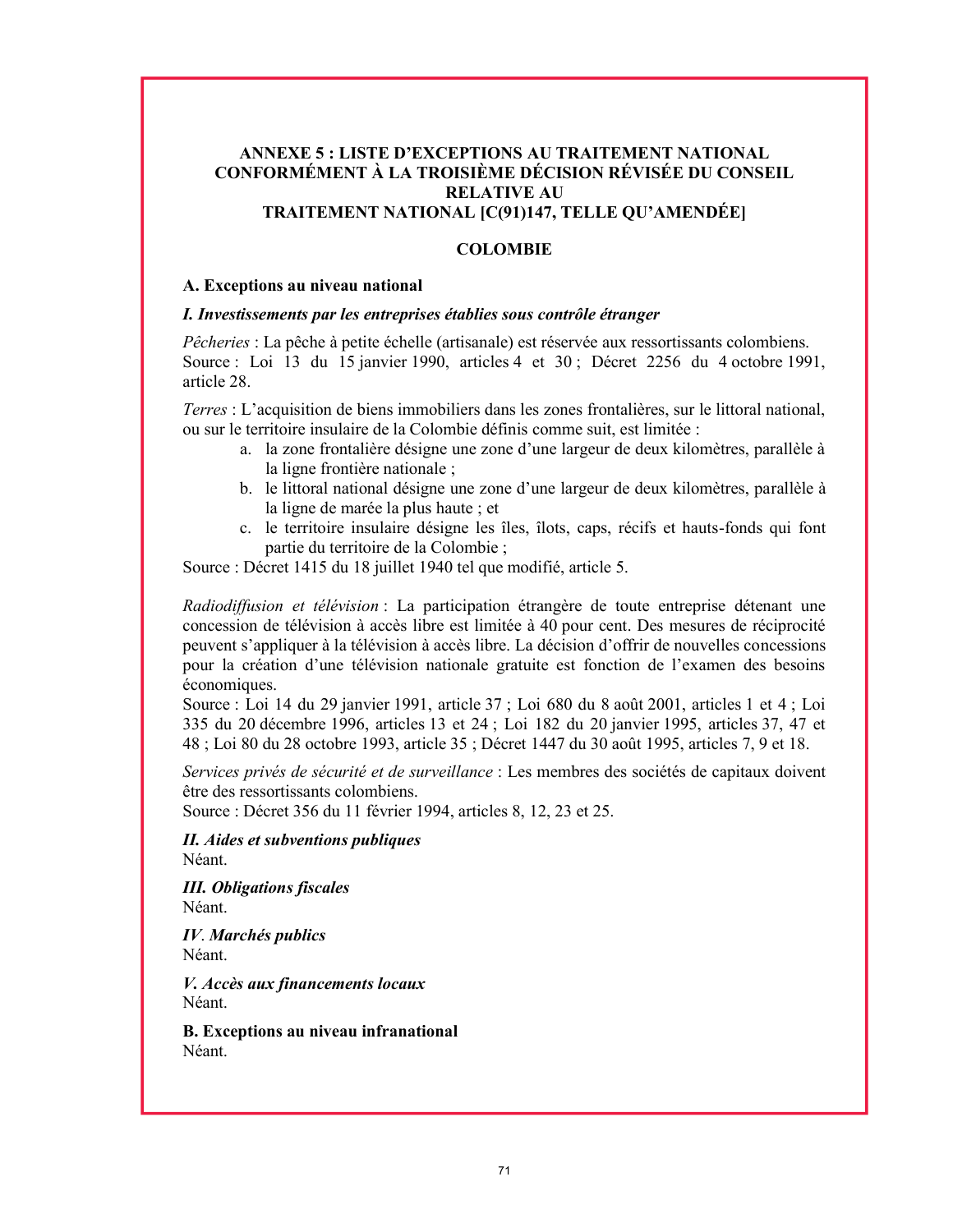## ANNEX 6: DECLARATION OF THE REPUBLIC OF COLOMBIA CONCERNING THE PATENT REGIME

Colombia is legally bound to abide by the provisions of the Andean Decision 486 which is the applicable regime for patents in Colombia. Andean Decisions are binding and directly applicable legislative acts for Colombia and the other Member countries of the Andean Community, as established in Articles 2 and 3 of the Treaty creating the Court of Justice of the Andean Community.

Colombia notes that Andean Decision 486 does not call for any incorporation into national legislation and thus, pursuant to Article 3 of the Treaty creating the Court of Justice of the Andean Community, Decision 486 is directly applicable in the Colombian legal order as from its publication on 19 September 2000 in the Official Gazette of the Andean Subnational Integration Agreement (Cartagena Agreement).

The pre-eminence of Andean Decisions over national legislation and their self-executing nature has been confirmed by the Colombian Constitutional Court [Decision  $N^{\circ}C$ -228/95, section III.3]. The Court also confirmed that the scope for national regulation of subjects already addressed by Andean Decisions is limited to complementary and operative provisions meant to facilitate the application of the provisions of the Andean Decision [*idem*].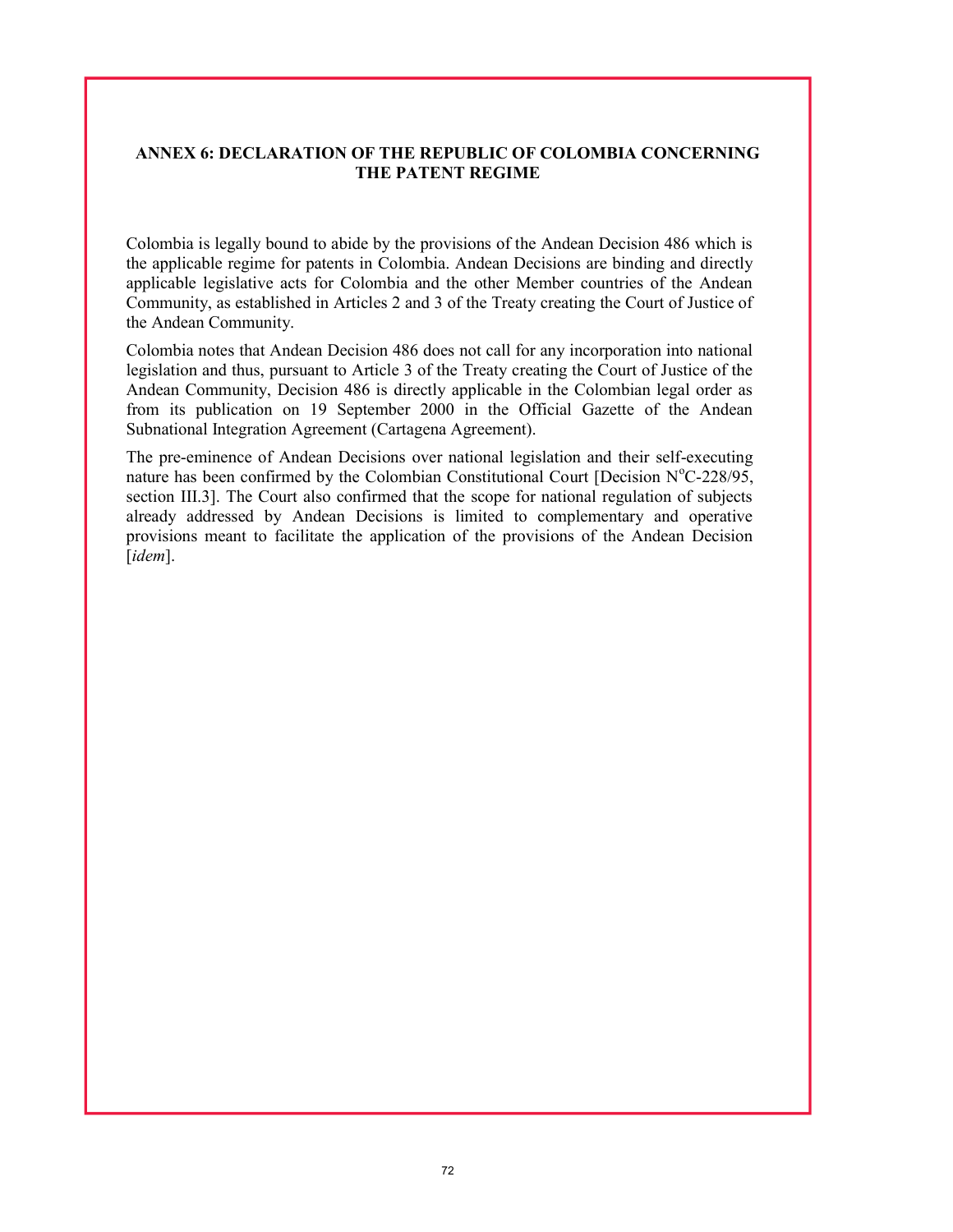# ANNEXE 6: DÉCLARATION DE LA RÉPUBLIQUE DE COLOMBIE **CONCERNANT** LE RÉGIME DES BREVETS

La Colombie est juridiquement tenue de respecter les dispositions de la Décision andine 486, qui constitue le régime applicable aux brevets en Colombie. Les décisions andines sont contraignantes et sont des actes législatifs directement applicables à la Colombie et aux autres pays membres de la Communauté andine comme le prévoient les articles 2 et 3 du Traité portant création de la Cour de Justice de la Communauté andine.

La Colombie note que la Décision andine 486 n'exige en aucune façon une transposition dans la législation nationale et que, de ce fait, conformément à l'article 3 du Traité portant création de la Cour de Justice de la Communauté andine, la Décision 486 est directement applicable dans l'ordre juridique colombien à compter de sa publication le 19 septembre 2000 au Journal officiel de l'Accord andin d'intégration sous-régionale (Accord de Carthagène).

La prééminence des décisions andines sur la législation nationale et le fait qu'elles soient par nature directement applicables ont été confirmés par la Cour constitutionnelle colombienne [Décision N°C-228/95, section III.3]. La Cour a en outre confirmé que le champ d'une réglementation nationale relative à des sujets déjà couverts par des décisions andines ne peut s'étendre au-delà de dispositions complémentaires et relatives aux modalités d'exécution destinées à faciliter l'application des dispositions des décisions andines [idem].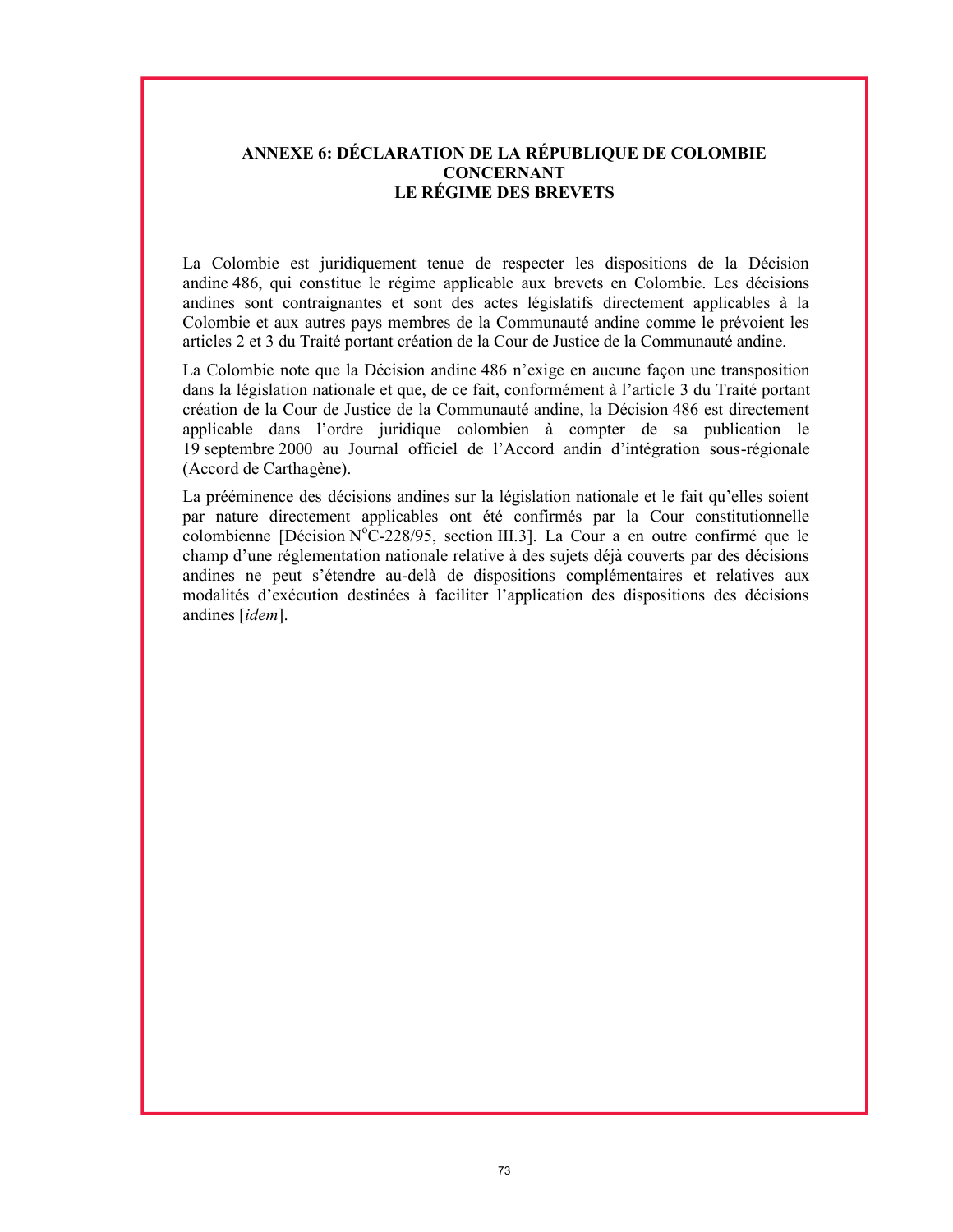## ANNEX 7: LIST OF OPTIONAL ACTIVITIES AND BODIES IN WHICH COLOMBIA WISHES TO PARTICIPATE

- Development Centre
- Programme for Teaching and Learning International Survey (TALIS)
- Global Forum on Transparency and Exchange of Information for Tax Purposes
- Programme for International Student Assessment (PISA)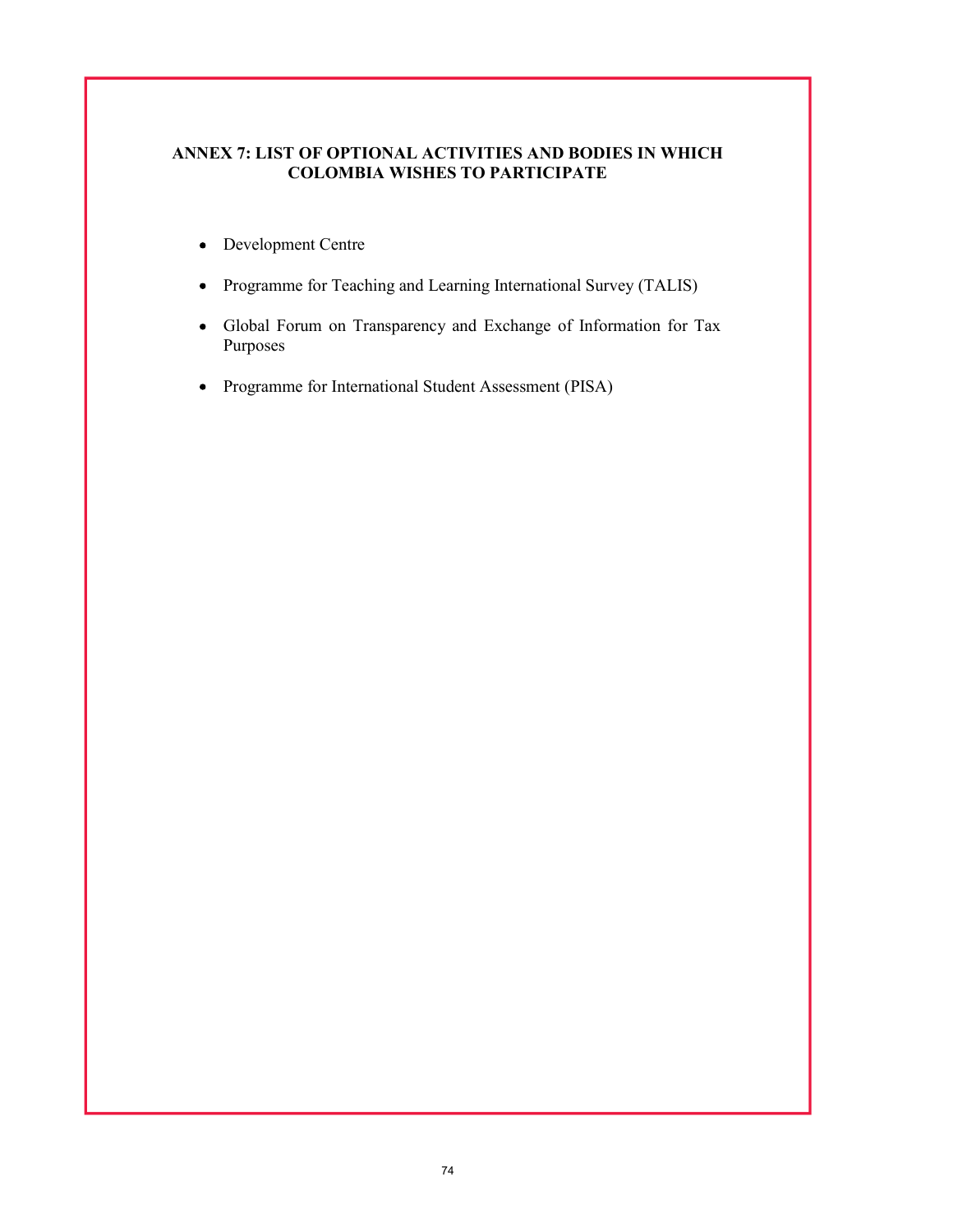# ANNEXE 7 : LISTE D'ACTIVITÉS ET ORGANES À PARTICIPATION FACULTATIVE AUXQUELS LA COLOMBIE SOUHAITE PARTICIPER

- Centre de développement
- Programme pour l'enquête international sur l'enseignement et l'apprentissage (TALIS)
- Forum mondial sur la transparence et l'échange de renseignements à des fins fiscales
- Programme international pour le suivi des acquis des élèves (PISA)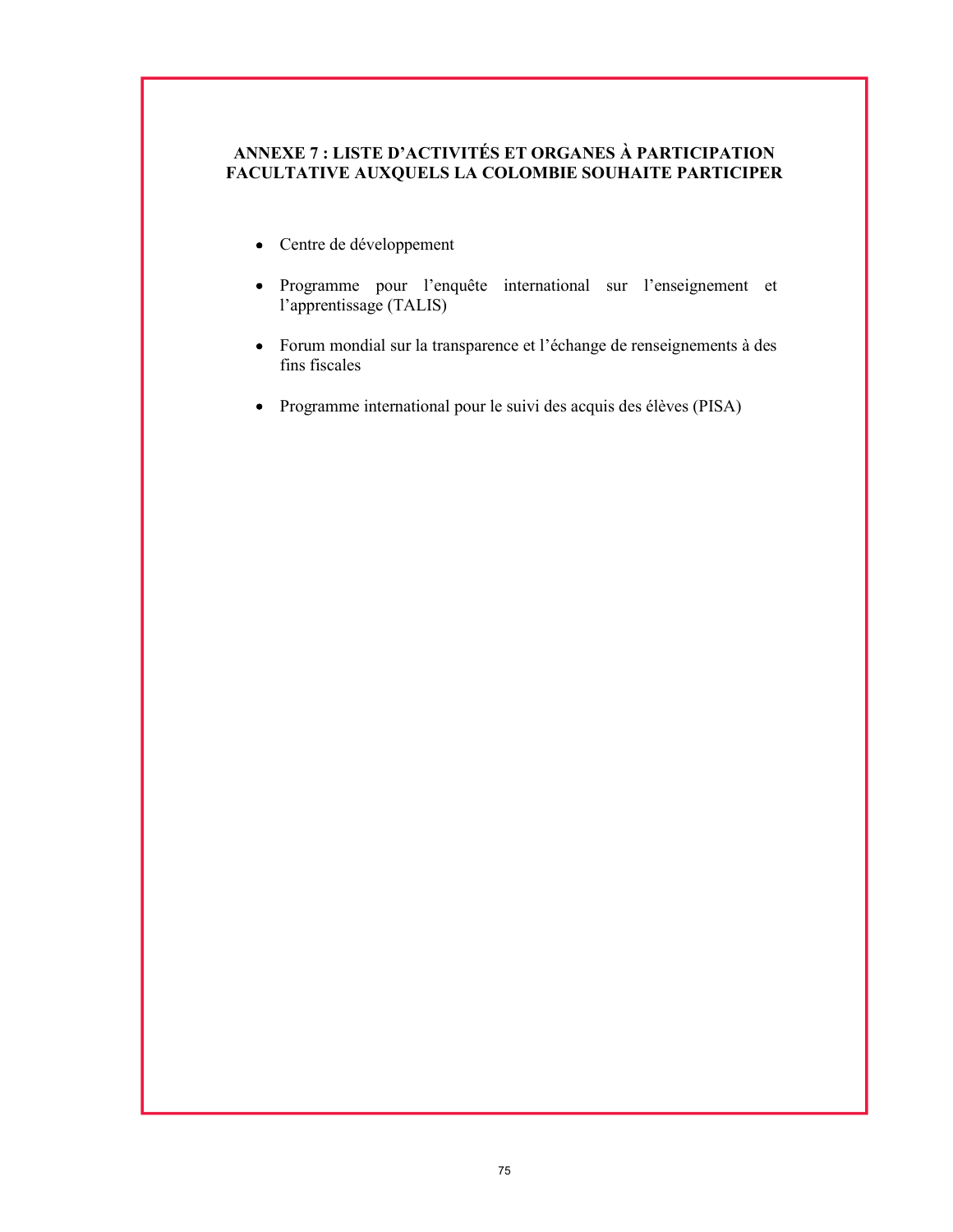### DECISION OF THE COUNCIL TO INVITE THE REPUBLIC OF COLOMBIA TO ACCEDE TO THE CONVENTION ON THE OECD

#### THE COUNCIL,

Having regard to the Convention on the Organisation for Economic Co-operation and Development of 14 December 1960 (hereinafter referred to as "the Convention") and, in particular to Articles 5 a) and 16;

Having regard to the Resolution of the Council on Strengthening the OECD's Global Reach adopted on 29 May 2013 by which Council decided to open accession discussions with the Republic of Colombia [C(2013)58/FINAL];

Having regard to the Roadmap for the Accession of Colombia to the OECD Convention [C(2013)110/FINAL], adopted by Council on 19 September 2013 which sets out the terms, conditions and process for the accession of the Republic of Colombia to the Organisation for Economic Cooperation and Development (hereinafter referred to as "the Organisation");

Having regard to the Report by the Secretary-General on the Accession of Colombia to the Organisation [C(2018)80];

Having regard to the Final Statement by the Government of the Republic of Colombia dated 17 May 2018 concerning the acceptance by the Republic of Colombia of the obligations of membership of the Organisation [C(2018)77];

Having regard to the formal opinions of the OECD substantive Committees listed in the Accession Roadmap [C(2018)78];

Having regard to the Note by the Secretary-General on the Position of Colombia on Legal Instruments not Reviewed by OECD Substantive Committees [C(2018)79];

Having regard to the Agreement between the Government of the Republic of Colombia and the Organisation for Economic Co-operation and Development on the Privileges, Immunities and Facilities Granted to the Organisation, signed in Punta Mita, Mexico, on 20 June 2014;

Considering that the Government of the Republic of Colombia is prepared to assume the obligations of membership of the Organisation;

DECIDES:

- 1. The Republic of Colombia is invited to accede to the Convention on the terms proposed in the Final Statement by the Government of the Republic of Colombia [C(2018)77] and those set out below.
- 2. The Republic of Colombia shall provide its position on each legal instrument of the Organisation adopted between the date of the present Decision and the date of the accession of the Republic of Colombia to the Convention within three months after the adoption of such legal instrument.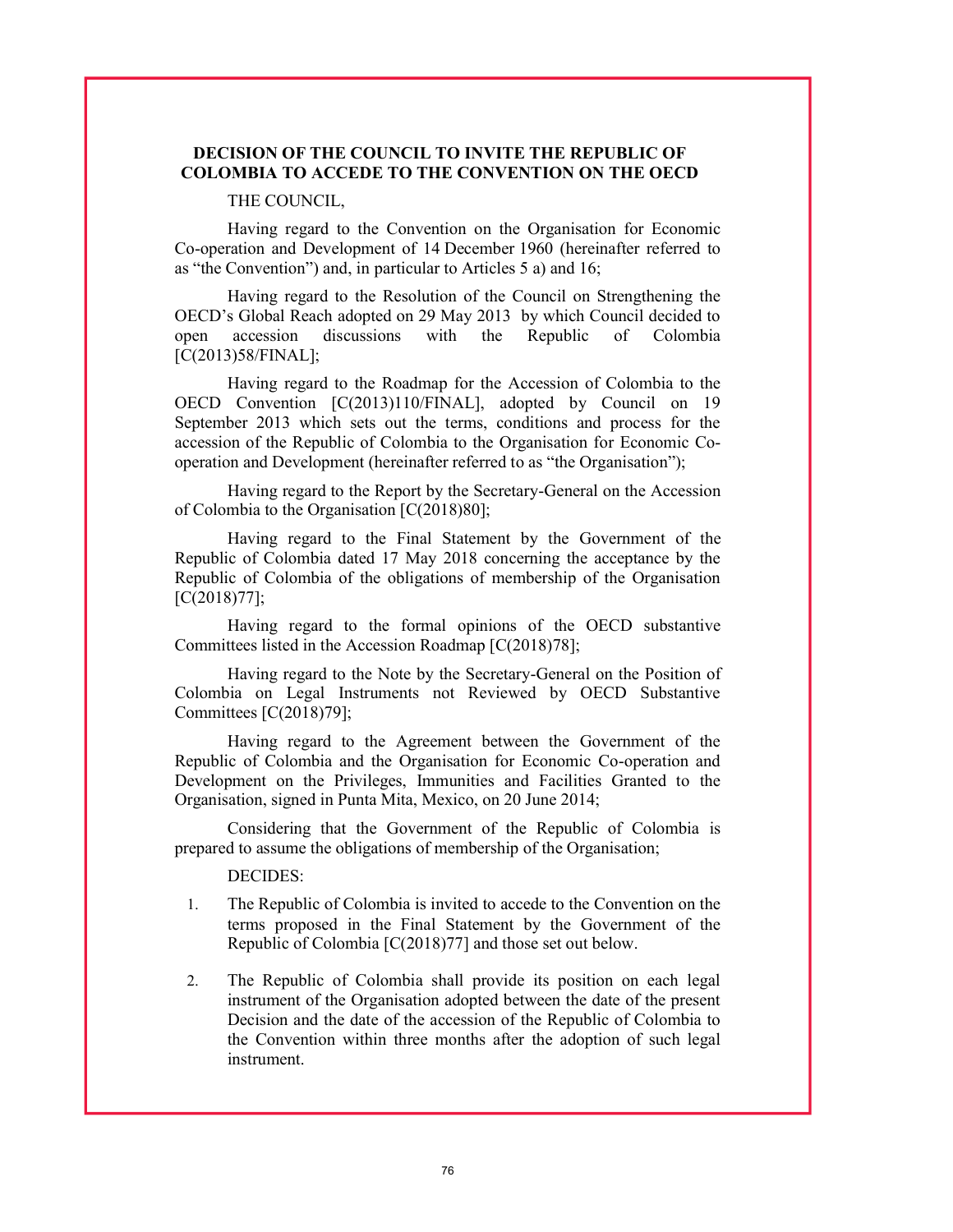### DÉCISION DU CONSEIL INVITANT LA RÉPUBLIQUE DE COLOMBIE À ADHÉRER À LA CONVENTION RELATIVE À L'OCDE

#### LE CONSEIL,

Vu la Convention relative à l'Organisation de coopération et de développement économiques du 14 décembre 1960 (ci-après dénommée « la Convention »), en particulier ses articles 5a) et 16 ;

Vu la Résolution du Conseil sur le renforcement du rayonnement mondial de l'OCDE adoptée le 29 mai 2013, dans laquelle le Conseil a décidé d'ouvrir des discussions d'adhésion avec la République de Colombie [C(2013)58/FINAL] ;

Vu la Feuille de route pour l'adhésion de la Colombie à la Convention relative à l'OCDE [C(2013)110/FINAL], adoptée par le Conseil le 19 septembre 2013, qui définit les modalités, les conditions et la procédure d'adhésion de la République de Colombie à l'Organisation de Coopération et de Développement Économiques (désignée ci-après par « l'Organisation ») ;

Vu le Rapport du Secrétaire général sur l'adhésion de la Colombie à l'Organisation [C(2018)80] ;

Vu la Déclaration finale du gouvernement de la République de Colombie, en date du 17 mai 2018, relative à l'acceptation par la République de Colombie des obligations liées à la qualité de Membre de l'Organisation  $[C(2018)77]$ ;

Vu les avis formels des comités de substance de l'OCDE énumérés dans la Feuille de route pour l'adhésion [C(2018)78] ;

Vu la Note du Secrétaire général relative à la position de la Colombie au regard des instruments juridiques non examinés par un comité de substance de l'OCDE [C(2018)79] ;

Vu l'Accord entre le gouvernement de la République de Colombie et l'Organisation de coopération et de développement économiques relatif aux privilèges, immunités et facilités accordés à l'Organisation, signé à Punta Mita, au Mexique, le 20 juin 2014 ;

Considérant que le gouvernement de la République de Colombie est prêt à assumer les obligations liées à la qualité de Membre de l'Organisation ;

DÉCIDE :

- 1. La République de Colombie est invitée à adhérer à la Convention selon les conditions proposées dans la Déclaration finale du gouvernement de la République de Colombie [C(2018)77] et celles définies ci-après.
- 2. La République de Colombie devra faire connaître sa position au regard de chaque instrument juridique de l'Organisation adopté entre la date de la présente Décision et la date de son adhésion à la Convention, dans un délai de trois mois après l'adoption dudit instrument.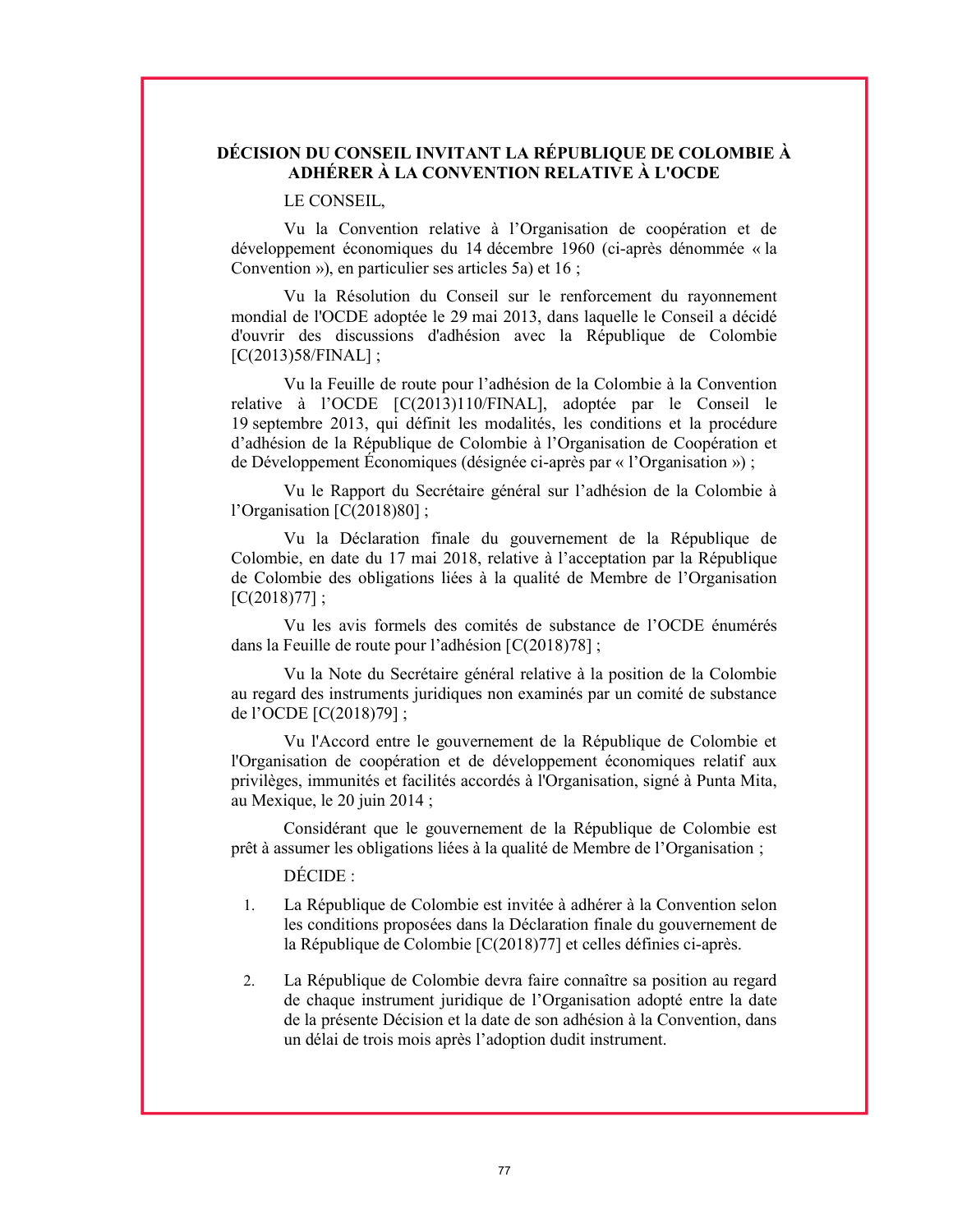- 3. All prior agreements on the participation of the Republic of Colombia in OECD bodies as a non-Member shall be terminated as from the date of the accession of the Republic of Colombia to the Convention. As from that date, the Republic of Colombia will participate in those OECD bodies as a Member of the Organisation.
- 4. The Republic of Colombia shall provide progress reports to OECD bodies after its accession to the Convention as follows:
	- Environment Policy Committee: a progress report on the implementation of the eleven legal instruments for which it requested a timeframe, to be submitted by the end of 2018 or by the end of 2020 in accordance with the specific timeframe for implementation requested for each instrument, and thereafter if required;
	- Chemicals Committee: a progress report in 2021 on the implementation of the nine legal instruments for which it requested a timeframe and on the Committee recommendations in relation to [C(83)98/FINAL] and [C(83)97/FINAL] taking into account the implementation timeline of the National Industrial Chemicals Policy;
	- Public Governance Committee: an annual progress report for a period of five years after accession on progress in implementing the Key Recommendations listed in paragraph 78 of the Public Governance Committee Formal Opinion, including the commitments listed in Appendix A of the Formal Opinion on the implementation of the Ten-Year Justice Plan;
	- Regulatory Policy Committee: an initial report within two years after accession and a second report in five years if required;
	- Employment, Labour and Social Affairs Committee: a yearly update report based on the elements and indicators listed in Annex A of the Employment, Labour and Social Affairs Committee Formal Opinion, to be accompanied by a report prepared by the Secretariat two, four, six and eight years after accession to the Organisation and thereafter as required;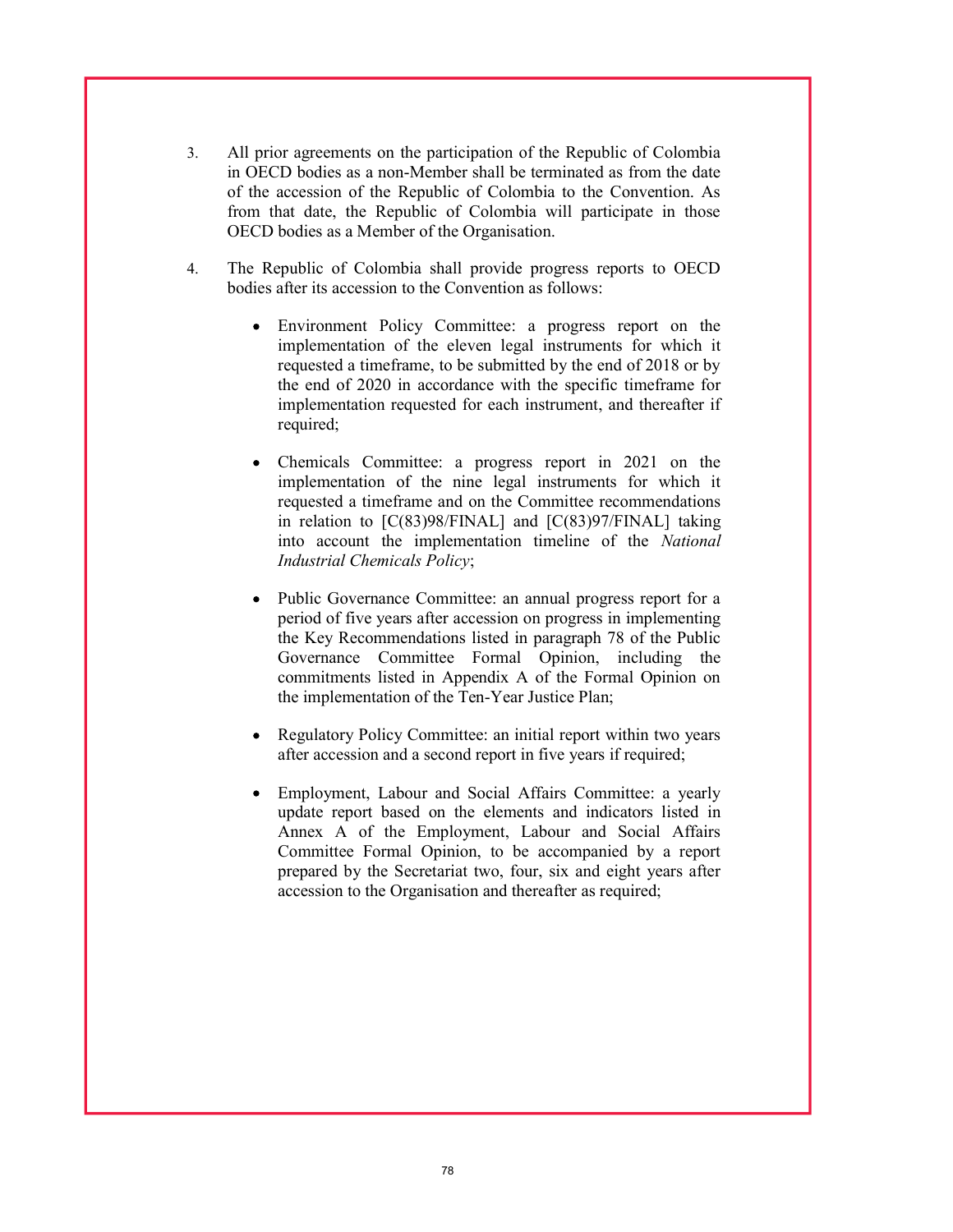- 3. Tous les accords antérieurs portant sur la participation de la République de Colombie aux organes de l'OCDE en qualité de non-Membre seront abrogés à la date de l'adhésion de la République de Colombie à la Convention. À compter de cette date, la République de Colombie participera aux organes de l'OCDE en qualité de Membre de l'Organisation.
- 4. Après son adhésion à la Convention, la République de Colombie communiquera aux organes de l'OCDE les rapports d'avancement suivants :
	- Comité des politiques d'environnement : un rapport d'étape sur la mise en œuvre des 11 instruments juridiques pour lesquels le pays a demandé un délai, à soumettre avant fin 2018 ou fin 2020 conformément au délai de mise en œuvre demandé pour chaque instrument, puis périodiquement par la suite, le cas échéant ;
	- Comité des produits chimiques : un rapport d'étape en 2021 sur la mise en œuvre des neuf instruments juridiques pour lesquels le pays a demandé un délai et sur celle des recommandations du Comité en lien avec les documents [C(83)98/FINAL] et [C(83)97/FINAL] en tenant compte du calendrier de mise en œuvre de la Politique nationale relative aux produits chimiques industriels ;
	- Comité de la gouvernance publique : un rapport annuel pendant une période de cinq ans à compter de l'adhésion, consacré à l'état d'avancement de la mise en œuvre des Recommandations clés énumérées au paragraphe 78 de l'Avis formel du Comité de la gouvernance publique, y compris des engagements énumérés à l'annexe A de l'Avis formel sur la mise en œuvre du Plan décennal sur la justice ;
	- Comité de la politique de la réglementation : un premier rapport dans les deux ans suivants l'adhésion et un deuxième rapport dans cinq ans si nécessaire ;
	- Comité de l'emploi, du travail et des affaires sociales : un rapport annuel de mise à jour sur la base des éléments et des indicateurs énumérés à l'annexe A de l'Avis formel du Comité de l'emploi, du travail et des affaires sociales, qui s'accompagnera d'un rapport préparé par le Secrétariat deux, quatre, six et huit ans après l'adhésion à l'Organisation, puis périodiquement par la suite, le cas échéant;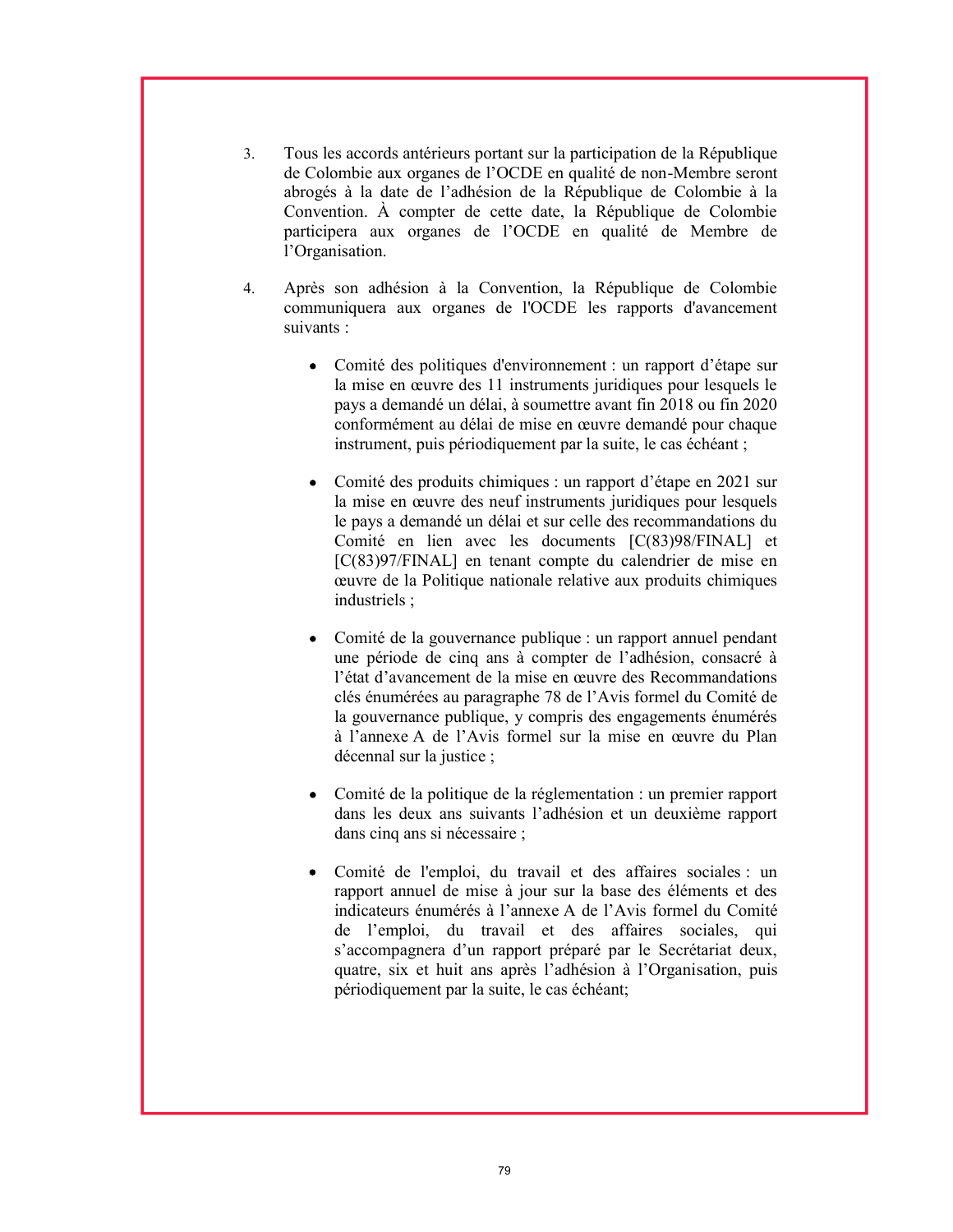- Trade Committee: a follow-up assessment with respect to the recommendations listed in Section V. of the Trade Committee Formal Opinion at each Trade Committee meeting following the date of its accession for two years and thereafter as required;
- Fisheries Committee: a progress report within two years after  $\bullet$ accession.
- 5. The Republic of Colombia shall contribute financial resources to support the evaluation of the post-accession progress reports indicated above. An annual summary of Colombia's post-accession progress prepared by the Secretary-General shall be made public, together with the reports prepared by the Colombian authorities and the Secretariat for ELSAC.
- 6. The Republic of Colombia shall designate a contact point of authority, responsible for post-accession reporting.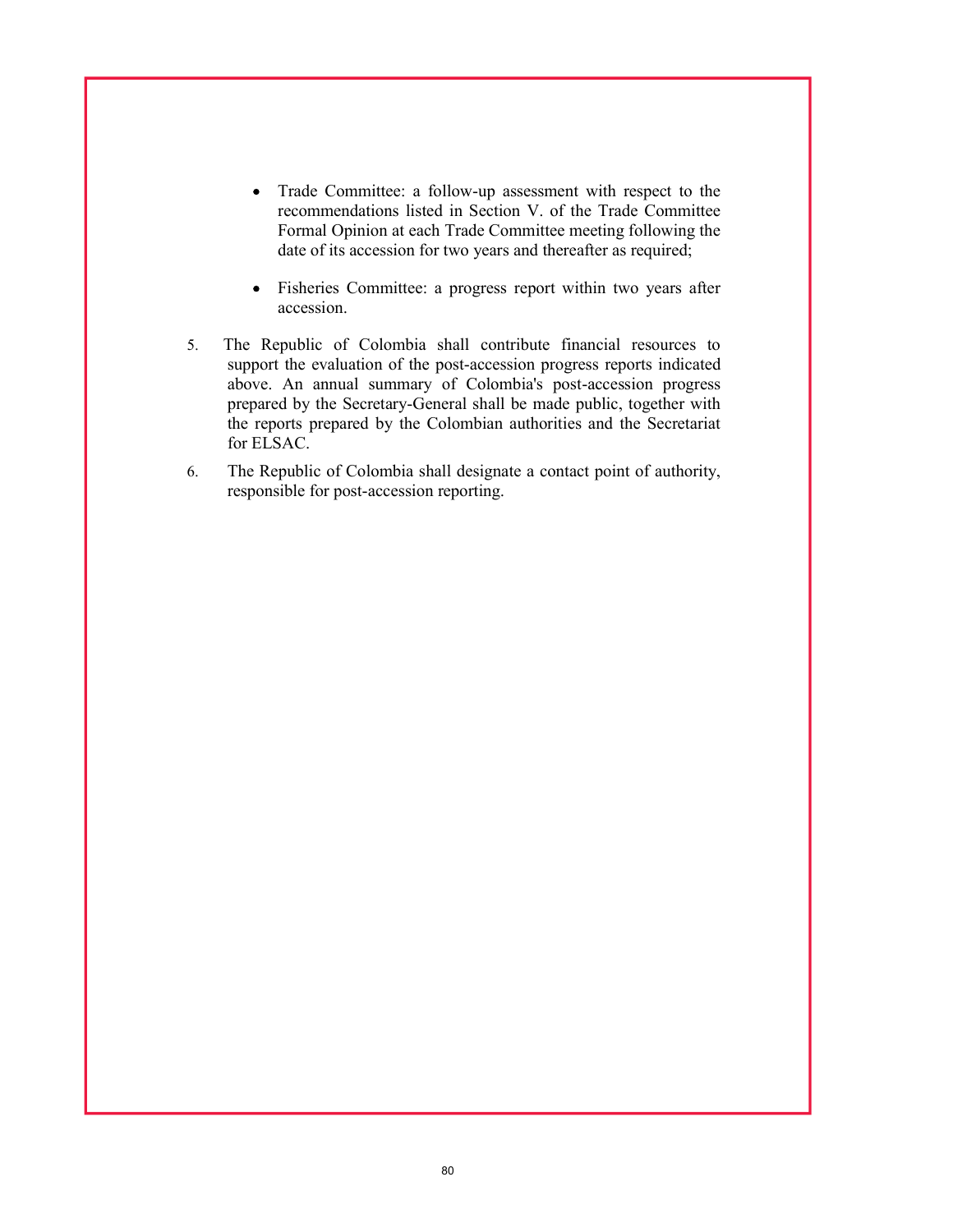- Comité des échanges : une évaluation de suivi concernant les recommandations énumérées à la section V de l'Avis formel du Comité des échanges, lors de chaque réunion du Comité, pendant les deux années qui suivront l'adhésion du pays, puis périodiquement par la suite, le cas échéant ;
- Comité des pêcheries : un rapport d'avancement dans les deux ans suivants l'adhésion.
- 5. La République de Colombie fournira des ressources financières pour faciliter l'évaluation des rapports d'avancement post-adhésion mentionnés ci-dessus. Une synthèse des progrès accomplis depuis son adhésion préparée par le Secrétaire général sera publiée chaque année, parallèlement aux rapports préparés par les autorités colombiennes et le Secrétariat du Comité ELSA.
- 6. La République de Colombie devra nommer un point de contact autorisé qui sera responsable des rapports d'avancement post-adhésion.